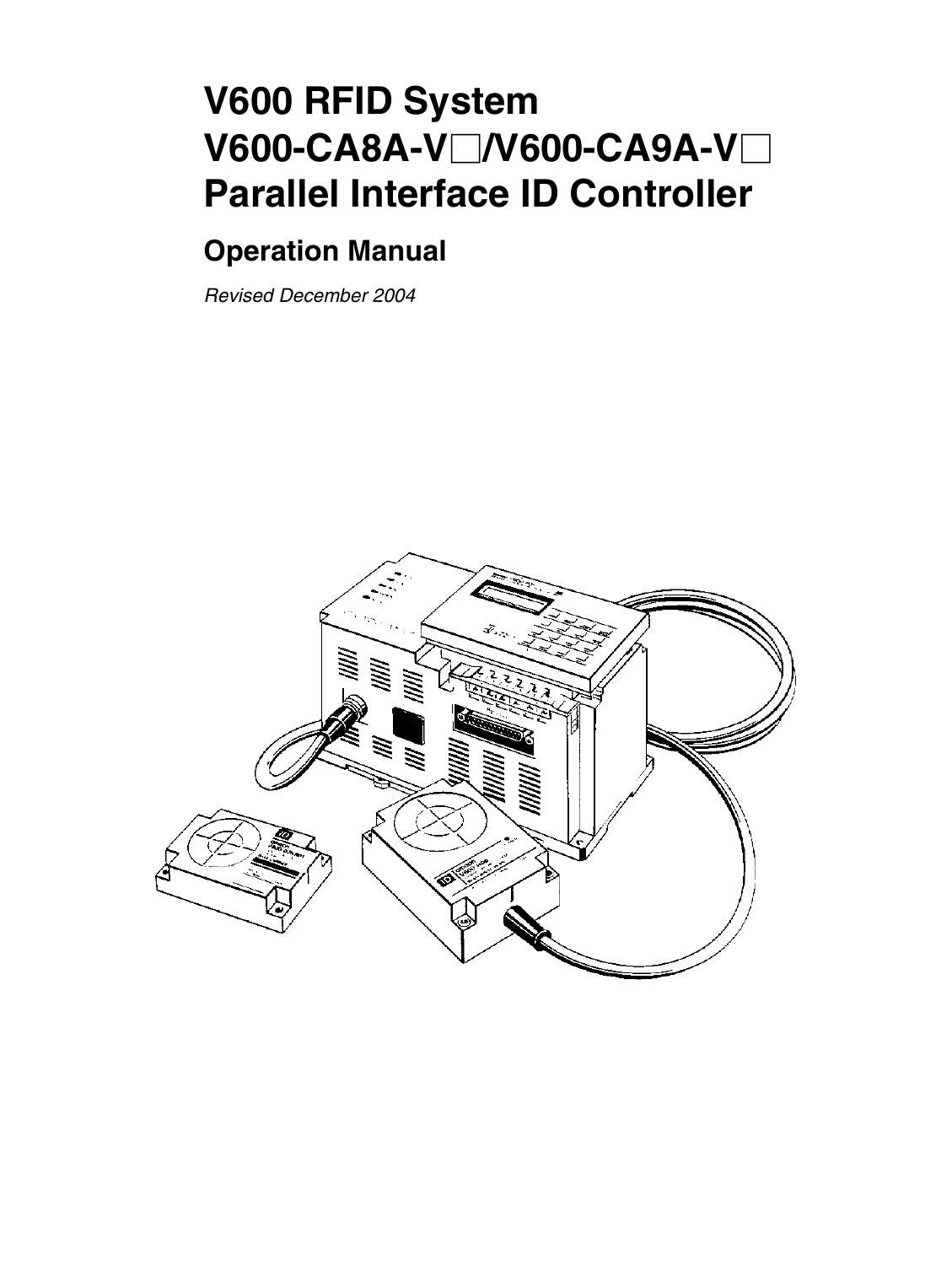## **READ AND UNDERSTAND THIS DOCUMENT**

Please read and understand this document before using the products. Please consult your OMRON representative if you have any questions or comments.

## **WARRANTY**

OMRON's exclusive warranty is that the products are free from defects in materials and workmanship for a period of one year (or other period if specified) from date of sale by OMRON.

OMRON MAKES NO WARRANTY OR REPRESENTATION, EXPRESS OR IMPLIED, REGARDING NON–INFRINGE-MENT, MERCHANTABILITY, OR FITNESS FOR PARTICULAR PURPOSE OF THE PRODUCTS. ANY BUYER OR USER ACKNOWLEDGES THAT THE BUYER OR USER ALONE HAS DETERMINED THAT THE PRODUCTS WILL SUITABLY MEET THE REQUIREMENTS OF THEIR INTENDED USE. OMRON DISCLAIMS ALL OTHER WARRANTIES, EXPRESS OR IMPLIED.

## **LIMITATIONS OF LIABILITY**

OMRON SHALL NOT BE RESPONSIBLE FOR SPECIAL, INDIRECT, OR CONSEQUENTIAL DAMAGES, LOSS OF PROF-ITS OR COMMERCIAL LOSS IN ANY WAY CONNECTED WITH THE PRODUCTS, WHETHER SUCH CLAIM IS BASED ON CONTRACT, WARRANTY, NEGLIGENCE, OR STRICT LIABILITY.

In no event shall responsibility of OMRON for any act exceed the individual price of the product on which liability is asserted.

IN NO EVENT SHALL OMRON BE RESPONSIBLE FOR WARRANTY, REPAIR, OR OTHER CLAIMS REGARDING THE PRODUCTS UNLESS OMRON'S ANALYSIS CONFIRMS THAT THE PRODUCTS WERE PROPERLY HANDLED, STORED, INSTALLED, AND MAINTAINED AND NOT SUBJECT TO CONTAMINATION, ABUSE, MISUSE, OR INAP-PROPRIATE MODIFICATION OR REPAIR.

## **SUITABILITY FOR USE**

THE PRODUCTS CONTAINED IN THIS DOCUMENT ARE NOT SAFETY RATED. THEY ARE NOT DESIGNED OR RATED FOR ENSURING SAFETY OF PERSONS, AND SHOULD NOT BE RELIED UPON AS A SAFETY COMPONENT OR PRO-TECTIVE DEVICE FOR SUCH PURPOSES. Please refer to separate catalogs for OMRON's safety rated products.

OMRON shall not be responsible for conformity with any standards, codes, or regulations that apply to the combination of products in the customer's application or use of the product.

At the customer's request, OMRON will provide applicable third party certification documents identifying ratings and limitations of use that apply to the products. This information by itself is not sufficient for a complete determination of the suitability of the products in combination with the end product, machine, system, or other application or use.

The following are some examples of applications for which particular attention must be given. This is not intended to be an exhaustive list of all possible uses of the products, nor is it intended to imply that the uses listed may be suitable for the products:

- Outdoor use, uses involving potential chemical contamination or electrical interference, or conditions or uses not described in this document.
- Nuclear energy control systems, combustion systems, railroad systems, aviation systems, medical equipment, amusement machines, vehicles, safety equipment, and installations subject to separate industry or government regulations.
- Systems, machines, and equipment that could present a risk to life or property.

Please know and observe all prohibitions of use applicable to the products.

NEVER USE THE PRODUCTS FOR AN APPLICATION INVOLVING SERIOUS RISK TO LIFE OR PROPERTY WITHOUT ENSURING THAT THE SYSTEM AS A WHOLE HAS BEEN DESIGNED TO ADDRESS THE RISKS, AND THAT THE OMRON PRODUCT IS PROPERLY RATED AND INSTALLED FOR THE INTENDED USE WITHIN THE OVERALL EQUIP-MENT OR SYSTEM.

## **PERFORMANCE DATA**

Performance data given in this document is provided as a guide for the user in determining suitability and does not constitute a warranty. It may represent the result of OMRON's test conditions, and the users must correlate it to actual application requirements. Actual performance is subject to the OMRON Warranty and Limitations of Liability.

## **CHANGE IN SPECIFICATIONS**

Product specifications and accessories may be changed at any time based on improvements and other reasons.

It is our practice to change model numbers when published ratings or features are changed, or when significant construction changes are made. However, some specifications of the product may be changed without any notice. When in doubt, special model numbers may be assigned to fix or establish key specifications for your application on your request. Please consult with your OMRON representative at any time to confirm actual specifications of purchased products.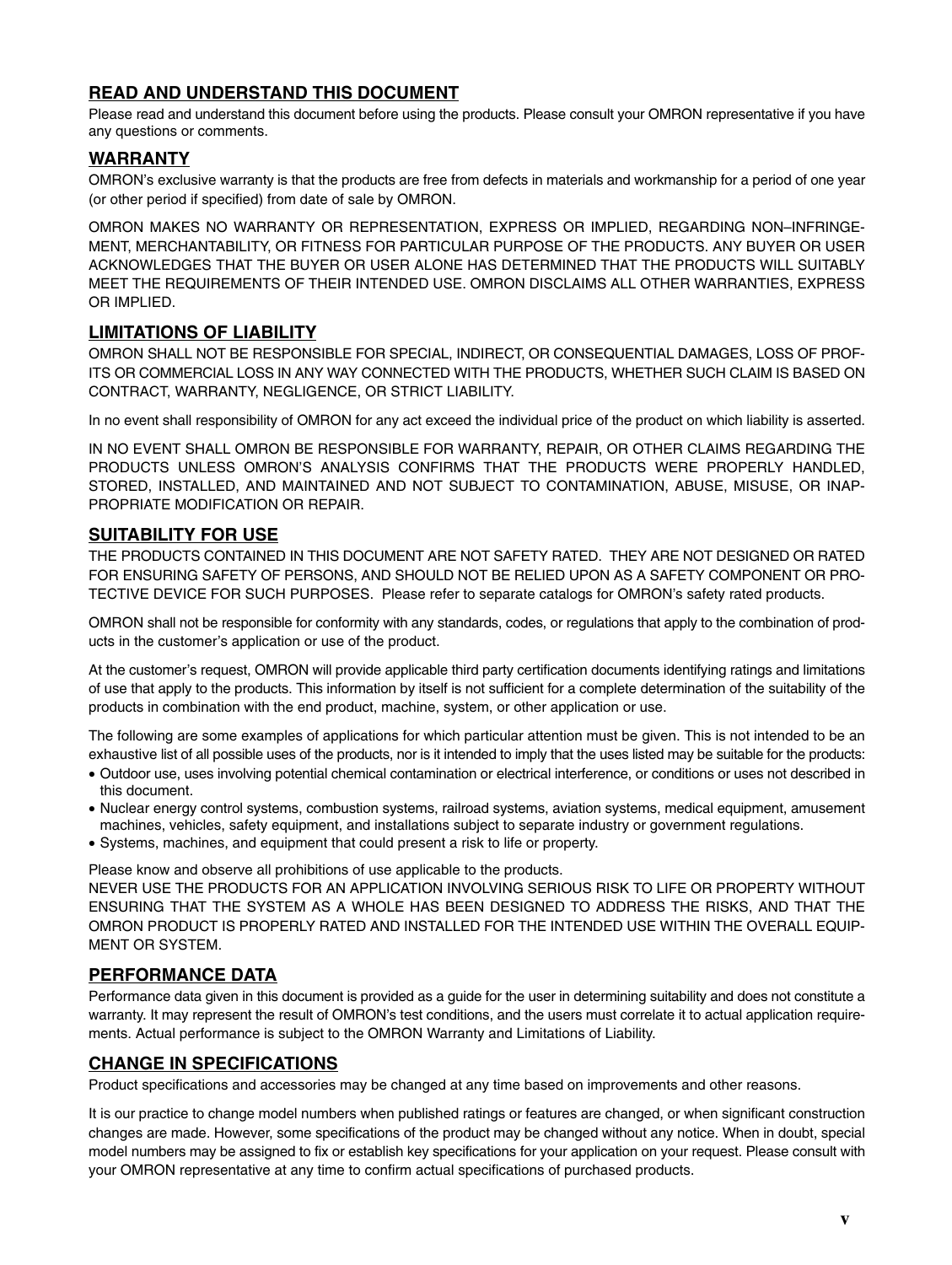## **DIMENSIONS AND WEIGHTS**

Dimensions and weights are nominal and are not to be used for manufacturing purposes, even when tolerances are shown.

#### **ERRORS AND OMISSIONS**

The information in this document has been carefully checked and is believed to be accurate; however, no responsibility is assumed for clerical, typographical, or proofreading errors, or omissions.

#### **PROGRAMMABLE PRODUCTS**

OMRON shall not be responsible for the user's programming of a programmable product, or any consequence thereof.

#### **COPYRIGHT AND COPY PERMISSION**

This document shall not be copied for sales or promotions without permission.

This document is protected by copyright and is intended solely for use in conjunction with the product. Please notify us before copying or reproducing this document in any manner, for any other purpose. If copying or transmitting this document to another, please copy or transmit it in its entirety.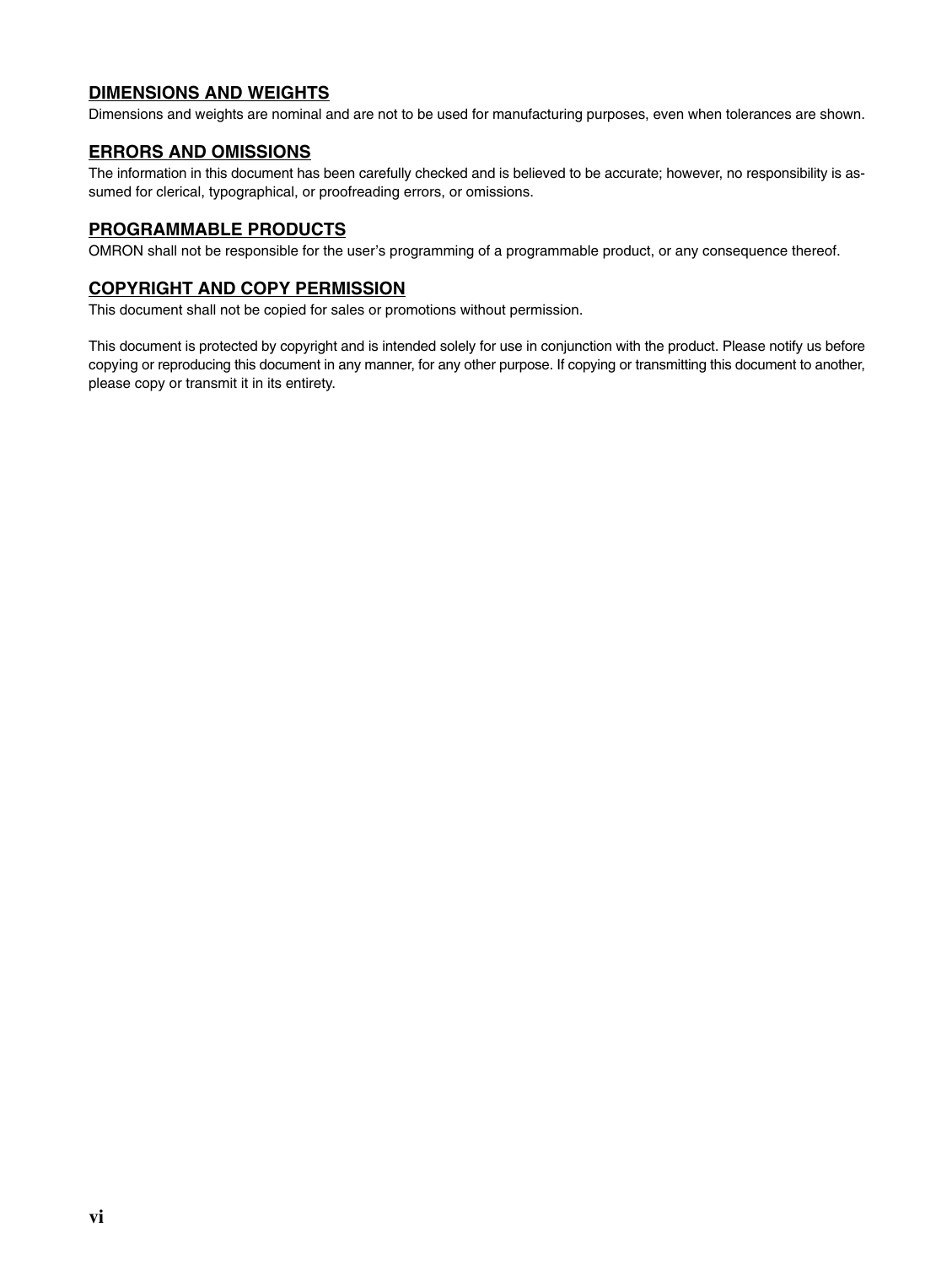| <b>Meanings of Signal Words</b>                     |                                                                                                                                                                                                                    |  |
|-----------------------------------------------------|--------------------------------------------------------------------------------------------------------------------------------------------------------------------------------------------------------------------|--|
| The following signal words are used in this manual. |                                                                                                                                                                                                                    |  |
| <b>WARNING</b>                                      | Indicates a potentially hazardous situation which, if not avoided, will result in<br>minor or moderate injury, or may result in serious injury or death.<br>Additionally there may be significant property damage. |  |
| $\bigwedge$ CAUTION                                 | Indicates a potentially hazardous situation which, if not avoided, may result<br>in minor or moderate injury or in property damage.                                                                                |  |
|                                                     |                                                                                                                                                                                                                    |  |

## **Meanings of Alert Symbols**

The following alert symbols are used in this manual.



Indicates the possibility of explosion under specific conditions.

## **Alert Statements in this Manual**

The following alert statements apply to the products in this manual. Each alert statement also appears at the locations needed in this manual to attract your attention.

# **! WARNING**

A lithium battery is provided with the Data Carrier in order to backup the memory. When the battery life ends, do not throw the battery into fire as it may explode.



# $\sqrt{N}$  CAUTION

It is extremely important not to pull the cable with too much force, as this could break wiring connections or damage the connector in other ways.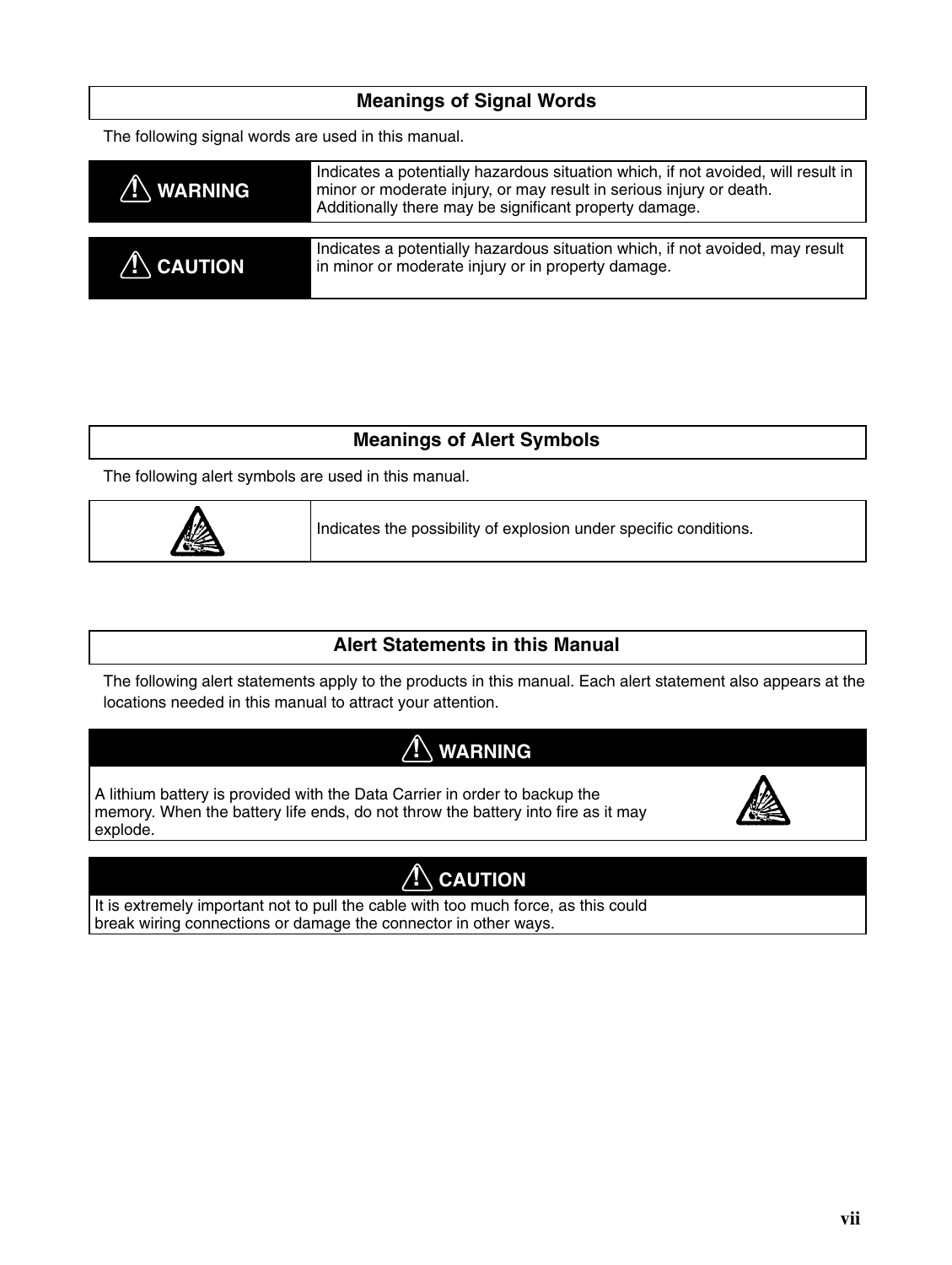# *Notice:*

OMRON products are manufactured for use according to proper procedures by a qualified operator and only for the purposes described in this manual.

The following conventions are used to indicate and classify precautions in this manual. Always heed the information provided with them. Failure to heed precautions can result in injury to people or damage to property.

# *OMRON Product References*

All OMRON products are capitalized in this manual. The word "Unit" is also capitalized when it refers to an OMRON product, regardless of whether or not it appears in the proper name of the product.

The abbreviation "Ch," which appears in some displays and on some OMRON products, often means "word" and is abbreviated "Wd" in documentation in this sense.

The abbreviation "PC" means Programmable Controller and is not used as an abbreviation for anything else.

# *Visual Aids*

The following headings appear in the left column of the manual to help you locate different types of information.

- **Note** Indicates information of particular interest for efficient and convenient operation of the product.
- *1, 2, 3...* 1. Indicates lists of one sort or another, such as procedures, checklists, etc.

## **OMRON, 1990**

All rights reserved. No part of this publication may be reproduced, stored in a retrieval system, or transmitted, in any form, or by any means, mechanical, electronic, photocopying, recording, or otherwise, without the prior written permission of OMRON.

No patent liability is assumed with respect to the use of the information contained herein. Moreover, because OMRON is constantly striving to improve its high-quality products, the information contained in this manual is subject to change without notice. Every precaution has been taken in the preparation of this manual. Nevertheless, OMRON assumes no responsibility for errors or omissions. Neither is any liability assumed for damages resulting from the use of the information contained in this publication.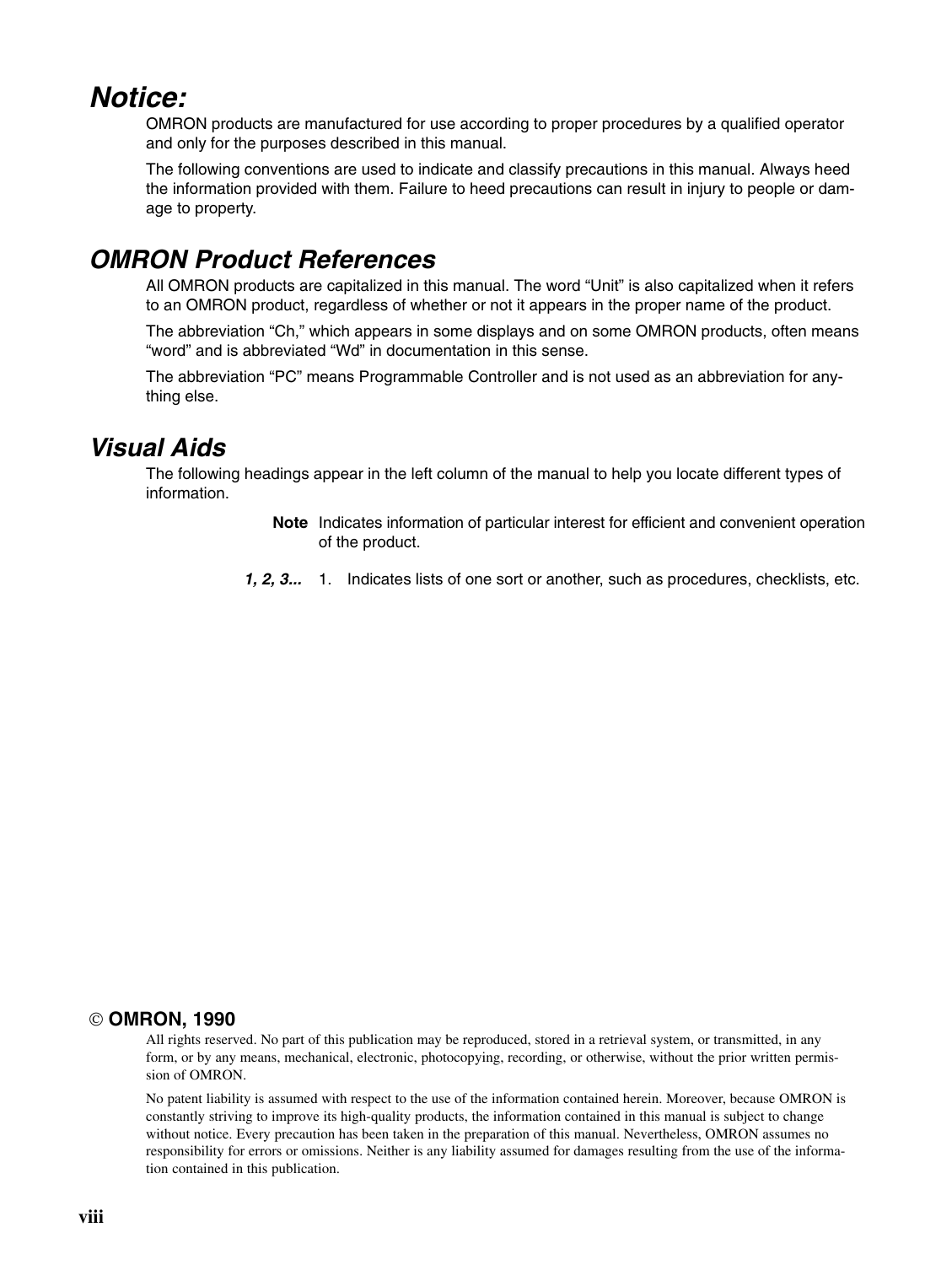# **TABLE OF CONTENTS**

|                    | <b>SECTION 1</b>                                |                |
|--------------------|-------------------------------------------------|----------------|
|                    | <b>Features and System Configuration </b>       | 1              |
| $1 - 1$            | <b>Features</b>                                 | $\overline{2}$ |
| $1-2$              |                                                 | 3              |
| $1 - 3$            |                                                 | $\overline{4}$ |
|                    | <b>SECTION 2</b>                                |                |
|                    | Nomenclature and Specifications                 | 5              |
| $2 - 1$            |                                                 | 6              |
| $2 - 2$            |                                                 | 11             |
|                    | <b>SECTION 3</b>                                |                |
|                    | Communications with Programmable Controller     | 13             |
| $3-1$              |                                                 | 14             |
| $3 - 2$            |                                                 | 18             |
| $3 - 3$            |                                                 | 24             |
| $3-4$              |                                                 | 25             |
| $3 - 5$            |                                                 | 27             |
| $3-6$              |                                                 | 30             |
| $3 - 7$            |                                                 | 31             |
|                    | <b>SECTION 4</b>                                |                |
|                    | Monitor Unit Operation                          | 37             |
| $4 - 1$            |                                                 | 38             |
| $4 - 2$            |                                                 | 41             |
| $4 - 3$            |                                                 | 43             |
| $4 - 4$            |                                                 | 47             |
| $4 - 5$            |                                                 | 51             |
| $4-6$              |                                                 | 56             |
|                    | <b>SECTION 5</b>                                |                |
|                    | Installation and Wiring                         | 61             |
| $5 - 1$            |                                                 | 62             |
| $5 - 2$            |                                                 | 62             |
| $5 - 3$            | Connecting and Disconnecting R/W Head Connector | 64             |
| $5 - 4$            |                                                 | 65             |
| $5 - 5$<br>5-6     |                                                 | 68<br>69       |
|                    |                                                 |                |
|                    | <b>SECTION 6</b>                                |                |
|                    | Diagnosis and Maintenance                       | 75             |
| 6-1                |                                                 | 76             |
| $6-2$              |                                                 | 77             |
| $6 - 3$            |                                                 | 78             |
| $6 - 4$<br>$6 - 5$ |                                                 | 79<br>80       |
| 6-6                |                                                 | 82             |
|                    |                                                 |                |
|                    | <b>Appendices</b>                               |                |
|                    | A Standard Models                               | 87<br>89       |
|                    |                                                 | 91             |
|                    |                                                 |                |
|                    | Revision History                                | 95             |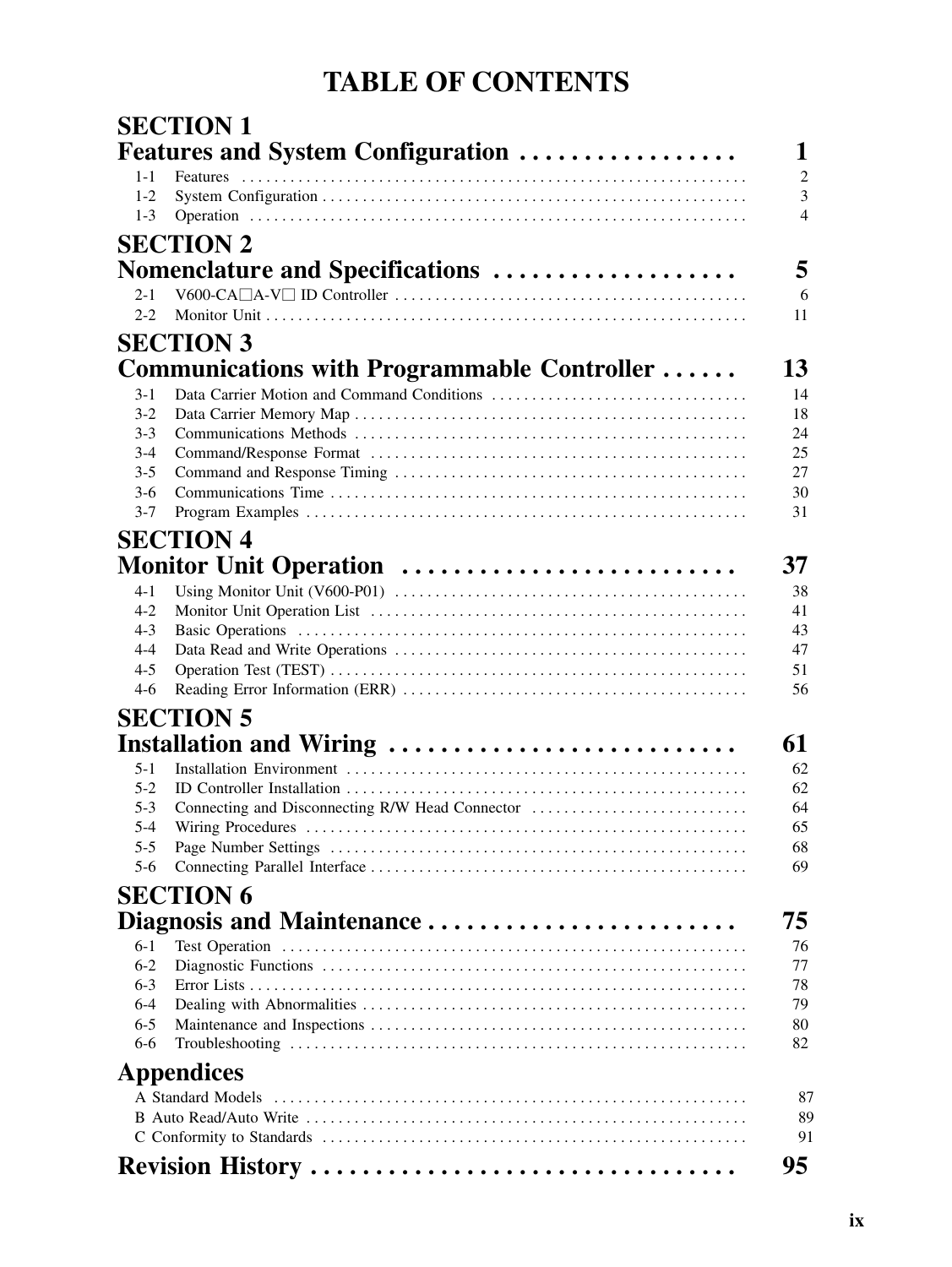# *About this Manual:*

This manual describes the installation and operation of the V600 RFID System with parallel interface and the ID Controller and includes the sections described below.

Please read this manual carefully and be sure you understand the information provide before attempting to install and operate the V600 RFID System with parallel interface and the ID Controller.

*Section 1* provides a general introduction to the V600 RFID System with parallel interface and the ID Controller.

**Section 2** provides the V600-CA8A-V $\Box$ /CA9A-V $\Box$  nomenclature and specifications as well as the dimensions of both Units.

**Section 3** provides procedures and formats required for communications with the Programmable Controller. Program examples are also provided.

**Section 4** provides the commands and procedures required for Monitor Unit operations.

*Section 5* provides installation and pre-operation setting procedures.

*Section 6* provides diagnosis and maintenance procedures as well as solutions to possible problems and abnormalities.

The **Appendices** contain information relating to standard models and Auto Read/Auto Write operations.

# **! WARNING**

Failure to read and understand the information provided in this manual may result in personal injury or death, damage to the product, or product failure. Please read each section in its entirety and be sure you understand the information provided in the section and related sections before attempting any of the procedures or operations given.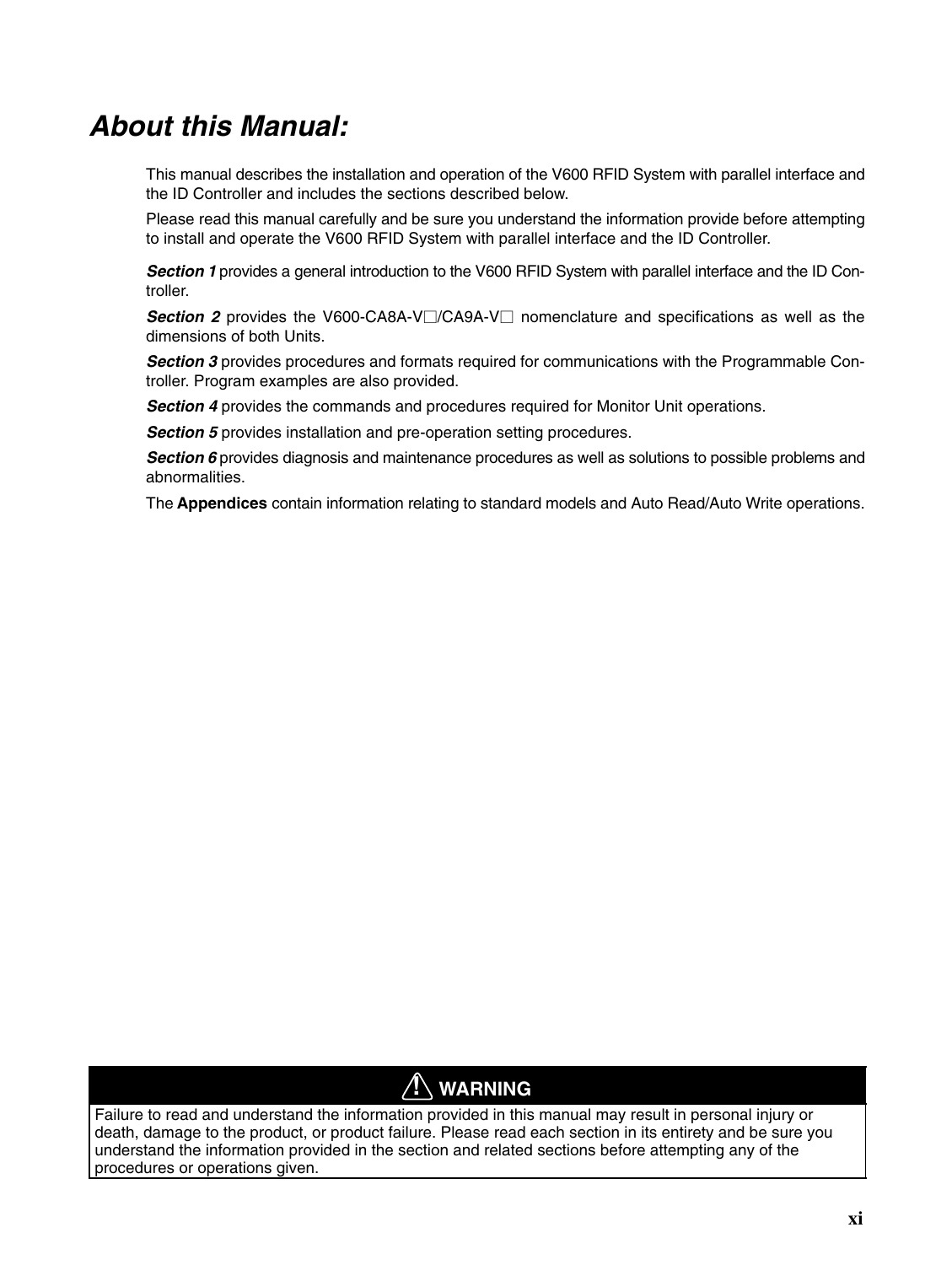# **SECTION 1 Features and System Configuration**

This section provides a general introduction to the V600 RFID System with parallel interface and the ID Controller.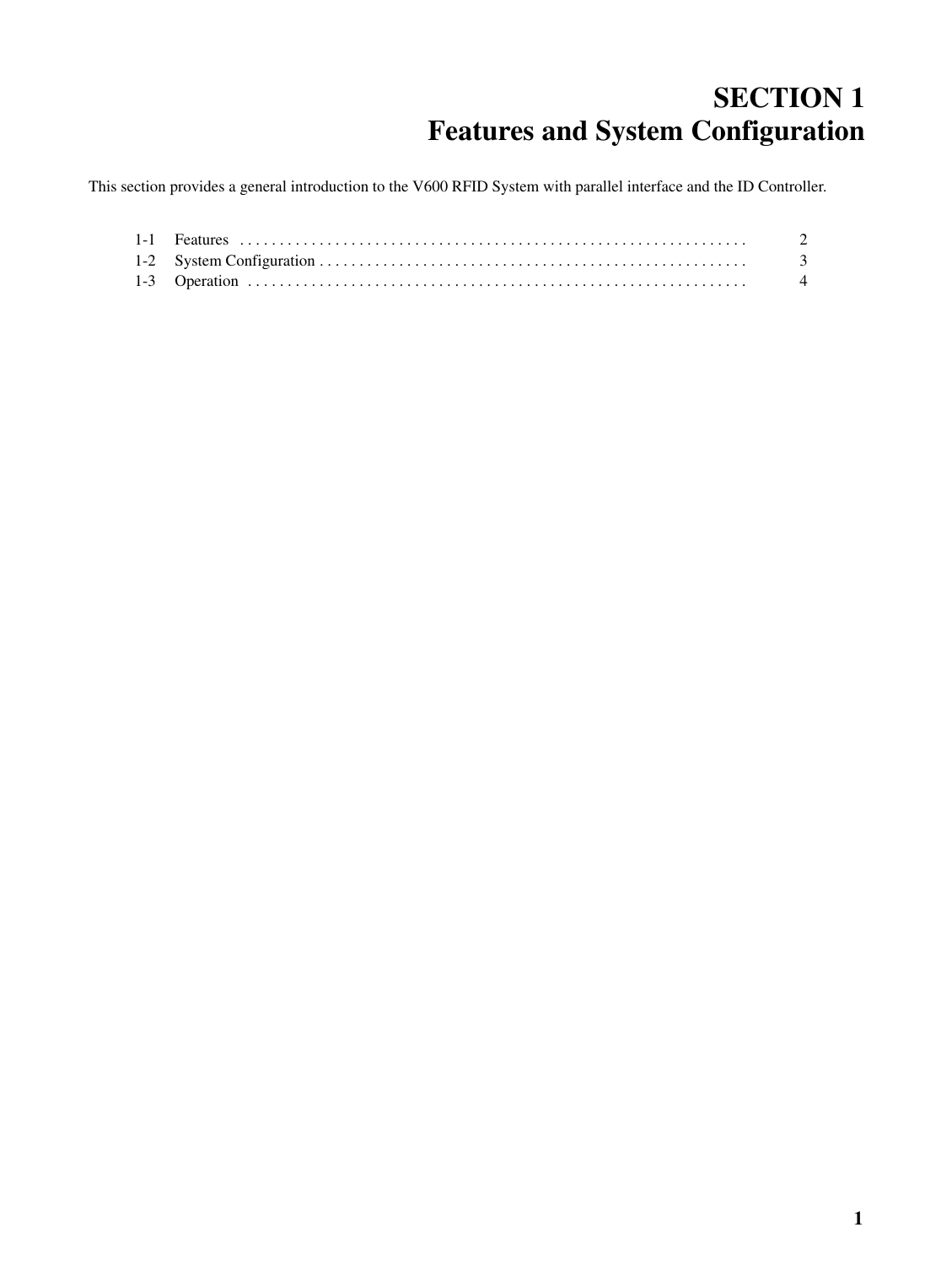# **1-1 Features**

The V600 RFID System adopts electromagnetic coupling enabling contactless data communications. It can significantly enhance factory automation (FA) systems incorporating large-scale decentralized control systems and small lot production systems.



| <b>Unique Built-in Parallel</b><br>Interface | OMRON's original Parallel Interface is built-in, enabling connection to general-<br>purpose Programmable Controllers using the I/O Units of Programmable Con-<br>trollers (PC). The V600-CA8A-V $\Box$ has PNP transistor output and the<br>V600-CA9A-V□ has NPN transistor output. |
|----------------------------------------------|-------------------------------------------------------------------------------------------------------------------------------------------------------------------------------------------------------------------------------------------------------------------------------------|
| <b>Easy to Use</b>                           |                                                                                                                                                                                                                                                                                     |
|                                              | • Safety is ensured with powerful check functions such as an innovative error<br>logging function which records the 30 most current operational errors.                                                                                                                             |
|                                              | • An optional Monitor Unit can be mounted on the ID Controller for the offline<br>monitoring of system operations and reading of error log data and error mes-<br>sages, thus improving system start-up and on-site maintenance.                                                    |

• Two Read/Write Heads can be connected to one ID Controller providing flexibility for sophisticated production systems.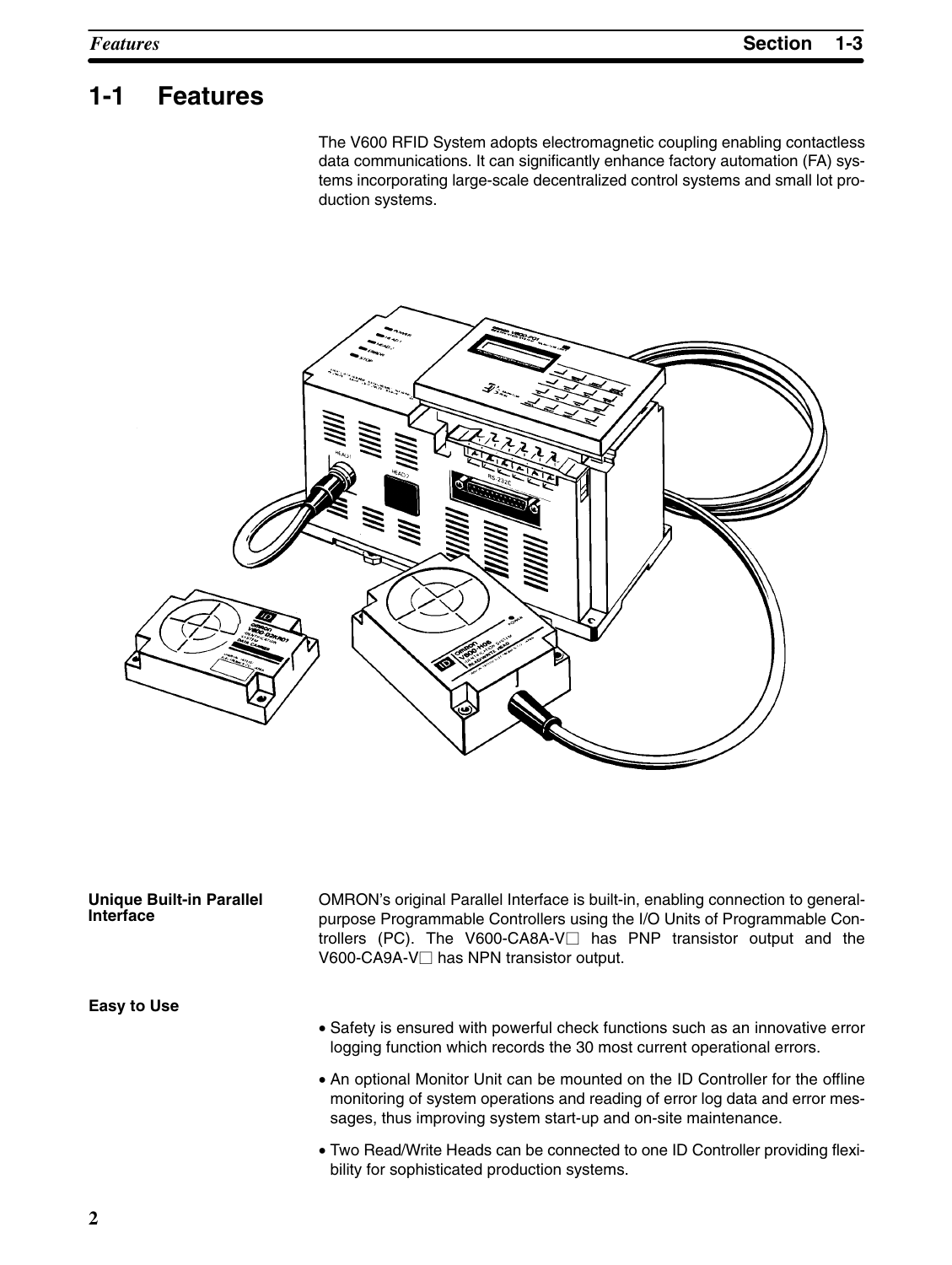# **1-2 System Configuration**

The V600-CA8A-V<sup>o</sup>/9A-V<sup>o</sup> ID Controller has OMRON's original parallel interface built-in, enabling communications with general-purpose Programmable Controllers. All communications processing is controlled in the command language of the PC.



| Read/Write Head (R/W Head) | The R/W Head enables contactless communications with a Data Carrier (DC)<br>mounted on a stationary or moving pallet or other means of conveyance. The<br>epoxy resin mold makes it highly durable, maintenance free, and ensures stable<br>operation.                          |
|----------------------------|---------------------------------------------------------------------------------------------------------------------------------------------------------------------------------------------------------------------------------------------------------------------------------|
| Data Carrier (DC)          | The Data Carrier can record data such as production indicators, and data can be<br>read or written at any time using the Read/Write Head. The DC is molded with<br>epoxy resin to withstand severe operating conditions and is sufficiently compact<br>to be attached anywhere. |
| <b>Monitor Unit</b>        | This convenient monitoring tool enables the user to communicate with DCs with-                                                                                                                                                                                                  |

out connecting to a host computer, as well as allowing readout of error conditions. Refer to *Section NO TAG Monitor Unit Operation*.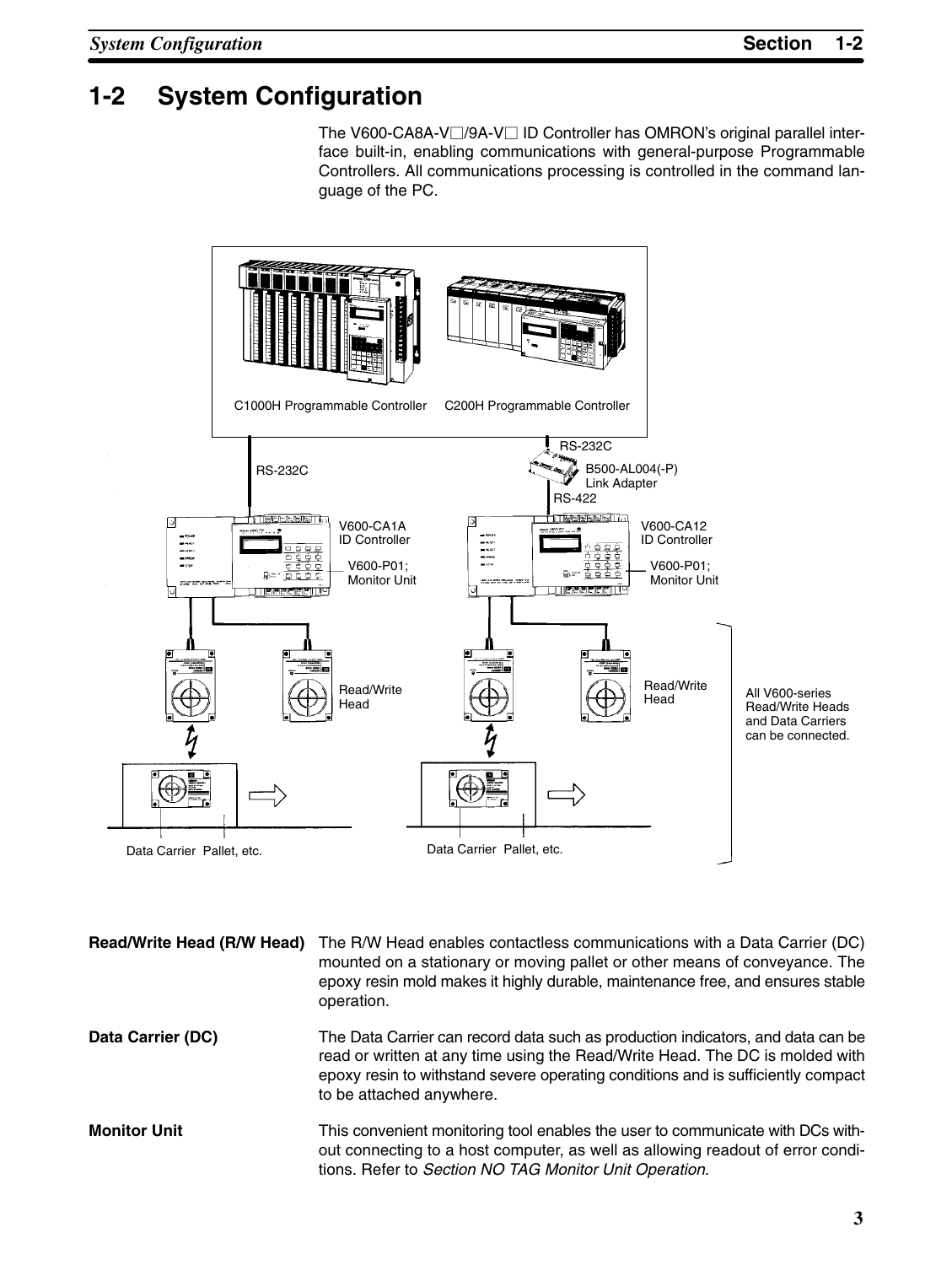# **1-3 Operation**



- *1, 2, 3...* 1. When a command is sent from the host computer to the ID Controller, R/W Head 1 enters the waiting condition and waits for the arrival of the DC. The command data at this time specifies the memory area from which data is to be read by R/W Head 1.
	- 2. When the DC arrives within communications range of R/W Head 1, the data (format and machining/inspection command data) in the memory area indicated by the read command is sent to the host computer as the response.
	- 3. Based on the response data, the host computer transmits the workpiece machining/inspection command to the PC.
	- 4. Once operations in the machining/inspection process have been completed, a write command is sent to the ID Controller, and this time R/W Head 2 waits for arrival of the DC. This command sets the memory area to which R/W Head 2 is to write data and set the machining/inspection results data.
	- 5. When the DC arrives in the R/W Head 2 communications range, the machining/inspection results data is written to the memory area specified by the DC.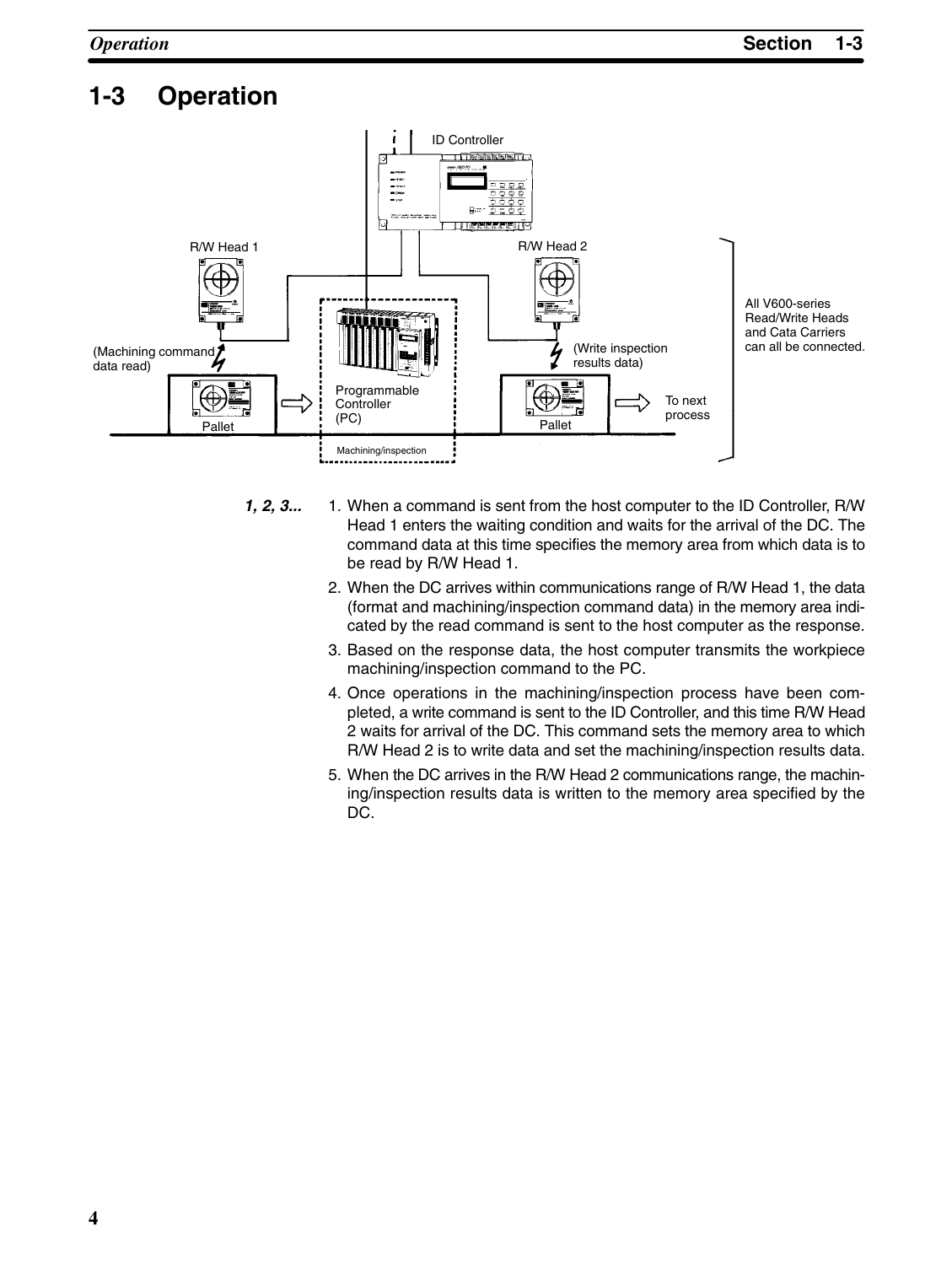# **SECTION 2 Nomenclature and Specifications**

This section provides the V600-CA8A-V $\Box$ /CA9A-V $\Box$  nomenclature and specifications as well as the dimensions of both Units.

| $2 - 1$ |             |  |        |
|---------|-------------|--|--------|
|         | $2 - 1 - 1$ |  | 6      |
|         | $2 - 1 - 2$ |  | $\tau$ |
|         | $2 - 1 - 3$ |  | 8      |
|         | $2 - 1 - 4$ |  | 9      |
|         |             |  | 9      |
|         |             |  | 10     |
| $2 - 2$ |             |  | 11     |
|         | $2 - 2 - 1$ |  | 11     |
|         | $2 - 2 - 2$ |  |        |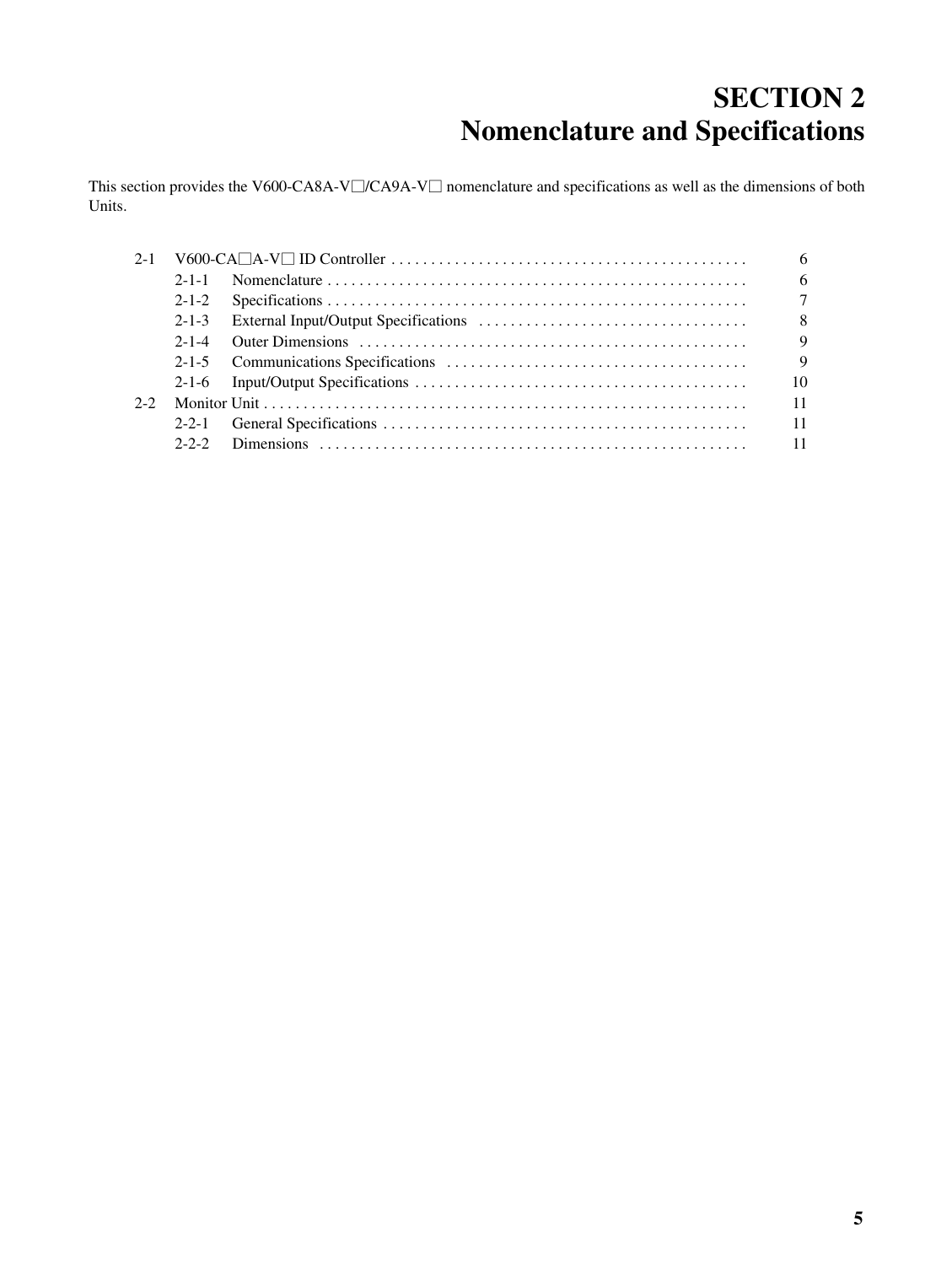# 2-1 V600-CA□A-V□ ID Controller

## **2-1-1 Nomenclature**

## **Front Panel**



**Note** Where there is no reference to the "V600-CA8A-V2 only" or the "V600-CA9A-V2 only" is given, all information in this section is common to both.

## **Operation Indicators**

| Name           | <b>Description</b>                                                                                                                                                                                                                                                     |
|----------------|------------------------------------------------------------------------------------------------------------------------------------------------------------------------------------------------------------------------------------------------------------------------|
| POWER (green)  | Lit when power is applied.                                                                                                                                                                                                                                             |
| HEAD 1 (green) | Lit when R/W Head 1 is communicating.                                                                                                                                                                                                                                  |
| HEAD 2 (green) | Lit when R/W Head 2 is communicating.                                                                                                                                                                                                                                  |
| ERROR (red)    | Lit when an ID Controller operation stop error (CPU error,<br>memory error) is detected, or when an error in communications<br>with an IBM PC/AT or compatible or with R/W Heads is<br>detected. Error messages can be read from the host computer<br>or Monitor Unit. |
| STOP (red)     | Lit when an operation stop error (CPU error, memory error)<br>occurs, or when an external reset input is received.                                                                                                                                                     |

## **Terminal Connections**

| <b>Name</b>    | <b>Description</b>                                                                                                                                                                                          |
|----------------|-------------------------------------------------------------------------------------------------------------------------------------------------------------------------------------------------------------|
| 100 to 240 VAC | Connection for the 100 to 240 VAC (50/60 Hz) power supply.                                                                                                                                                  |
| GR<br>$\pm$ )  | Protective conductor terminal. Connect a dedicated ground<br>cable here and ground at a resistance of less than 100 $\Omega$ .                                                                              |
| RESET/COM      | Emergency stop external reset input. Use a 24-VDC power<br>supply.                                                                                                                                          |
| <b>ERROR</b>   | External output terminal for error signals when an operation<br>stop error is detected. Connect via a 24-VDC relay or similar<br>device. This signal is not output when there is a<br>communications error. |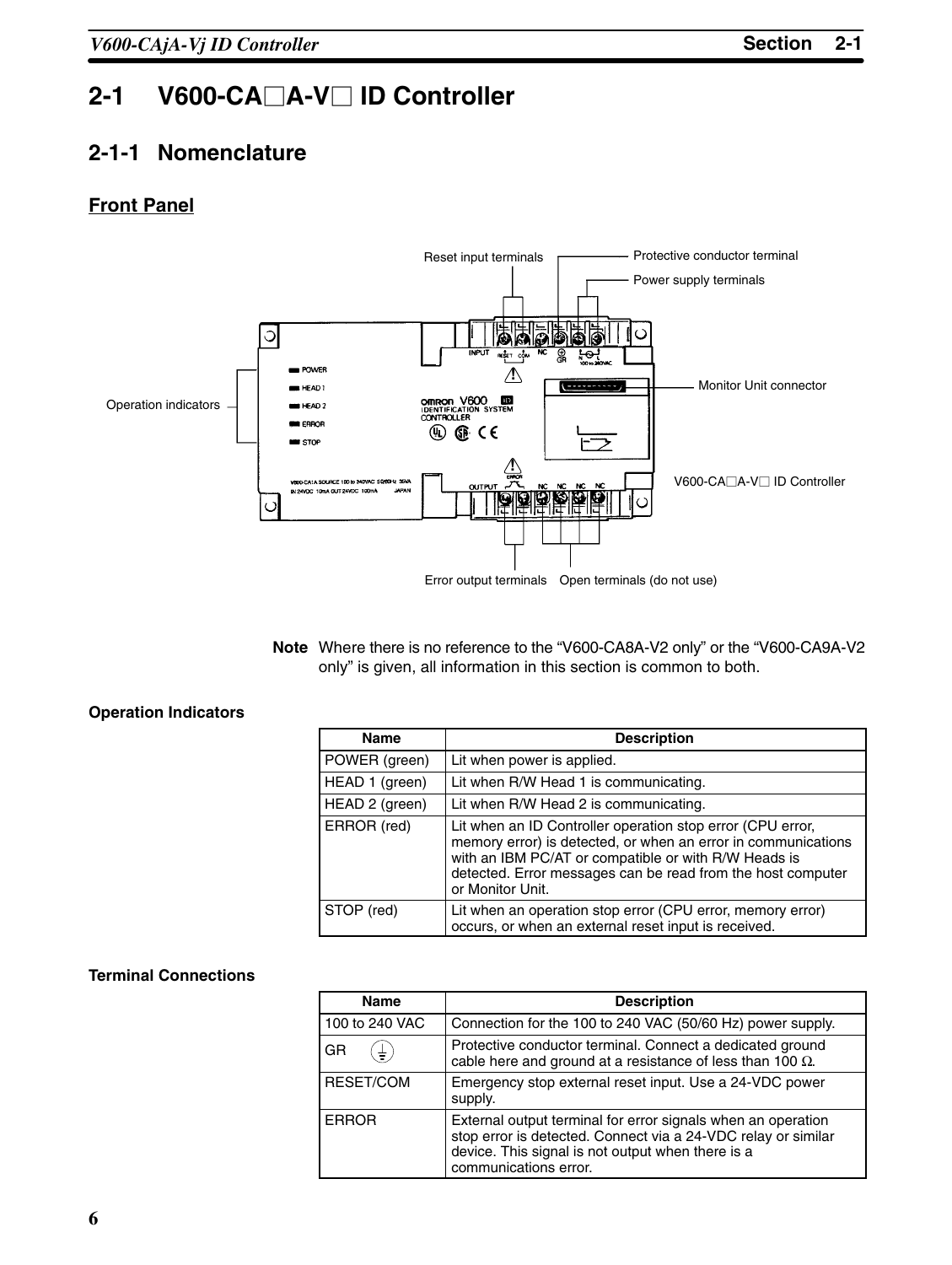## **Side Panel**

**R/W Head Connector** Up to two R/W Heads can be connected.

**Parallel Interface Connector** Used for communications with the PC. Use the connector provided as an accessory with the Unit when making the connection. (Refer to page 69 for details on interface connection.)



# **2-1-2 Specifications**

## **Ratings**

| <b>Parameter</b>                                 |             | <b>Specifications</b>                                                                                                                                                        |
|--------------------------------------------------|-------------|------------------------------------------------------------------------------------------------------------------------------------------------------------------------------|
| Supply voltage                                   |             | 100 to 240 VAC, 50/60 Hz                                                                                                                                                     |
| Permissible variation<br>range of supply voltage |             | 85 to 264 VAC                                                                                                                                                                |
| Power consumption                                |             | 35 VA max.                                                                                                                                                                   |
| Insulation resistance                            |             | 50 M $\Omega$ min. at 500 VDC between power supply terminals and case; between input/output<br>terminals and case; between power supply terminals and input/output terminals |
| Dielectric strength                              |             | For all combinations given above: 1,500 VAC 50/60 Hz for 1 minute, leakage current: 10 mA<br>max.                                                                            |
| Noise resistance                                 |             | 1,500 Vp-p, pulse width: 100 ns to 1 $\mu$ s, rise time: 1 ns                                                                                                                |
| Vibration                                        | Mechanical  | 10 to 150 Hz with 0.3-mm double amplitude for 32 minutes in X, Y, and Z directions                                                                                           |
| resistance                                       | Malfunction | 10 to 150 Hz with 0.2-mm double amplitude for 32 minutes in X, Y, and Z directions                                                                                           |
| Shock resistance                                 |             | 20G, three times in X, Y, and Z directions                                                                                                                                   |
| Ambient operating<br>temperature                 |             | $-10^{\circ}$ C to 55 $^{\circ}$ C                                                                                                                                           |
| Ambient operating<br>humidity                    |             | 35% to 85% (without condensation)                                                                                                                                            |
| Atmosphere                                       |             | With no corrosive gases                                                                                                                                                      |
| Storage temperature                              |             | $-25^{\circ}$ C to 65 $^{\circ}$ C                                                                                                                                           |
| Protection class                                 |             | Class I (with protective conductor terminal)                                                                                                                                 |
| Protection rating                                |             | IEC60529: IP30 (built into panel)                                                                                                                                            |
| Approved standards                               |             | IEC1010-1, EN61010-1, UL3101, CSA1010.1, FCC Part 15 Subpart B                                                                                                               |
| Weight                                           |             | 960 <sub>g</sub>                                                                                                                                                             |
| Altitude                                         |             | 2,000 m max.                                                                                                                                                                 |
| Overvoltage category                             |             | $\mathbf{H}$                                                                                                                                                                 |
| Pollution degree                                 |             | 2                                                                                                                                                                            |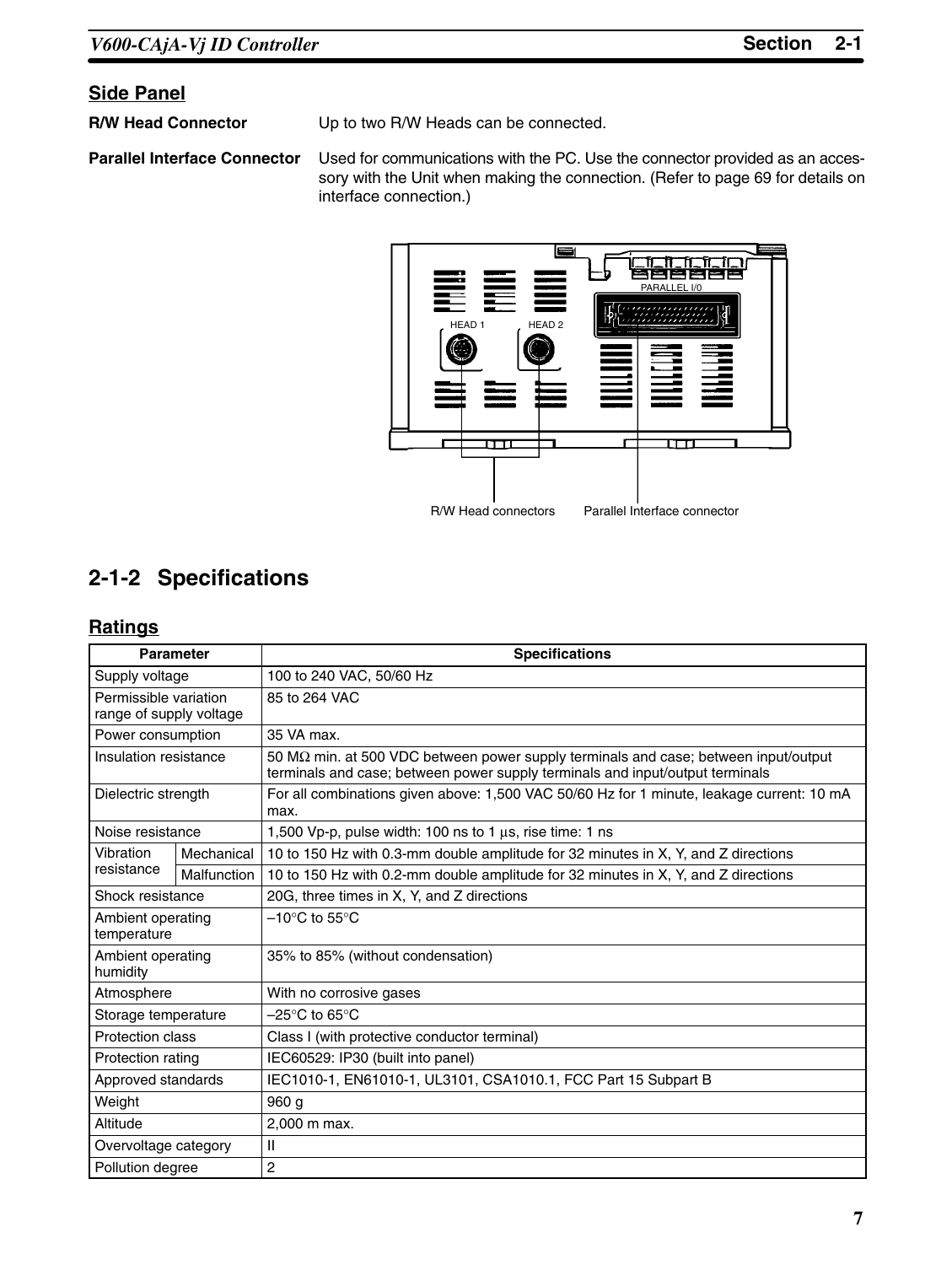## **Characteristics**

| <b>Parameter</b>           | <b>Specifications</b>                                                                                                                                                                                                                                                                   |  |
|----------------------------|-----------------------------------------------------------------------------------------------------------------------------------------------------------------------------------------------------------------------------------------------------------------------------------------|--|
| Memory backup              | Capacitors used for backup, and storage of statistical errors and latest errors are effective for 20<br>days after Unit power is turned off (at ambient temperature of 25°C). Refer to the plot given below<br>for the relationship between ambient temperature and memory backup time. |  |
| Self-diagnosis<br>function | Checks CPU errors, memory errors, power cutoff, and communication errors.                                                                                                                                                                                                               |  |

## **Ambient Temperature vs. Memory Backup Characteristics**



# **2-1-3 External Input/Output Specifications**

## **Input Specifications (RESET)**

| Input voltage          | 24 VDC: +10% (including ripple component), -15% |
|------------------------|-------------------------------------------------|
| Input impedance        | $2.2 k\Omega$                                   |
| Input current          | 10 mA typ. (24 VDC)                             |
| On voltage             | 19 V min.                                       |
| Off voltage            | 5 V max.                                        |
| Input response<br>time | 70 ms max.                                      |

## **Circuit Diagram**



## **Output Specifications (Error)**

| Maximum<br>switching capacity | 24 VDC: +10% (including ripple component) 100 mA, -15% |
|-------------------------------|--------------------------------------------------------|
| Leak current                  | 100 µA max.                                            |
| <b>Residual voltage</b>       | 1.5 V Max.                                             |

- **Note** 1. When RESET input is ON, the CPU stops operation, and the STOP indicator lights. At this time the ERROR output is reset.
	- 2. If short-circuited without load, the internal transistor may be damaged.
	- 3. The ERROR output is ON only when the ID Controller is not operating. Refer to *6-2 Diagnostic Functions* for details.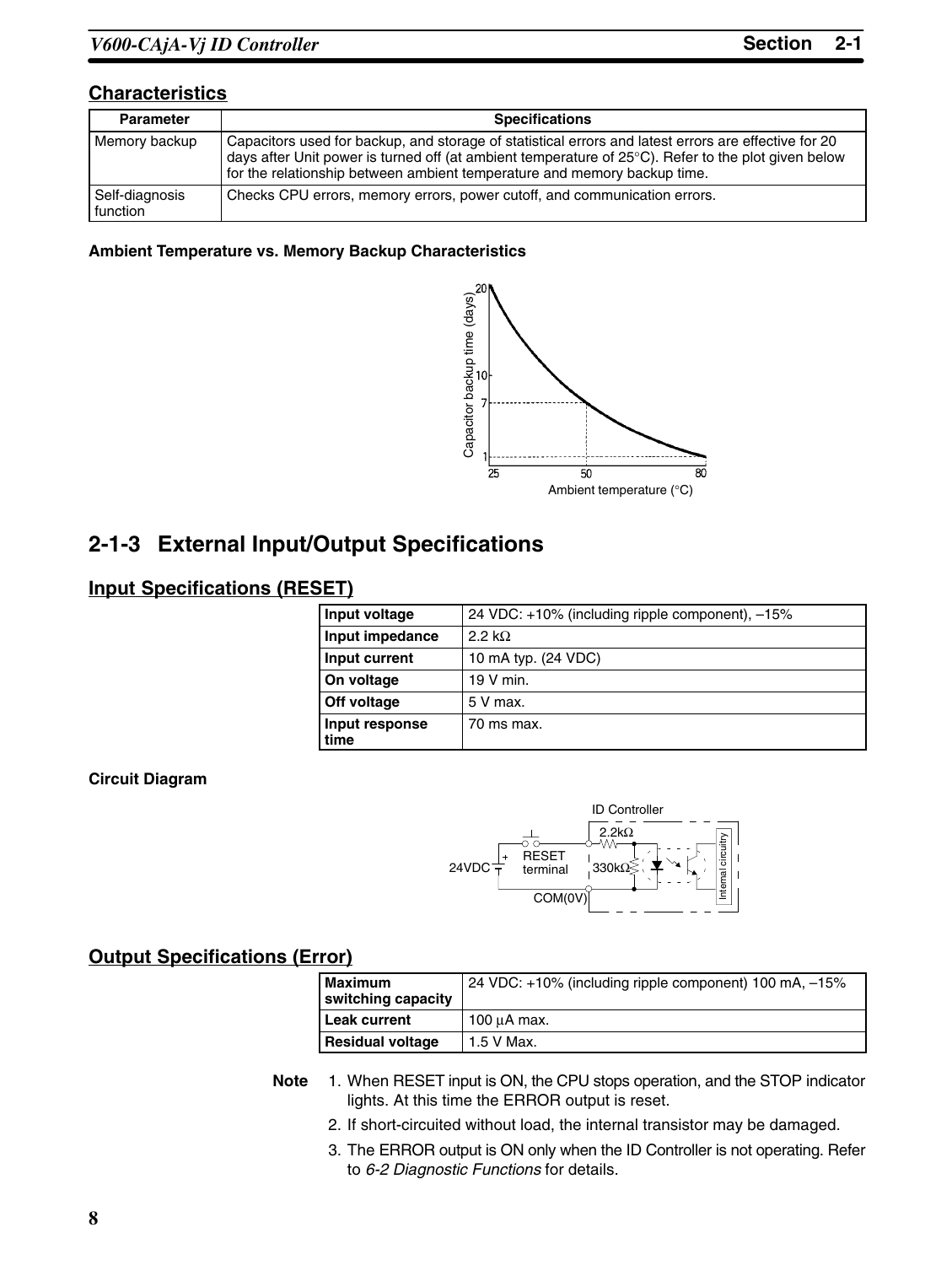## **Circuit Diagram**



## **2-1-4 Outer Dimensions**



## **2-1-5 Communications Specifications**

OMRON's original parallel interface built into the V600-CA8A-V | /9A-V | ID Controller enables communications with a general-purpose PC. The parallel interface includes input and output sections, connected separately to the PC Input Unit and Output Unit.

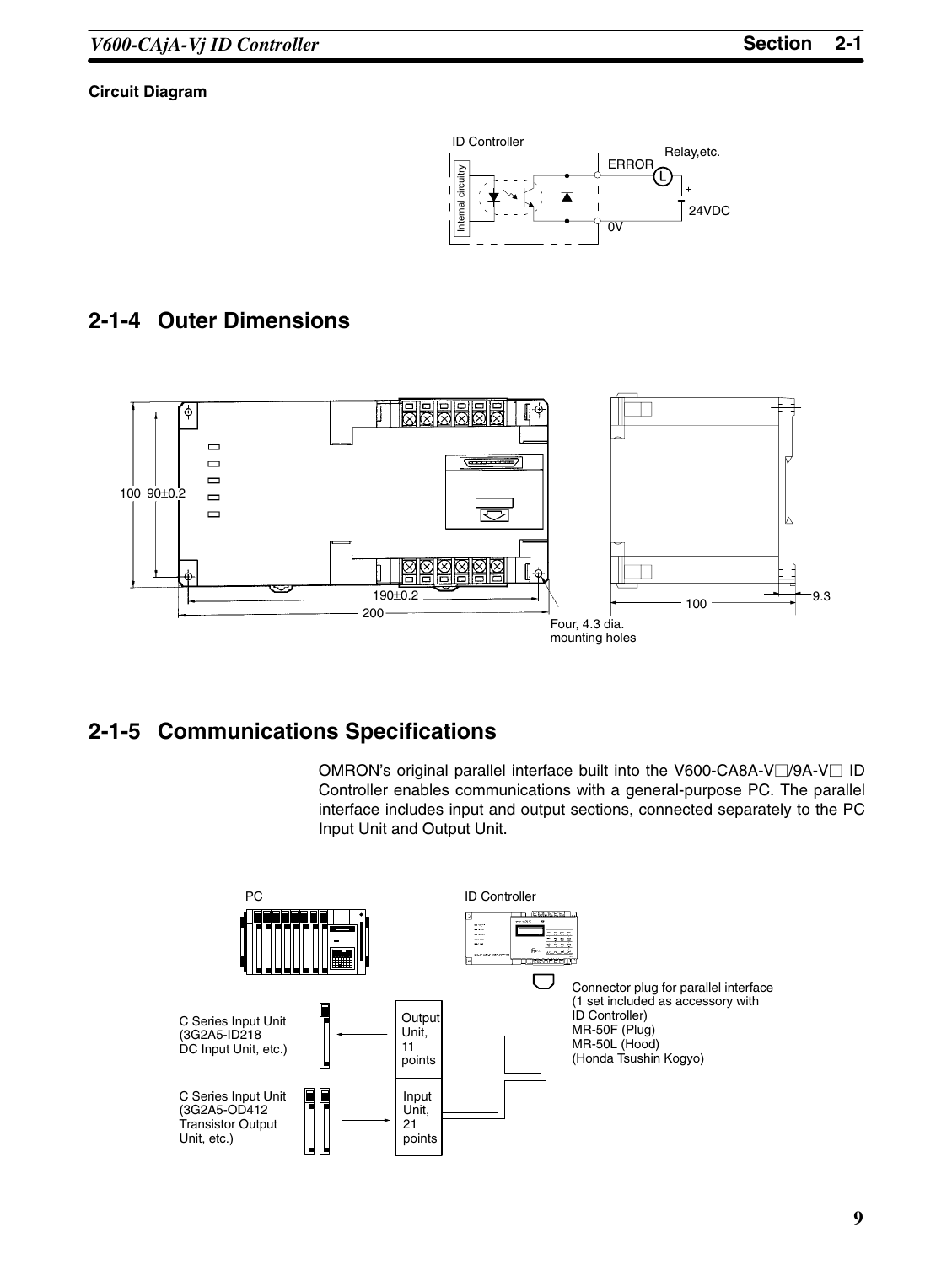# **2-1-6 Input/Output Specifications**

- Use a bi-directional input unit for the PC.
- The ID Controller input section common terminal (I COM) and output section common terminal (O COM) are not connected internally.

## **Input Section**

| <b>Input Unit</b>                               | 24 VDC: +10% (including ripple component), -15% |
|-------------------------------------------------|-------------------------------------------------|
| On voltage                                      | $19V$ min.                                      |
| <b>Off voltage</b>                              | 5 V max.                                        |
| Input current                                   | 10 mA typ. (24 VDC)                             |
| Permissible delay<br>for HS and other<br>inputs | $500 \mu s$ max.                                |

## **V600-CA8A-V (PNP Transistor Output)**



## **Output Section**

| <b>Maximum</b><br>switching capacity | 24 VDC: +10% (including ripple component) 50 mA, -15% |
|--------------------------------------|-------------------------------------------------------|
| <b>Saturation voltage</b>            | $1.5$ V max.                                          |
| <b>Leak current</b>                  | 100 µA max.                                           |
| <b>Output delay time</b>             | On delay: 200 µs max.<br>Off delay: 300 us max.       |

## **V600-CA9A-V (NPN Transistor Output)**

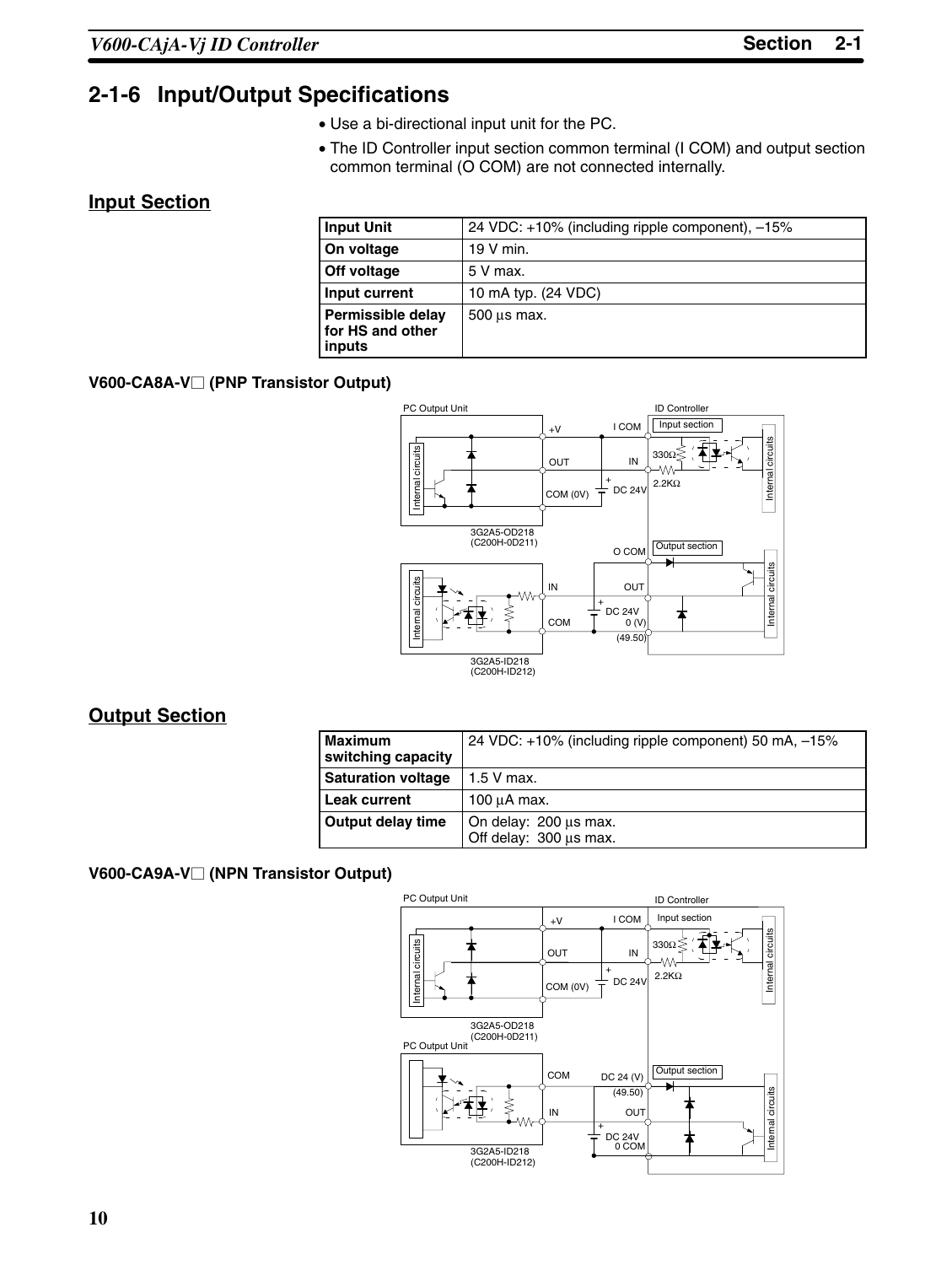# **2-2 Monitor Unit**

# **2-2-1 General Specifications**

General specifications are the same as those for the ID Controller. Note that the operating ambient temperature must be in the range 0°C to 40°C.

# **2-2-2 Dimensions**



Refer to *Section 4 Monitor Unit Operation* for information on the functions and operating procedures of the Monitor Unit.

**Note** Remove the Monitor Unit before starting system operation.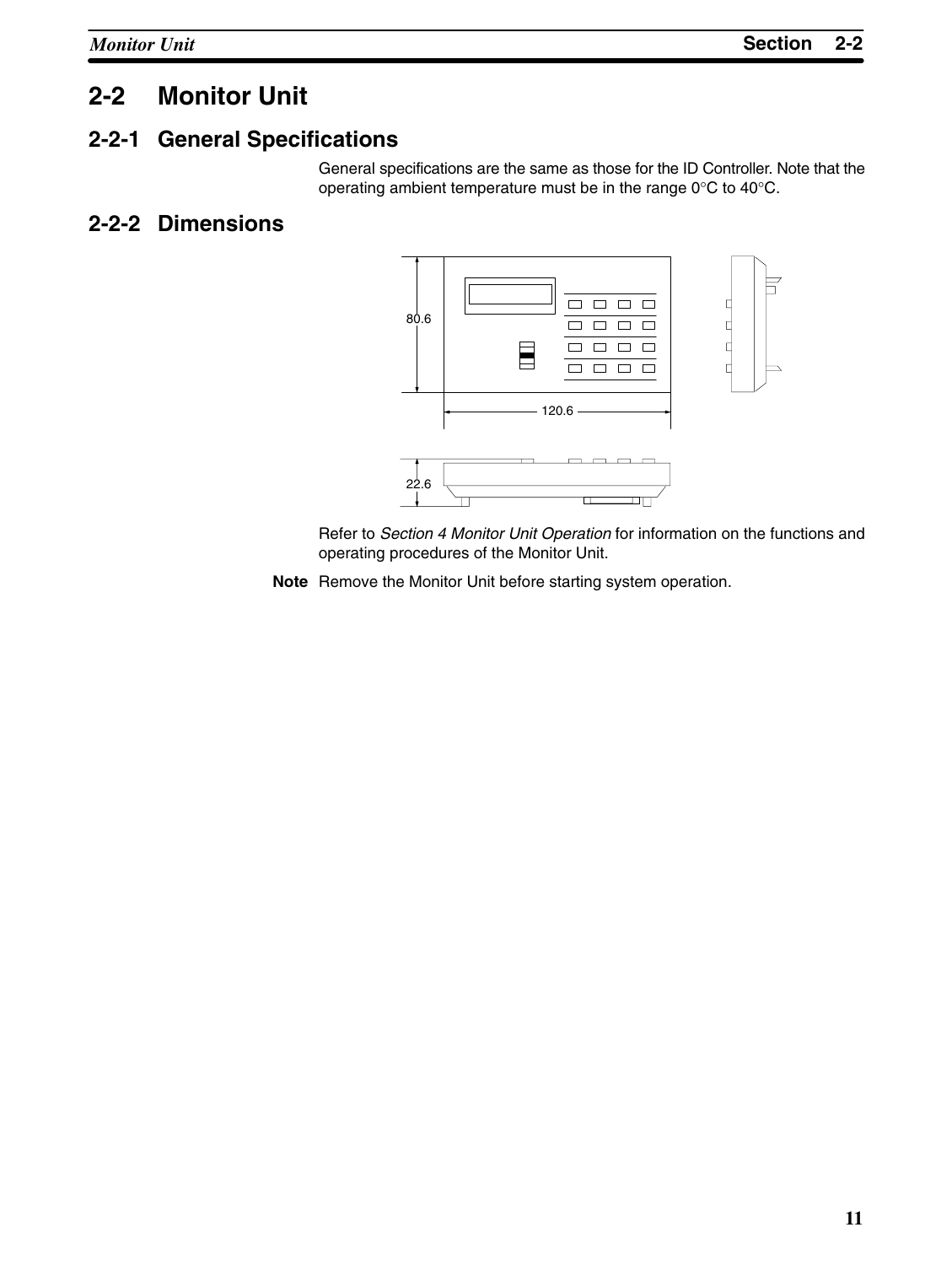# **SECTION 3 Communications with Programmable Controller**

This section provides procedures and formats required for communications with the Programmable Controller. Program examples are also provided.

| $3 - 1$ |             | 14 |
|---------|-------------|----|
|         | $3 - 1 - 1$ | 14 |
|         | $3 - 1 - 2$ | 15 |
|         | $3 - 1 - 3$ | 16 |
|         | $3 - 1 - 4$ | 17 |
|         | $3 - 1 - 5$ | 18 |
| $3-2$   |             | 18 |
|         | $3 - 2 - 1$ | 19 |
|         | $3 - 2 - 2$ | 19 |
|         | $3 - 2 - 3$ | 20 |
|         | $3 - 2 - 4$ | 23 |
|         | $3 - 2 - 5$ | 24 |
| $3-3$   |             | 24 |
| $3-4$   |             | 25 |
|         | $3-4-1$     | 25 |
|         | $3-4-2$     | 26 |
| $3 - 5$ |             | 27 |
|         | $3 - 5 - 1$ | 27 |
|         | $3 - 5 - 2$ | 28 |
|         | $3 - 5 - 3$ | 29 |
| $3-6$   |             | 30 |
| $3 - 7$ |             | 31 |
|         | $3 - 7 - 1$ | 32 |
|         | $3 - 7 - 2$ | 33 |
|         | $3 - 7 - 3$ | 34 |
|         | $3 - 7 - 4$ | 35 |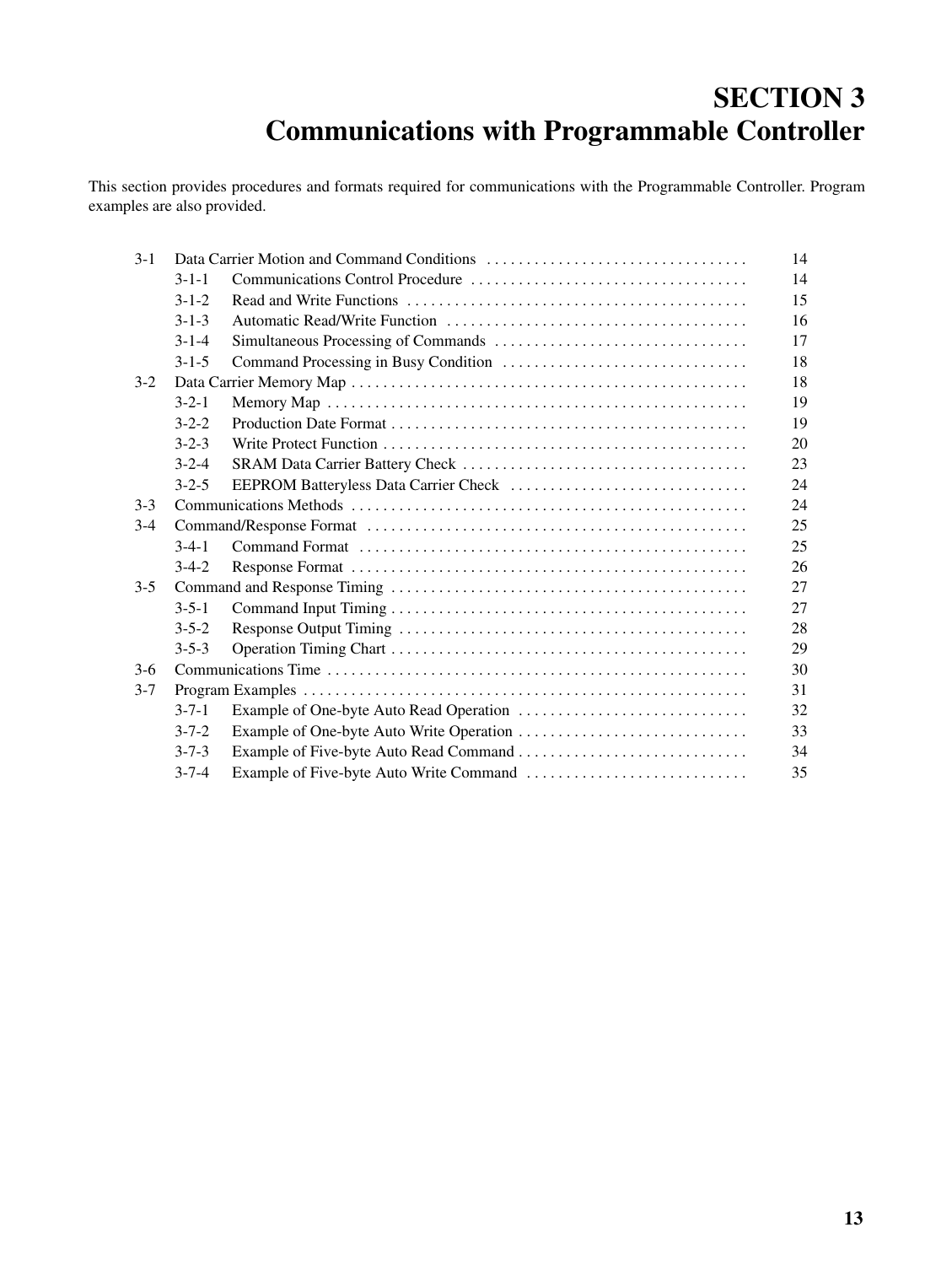# **3-1 Data Carrier Motion and Command Conditions**

# **3-1-1 Communications Control Procedure**

OMRON's unique host communications control procedure enables the ID Controller to communicate with a general-purpose PC via the PC's I/O Unit.

- The ID Controller has access to the PC via a total of 32 points (i.e., 21 input and 11 output points of the ID Controller are used).
- Eight points are used to write an address. The address space for the host uses 256 bytes (00 to FF). The leftmost two digits are used for page number settings with DIP switches 1.



• Eight points are used for the data line. The ID Controller has access to the PC via one byte.



## **Explanation**

*1, 2, 3...* 1. The PC sends a command to the ID Controller.

- 2. The ID Controller interprets the PC command and executes local communications, and writes data to or reads data from the DC memory.
- 3. If it is a read command, the data read out is sent to the PC as the response. It is a write command, a response (00) is sent to the PC.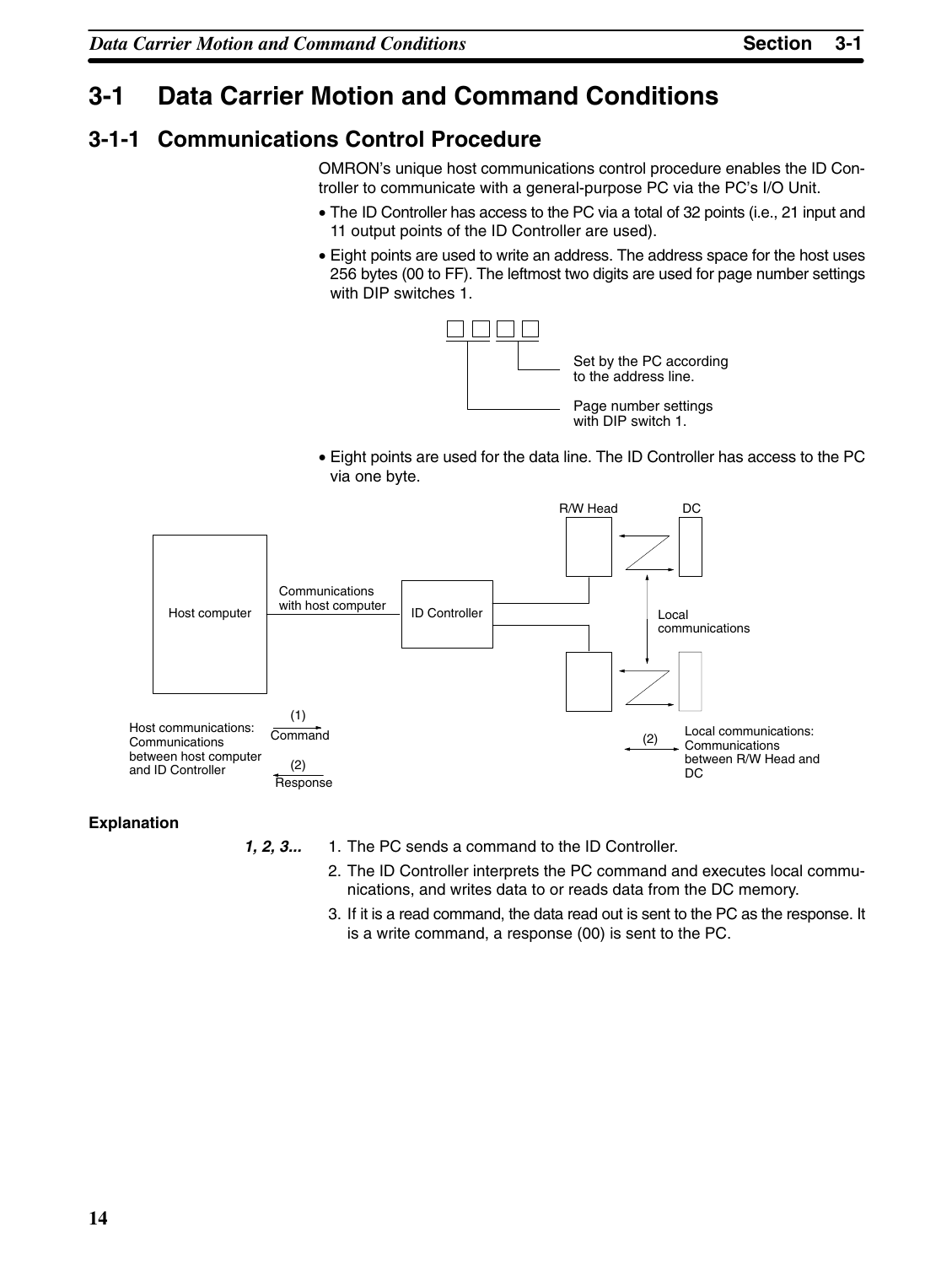## **3-1-2 Read and Write Functions**

**Command Processing** The read/write functions are used for communications when the DC is stationary. Thus, before using these commands, it is necessary to check that the DC is at a specific position. If the DC is not in a specified position, an error response is returned.



- *1, 2, 3...* 1. Once it is confirmed that the DC has stopped in the specified position, the PC sends the command.
	- 2. The ID Controller follows the command and performs either writing or reading operations.
	- 3. After completing processing, the ID Controller returns a processing completed response to the IBM PC/AT or compatible. The IBM PC/AT or compatible accepts the response, and once again starts the line workpiece (with the DC attached) in motion.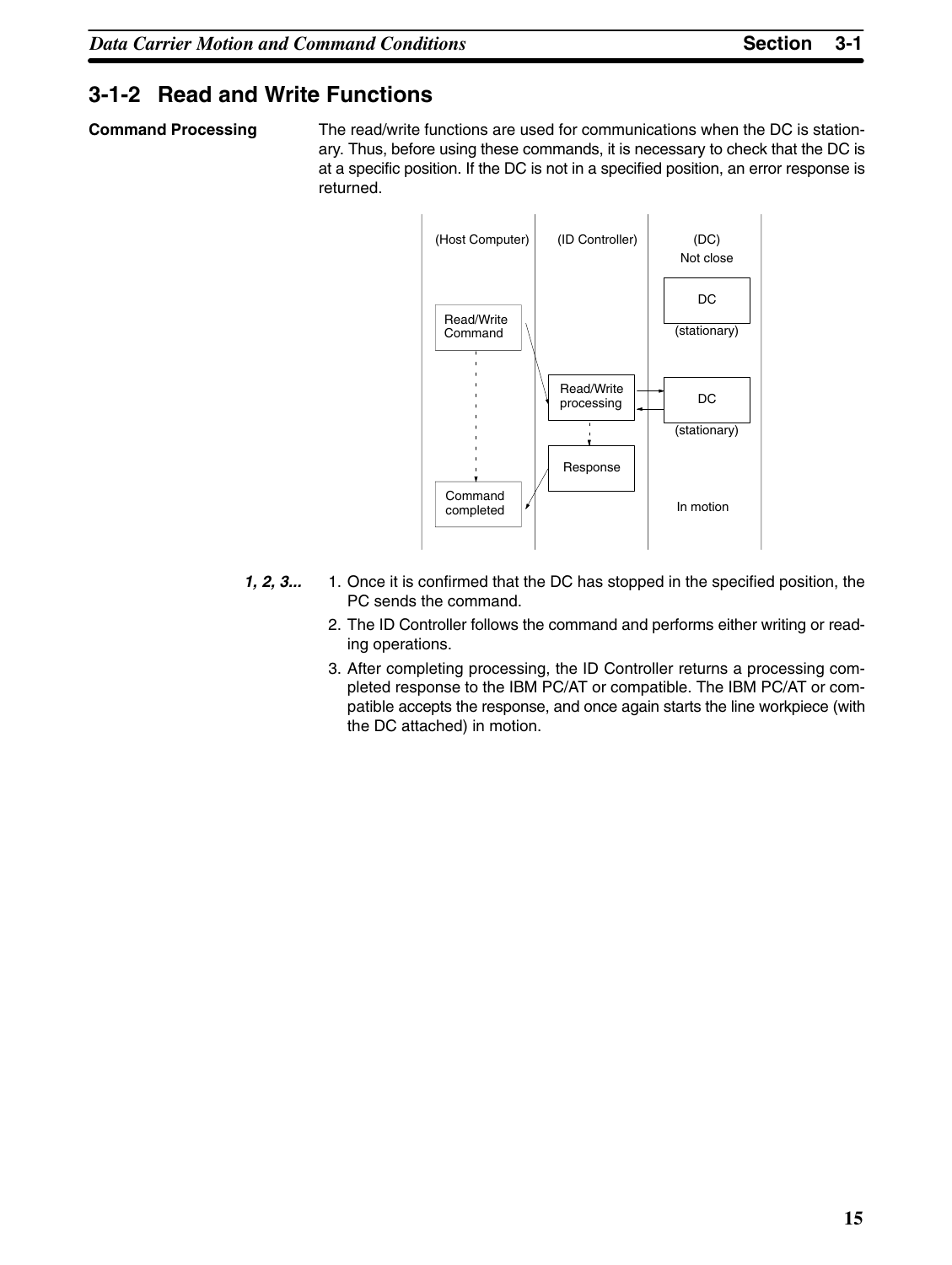## **3-1-3 Automatic Read/Write Function**

**Command Processing** Under the automatic commands, the ID Controller does not return a response until the DC comes close to the specified R/W Head. This means that the communications path to the PC remains in the busy condition until the response is returned, and the IBM PC/AT or compatible cannot send commands specifying the other R/W Head of the same ID Controller.



- *1, 2, 3...* 1. The PC sends the auto command to Head 1.
	- 2. The ID Controller does not return the response until the DC comes close to the specified R/W Head, and consequently, the IBM PC/AT or compatible stays in the busy condition. If two R/W Heads are connected to the same ID Controller, communications to Head 2 are not possible.
	- 3. When the DC passes in front of a R/W Head, write or read processing is performed.
	- 4. Once processing is completed, the ID Controller sends a response to the PC indicating that processing indicated by the auto command has been completed.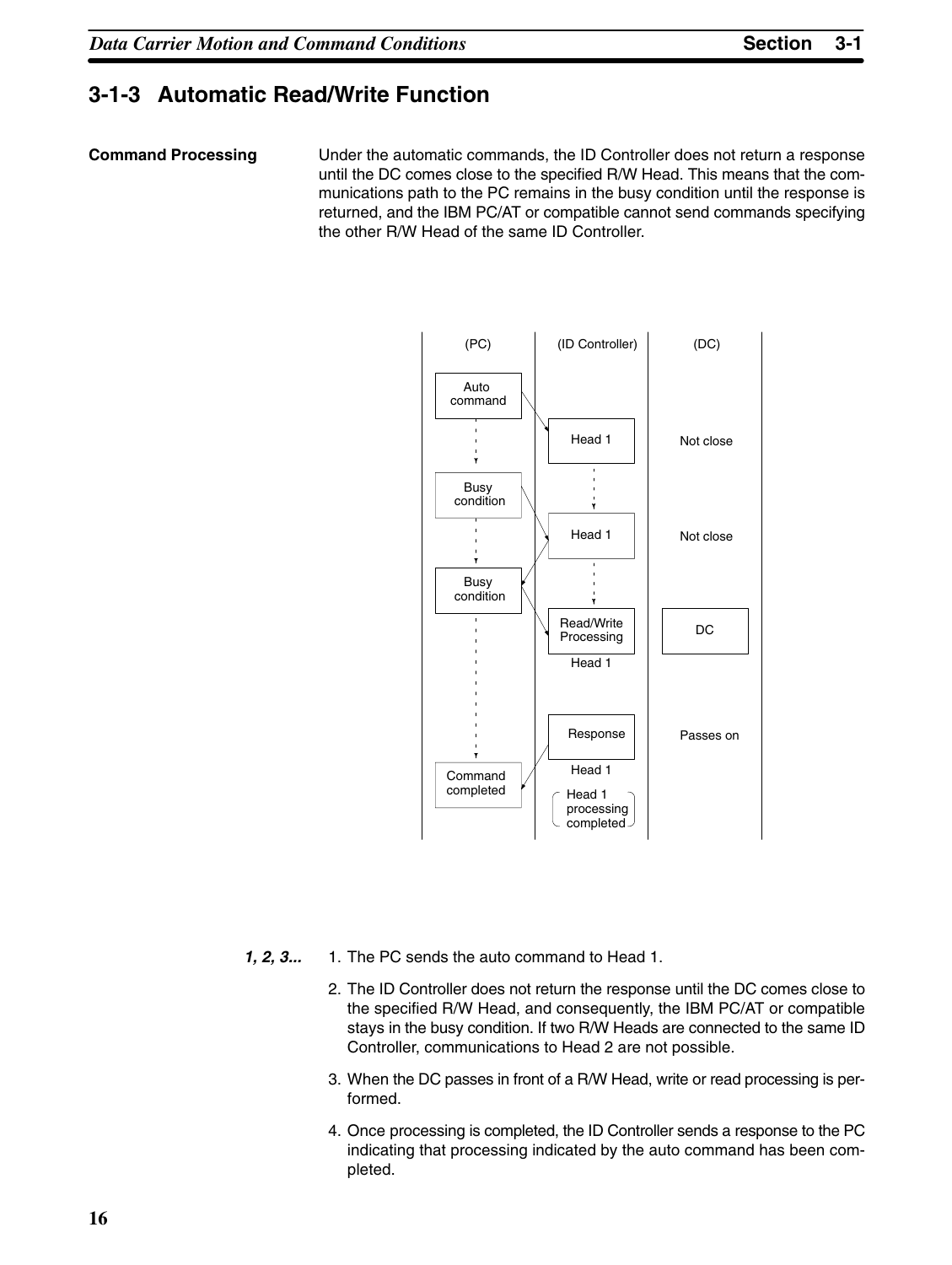# **3-1-4 Simultaneous Processing of Commands**

The ID Controller can have two R/W Heads connected to it, and communications can be conducted with them independently.



- *1, 2, 3...* 1. An auto read command is sent to Head 1.
	- 2. An auto write command is sent to Head 2.
	- 3. When a DC approaches close to Head 1, read processing is executed, and the read data is sent to the PC as the response.
	- 4. When a DC approached close to Head 2, write processing is executed, and the normal completion code 00 is sent to the PC as the response.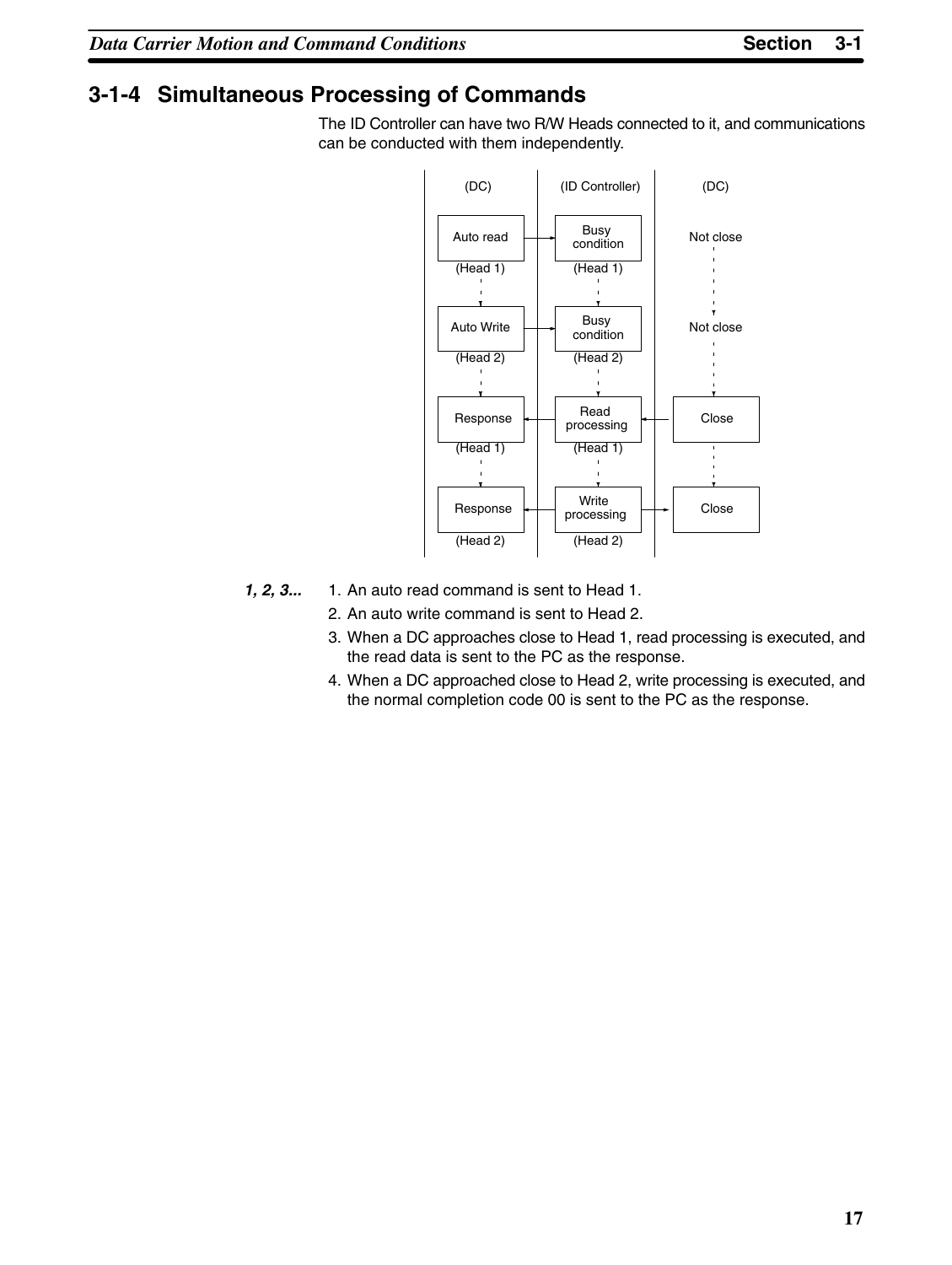## **3-1-5 Command Processing in Busy Condition**

The ID Controller accepts commands from the PC and remains in the busy condition from that time until a DC approaches (until it can execute a command). If a new command is sent to the ID Controller for the same Head while the ID Controller is in the busy condition, the new command replaces the old command which becomes invalid.



- **1, 2, 3...** 1. An auto read command is sent to Head 1. At this time there is no DC close by, and so the ID Controller is in the busy condition.
	- 2. If a new auto read command is sent to the antenna in the busy condition, the first auto read command is canceled.
	- 3. When a DC approaches close to Head 1, write processing is executed, and the response is sent to the PC.

# **3-2 Data Carrier Memory Map**

Access to a maximum of 16k bytes of (0000 to 3FFF) ID Controller (as parallel interface) memory area is possible. The actual accessible memory area of the ID Controller varies with the memory capacity of the DC. The space that the host can have access is a 256-byte page area set with DIP switch 1.

A DC with a memory capacity of more than 256 bytes has a production date (month and year) area and write protected area. On the other hand, a DC with a memory capacity of 256 bytes or less does not have a production date (month and year) area. The processing methods of these areas vary between a DC with a memory capacity of 256 bytes or less and a DC with a memory capacity of more than 256 bytes.

The system areas of DCs vary with the kind of memory (SRAM or EEPROM). For details refer to the manuals for the R/W Head and DC.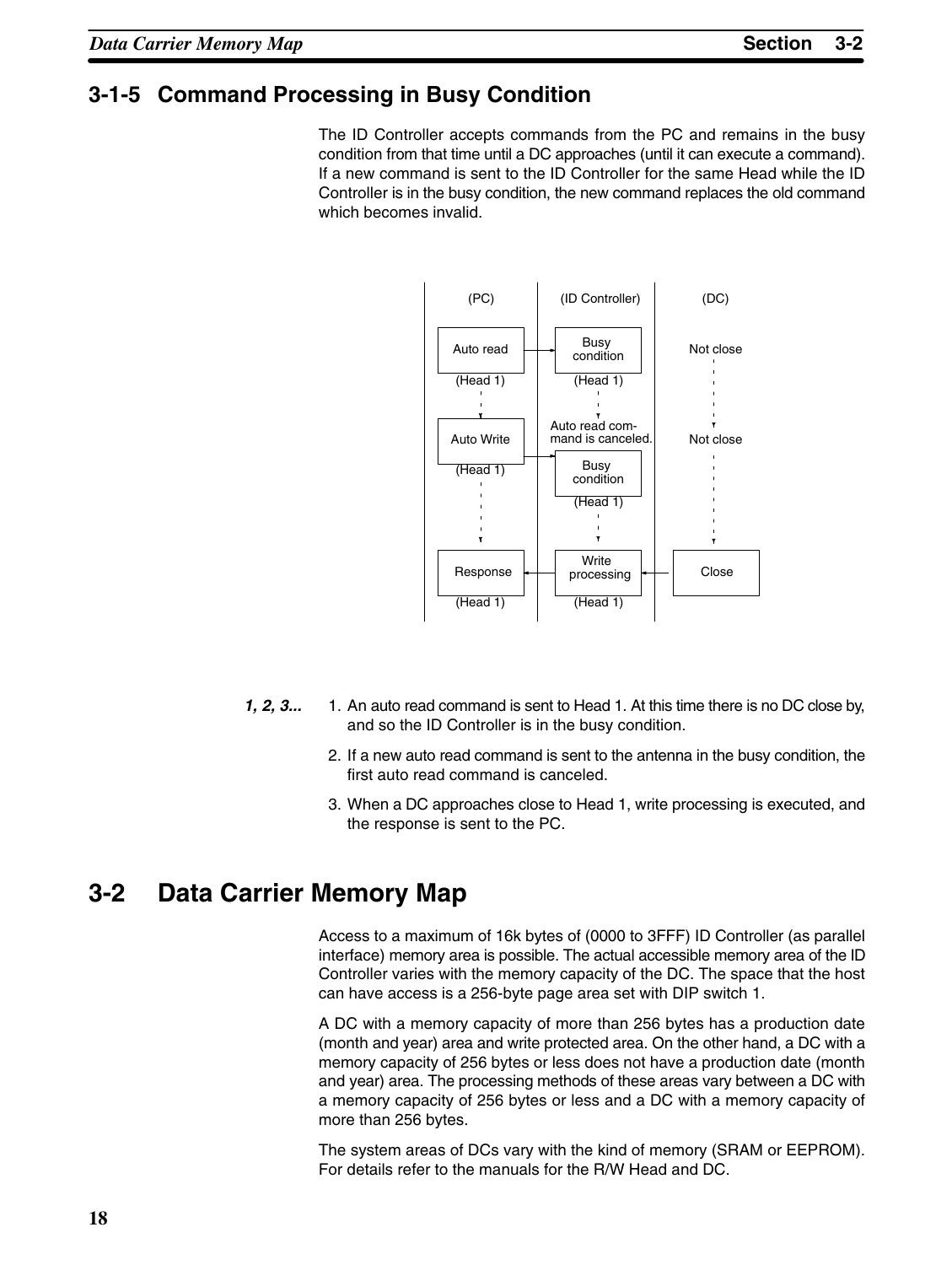## **3-2-1 Memory Map**

DC with a Memory Capacity of 256 Bytes or Less







# **3-2-2 Production Date Format**

The production date format is valid for a DC with a memory capacity of more than 256 bytes.

For checking the life of the DC battery, the manufacturer registers the production date in the first two bytes of the memory area immediately prior to shipping the DC from the factory. Data can be read from this area, but cannot be written to it. If a write operation to this area is attempted by mistake, an error message, "7D," will be issued.

## **Production Date Control Area**

| <b>Address</b> |                    | Bit |  |  |                     |                    |  |  |  |  |  |
|----------------|--------------------|-----|--|--|---------------------|--------------------|--|--|--|--|--|
|                |                    |     |  |  |                     |                    |  |  |  |  |  |
| 0000           | Month, first digit |     |  |  | Month, second digit |                    |  |  |  |  |  |
| 0001           | Year, first digit  |     |  |  |                     | Year, second digit |  |  |  |  |  |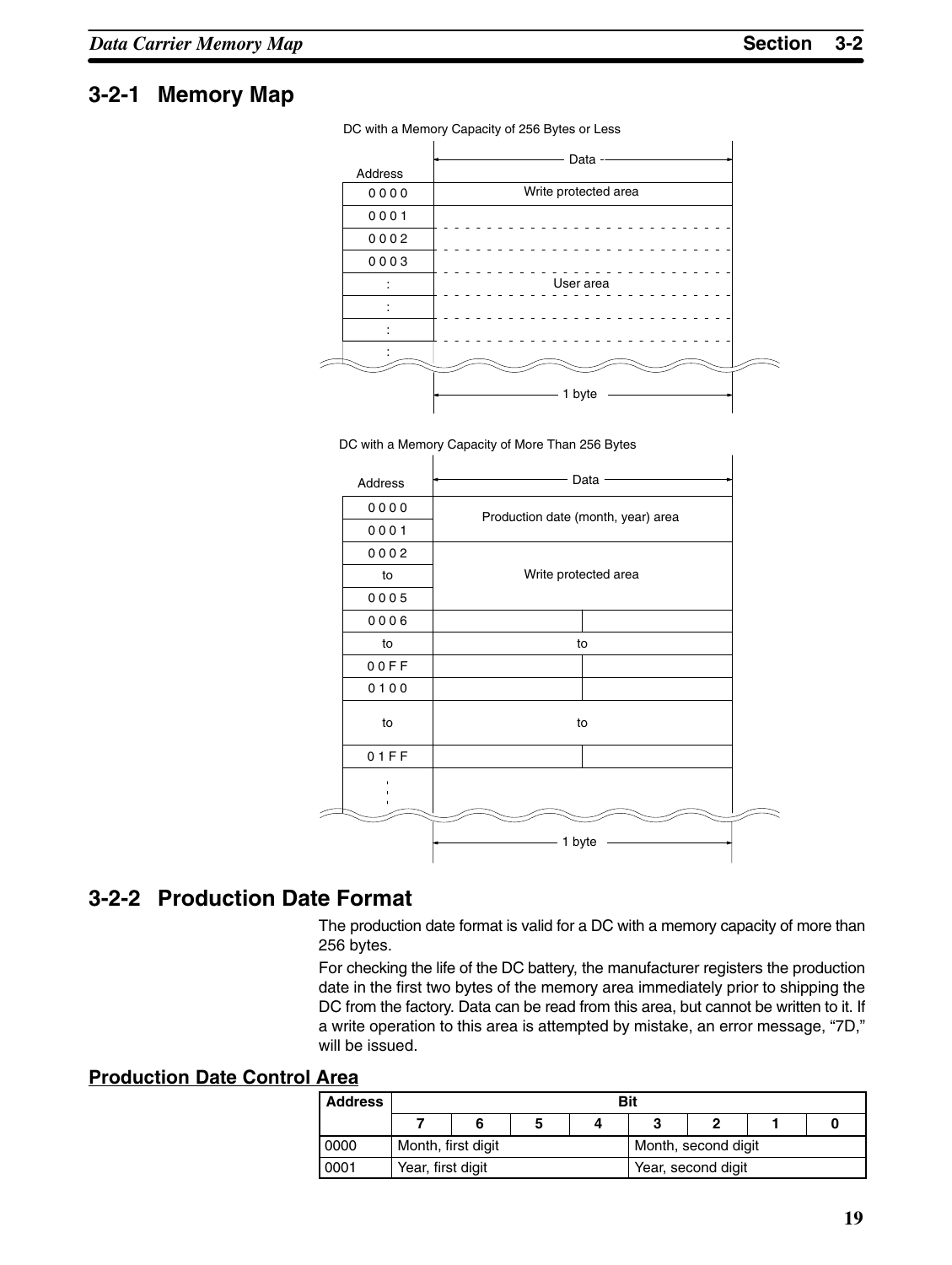- **Note** 1. The last two digits of the year is used. For example, 92 for 1992.
	- 2. The month is represented by two digits. For example, 03 for March and 10 for October.

#### **Example** In the case of September 1992, the bits are as follows:

| <b>Address</b> |   |  | <b>Bit</b> |   |  |
|----------------|---|--|------------|---|--|
|                |   |  |            | n |  |
| 0000           |   |  |            |   |  |
|                |   |  | ະ          |   |  |
| 0001           |   |  |            |   |  |
|                | 9 |  |            |   |  |

**Note** A DC with a memory capacity of 256 bytes or less does not have a production date (month and year) area. The first address of such a DC is a write protect area.

## **3-2-3 Write Protect Function**

The write protect function protects important data stored in the memory of the Data Carrier, such as product number and model, from inadvertent write access. With this function, the data up to a specified memory address can be protected. The setting of page 0 is necessary because the address is set to 0000 or 0002 to 0005.

It is recommended that important data be write-protected as follows:

#### **Setting Write Protect Function**

The write protect function is set in address 0000 of the Data Carrier's memory. The most significant bit of address 0000 determines whether or not the write protect function is in effect.

| <b>Address</b> |                   | Bit<br>m<br>ч |  |                              |  |  |  |  |  |  |
|----------------|-------------------|---------------|--|------------------------------|--|--|--|--|--|--|
|                |                   |               |  |                              |  |  |  |  |  |  |
| 0000           | YES/<br><b>NO</b> |               |  | Last 2 digits of end address |  |  |  |  |  |  |

Write protect execution bit (most significant bit of address 0000)

1: Write-protected

0: Not write-protected

The end address can be set between 00 and 7F. Setting the address to 00 protects all bytes from 0001 through 00FD. Setting the address to a value from 01 to 7F protects all bytes from 0001 through the specified address. It is not possible to specify an end address between 0080 and 00FF.

- **Note** 1. Address 0000 cannot be write-protected.
	- 2. Address 0001 is always the starting address of the write-protect area. Important data that needs to be protected should be input from 0001 on.

**Example 1** To protect addresses 0001 through 0012:



| <b>Address</b> |  | <b>Higher digits</b> |  |  | <b>Lower digits</b> |  |  |
|----------------|--|----------------------|--|--|---------------------|--|--|
| 0000           |  |                      |  |  |                     |  |  |
|                |  |                      |  |  |                     |  |  |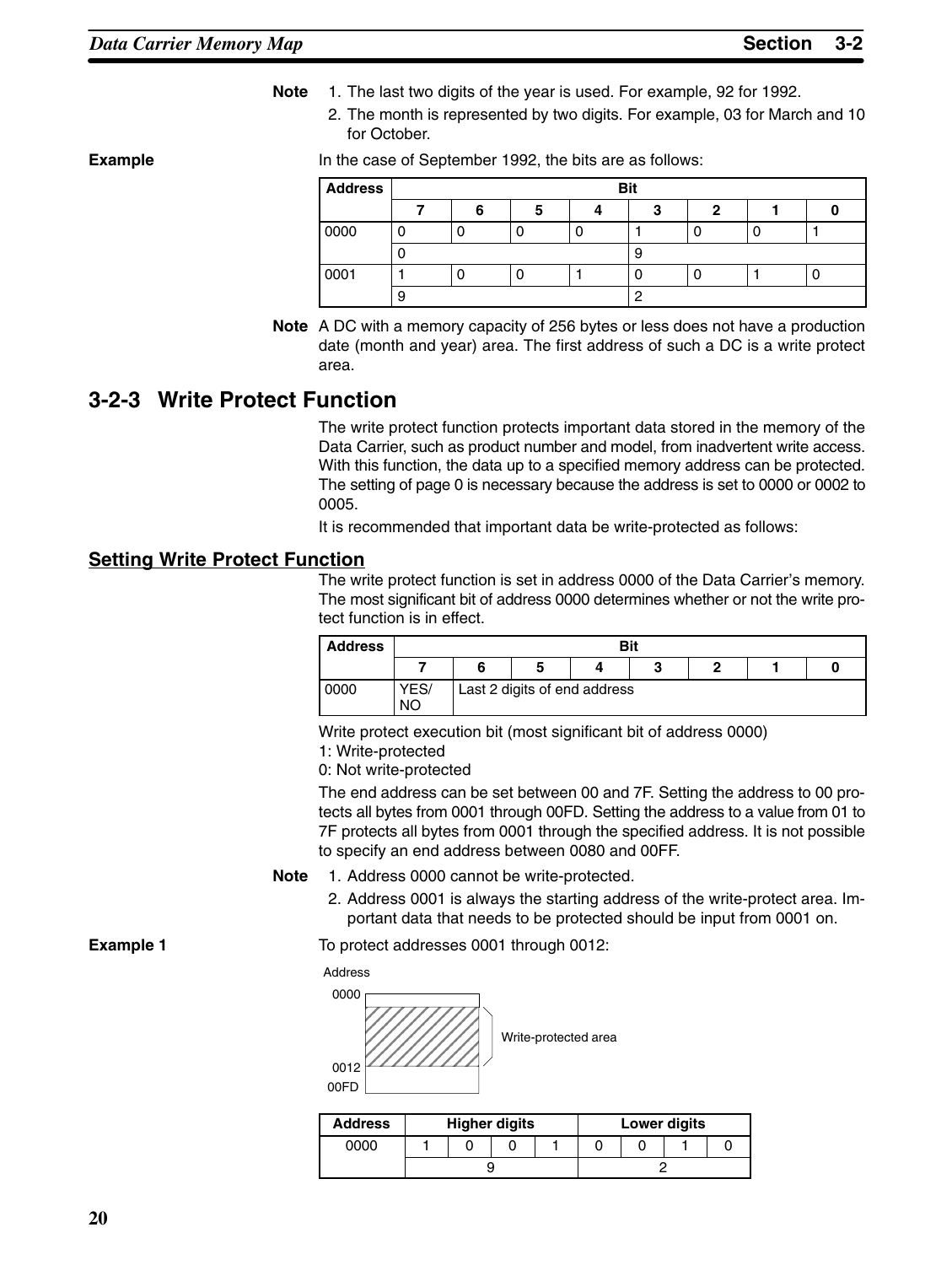**Example 2** All bytes from 0001 through 00FD will be write-protected when bit 7 is ON and the end address is set to 00.



| <b>Address</b> |  | <b>Higher digits</b> |  |  | <b>Lower digits</b> |  |
|----------------|--|----------------------|--|--|---------------------|--|
| 0000           |  |                      |  |  |                     |  |
|                |  |                      |  |  |                     |  |

## **Canceling Write Protection**

To cancel write protection, clear the most significant bit of address 0000 to 0. The write protection will be cancelled and the end address specified in 0000 will be invalid.

## **Memory Exceeding 256 Bytes**

Specify the four bytes in DC addresses 0002 to 0005. The most significant bit (MSB) of address 0002 is used to specify whether a write protect specification is to be made or not.

| <b>Bit</b>     |     | 6                            | 5 | 4 | 3 | 2 |  |  |  |
|----------------|-----|------------------------------|---|---|---|---|--|--|--|
| <b>Address</b> |     |                              |   |   |   |   |  |  |  |
| 0002           | Y/N | Start address lower two bits |   |   |   |   |  |  |  |
| 0003           |     | Start address upper two bits |   |   |   |   |  |  |  |
| 0004           |     | End address lower two bits   |   |   |   |   |  |  |  |
| 0005           |     | End address upper two bits   |   |   |   |   |  |  |  |

- **Note** 1. When the write protect control bit (most significant bit of address 0002) is 1 (Y), write protect is ON and when it is 0 (N), write protect is OFF.
	- 2. The start address of the available setting area is 0006 to FFFF and the end address is 0006 to FFFF.

The following is an example of the conditions of addresses 0006 to 07FF to be write protected.

| <b>Address</b> |          |   | <b>Upper bits</b> |   |          |   | <b>Lower bits</b> |   |
|----------------|----------|---|-------------------|---|----------|---|-------------------|---|
| 0002           |          | 0 | 0                 | 0 | 0        | ∩ | O                 | 0 |
|                | 8        |   |                   |   | 0        |   |                   |   |
| 0003           | ი        |   |                   | 0 | $\Omega$ |   |                   | O |
|                | ი        |   |                   |   | 6        |   |                   |   |
| 0004           | $\Omega$ | ი | n                 | 0 | $\Omega$ |   |                   |   |
|                | ი        |   |                   |   |          |   |                   |   |
| 0005           |          |   |                   |   |          |   |                   |   |
|                | Е        |   |                   |   | F        |   |                   |   |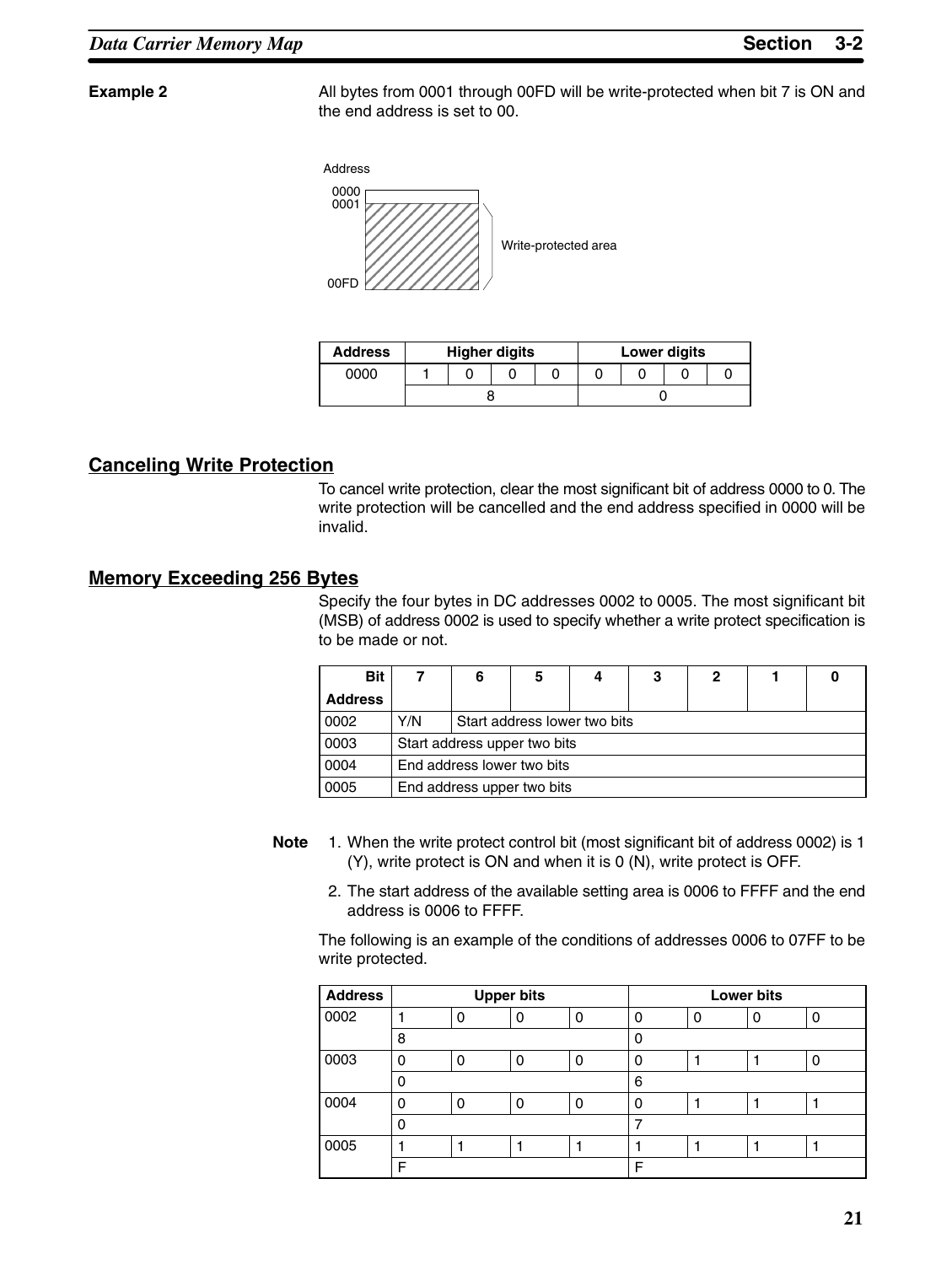When the addresses are not write protected, the conditions of the addresses are as follows:

| <b>Address</b> |   |          | <b>Upper bits</b> |   |          |   | <b>Lower bits</b> |   |
|----------------|---|----------|-------------------|---|----------|---|-------------------|---|
| 0002           | O | 0        | Ω                 | 0 | 0        | 0 | U                 | 0 |
|                | 0 |          |                   |   | 0        |   |                   |   |
| 0003           | O | 0        | 0                 | 0 | 0        | 0 | 0                 | 0 |
|                | 0 |          |                   |   | 0        |   |                   |   |
| 0004           | O | $\Omega$ | O                 | 0 | 0        | 0 | ი                 | 0 |
|                | 0 |          |                   |   | 0        |   |                   |   |
| 0005           | ŋ | O        | n                 | 0 | $\Omega$ | 0 | Ω                 | 0 |
|                |   |          |                   |   |          |   |                   |   |

**Examples** Several examples of write-protect settings are listed below. These examples are for a 2K-byte DC, for an 8K-byte DC simply replace 07FF with 1FFF.

*1, 2, 3...* 1. The following settings would protect addresses 0015 through 0120:

| <b>Address</b> |   |   |   |             | <b>Bit</b> |             |   |   |
|----------------|---|---|---|-------------|------------|-------------|---|---|
|                | 7 | 6 | 5 | 4           | 3          | $\mathbf 2$ | 1 | ი |
| 0002           | 1 | 0 | 0 | 0           | 0          | 0           | 0 | ი |
|                |   | 8 |   |             | 0          |             |   |   |
| 0003           | 0 | 0 | 0 | 1           | 0          | 1           | ი |   |
|                |   |   |   |             | 5          |             |   |   |
| 0004           | 0 | 0 | 0 | 0           | 0          | 0           | 0 |   |
|                |   | ი |   |             |            |             |   |   |
| 0005           | n | 0 | 1 | $\mathbf 0$ | $\Omega$   | $\Omega$    | 0 | ი |
|                |   | 2 |   |             |            |             |   |   |



2. To write-protect only 1 byte, set the same address as the start and end addresses (start address = end address).



3. If the end address exceeds the last address of the Data Carrier memory (end address > 07FF), addresses up to the last will be protected:

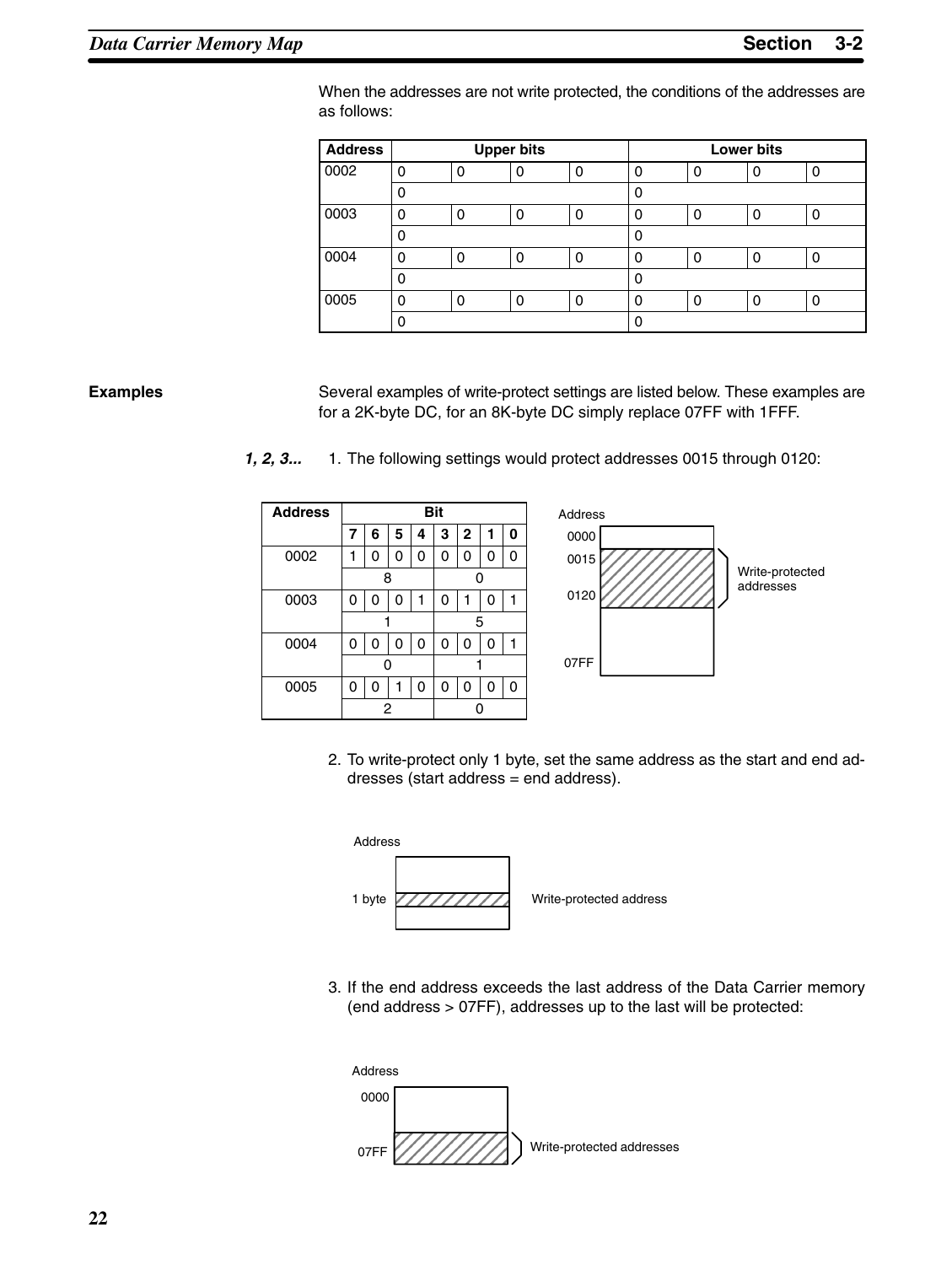4. If start address is greater than the end address (start address > end address), the write-protected area will wrap through 0006, so that addresses from 0006 through the end address,and from the start address through 07FF will be write-protected.



## **3-2-4 SRAM Data Carrier Battery Check**

The life of the battery of the DC that incorporates SRAM can be checked with the Parallel Interface Controller.

The record of the number of overwriting operations of the DC that incorporates EEPROM should be managed by the user's program. Unlike the Serial Interface Controller, however, the MDL command cannot be used with the DC.

Data Carrier battery checks are not performed automatically, only when the contents of the production date area (addresses 0000 and 0001) are read. Too much power would be consumed if a battery check was performed automatically every time DC memory was accessed. When a battery check is performed, a small current is passed through the DC's internal circuitry.

To execute a battery low check, set page 0 with DIP switches 1 and read address 00 (the month area of the production date (month, year) area).

Low battery check command:

#### **1. 2. 3...** 1. Read command

2. Auto read command

| C1       | C0 |
|----------|----|
| $\Omega$ | 0  |
|          | O  |

7B (hexadecimal) is output as a low battery response to the ID Controller's RD0 to RD7.

| RD7 | RD <sub>6</sub> | RD <sub>5</sub> | RD4 | RD <sub>3</sub> | RD <sub>2</sub> | R <sub>D</sub> 1 | R <sub>D</sub> <sub>0</sub> |
|-----|-----------------|-----------------|-----|-----------------|-----------------|------------------|-----------------------------|
|     |                 |                 |     |                 |                 |                  |                             |
|     |                 |                 |     |                 |                 |                  |                             |

At that time, the read data of address 00 will not be output. The ID Controller indicates an error by turning OFF the error line "ERR."

Under ordinary operating conditions the DC can be used for about 1 month after a low battery completion code is received. However, it is recommended that the Data Carrier battery be replaced with a new one as soon as possible.

**Note** The SRAM DC contains a thionyl chloride-type lithium battery. One characteristic of this type of battery is its tendency to develop a higher internal resistance when it is not used. If the battery isn't used for several months, the internal resistance can increase enough to cause a low battery response, even if the battery is good.

Consequently, after several months of disuse it is recommended to transmit data to/from the DC for about 10 minutes to "warm up" the battery and decrease its internal resistance. This operation will have almost no effect on the useful life of the battery.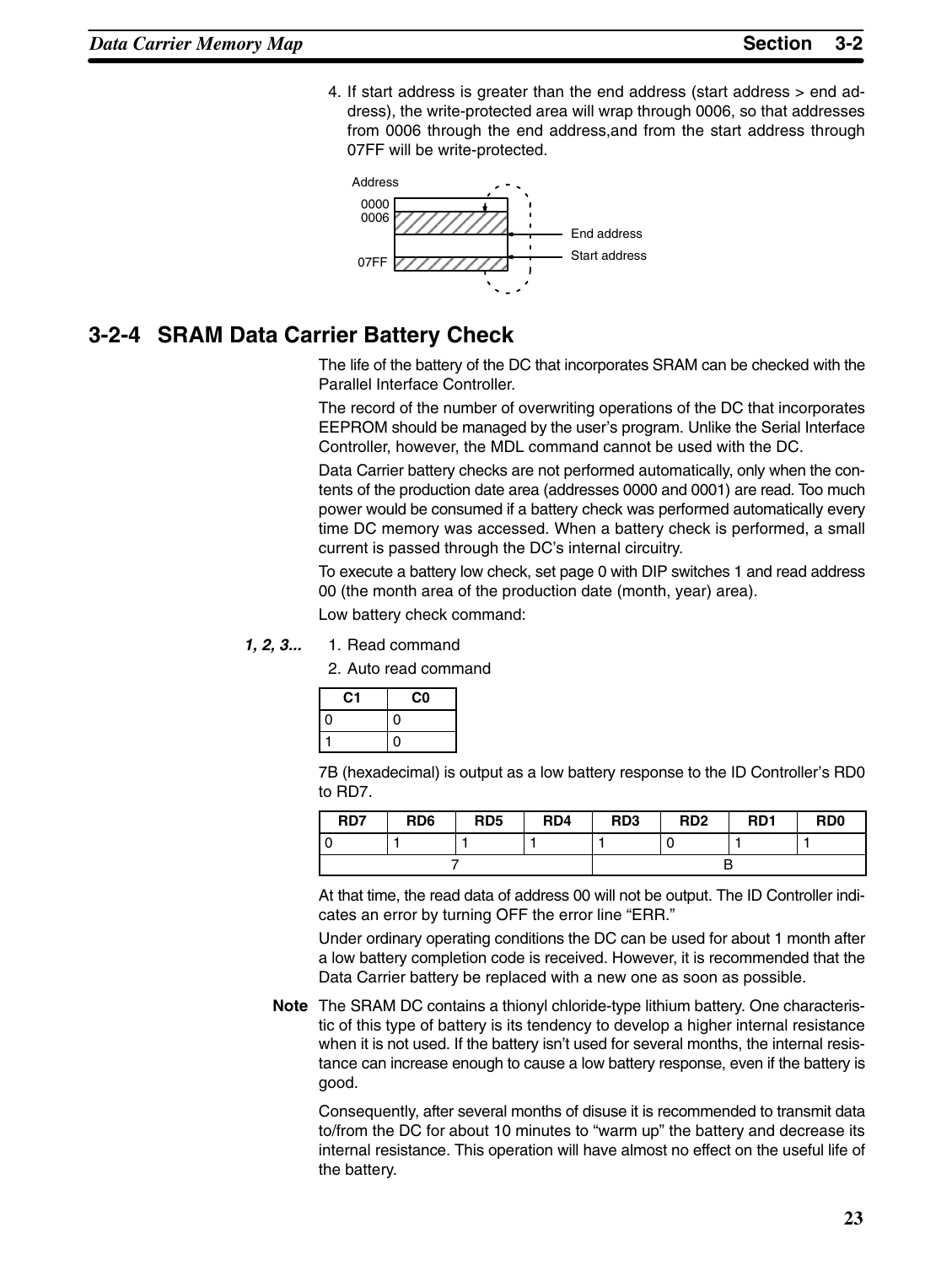# **3-2-5 EEPROM Batteryless Data Carrier Check**

Unlike the V600-CA1A-V□ or V600-CA2A-V□ Serial Interface ID Controller, the MDL command (which manages the number of overwriting operations) cannot be used with the DC that incorporates EEPROM (batteryless-type DC). To keep a record of the number of overwriting operations on the Parallel Interface ID Controller, the user should use the write or auto write command to increase the number of overwriting operations.

# **3-3 Communications Methods**

Communications between the PC and the ID Controller are performed using a parallel bus with a total of 32 lines, and one byte of data is transmitted per communication cycle.

## **Command Reception**



- **1, 2, 3...** 1. A clock signal with a fixed on/off cycle is output, indicating the timing for communications to the ID Controller.
	- 2. The ID Controller is informed of command execution.
	- 3. Command type and the number of the antenna to be accessed are specified.
	- 4. Address data is output. The address range is 256 bytes between 00 and FF within the page specified by the DIP switch.
	- 5. When executing an auto write command, the data to be written to the DC is specified.

## **Response Transmission**



- *1, 2, 3...* 1. Response data (read: read data, write: end code) obtained when command executed is output to the PC.
	- 2. PC is informed of establishment of response data resulting from execution of the command.
		- RS1 line: Head 1 RS2 line: Head 2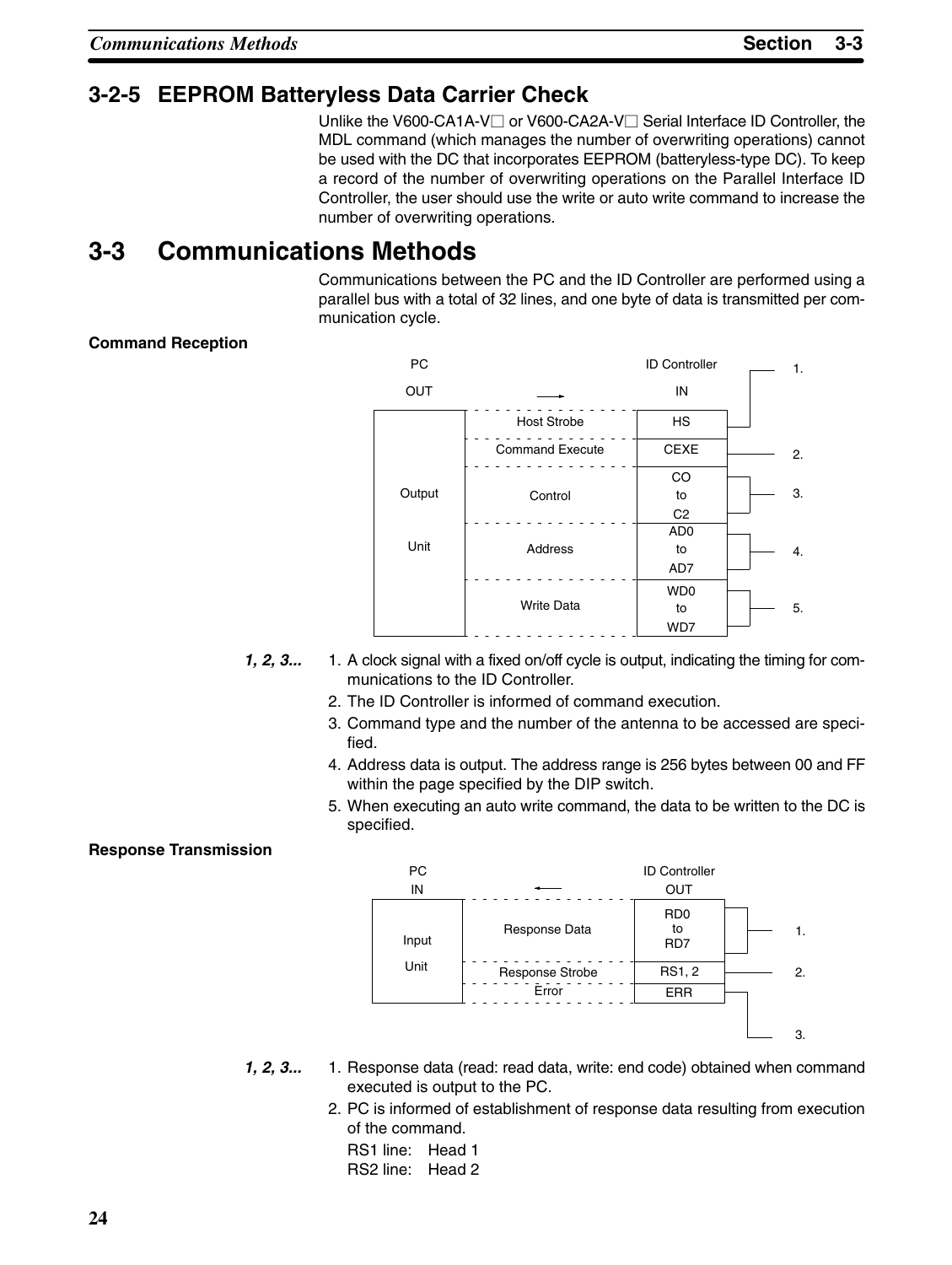- 3. When a communications error is recognized, communications are turned off.
- **Note** 1. A page that the ID Controller has access to must be set with DIP switch 1 of the ID Controller. The setting will be effective when the power is turned on. Any setting altered with DIP switch 1 after the power is turned on will not be effective.
	- 2. The status of each output signal of the ID Controller with the power turned on is as follows:

RD0 to RD7: OFF

RS1 and RS2: OFF

ERR: ON (no error)

ERR turns ON if the version of the ID Controller Software is 5.0 or newer and turns OFF if an older version is used.

# **3-4 Command/Response Format**

## **3-4-1 Command Format**

**Command Lines** Specify the processing method and Head number using three lines (C0 to C2).



R/W Head number designation

Specifies number of R/W Head for communication

 $0 =$  Head 1

|  | Head 2 |  |
|--|--------|--|
|--|--------|--|

|          | C <sub>0</sub> | Command    | <b>Processing</b>                                                                                                                                                     |
|----------|----------------|------------|-----------------------------------------------------------------------------------------------------------------------------------------------------------------------|
| $\Omega$ | 0              | Read       | The data in the specified address is received by a<br>DC. If there is no DC in front of the R/W Head when<br>a command is executed, an error response is<br>returned. |
| $\Omega$ |                | Write      | Data is written to the specified DC address. If there<br>is no DC in front of the R/W Head when a command<br>is executed, an error response is returned.              |
|          | $\Omega$       | Auto read  | The ID Controller waits for the approach of a DC<br>and reads its data.                                                                                               |
|          |                | Auto write | The ID Controller waits for the approach of a DC<br>and writes data to it.                                                                                            |

**Address Lines** Eight lines (AD0 to AD7) are used to specify the rightmost two digits of the DC's address to be processed. The leftmost two digits are specified by the page number settings with DIP switch 1.

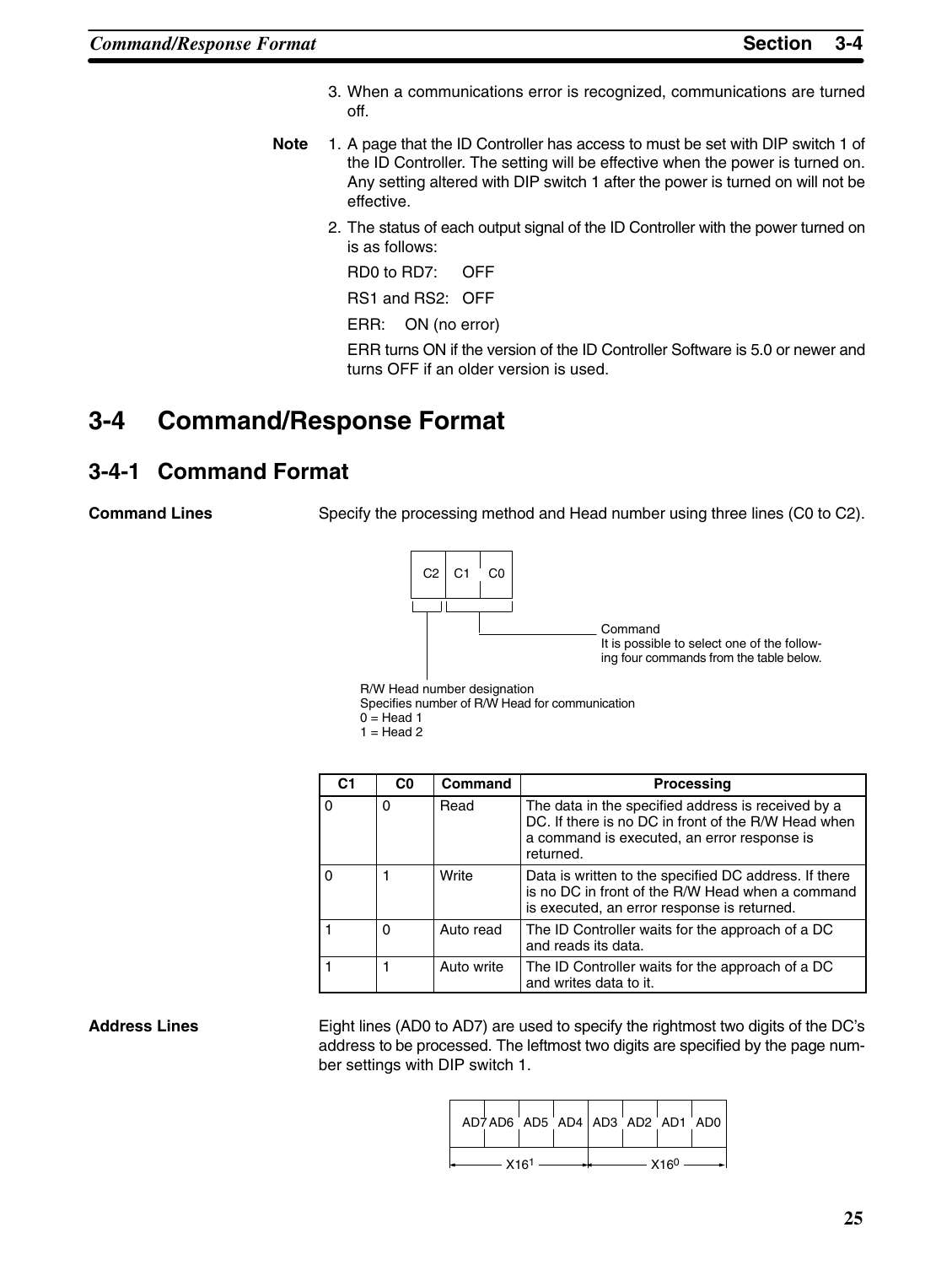#### Example:

In this example, the DC's address 0318 is specified for command processing.



Address Lines:

|  | 6 | 5                                                                                     |  | 3 |  |  |
|--|---|---------------------------------------------------------------------------------------|--|---|--|--|
|  |   | OFF $\vert$ OFF $\vert$ OFF $\vert$ ON $\vert$ ON $\vert$ OFF $\vert$ OFF $\vert$ OFF |  |   |  |  |
|  |   |                                                                                       |  |   |  |  |

Write Data Lines **Eight lines (WD0 to WD7)** are used to specify the data to be written in the case of write processing.

|  |                  |  |                  | WD7WD6 WD5 WD4 WD3 WD2 WD1 WD0 |
|--|------------------|--|------------------|--------------------------------|
|  | X16 <sup>1</sup> |  | X16 <sup>0</sup> |                                |

| <b>Command Execute Line</b> | Command execution is given using the CEXE line. The data given on the com-       |
|-----------------------------|----------------------------------------------------------------------------------|
| (CEXE)                      | mand lines, on the address lines, and on the write data lines are effective.     |
| Host Strobe Line (HS)       | The HS line informs the ID Controller of the communications timing by outputting |

**Host Strobe Line (HS)** The HS line informs the ID Controller of the communications timing by outputting the clock signal, which turns ON and OFF at a cycle of 10 ms.

## **3-4-2 Response Format**

Eight lines (RD0 to RD7) are used to output response data. The meaning of the signal varies with the kind of command executed and the result of operation termination.

|                  | 6 | 5 |  | 3 | 2 |                  |  |
|------------------|---|---|--|---|---|------------------|--|
| X16 <sup>1</sup> |   |   |  |   |   | X16 <sup>0</sup> |  |
|                  |   |   |  |   |   |                  |  |

## **Normal Termination**

## **Read and Auto Read Commands**

**1, 2, 3...** 1. The read data from the DC is output as the ID Controller response to the PC.

- 2. The ERR line is not OFF, which informs the PC that local communications have been performed normally.
- 3. Line RS1 or RS2 of the ID Controller is ON, which informs the PC that the DC read operation has been completed.

## **Write and Auto Write Commands**

*1, 2, 3...* 1. The normal termination code (00) is output as the response from lines RD0 to RD7 of the ID Controller.

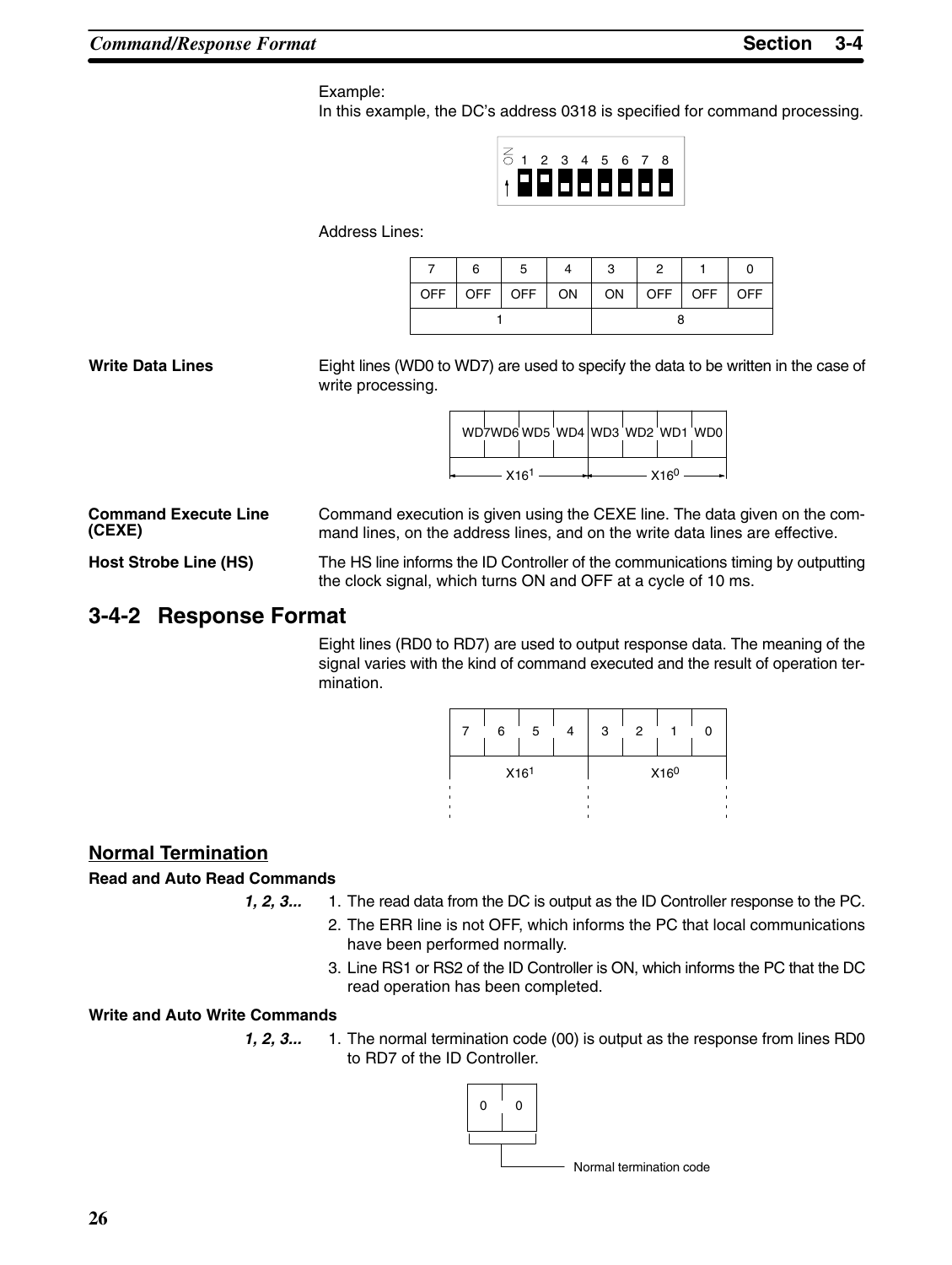- 2. The ERR line is not OFF, which informs the PC that local communications have been performed normally.
- 3. Line RS1 or RS2 of the ID Controller is ON, which informs the PC that the DC write operation has been completed.

## **Abnormal Condition**

*1, 2, 3...* 1. The ERR line will be OFF.

2. The error code, as the response from lines RD0 to RD7, is returned to the PC.

## **Error Code List**

| <b>Error code</b> | Error                   |
|-------------------|-------------------------|
| 70                | DC communications error |
| 71                | Disagreement error      |
| 72                | DC not present          |
| <b>7A</b>         | Address too high        |
| 7B                | Low battery warning     |
| $\overline{7C}$   | R/W Head not connected  |
| 7D                | Write protect error     |

**Note** See *6-3 Error Lists* for details on the errors.

- See *3-2-4 SRAM Data Carrier Battery Check* for details on the low battery warning.
- The ERR line will be OFF when battery voltage is low, and the ID Controller treats it as an error.

## **Error Line (ERR)**

The ERR line turns ON at the time of normal termination and turns OFF when there is an operation error.

## **Response Strobe Lines (RS1 and RS2)**

Lines RS1 and RS2 inform the PC that response data has been sent by command execution.

# **3-5 Command and Response Timing**

## **3-5-1 Command Input Timing**

By changing the host strobe line (HS) while the command execute line (CEXE) is ON, the ID Controller will execute the process specified by the command (C0 to C2) lines, address (AD0 to AD7) lines, and write data (WD0 to WD7) lines.



| Type of delav                                          | Min.     | Max.     |
|--------------------------------------------------------|----------|----------|
| Retrieval delay after the change of the HS line: td(1) | $0.5$ ms | $1.5$ ms |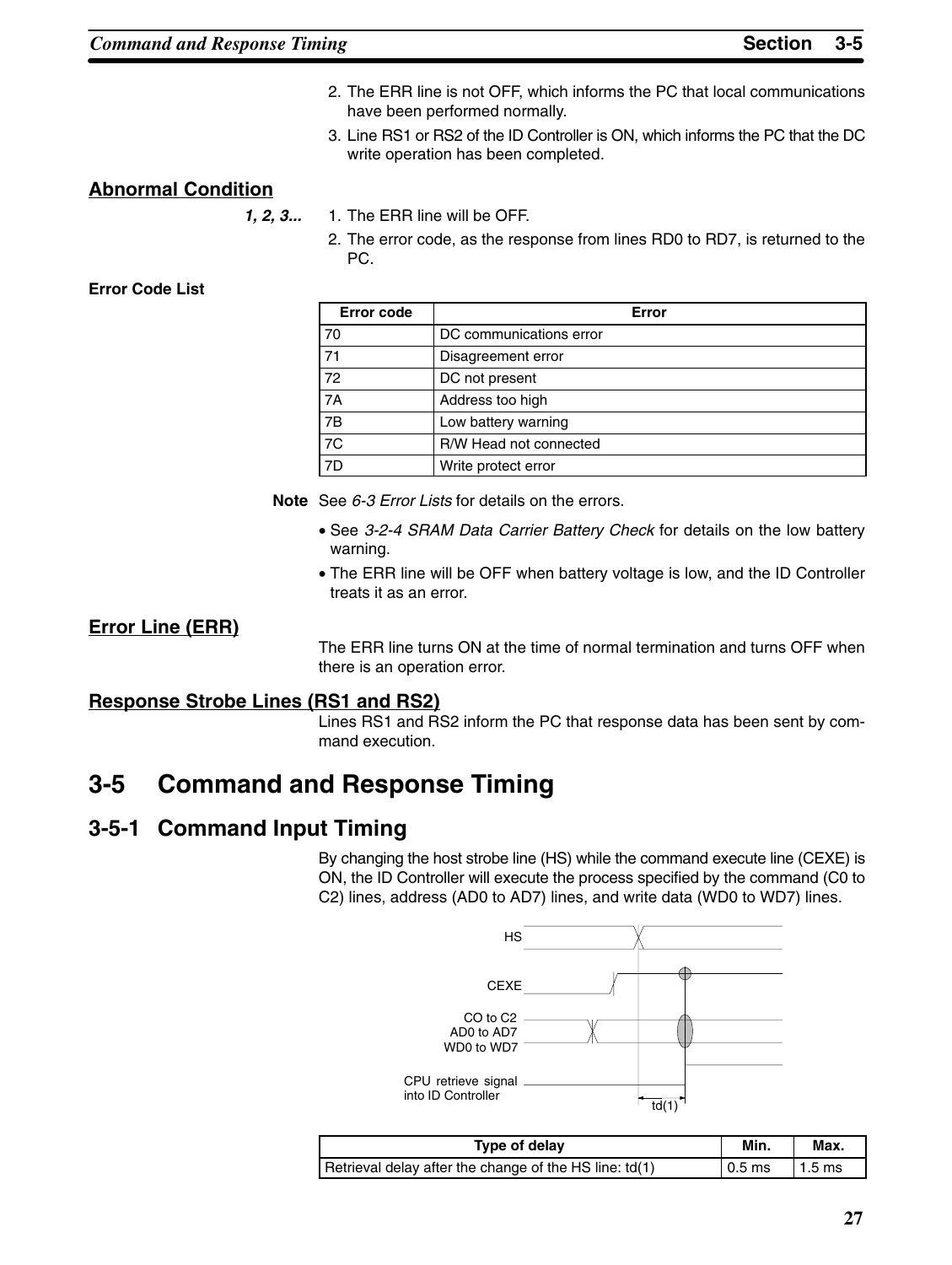## **Operation**

- *1, 2, 3...* 1. The input signals (CEXE, C0 to C2, AD0 to AD7, and WD0 to WD7) will be retrieved following an interval of td(1) after the HS line changes so that the input signals can be retrieved after they are fixed. If the Output Unit of the PC has a deviation of 0.5 ms or less in outputting signals, the HS line and input signals (CEXE, C0 to C2, AD0 to AD7, and WD0 to WD7) can be changed simultaneously. If the Output Unit of the PC has a deviation of more than 0.5 ms, the input signal must be retrieved before the HS line signal is input (for example, by retrieving the input signal one scan before the HS line signal is input) so that the input signals will be fixed when the ID Controller retrieves the HS line signal.
	- 2. If the CEXE line signal is kept ON, the command will be executed again at the time of the next HS line change. Therefore, the CEXE line signal must be OFF before the next HS line change. If the Output Unit of the PC has a deviation of 0.5 ms or less when outputting signals, the CEXE line signal can be turned OFF at the moment the HS line changes.

## **3-5-2 Response Output Timing**

When the ID Controller completes processing the command specified by the host unit, the ID Controller outputs response data to the error line (ERR) and response data lines (RD0 to RD7) in synchronization with the change of the host strobe (HS) after an interval of td(2). By turning ON a response strobe line (RS), the ID Controller can send the response data to the host unit. RS1 turns ON for Head 1's command processing and RS2 turns ON for Head 2's command processing, both with which the host unit can retrieve the response data. The response strobe line will be OFF in synchronization with the change of the host strobe line (HS) after an interval of td(3).



| Type of delay                                                  | Min.     | Max.             |
|----------------------------------------------------------------|----------|------------------|
| Data transmission delay after the change of the HS line: td(2) | $0.5$ ms | $1.5 \text{ ms}$ |
| RS clear delay after the change of the HS line: td(3)          | $0.5$ ms | $1.5 \text{ ms}$ |

#### **Operation**

- *1, 2, 3...* 1. A response strobe line (RS1 or RS2) and response data (RD0 to RD7 and ERR) will be output following an interval of td(2) after the HS line changes.
	- 2. A response strobe line (RS1 or RS2) will be turned OFF following an interval of td(3) after the next HS line change.
	- 3. The response data (RD0 to RD7 and ERR) will be on hold until the next response strobe line (RS1 or RS2) is output, at which time, the response data will change to the next response.
		- **Note** a) When the PC retrieves data, the output delay time of the PC's Output Unit, input delay time of the PC's Input Unit, OUT refresh timing, and IN refresh timing must be all synchronized.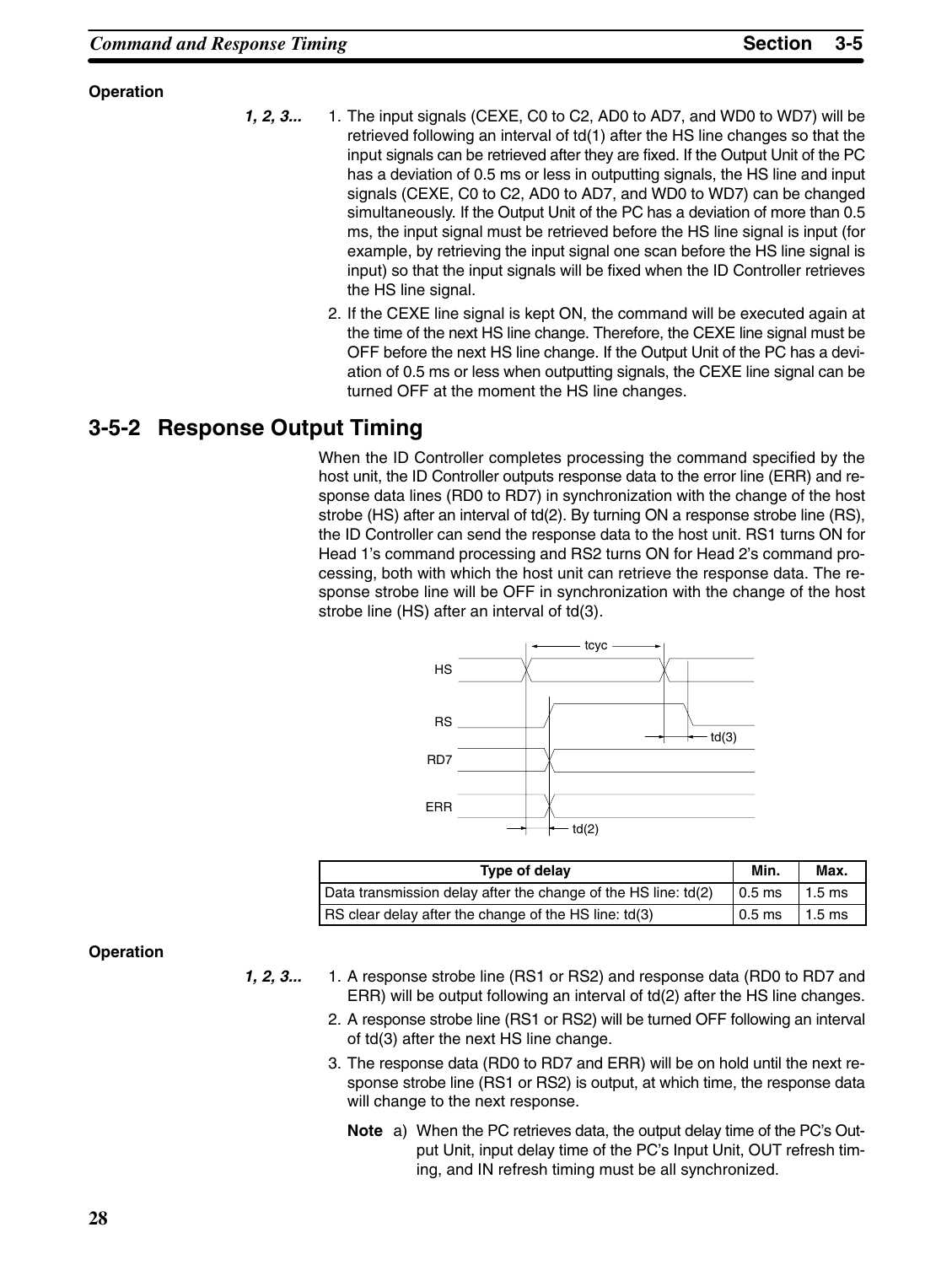b) The cycle of the HS change  $(t_{CYC})$  must be 10 ms or more, taking the I/O delay of the PC and the internal processing time of the ID Controller into consideration.

## **3-5-3 Operation Timing Chart**

The following is an example of transmission of an auto read command to Head 1 and a write command to Head 2.



**Operation**

- *1, 2, 3...* 1. The moment the HS line changes, the command (C0 to C2) lines, address (AD0 to AD7) lines, and command execute (CEXE) lines are output.
	- 2. The moment the HS line changes, the command execute line (CEXE) is turned OFF. If the CEXE line is not turned OFF, the command will be overwritten.
	- 3. The ID Controller, in synchronization with the change of the HS line that has completed command processing after an interval of td(2), outputs response data to response data lines RD0 to RD7 and turns ON line RS1 to indicate that this is a response for Head 1.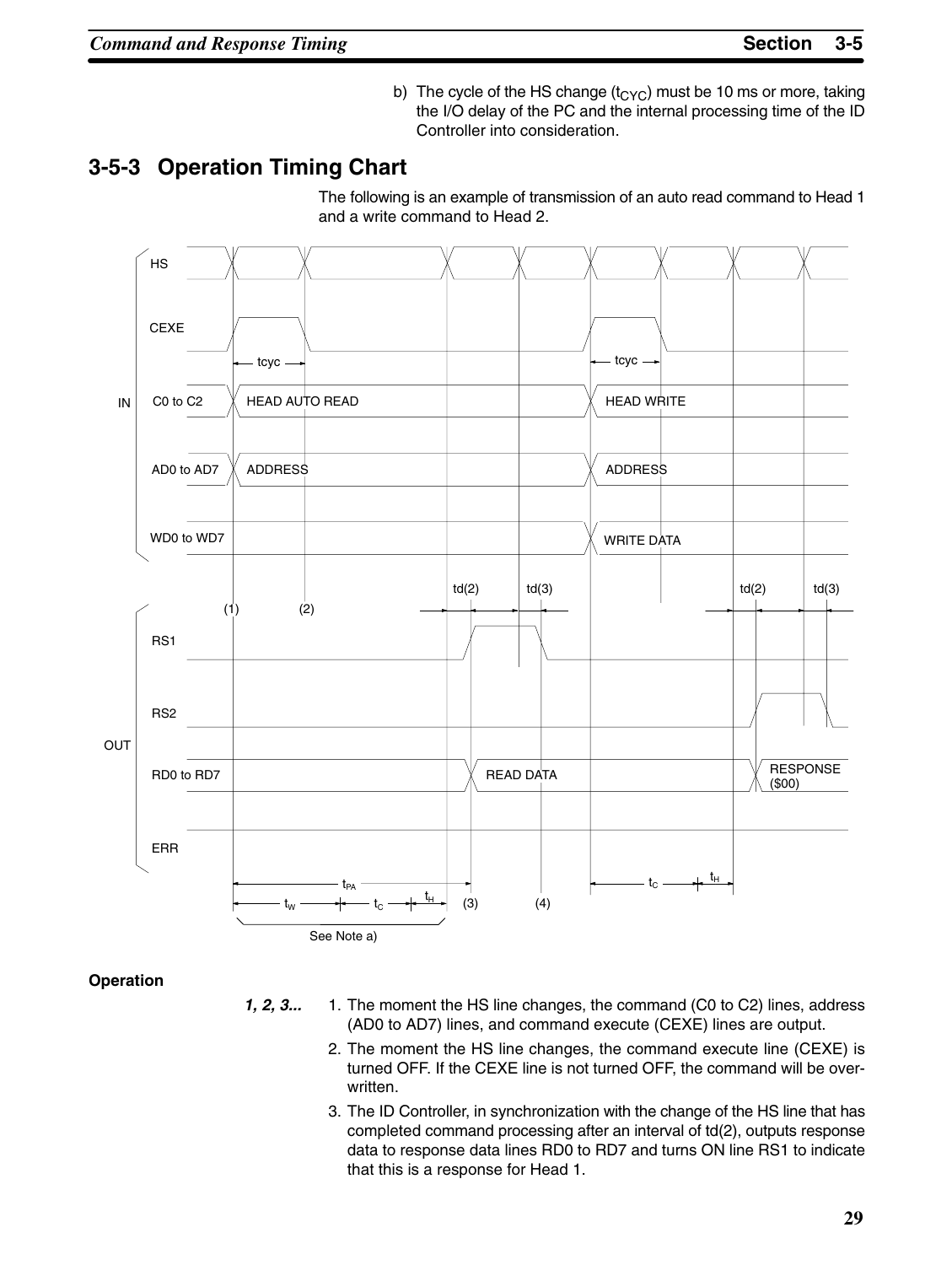- 4. In synchronization with the next HS line change, after an interval of td(3), line RS1 will be turned OFF.
	- **Note** a) t<sub>PA</sub>:

DC wait time  $(t_W)$  + command execution time  $(t_C)$  + HS line wait time  $(t_H)$  + td(2)

If an auto command is to be executed, the DC wait time  $(t<sub>W</sub>)$ , which is required for the DC to approach the R/W Head, will be added.

- b) The  $t_{CYC}$  value must be 10 ms minimum.
- c) The above timing chart is an example using PC's Output Unit that has a deviation of 0.5 ms maximum when outputting signals.

# **3-6 Communications Time**

- The communications time of the ID Controller varies widely with the PC program and PC's scan time. In this section, only the local communications time of the ID Controller, which is required for communications between the R/W Head and DC, is explained.
- The local communications time is referred to for the calculation of auto command movement speeds.
- The local communications time varies with the type of the DC's memory (SRAM or EEPROM).

| <b>Memory</b> | <b>DC</b> | <b>Local communications</b><br>time |  |
|---------------|-----------|-------------------------------------|--|
| <b>EEPROM</b> | Read      | 68 ms                               |  |
|               | Write     | 175 ms                              |  |
| <b>SRAM</b>   | Read      | 57 ms                               |  |
|               | Write     | $100$ ms                            |  |

**Note** The ID Controller has access to the PC via a byte. Therefore, the local communications are executed by the byte.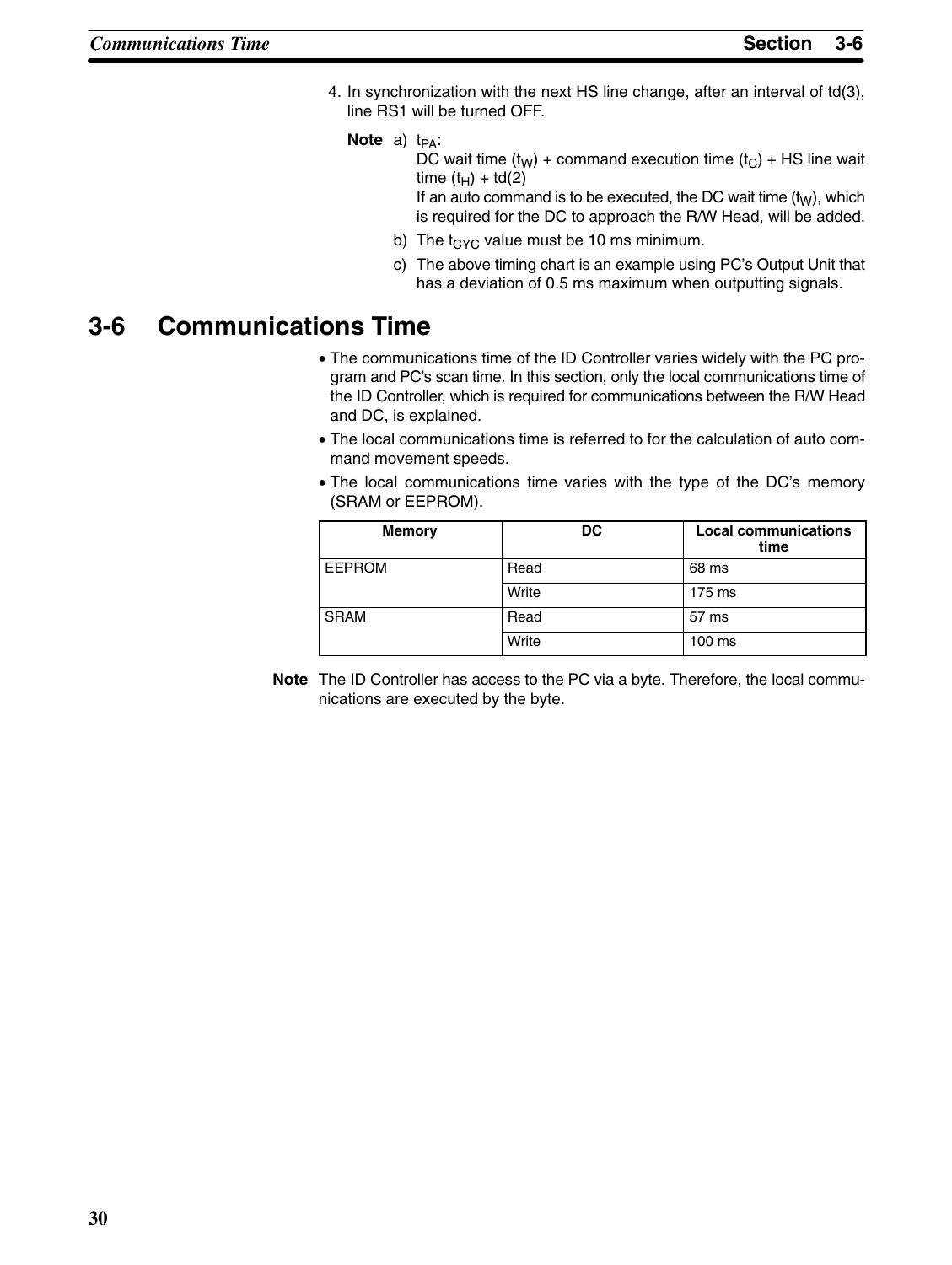This section gives examples of SYSMAC C500 auto read and auto write programs.

**Example of PC and ID Controller Connections**



**Note** See page 69 when connecting PC Input and Output Units.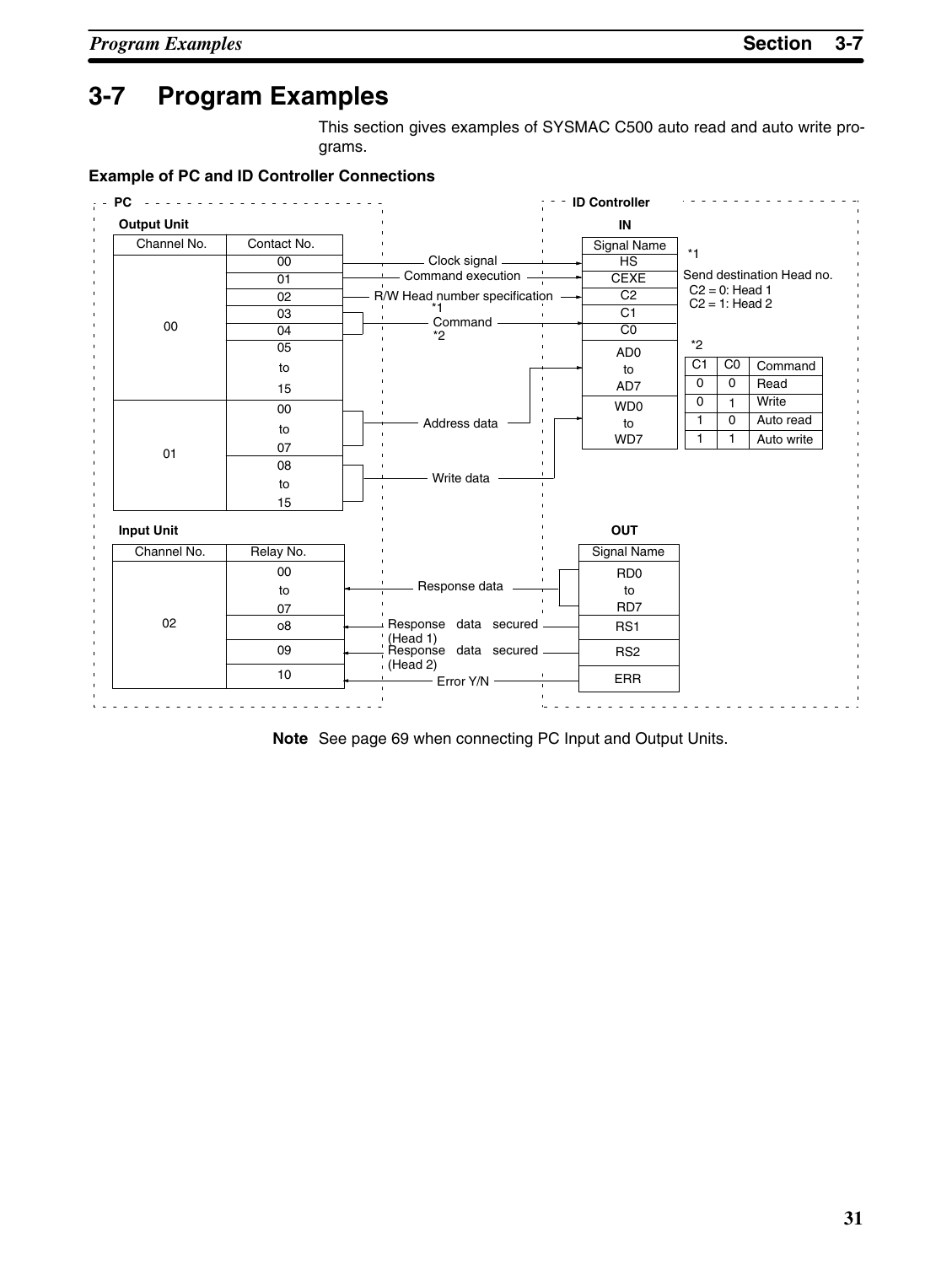# **3-7-1 Example of One-byte Auto Read Operation**

When read start contact goes on, data is read from DC address 00, and stored in DM 100.

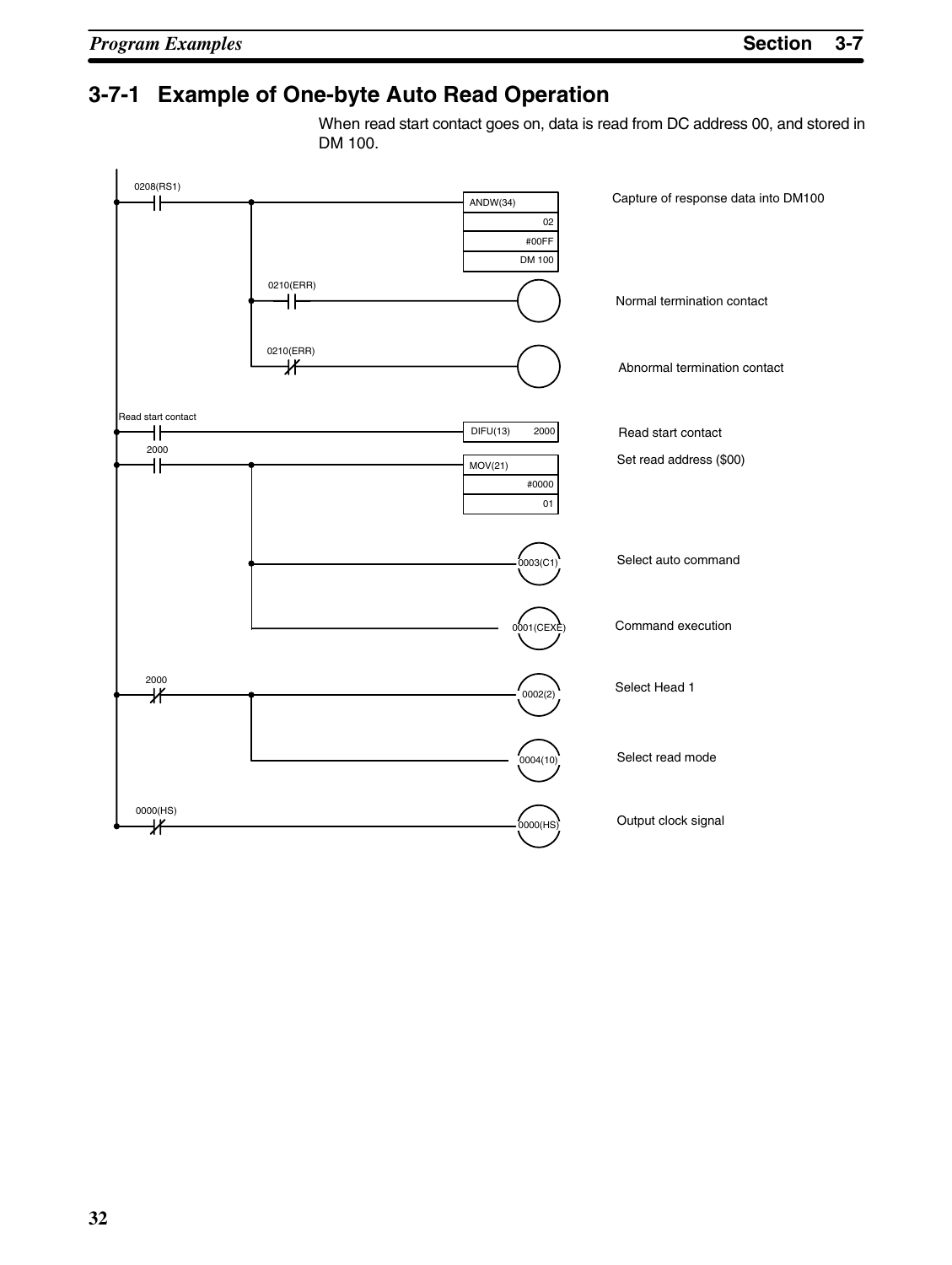## **3-7-2 Example of One-byte Auto Write Operation**

When write start contact goes on, data \$51 is written to DC address 10.

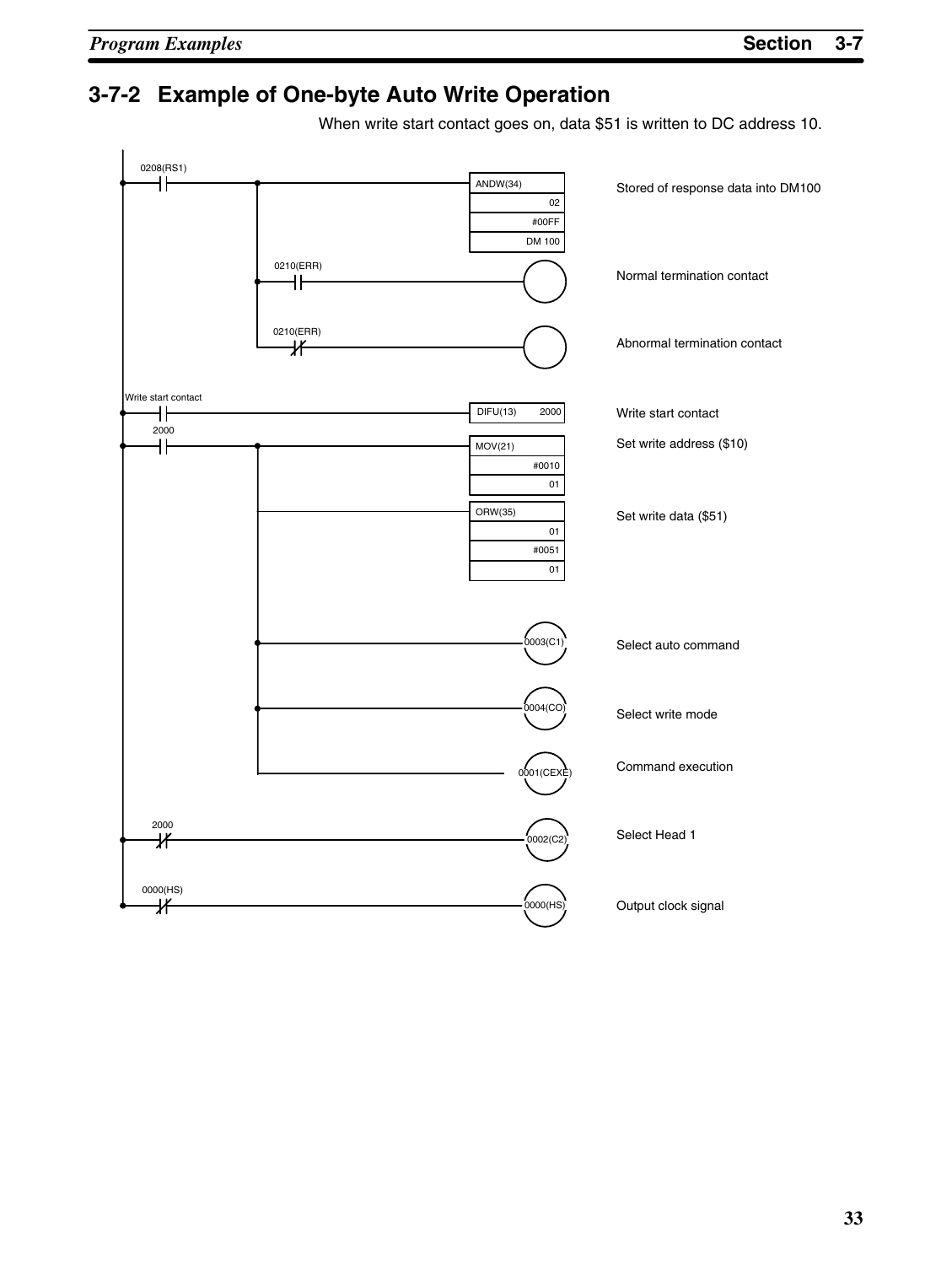## **3-7-3 Example of Five-byte Auto Read Command**

Five bytes of data is read starting from DC address 00, and stored in DM 100 to DM 104.

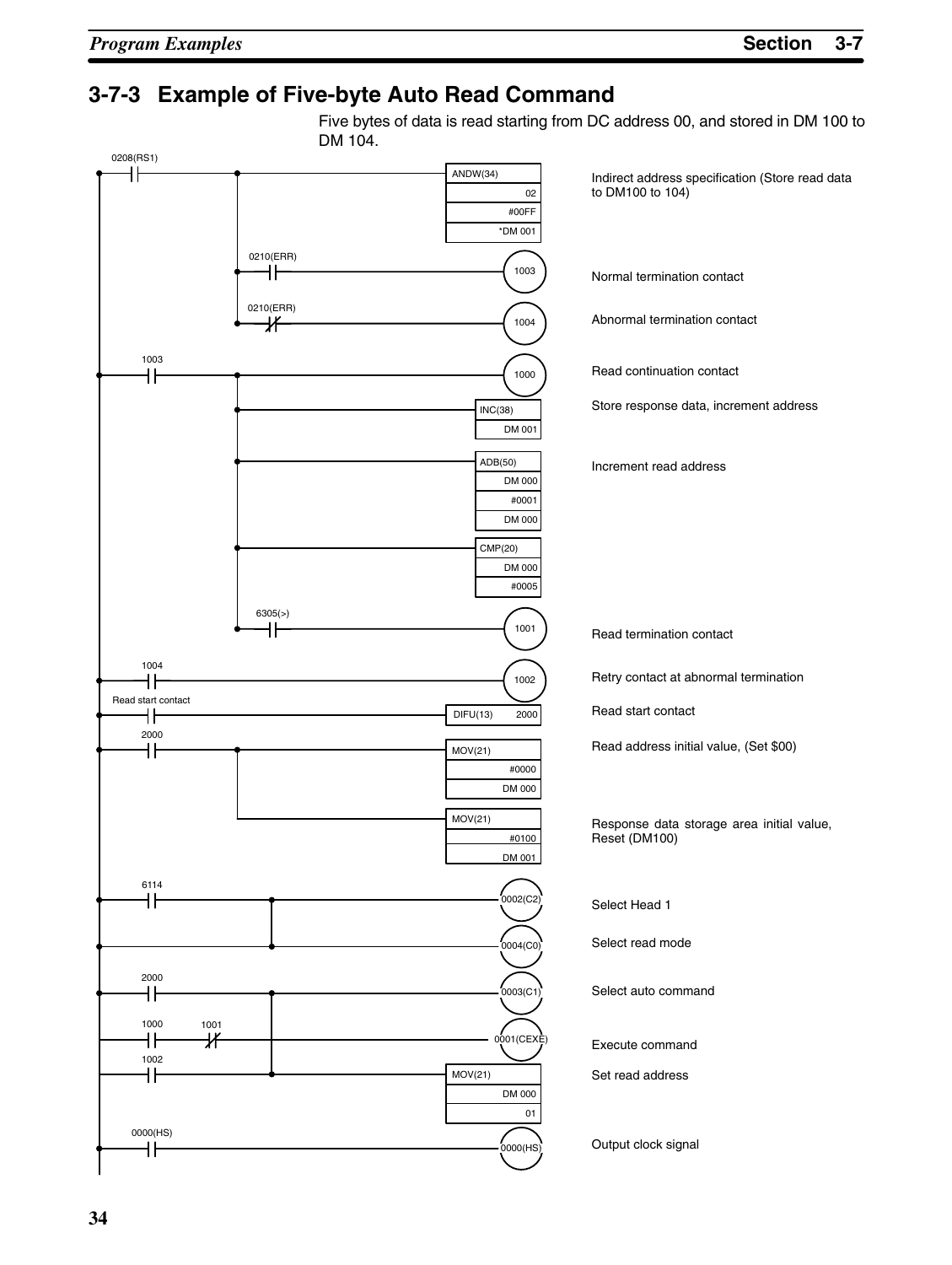To

# **3-7-4 Example of Five-byte Auto Write Command**

Five bytes of data from DM050 to 054 is written into DC addresses 10 to 14.

| 0208(RS1)<br>╫          |                 | ANDW(34)<br>02<br>#00FF    | Store response data to DM100                         |
|-------------------------|-----------------|----------------------------|------------------------------------------------------|
|                         | 0210(ERR)<br>łŀ | DM 100<br>1003             | Normal termination contact                           |
|                         | 0210(ERR)<br>氺  | 1004                       | Abnormal termination contact                         |
| Read start contact<br>╢ |                 | DIFU(13)<br>2000           | Write start contact                                  |
| 2000<br>ł۱              |                 | MOV(21)<br>#0010<br>DM 000 | Write address initial value,<br>(Set \$10)           |
|                         |                 | MOV(21)<br>#0050<br>MD 001 | Write data storage area initial value,<br>(Set \$50) |
|                         |                 | MOV(21)<br>#00AA<br>DM 050 |                                                      |
|                         |                 | MOV(21)<br>#00BB<br>DM 051 | Set write address                                    |
|                         |                 | MOV(21)<br>#00CC<br>DM 052 |                                                      |
|                         |                 | MOV(21)<br>#00DD<br>DM 053 |                                                      |
| next page               |                 | MOV(21)<br>#00EE<br>DM 054 |                                                      |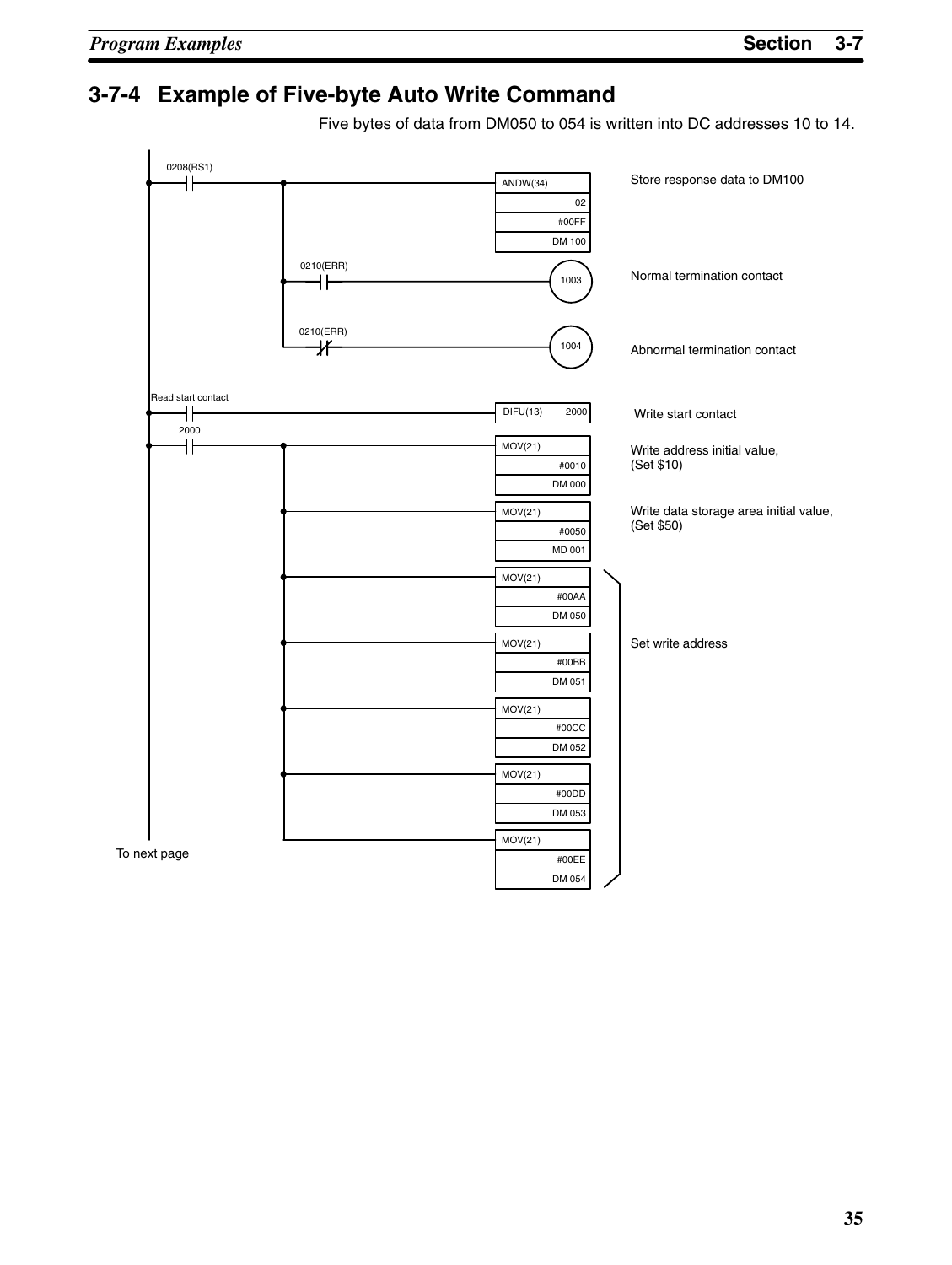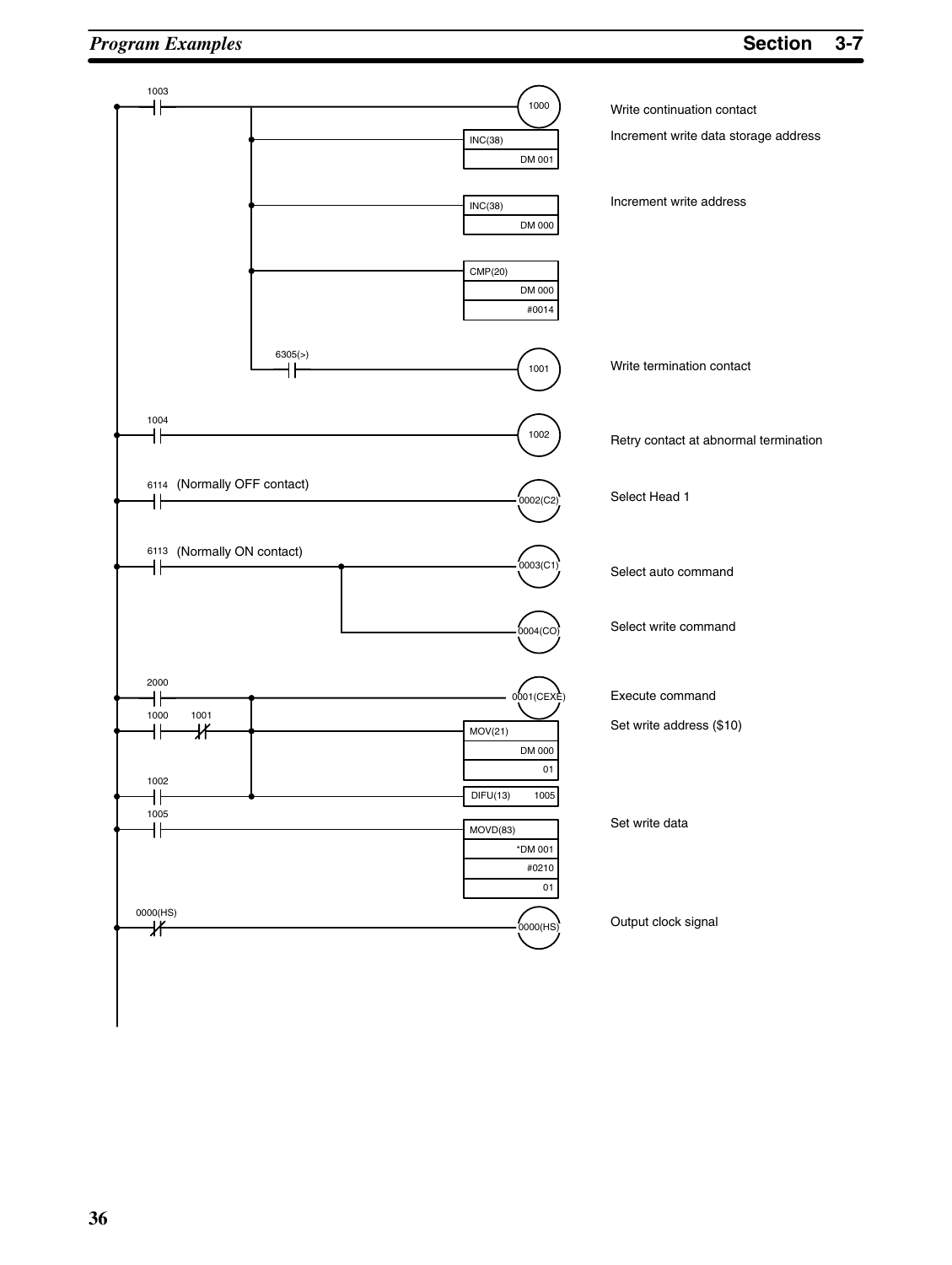# **SECTION 4 Monitor Unit Operation**

This section provides the commands and procedures required for Monitor Unit operations.

| $4-1$   |             | 38 |
|---------|-------------|----|
|         | $4 - 1 - 1$ | 38 |
|         | $4 - 1 - 2$ | 39 |
|         | $4 - 1 - 3$ | 39 |
|         | $4 - 1 - 4$ | 40 |
| $4 - 2$ |             | 41 |
|         | $4 - 2 - 1$ | 41 |
|         | $4 - 2 - 2$ | 42 |
|         | $4 - 2 - 3$ | 42 |
|         | $4 - 2 - 4$ | 42 |
| $4 - 3$ |             | 43 |
|         | $4 - 3 - 1$ | 43 |
|         | $4 - 3 - 2$ | 44 |
|         | $4 - 3 - 3$ | 45 |
|         | $4 - 3 - 4$ | 46 |
| $4 - 4$ |             | 47 |
|         | $4 - 4 - 1$ | 47 |
|         | $4 - 4 - 2$ | 49 |
|         | $4 - 4 - 3$ | 50 |
| $4 - 5$ |             | 51 |
|         | $4 - 5 - 1$ | 52 |
|         | $4 - 5 - 2$ | 53 |
|         | $4 - 5 - 3$ | 54 |
|         | $4 - 5 - 4$ | 55 |
| $4-6$   |             | 56 |
|         | $4-6-1$     | 57 |
|         | $4-6-2$     | 58 |
|         | $4-6-3$     | 59 |
|         | $4-6-4$     | 60 |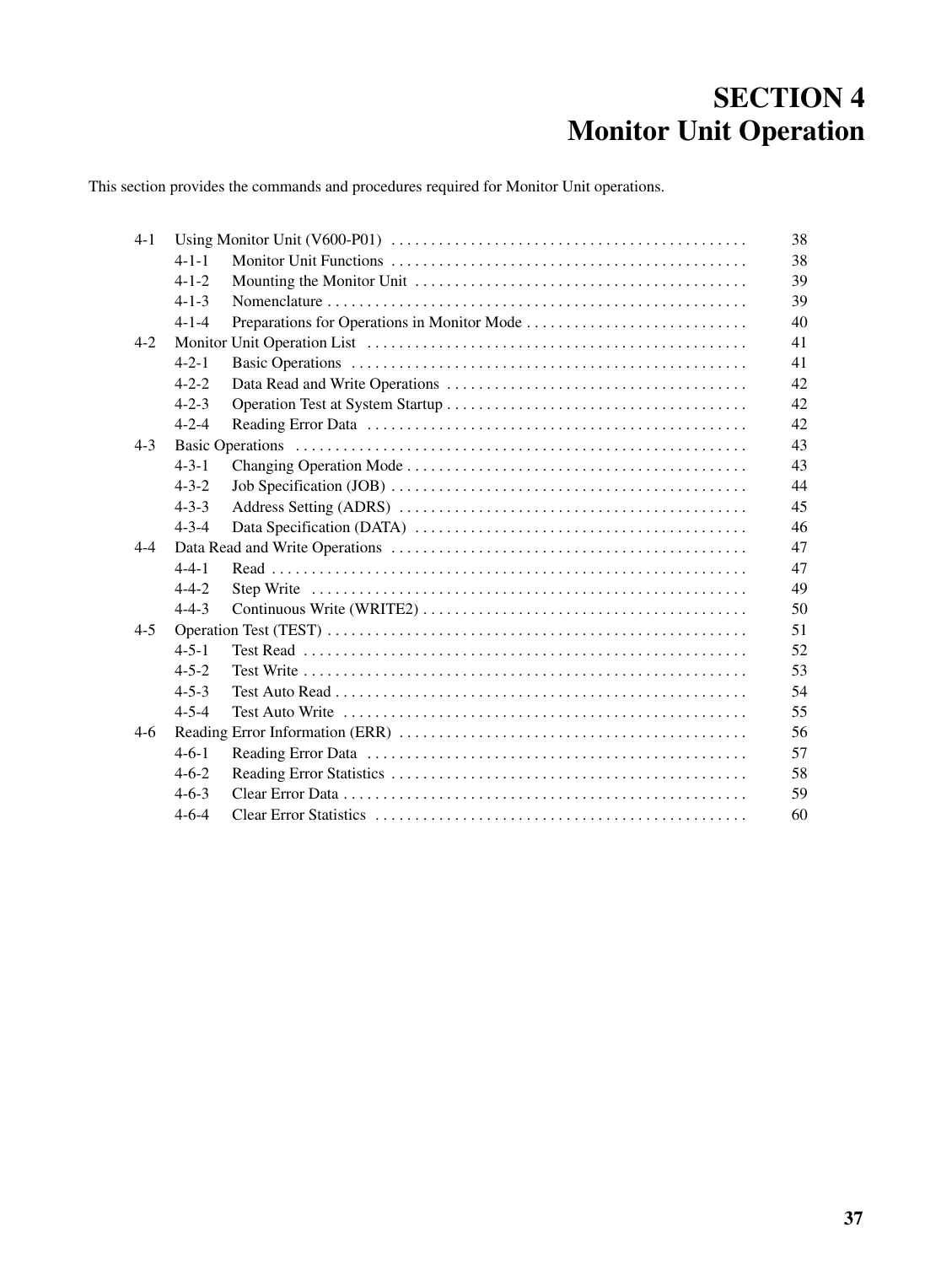# **4-1 Using Monitor Unit (V600-P01)**

The Monitor Unit is a monitoring tool mounted on the ID Controller. It can be used during system startup to check communications with the DC, to read or write data to the DC, and to read any error messages.

#### **4-1-1 Monitor Unit Functions**

The Monitor Unit has the following functions which are executed in the MON-ITOR Mode.



**Note** Remove the Monitor Unit before starting operations.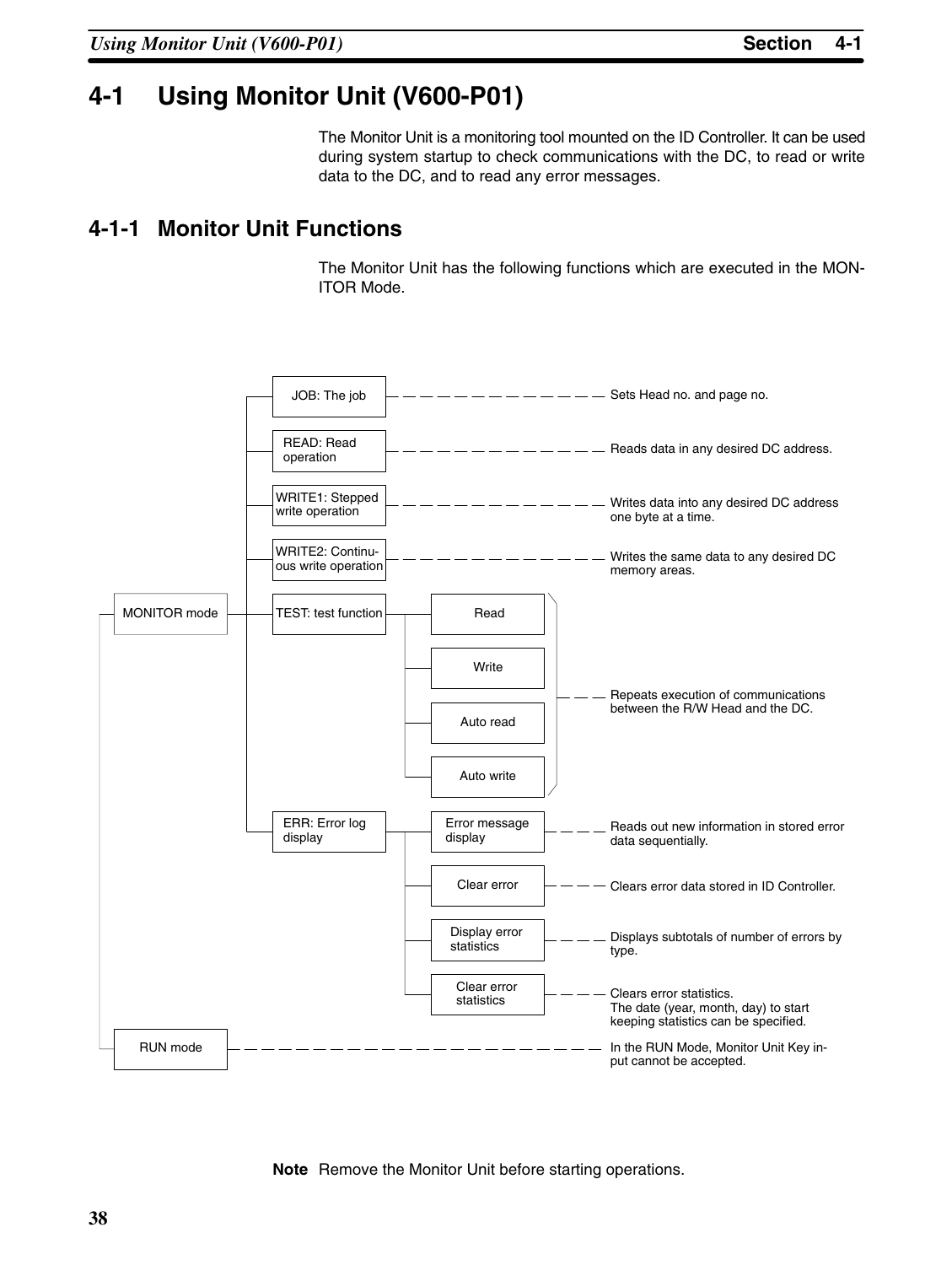## **4-1-2 Mounting the Monitor Unit**

The Monitor Unit is attached by sliding the ID Controller connector cover in the direction of the arrow on the cover. Press the four tabs on the back of the Monitor Unit down until they lock to make sure that it is mounted properly and securely.



- **Note** 1. The Monitor Unit can be mounted while power is applied to the ID Controller. Note, however, that the ID Controller mode when the Monitor Unit is not mounted is the RUN Mode. This means that when the Monitor Unit mode switch is set to MONITOR Mode when the Monitor Unit is mounted on the ID Controller, the ID Controller's mode will change from the RUN Mode to the MONITOR Mode. Special care must be exercised at this point.
	- 2. If power is applied to the ID Controller with the Monitor Unit attached, information showing that power is being applied is displayed on the Monitor Unit display, but this operation has no effect on operation of the device.
	- 3. There are three positions on the mode switch, two of which specify the RUN Mode. It does not matter which setting is used.
	- 4. When the Monitor Unit is removed, the ID Controller reverts to the RUN Mode, regardless of which mode it was set in.

#### **4-1-3 Nomenclature**



**Display** All data is displayed here in the MONITOR Mode. In the RUN Mode, only "RUN" is displayed.

**Mode Switch** This is used to switch the operation mode of the ID Controller.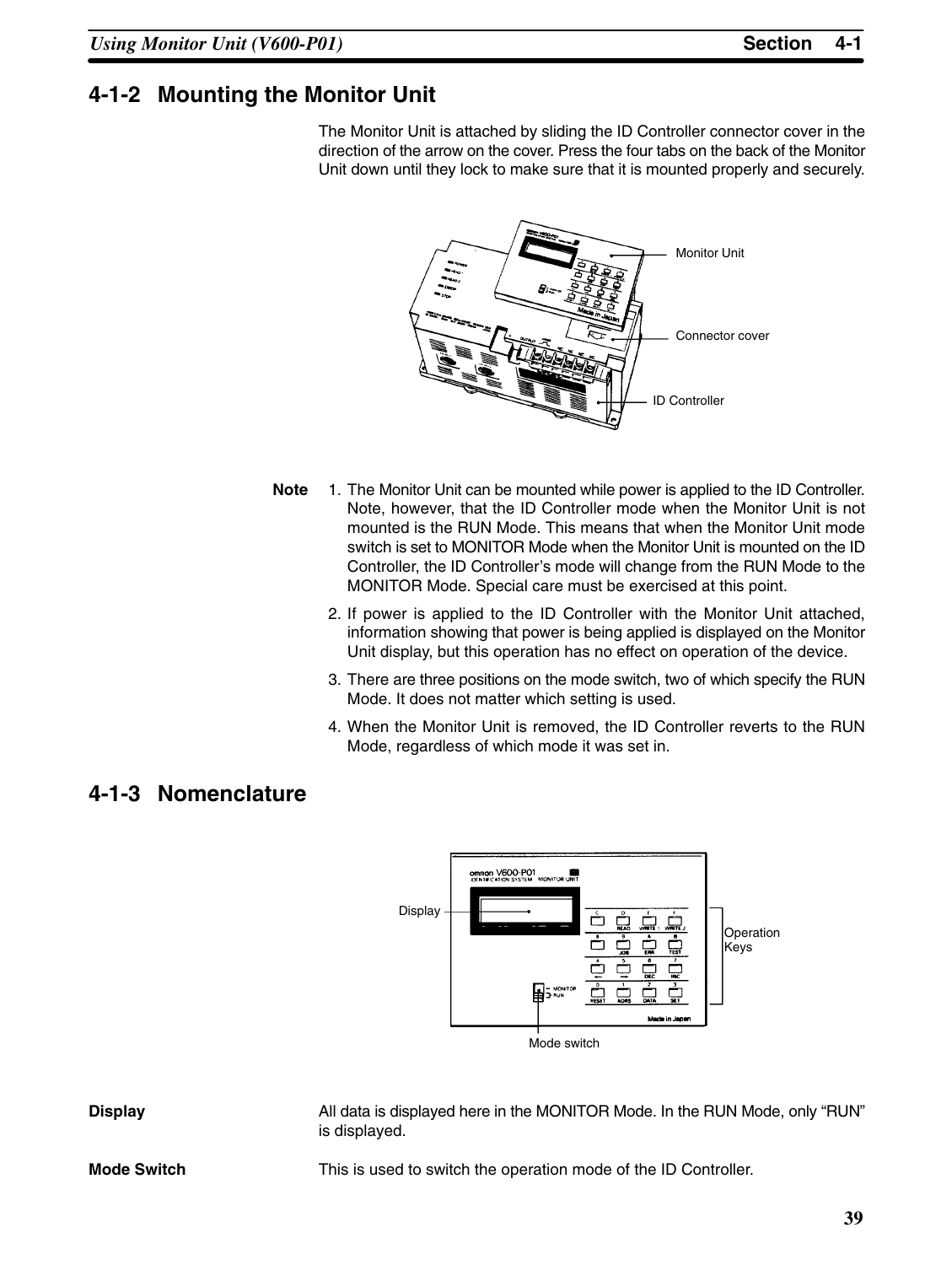**Operation Keys** These are used to select functions and execute operations and also include numerical keys.

#### **Key Designations**



**Note** There is a beeper in the ID Controller, which activated when a mistake is made in the Monitor Unit key operations, or when read or write operations cannot be performed (because DC is not present or other reasons).

### **4-1-4 Preparations for Operations in Monitor Mode**

The following information provides the relationships between various settings before the execution of read, write, or test operations in the MONITOR Mode.

|                             | <b>Operation</b>               | Read                | WRITE 1,<br>stepped<br>write           | WRITE 2,<br>continu-<br>ous write      | <b>Test read</b>                                                      | Test, auto<br>read                                                    | <b>Test write</b>                      | <b>Test auto</b><br>write              |
|-----------------------------|--------------------------------|---------------------|----------------------------------------|----------------------------------------|-----------------------------------------------------------------------|-----------------------------------------------------------------------|----------------------------------------|----------------------------------------|
| <b>Setting</b>              |                                |                     |                                        |                                        |                                                                       |                                                                       |                                        |                                        |
| <b>JOB</b><br>specification | Head no.<br>(HEAD)             | Setting<br>required | Setting<br>required                    | Setting<br>required                    | Setting<br>required                                                   | Setting<br>required                                                   | Setting<br>required                    | Setting<br>required                    |
|                             | Page no.<br>(PAGE)             | Setting<br>required | Setting<br>required                    | Setting<br>required                    | While<br>significant,<br>setting can<br>be omitted<br>(see note<br>1) | While<br>significant,<br>setting can<br>be omitted<br>(see note<br>1) | Setting<br>required                    | Setting<br>required                    |
| ADRS,<br>address            | <b>Start</b><br>address<br>(a) | Setting<br>required | Setting<br>required<br>(see note<br>2) | Setting<br>required<br>(see note<br>2) | While<br>significant,<br>setting can<br>be omitted<br>(see note<br>1) | While<br>significant,<br>setting can<br>be omitted<br>(see note<br>1) | Setting<br>required<br>(see note<br>2) | Setting<br>required<br>(see note<br>2) |
|                             | End<br>address<br>(a)          |                     | ---                                    | Setting<br>required<br>(see note<br>2) | While<br>significant,<br>setting can<br>be omitted<br>(see note<br>1) | While<br>significant,<br>setting can<br>be omitted<br>(see note<br>1) | Setting<br>required<br>(see note<br>2) | Setting<br>required<br>(see note<br>2) |
| DATA (d)                    |                                | $---$               | Setting<br>required                    | Setting<br>required                    | $---$                                                                 | $---$                                                                 | Setting<br>required                    | Setting<br>required                    |

**JOB Specification** The job specification includes the specifications of the R/W Head numbers and page numbers required for all read or write operations.

**ADRS (Address) Settings** This requires setting the start address (a) and the end address (a). It is extremely important to ensure that the start address does not exceed the end address. If it does, only the start address will be effective.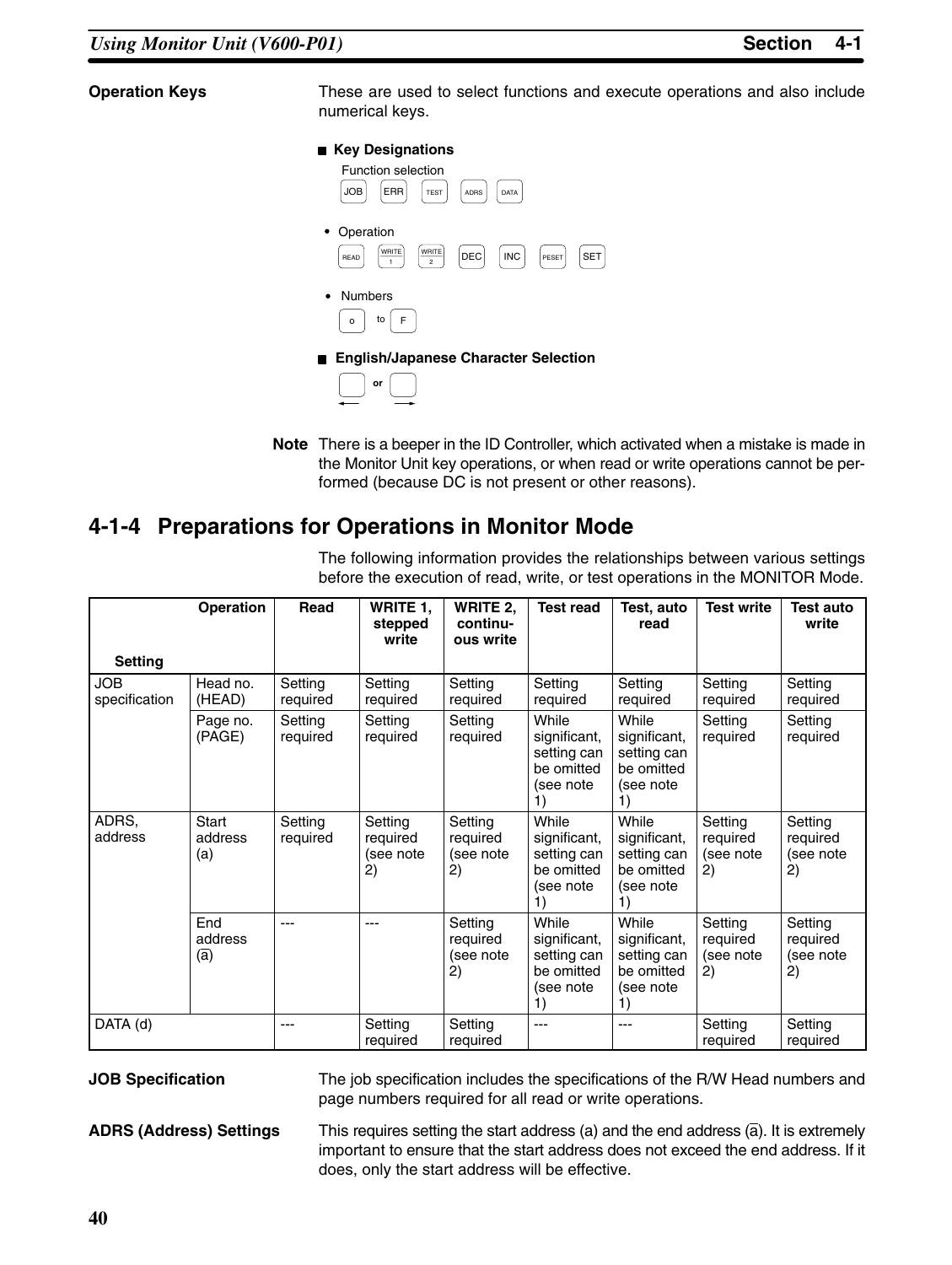**DATA Setting** For a write operation, one byte of the specified data is written to the DC in the area defined by the start and end addresses.

- **Note** 1. Data setting is not required for an operation test with the test read or test auto read command to check the relationship of the position.
	- 2. If the DC's memory capacity is more than 256 bytes, data cannot be written to address 00 or 01 when page 0 is set with a page number because these addresses are used to register the production month and year of the DC. Nothing can be written to addresses 0002 to 0005 because these addresses are used as a write protected area.
	- **or** If the DC's memory capacity is 256 bytes or less, no data can be written to address 00 when page 0 is set with a page number because this address is used as a write protected area.

# **4-2 Monitor Unit Operation List**

## **4-2-1 Basic Operations**

| <b>Operation</b><br>mode   | <b>Description</b>                                                                                   | <b>Basic operation procedure</b>                                                                                                                 | Page |
|----------------------------|------------------------------------------------------------------------------------------------------|--------------------------------------------------------------------------------------------------------------------------------------------------|------|
| Changing<br>operation mode | Switches ID Controller<br>operation mode                                                             | • MONITOR Mode<br>• RUN Mode<br><b>MONITOR</b><br>or<br><b>RUN</b><br><b>RUN</b>                                                                 | 43   |
| Job<br>specification       | Specifies Head and<br>page numbers required<br>for given operations                                  | <b>INC</b><br><b>SET</b><br><b>JOB</b><br><b>INC</b><br><b>INC</b><br><b>SET</b><br>-<br>Head no. setting<br>Page no. setting                    | 44   |
| Numerical keys             | Used for setting<br>address, specifying<br>data, and selecting<br>functions                          | • Address and data specifications<br>to<br>F<br>to<br>$\Omega$<br>Upper digit<br>Lower digit<br>• Function selection<br>to<br>4                  | ---  |
| Address setting            | Sets the address from<br>which data is read or to<br>which data is written in<br>the range 00 to FF. | Start address<br>to<br>to<br>ADRS<br>Upper digit<br>Lower digit<br>End address<br>F<br>to<br>to<br>ADRS<br>$\circ$<br>Upper digit<br>Lower digit | 45   |
| Data<br>specification      | Specifies the 8-bit data<br>(00 to FF) to be written<br>to the DC.                                   | to<br>F<br>to<br><b>DATA</b><br>$\circ$<br>$\circ$<br>Upper digit<br>Lower digit                                                                 | 46   |

**Note** Monitor Unit read and write data is limited to HEX code.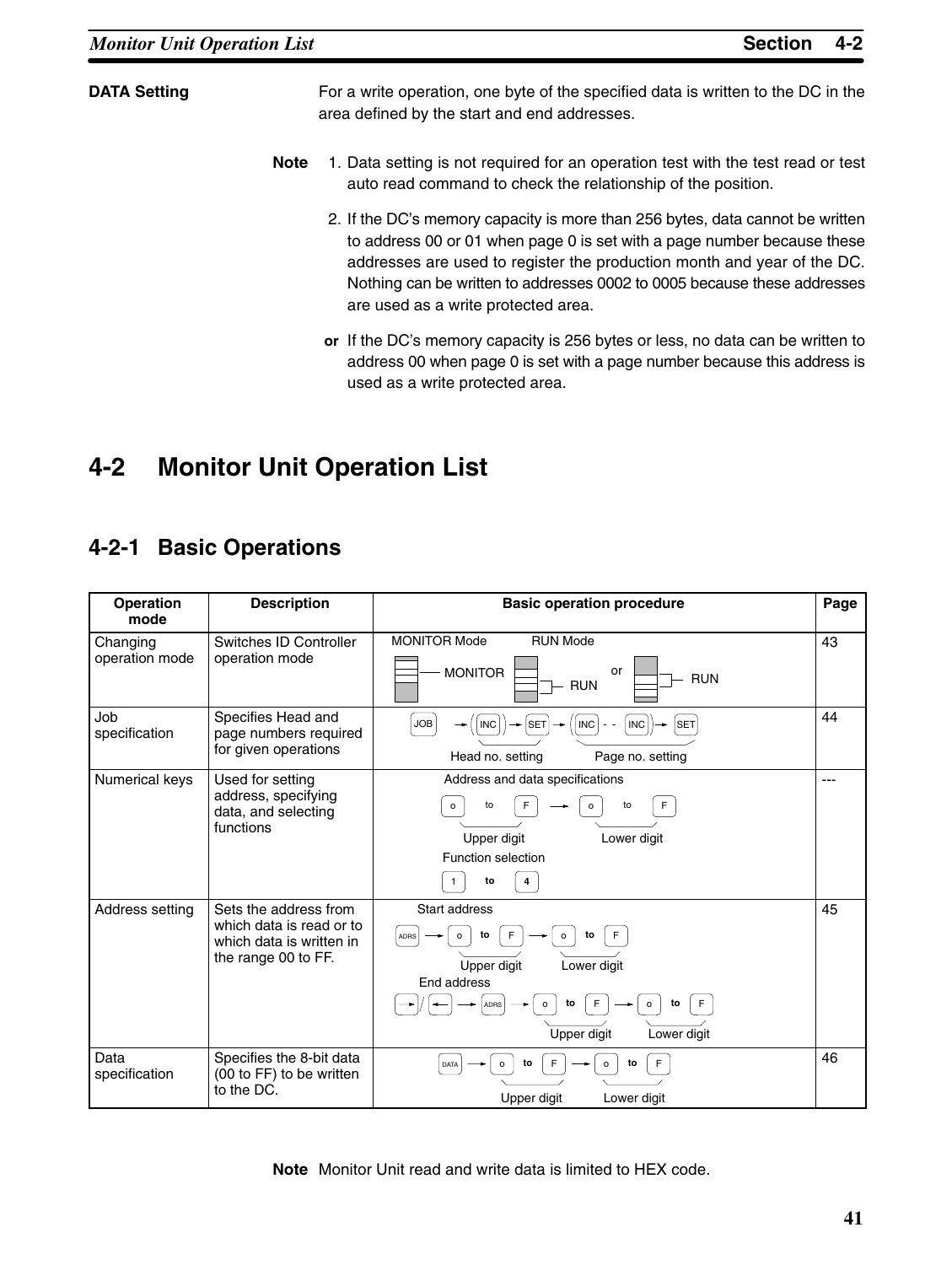# **4-2-2 Data Read and Write Operations**

| <b>Operation</b><br>mode     | <b>Description</b>                                                                         | <b>Basic operation procedure</b>                                                 | Page |
|------------------------------|--------------------------------------------------------------------------------------------|----------------------------------------------------------------------------------|------|
| Read (READ)                  | Data from any desired<br>address is read from<br>DC.                                       | Address<br>Job spec<br>READ<br>setting                                           | 47   |
|                              |                                                                                            | Decrement address, and read  DEC <br>DEC<br><b>READ</b>                          |      |
| Step write<br>(WRITE1)       | One byte of data is<br>written to any desired<br>address in the DC.                        | Address<br>WRITE<br><b>SET</b><br>Data spec<br>Job spec<br>setting               | 49   |
| Continuous<br>write (WRITE2) | The same data is<br>written to the desired<br>continuous series of<br>addresses in the DC. | Num. Key<br>Num. Key<br>Job spec<br>ADRS<br>Start address setting<br>End address | 50   |
|                              |                                                                                            | WRITE<br><b>SET</b><br>Num. Key<br>DATA<br>Data specification                    |      |

# **4-2-3 Operation Test at System Startup**

| Operation<br>mode        | <b>Description</b>                            | <b>Basic operation procedure</b> | <b>Pages</b> |
|--------------------------|-----------------------------------------------|----------------------------------|--------------|
| Select test<br>parameter | Selects operation to<br>test from among read, | Read test<br>Test<br>Job spec    | 51 to 55     |
|                          | auto read, write, and<br>auto write.          | Write test<br>$\overline{2}$     |              |
|                          |                                               | 3<br>Auto read test              |              |
|                          |                                               | Auto write test                  |              |

# **4-2-4 Reading Error Data**

| <b>Operation</b><br>mode               | <b>Description</b>                                                                                                                                                               | <b>Basic operation procedure</b>                                                                                           | Page |
|----------------------------------------|----------------------------------------------------------------------------------------------------------------------------------------------------------------------------------|----------------------------------------------------------------------------------------------------------------------------|------|
| Error logging<br>function<br>selection | Selects ID Controller<br>error logging function                                                                                                                                  | Reads error occurrence data<br><b>ERR</b><br>Reads error statistics<br>Clears stored error data<br>Clears error statistics | 56   |
| Read error data                        | Up to 30 errors<br>occurring in the RUN<br>Mode are stored, and<br>new occurrences are<br>displayed in the order<br>of occurrence along<br>with Head numbers<br>and error codes. | <b>INC</b><br>(Cancel operation)<br><b>ERR</b><br>Reset<br>DEC<br>Display messages using                                   | 57   |
| Read error<br>statistics               | Subtotals of errors<br>occurring in RUN Mode<br>are displayed by type.                                                                                                           | (Cancel operation)<br>$\overline{2}$<br><b>INC</b><br>ERR<br>Reset<br><b>DEC</b><br>Display messages using                 | 58   |
| Clear stored<br>error data             | Stored error data is<br>cleared.                                                                                                                                                 | <b>SET</b><br><b>ERR</b><br>3                                                                                              | 59   |
| Clear error<br>statistics              | Error statistics are<br>cleared, and the data<br>(year, month, day) for<br>starting collection of<br>statistics is specified.                                                    | ∽∣s∈т<br><b>ERR</b><br><b>SET</b><br>Num. key<br>Num. key<br>Num. key<br>DATA<br>(day)<br>(yr)<br>(mo)<br>Clear statistics | 60   |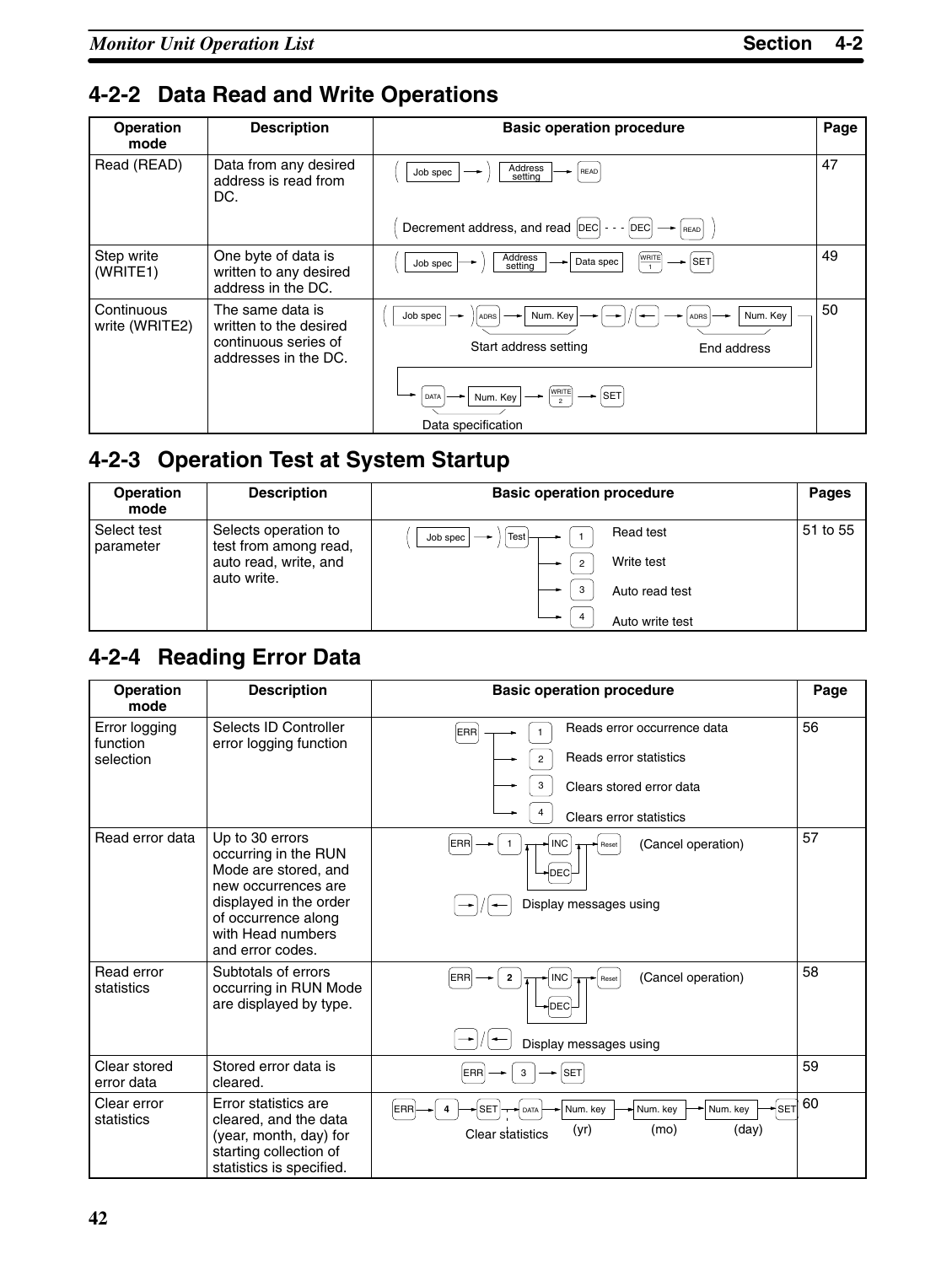# **4-3 Basic Operations**

#### **4-3-1 Changing Operation Mode**

|                                                               | The following describes how to switch the ID Controller operation mode. By<br>pressing the Left or Right Arrow Key when MONITOR is displayed, the English<br>or Japanese display can be selected. The selected display will be on hold until<br>the Left or Right Arrow Key is pressed again. |  |  |  |
|---------------------------------------------------------------|-----------------------------------------------------------------------------------------------------------------------------------------------------------------------------------------------------------------------------------------------------------------------------------------------|--|--|--|
| <b>Relationship between Mode</b><br><b>Switch and Display</b> | English characters or Japanese characters can be selected.                                                                                                                                                                                                                                    |  |  |  |
| <b>Monitor Mode</b>                                           | The Monitor Unit key operations can only be used in the MONITOR Mode.<br>Communications to the host computer stop when the MONITOR Mode is en-<br>tered.                                                                                                                                      |  |  |  |
|                                                               | <b>MONITOR</b><br>MONITOR                                                                                                                                                                                                                                                                     |  |  |  |

**Run Mode In the RUN Mode, "RUN," is always displayed and key inputs are not accepted.** 

There are two switch positions for the RUN Mode, and operation is the same at both settings.



#### **Key Assignments in Monitor Display**

If the mode switch is set to monitor, "MONITOR" is displayed. When this is displayed, only the RESET, DATA, ADRS, and JOB Keys can be accepted.



accepted

number can be set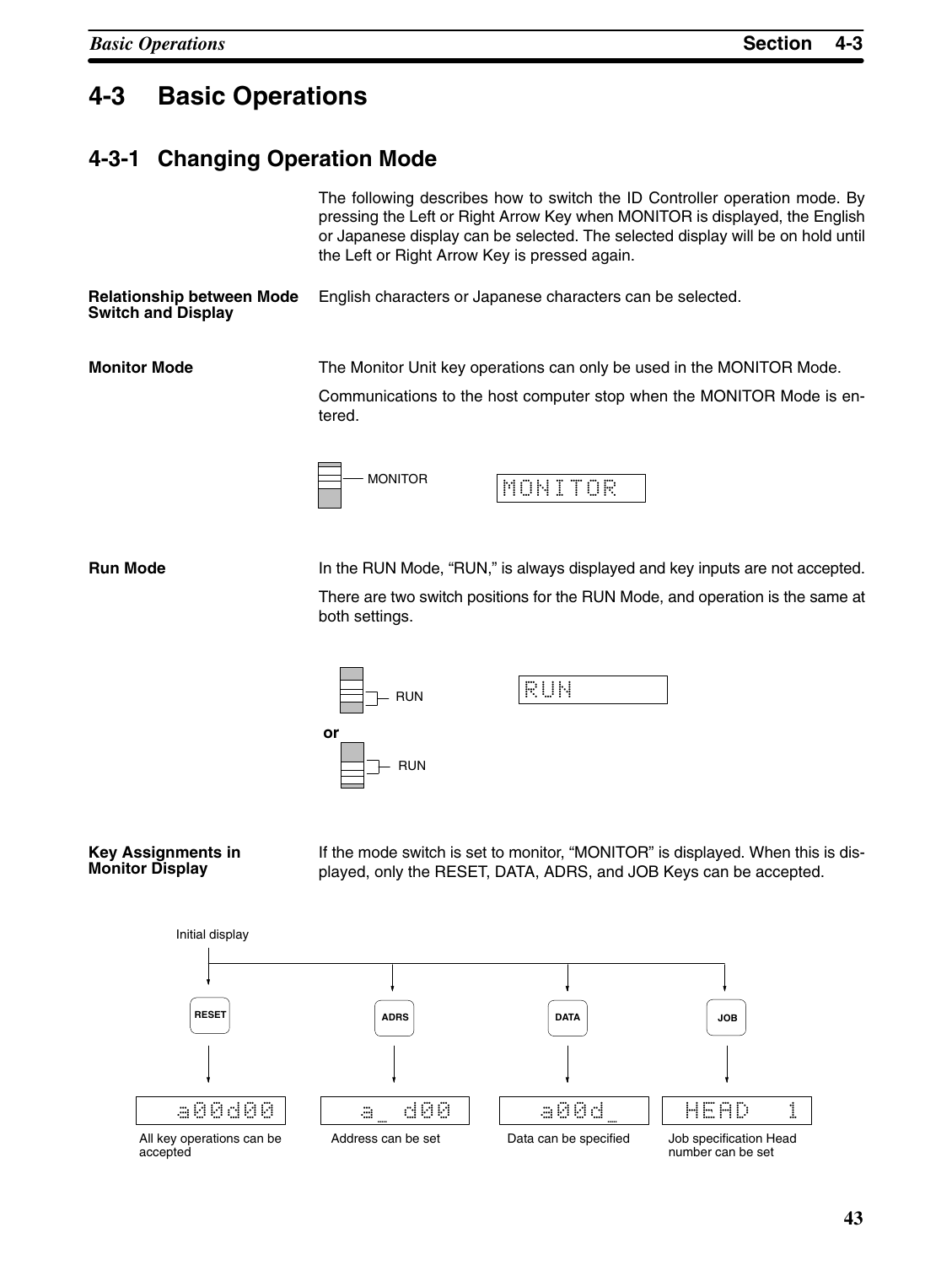### **4-3-2 Job Specification (JOB)**

This enables setting of the Head number and page number for data reading, writing and testing in the MONITOR Mode.

**Operation Procedure** The following is an example specifying R/W Head 1 and Page 2 (DC memory area addresses 0200 to 02FF).



The JOB Key is effective when the MONITOR Mode initial display is shown. Press the RESET Key to move from another operation and create the job specification.

- *1, 2, 3...* 1. When the JOB Key is pressed, "HEAD1" is displayed. If R/W Head 1 is to be set, press the SET Key. If R/W Head 2 is to be set, press the INC/DEC Key once and then press the SET Key.
	- 2. When the Set Key is pressed, "page0" is displayed.
	- 3. Press the INC Key twice and specify page 2.
	- 4. Press the SET Key to set the page number to 2, and then the display changes to address/data.
	- **Note** 1. The Head number is specified using the INC/DEC Key. The numerical keys are not effective.
		- 2. A page number is the number of a division in the DC memory area (see page 19).

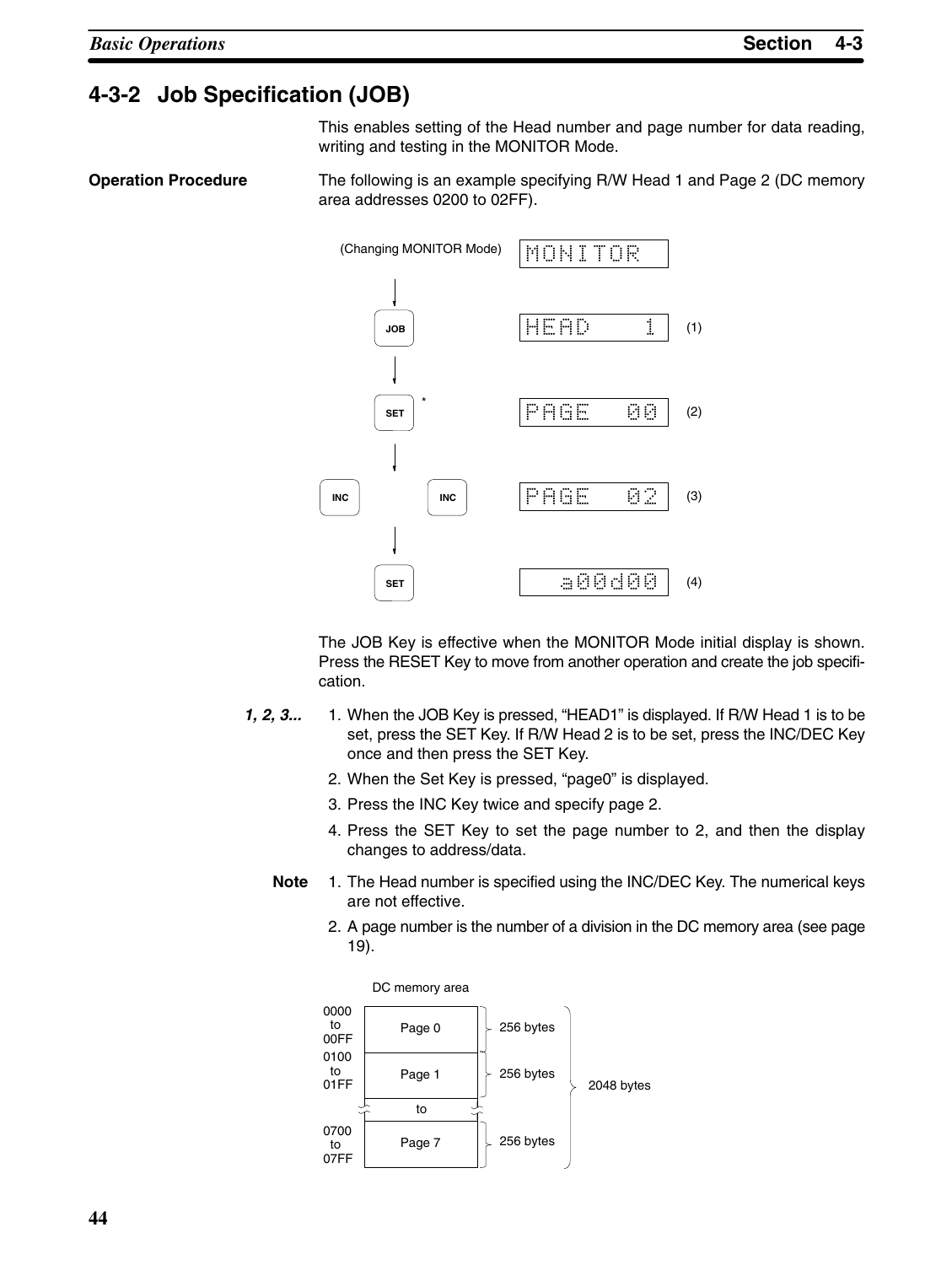## **4-3-3 Address Setting (ADRS)**

This enables the setting of the start address for data reading, writing, and testing.

**Operation Procedure** Start address: 5A in this example



- *1, 2, 3...* 1. The address setting procedure must start from the address/data display.
	- 2. When the ADRS Key is pressed, the address display section goes blank, and the cursor is shown at the upper digit position.
	- 3. Specify the address in two digits using the numerical keys.
		- **Note** If a mistake is made during key operations, press the ADRS Key again and specify the address correctly using the numerical keys.
	- 4. Subsequent address settings can be made using the INC (increment) Key, or the DEC (decrement) Key.
	- **Note** 1. The XX positions in the display are for the numerical data in the range 00 to FF.
		- 2. Addresses are displayed in two digits of hexadecimal numbers in the range 00 to FF. Since the page number was set at 2 previously in page 44, address 5A means address 025A in the DC memory area.
		- 3. To set an address on a different page, first specify the page number using the job specification procedure.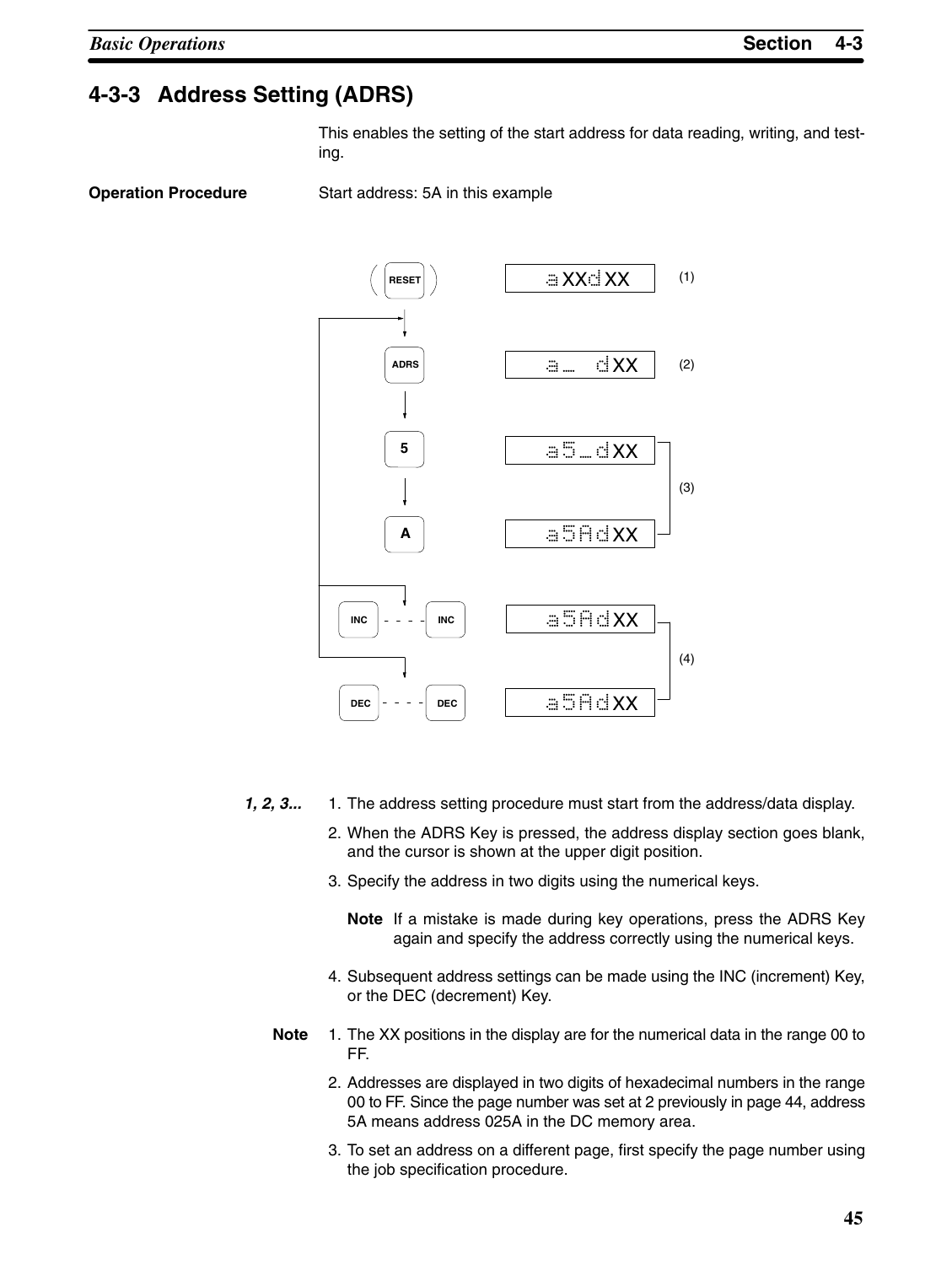# **4-3-4 Data Specification (DATA)**

When writing data to the DC, specify the data in two hexadecimal digits in the range 00 to FF.

**Operation Procedure** The following procedure is an example showing how to specify 3C as the data.



Data specification is performed in the address/data display.

- *1, 2, 3...* 1. When the DATA Key is pressed, the data display section goes blank, and the cursor appears at the upper digit.
	- 2. Specify the data in the order upper digit, lower digit.
		- **Note** If a mistake is made during key operations, press the DATA Key again and specify the address correctly using the numerical keys.
	- **Note** 1. Data contents: Each address location contains two digits in hexadecimal code comprising eight bits. The upper four bits and lower four bits represent hexadecimal code in the range 0 to F, thus the upper digit is 16<sup>1</sup> and the lower digit is 160. After the procedure above, the address location looks like this.



2. Valid operations on data values: The following four operations can be performed on the data once it has been specified.

| WRITE <sub>1</sub> :               | Step write       |
|------------------------------------|------------------|
| WRITE <sub>2:</sub>                | Continuous write |
| TEST (write):                      | Write test       |
| TEST (auto write): Auto write test |                  |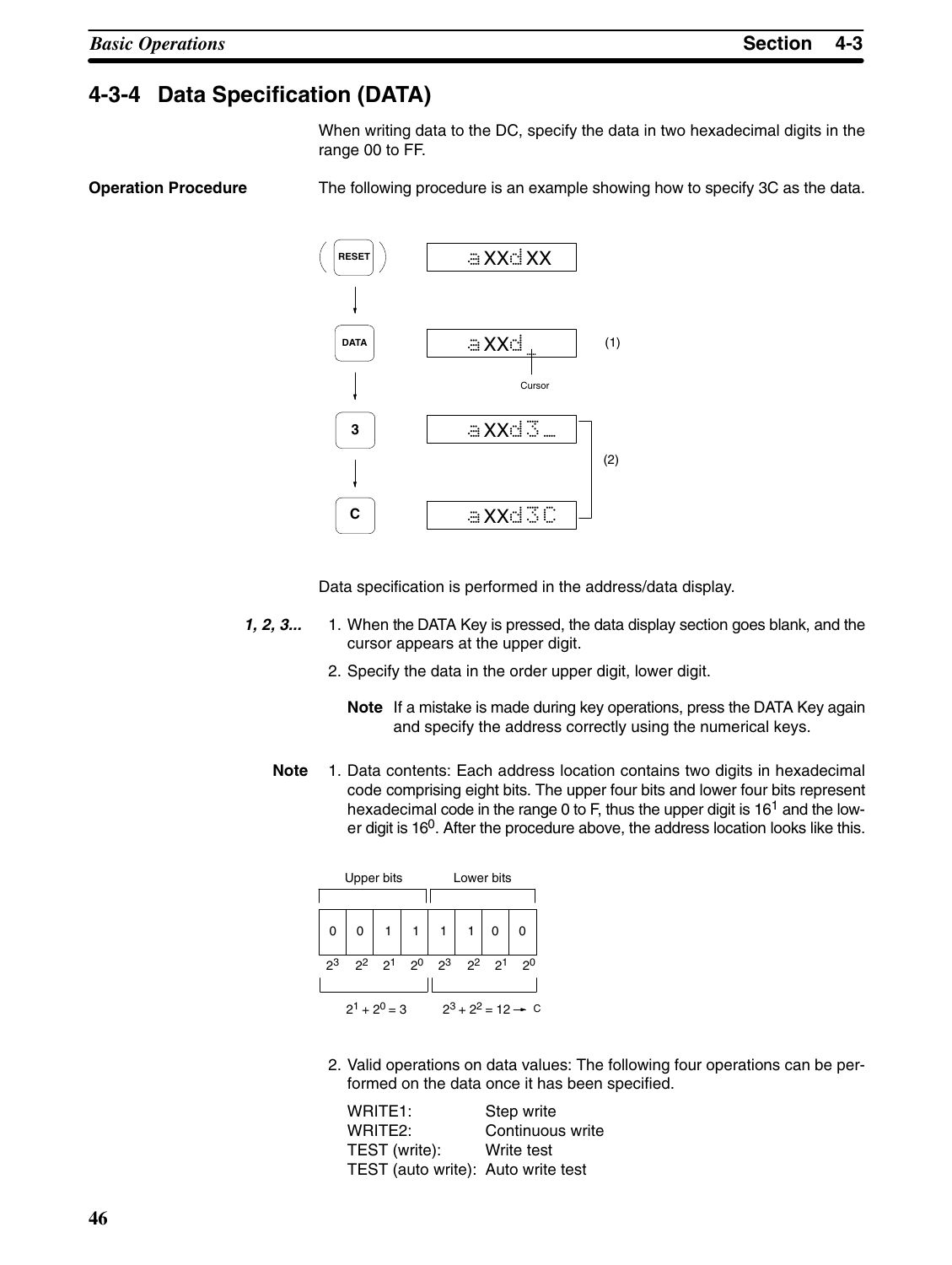## **4-4 Data Read and Write Operations**

These operations are used to read data from or write data to the DC in the offline condition. Before executing these operations, check that the R/W Head is connected, and check for the presence or absence of the DC.

#### **4-4-1 Read**

This is used to read data to the Monitor Unit from the desired DC address.

#### **Operation Procedure**



Data read by the read operation contains the job specification Head and page numbers. If the start address is not set, the data in address 00 is read.

- **1, 2, 3...** 1. When the READ Key is pressed, "RD" (read operation) appears on the display, and the data in the specified address is shown at the right end of the display. If the READ Key is pressed again, the address is incremented, and the next data can be read.
	- **Note** If no R/W Head is connected, if the DC is not in the communications range, or if a communication error occurs, an error code is displayed (see page 78). When this happens, use the horizontal cursor keys to display the error message.
	- 2. Use the INC/DEC Key to increment or decrement the address, and then press the READ Key to read the data. To read data from an address of a different page, start the procedure from the job specification.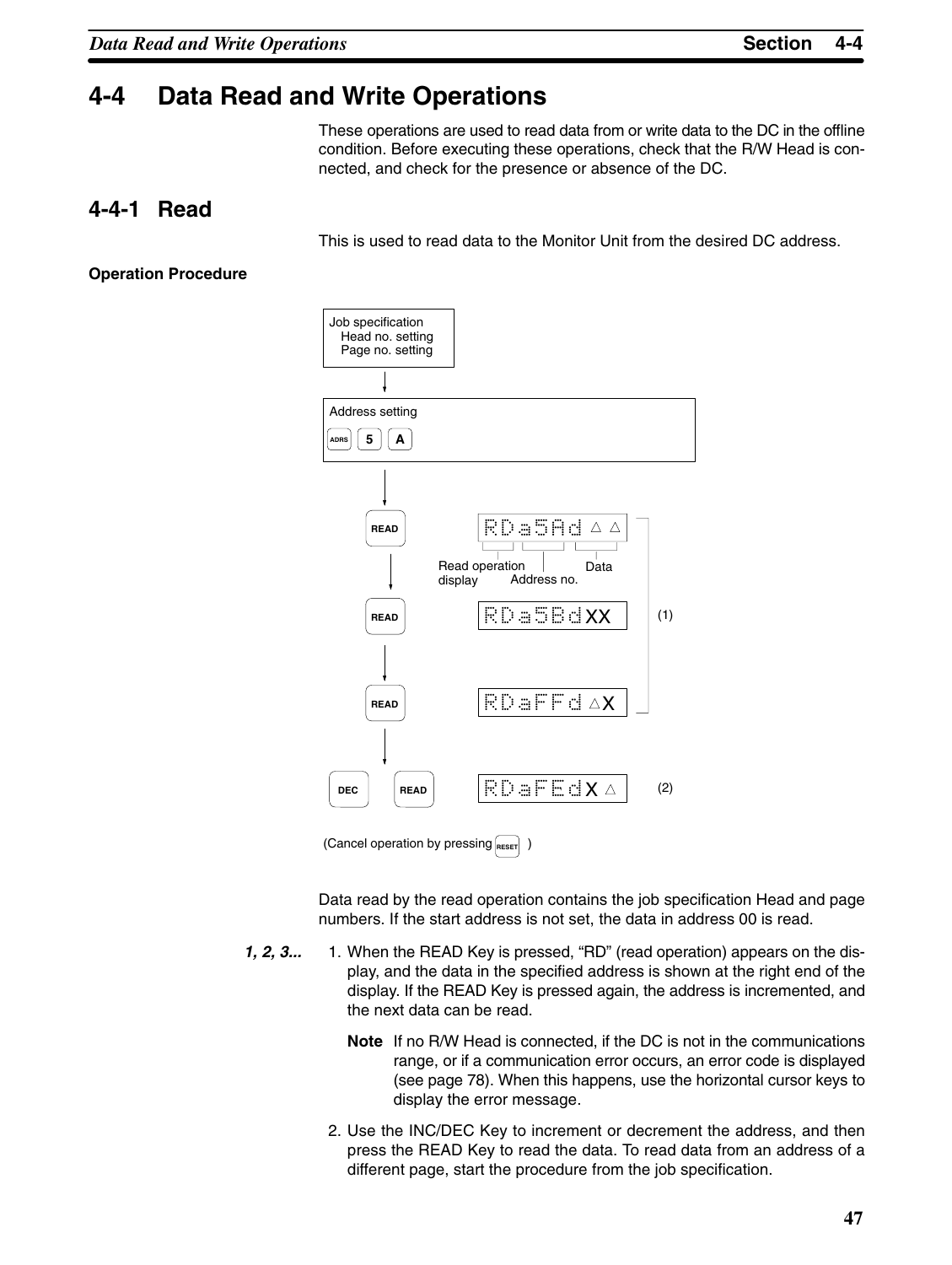**Note** 1. If the INC/DEC Key is pressed, and the address exceeds the 00 to FF range:



- 2. If the address is FF when the INC Key is pressed, the setting returns to address 00 of the same page.
- 3. If the address is 00 when the DEC Key is pressed, the setting moves to address FF of the same page.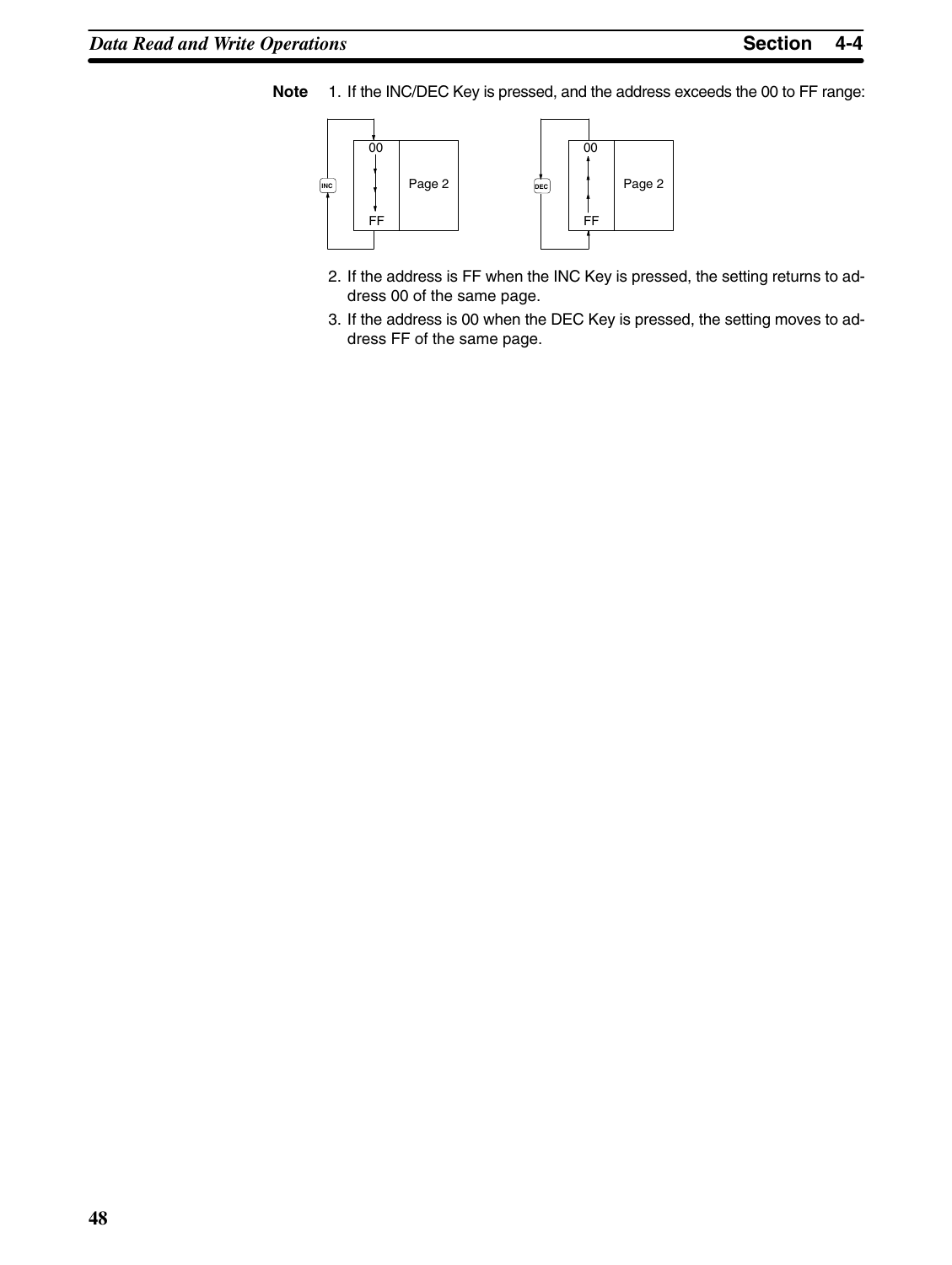### **4-4-2 Step Write**

This is used to write one byte of data to the desired DC address.

#### **Operation Procedure**



(Cancel operation by pressing RESET)

The step write operation writes the job specification Head and page numbers.

- *1, 2, 3...* 1. Specify the address.
	- **Note** Page 0 addresses 00 and 01 are reserved for registration of the production data (year, month, day), and data cannot be written in this area. Note also when using this function that addresses 02 to 05 are write protected (see page 20).
	- 2. Press the DATA Key and specify one byte of data (two hexadecimal digits).
	- 3. When the WRITE1 Key is pressed, "S–WRITE?" is shown at the left end of the display.
	- 4. When the SET Key is pressed, data is written to the specified DC address.
		- **Note** If no R/W Head is connected, if the DC is not in the communications range, or if a communication error occurs, an error code is displayed (see page 78). When this happens, use the horizontal cursor keys to display the error message.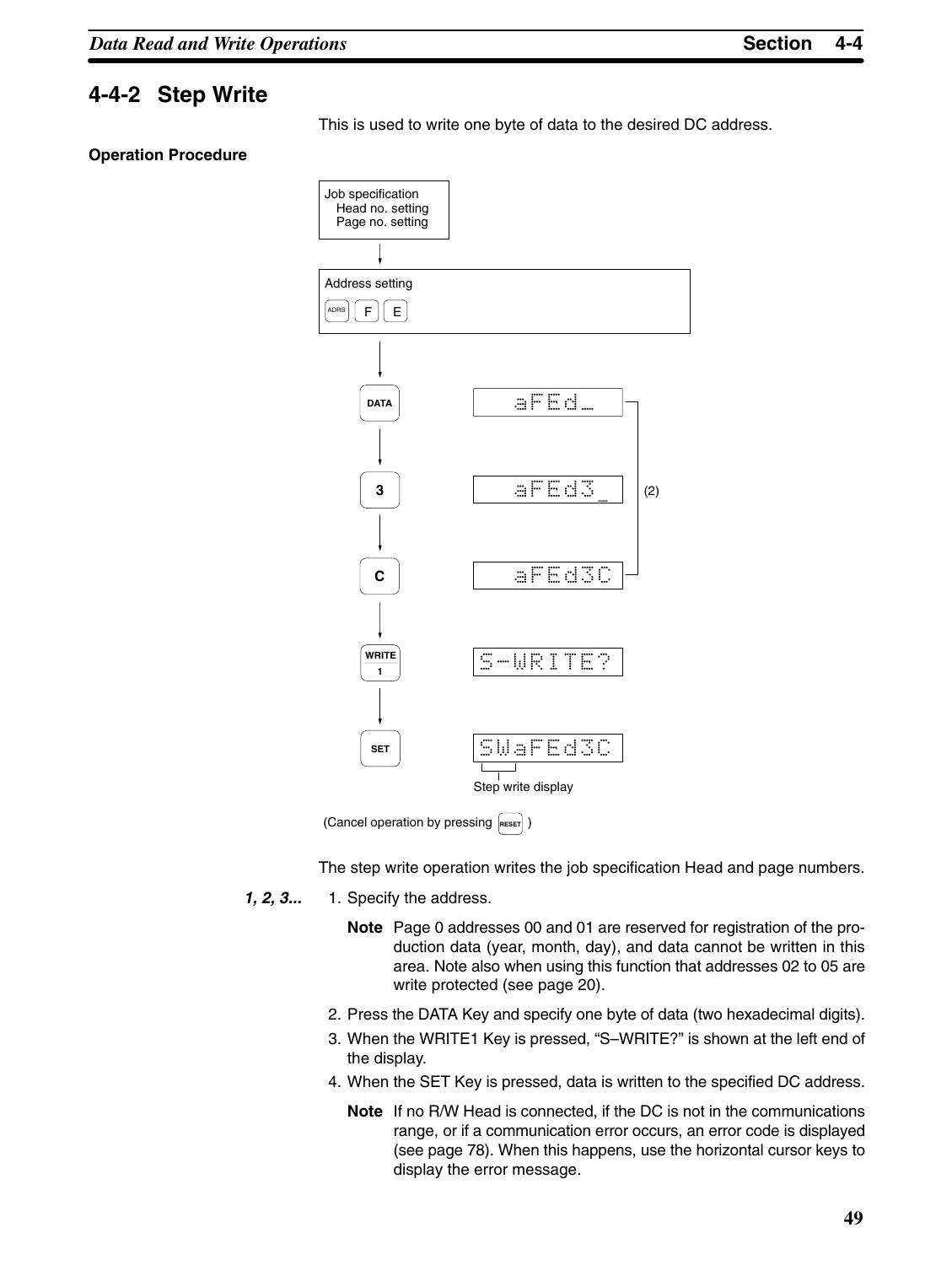## **4-4-3 Continuous Write (WRITE2)**

This is used to write the same one byte of data to a continuous series of DC addresses.

**Operation Procedure** The example shows the procedure for writing 0F into locations 50 to 5F.



(Cancel operation by pressing RESET) )

The continuous write operation writes the job specification Head and page numbers.

*1, 2, 3...* 1. Specify the start address.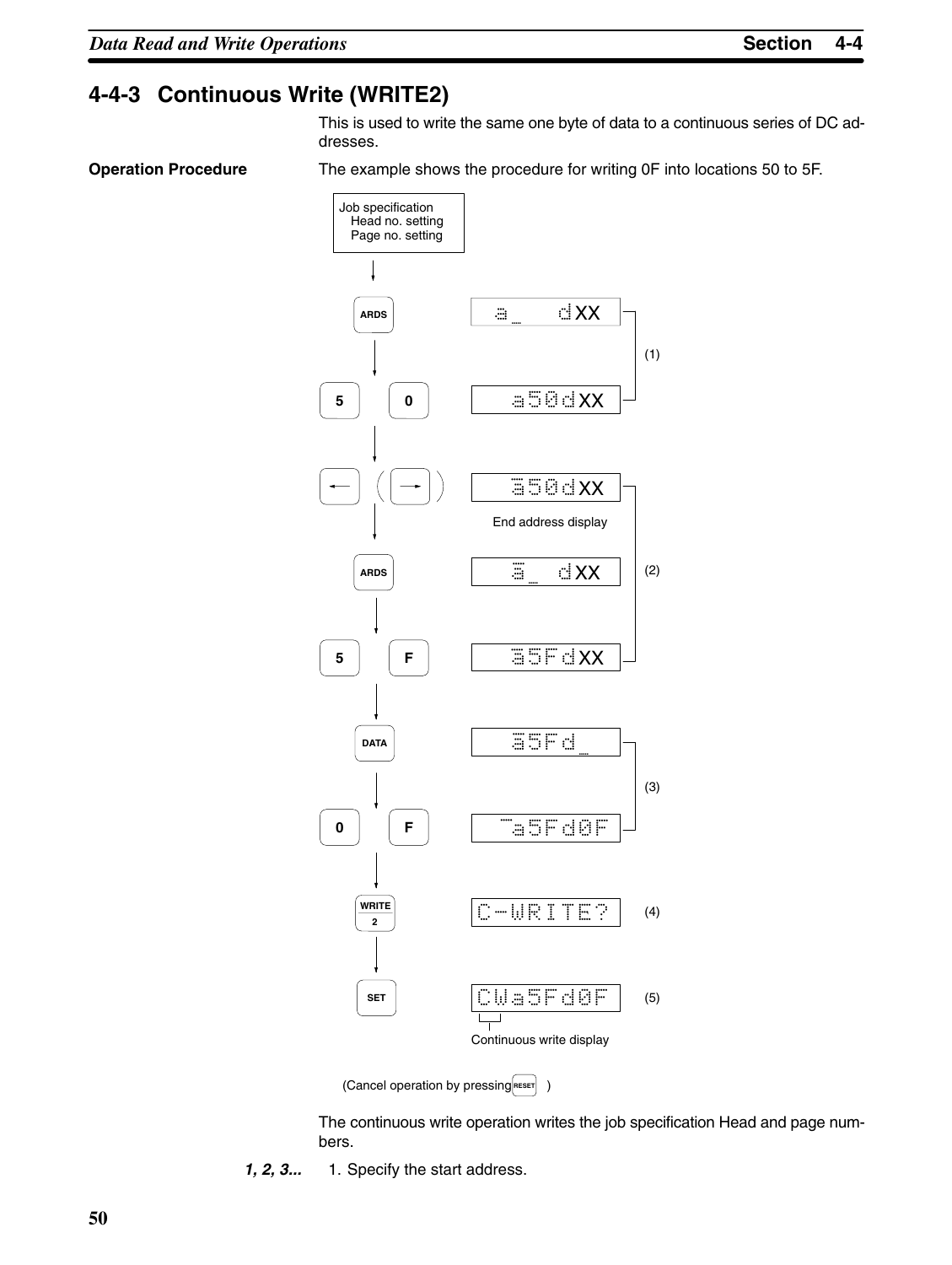- 2. Specify the end address. When either of the horizontal cursor keys is pressed, the display changes to the end address.
	- **Note** a) Ensure that the start address does not exceed the end address.
		- b) In the case of a DC with SRAM, page 0 addresses 00 and 01 are reserved for registration of the production date (year, month, day), and data cannot be written in this area. Note also when using this function that addresses 02 to 05 are write protected (see page 20).
- 3. Specify the data to be written. The example below shows the procedure for writing 0F to all 16 addresses 50 to 5F.



- 4. When the WRITE2 Key is pressed, "C–WRITE?" is shown at the left end of the display.
- 5. When the SET Key is pressed, the same data is written to all the specified DC addresses.
	- **Note** If no R/W Head is connected, if the DC is not in the communications range, or if a communication error occurs, an error code is displayed (see page 78). When this happens, use the horizontal cursor keys to display the error message.

## **4-5 Operation Test (TEST)**

When checking the installation of the R/W Heads and the DC, TEST can be used to initiate communications to establish the type of installation relationship and the relative speeds. Test commands are available for read, write, auto read, and auto write operations.

The job specification Head and page numbers are objects of the test commands. If the job specification has already been made, check the respective settings. If the job specification has not been made, the test commands use Head 1 and Page 0. Note that if the start and end addresses have been set, the entire area they define is used by the test commands. **Preparations for Executing Test Commands**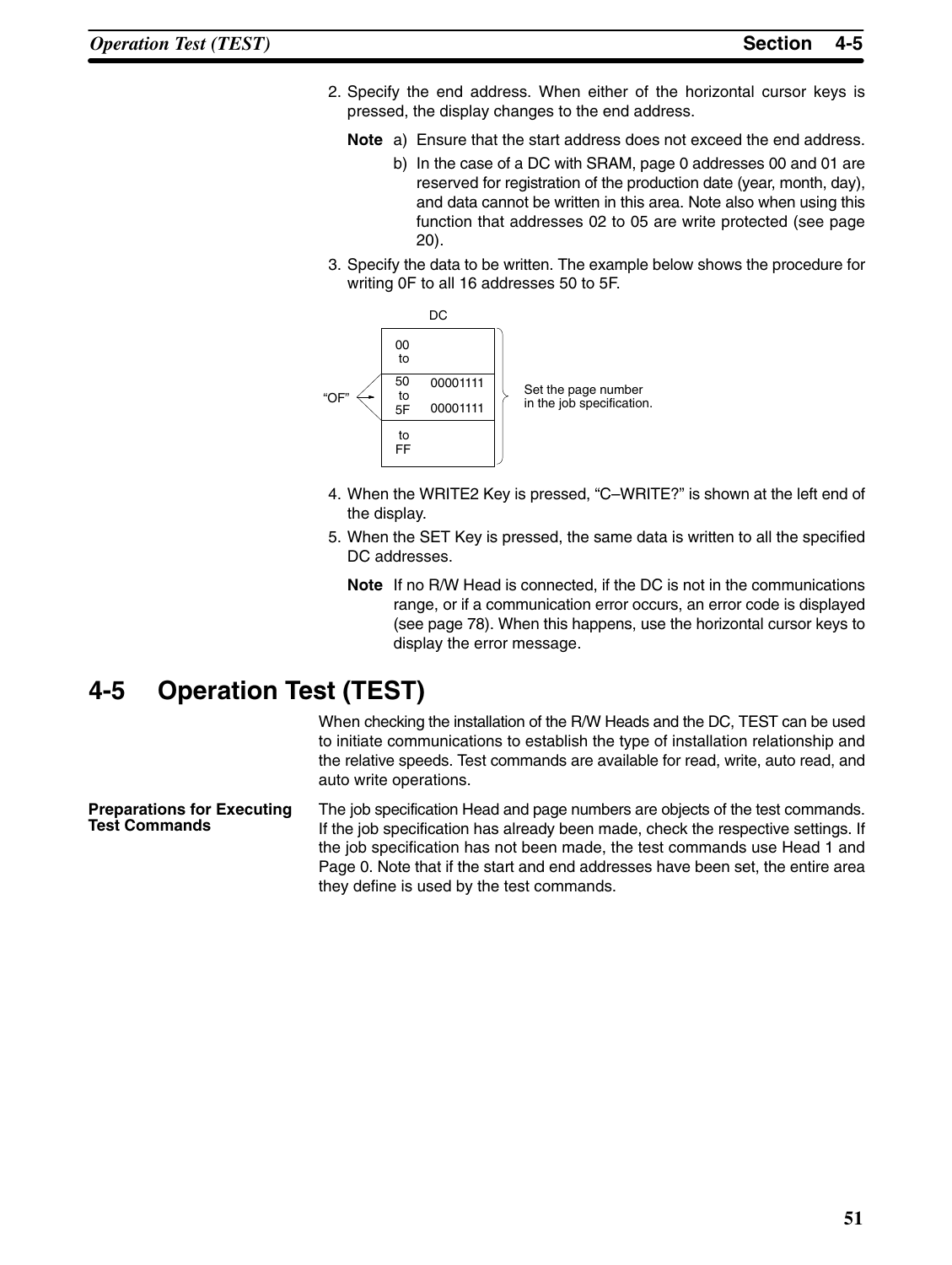#### **Test Menu Selection**



- **1, 2, 3...** 1. The TEST Key is not effective when MONITOR is shown on the display, so press the RESET Key.
	- 2. When the TEST Key is pressed, the command selection menu appears in the test mode. Use numerical keys 1 to 4 to select the command.

#### **4-5-1 Test Read**

Data in the specified DC address (or area defined by start address to end address) is repeatedly read out.

#### **Operation Procedure**



- *1, 2, 3...* 1. Press the TEST Key.
	- 2. When the Key 1 is pressed, test read is initiated, and the data is read out.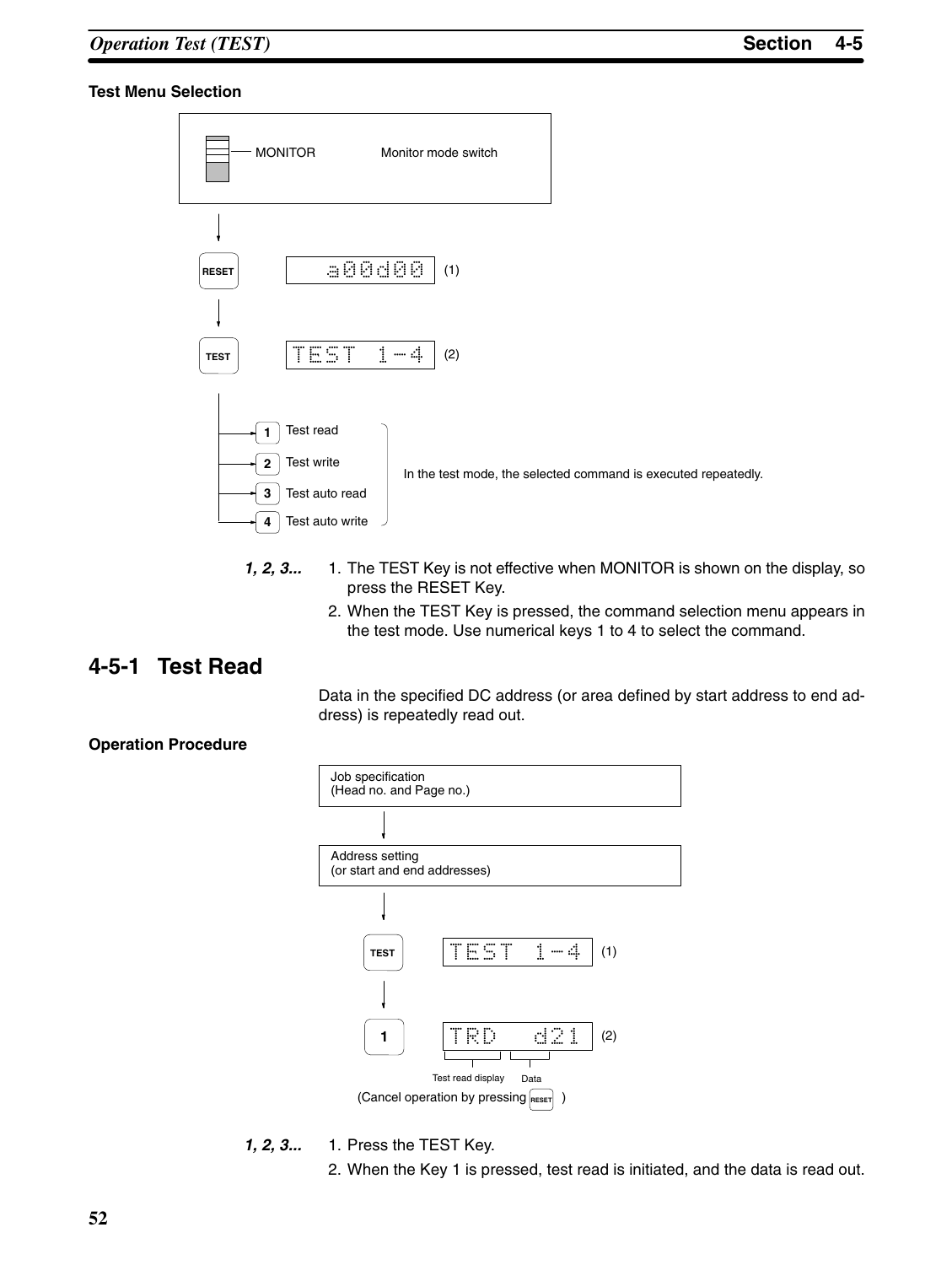If the start address is set, only the data in that location is displayed.

While the read test is in progress, the data in the display flashes every second, and the ID Controller Head number display indicator also flashes every second.

**Note** When an error occurs in communications between the DC and a R/W Head, the error code is displayed (see page 78). When this happens, use the horizontal cursor keys to display the error message.

**Note** If the address setting is incorrect (start address > End address), then only the contents of the start address location are read.

#### **4-5-2 Test Write**

One byte of data is written to the specified DC address (or locations from start address to end address) repeatedly.

**Operation Procedure** This example shows the procedure for writing 5A into locations 10 to 1F.



(Cancel operation by pressing **RESET** 

*1, 2, 3...* 1. Specify the address(es) to which data is to be written.

**Note** In the case of a SRAM DC, data cannot be written to addresses 00 and 01 on Page 0. In this example, data is written to address 10.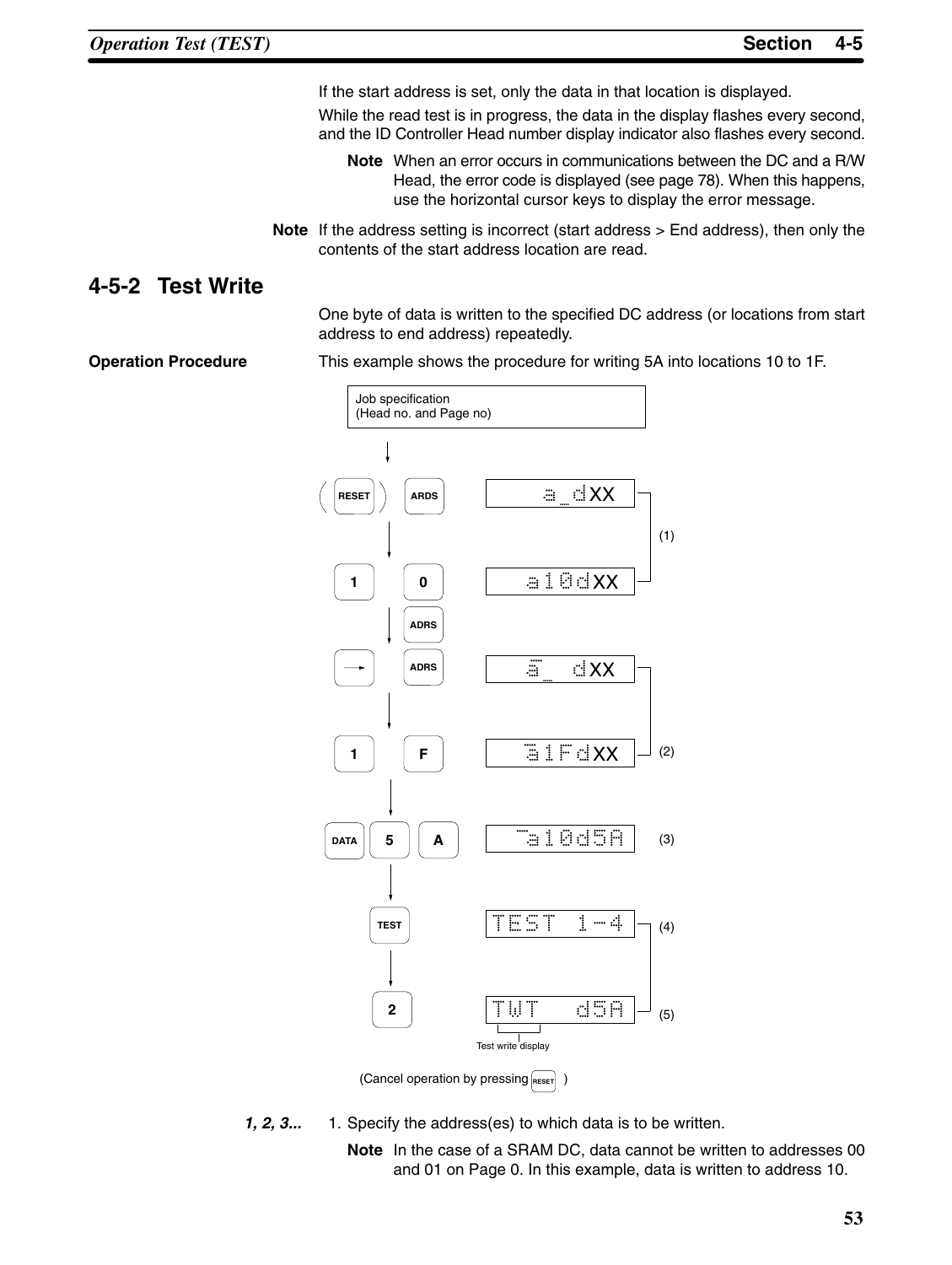- 2. Specify the write end address. If the start address exceeds the end address, then data is written only to the start address location.
- 3. Specify the data.
- 4. When the TEST Key is pressed, the test menu is shown on the display.
- 5. When Key 2 is pressed, the write test is initiated, and if operation is normal, the write data is displayed.
	- **Note** If operation is abnormal, and error code is displayed (see page 78). When this happens, use the horizontal cursor keys to display the error message.

#### **4-5-3 Test Auto Read**

Data is repeatedly read out from any memory area defined by specified start and end addresses from the DC while it is in motion.

The step number of the received data can be set to any value in the range 1 to FF (256 bytes maximum), enabling a total communications test checking relationships between installation positions, speeds, and other parameters.

#### **Operation Procedure**



(Cancel operation by pressing RESET)

- 1, 2, 3... 1. When the TEST Key is pressed, the test menu is shown on the display.
	- 2. Press Key 3 to select auto read, and TAR is shown on the display. This indicates the DC waiting condition, and the indicator on Head 1 or 2 lights at this time.
	- 3. The DC approaches the operation range, and once processing is completed, the data in the location of the specified address (start address) is displayed. The Head 1 or 2 indicator now flashes. When an error code is displayed, use the horizontal cursor keys to display the error message.
	- **Note** Ensure that the start address does not exceed the end address before pressing the TEST Key to read data from several addresses.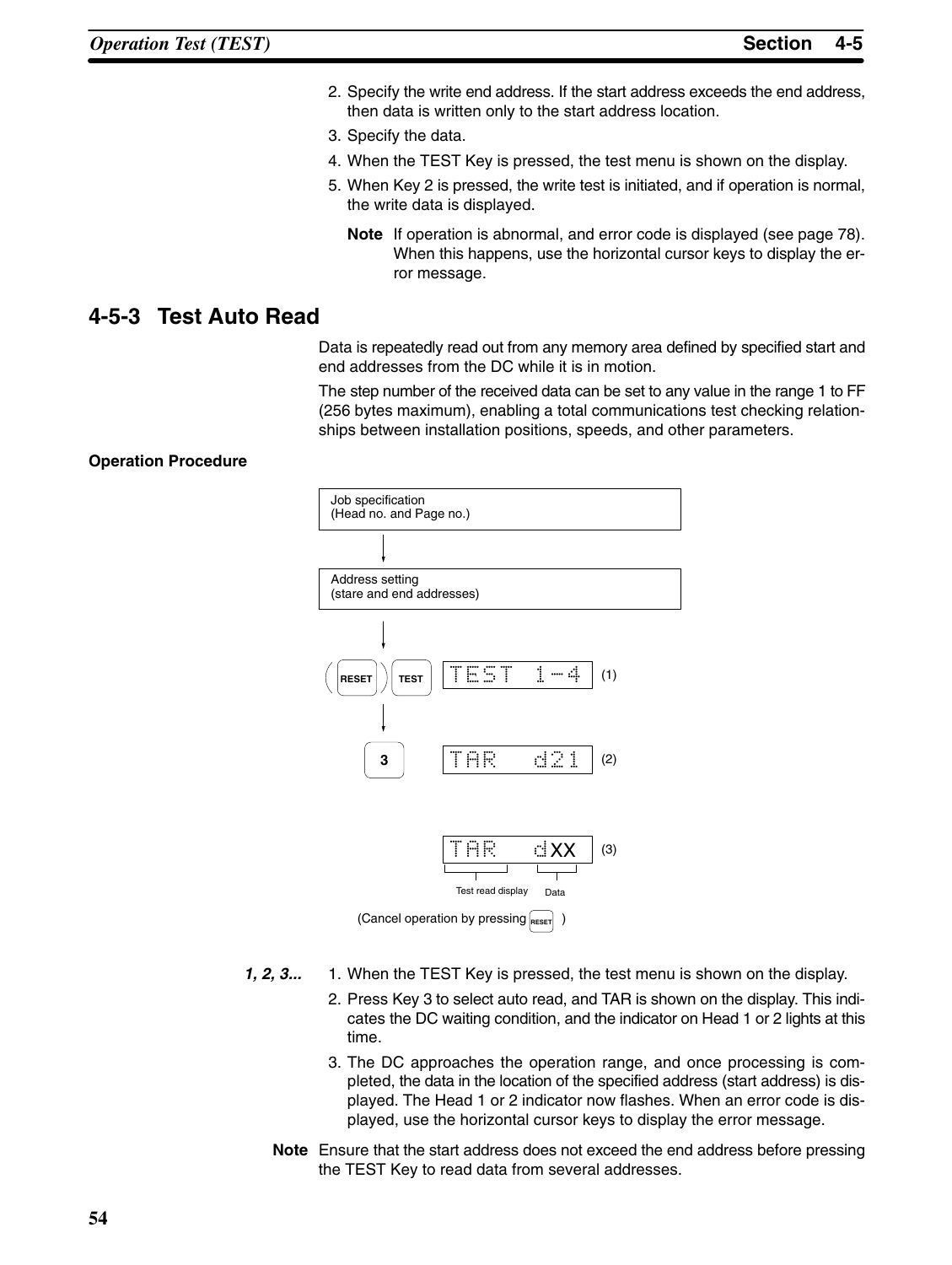#### **4-5-4 Test Auto Write**

One byte of data is written repeatedly to any memory area defined by specified start and end addresses from the DC while it is in motion. The step number of the send data can be set to any value in the range 1 to FF (256 bytes maximum), enabling a total communications test checking relationships between installation positions, speeds, and other parameters.

**Operation Procedure** This example shows the procedure for writing FF into locations 10 to 20.



(Cancel operation by pressing **RESET**)

- *1, 2, 3...* 1. Specify the start address.
	- 2. Specify the end address.
	- 3. Specify the data.
	- 4. When the TEST Key is pressed, the test menu is shown on the display.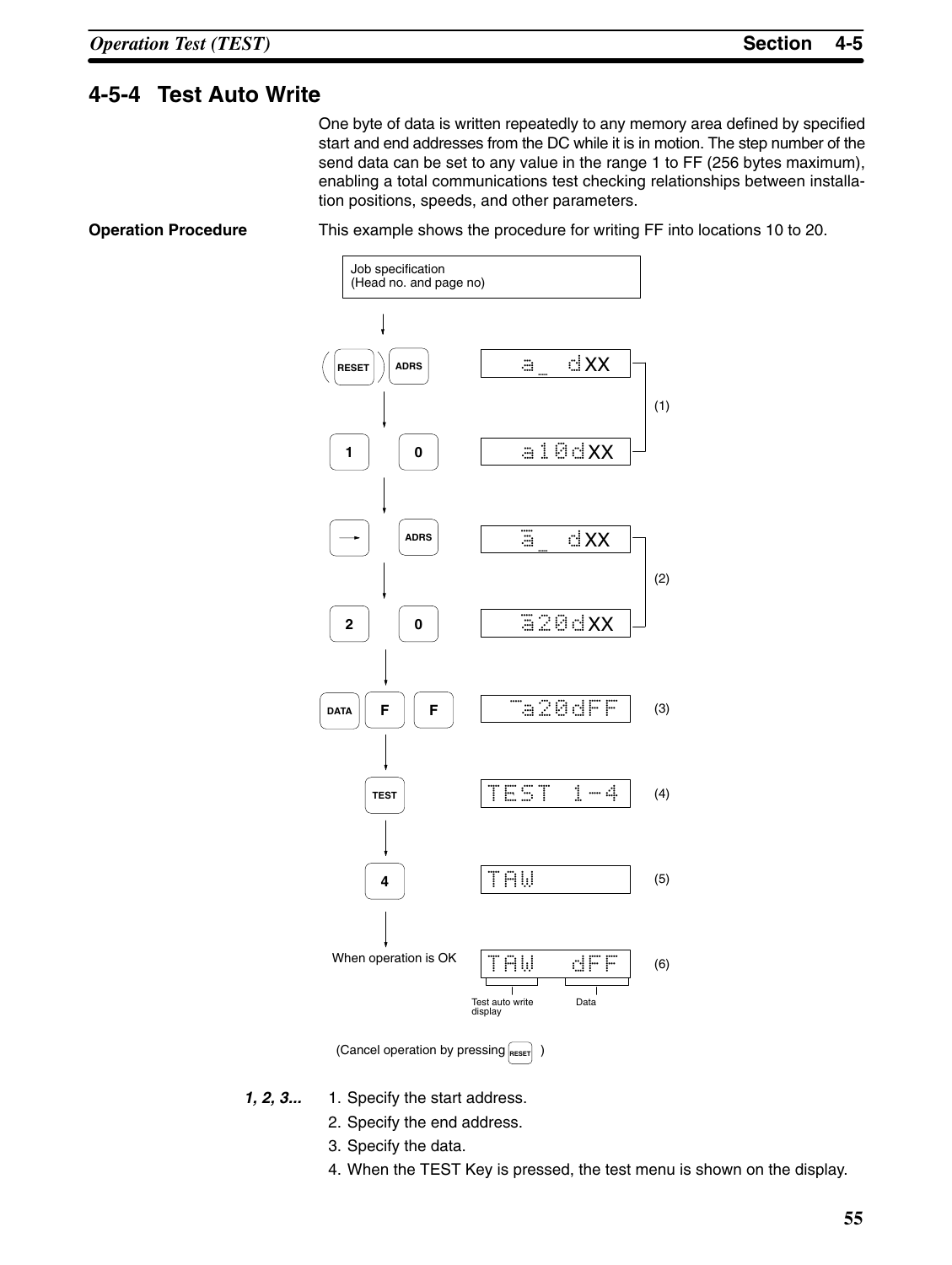- 5. Press Key 4 to select auto write, and then TAW is shown on the display. Head 1 indicator lights now.
- 6. When the DC enters the operation range, the specified data is sent to the memory area defined by the start and end addresses, and Head 1 indicator flashes while processing occurs.
	- **Note** When only TAW is shown on the display, and no data is displayed, this indicates the DC waiting condition. When an error code is displayed, use the horizontal cursor keys to display the error message.

# **4-6 Reading Error Information (ERR)**

All communications, system, and other errors occurring in the RUN Mode are stored in the ID Controller RAM. The latest error statistics (30 items maximum) can be read or cleared using the Monitor Unit.

**Error Logging Menu Selection**



**1, 2, 3...** 1. The ERR Key is not effective when MONITOR is shown on the display, so press the RESET Key to display the address and data.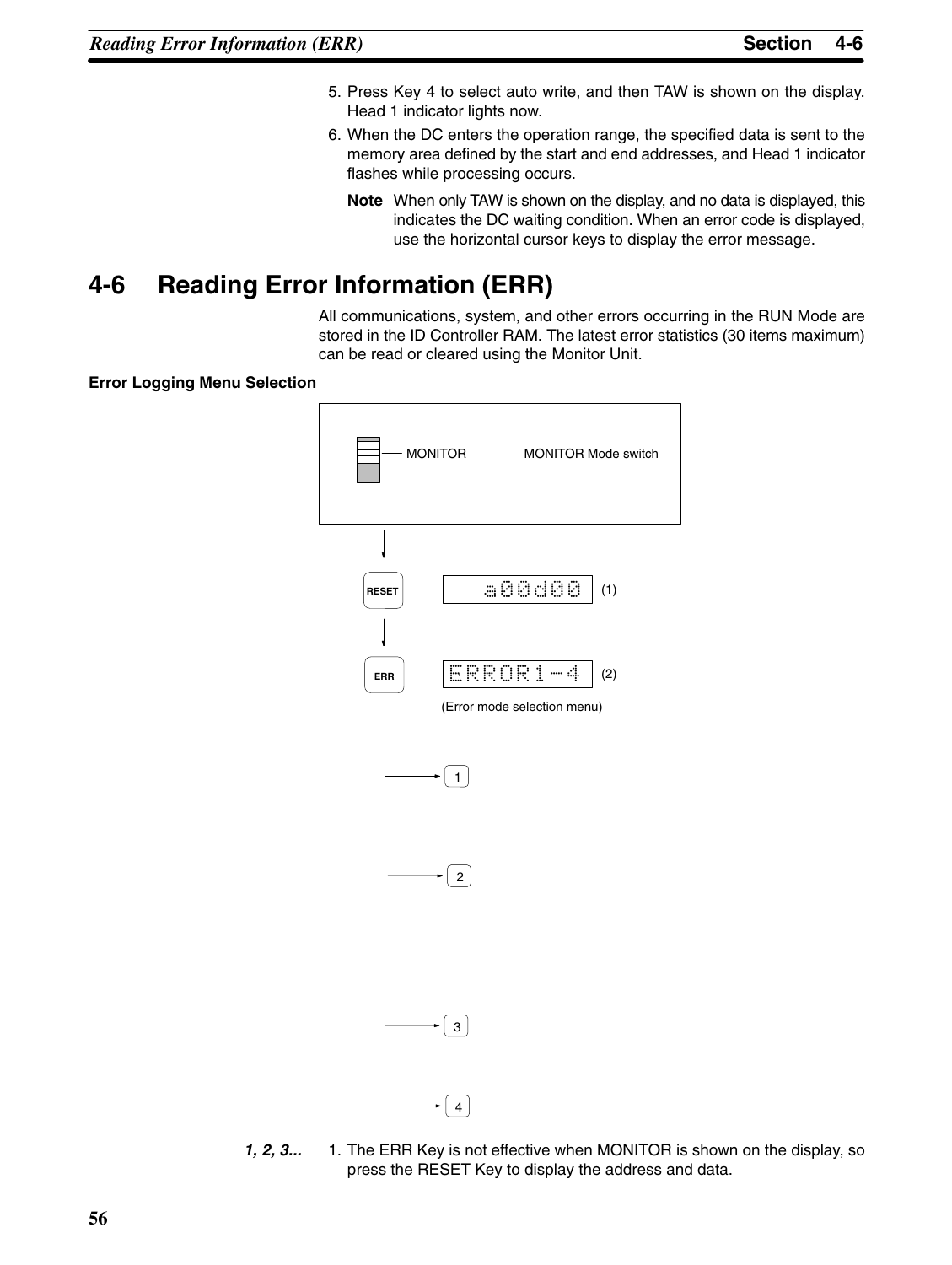2. When the ERR Key is pressed, the error mode selection menu appears on the display. Use numerical keys 1 to 4 to select the error mode.

#### **4-6-1 Reading Error Data**

The ID Controller has a memory area designated for data storage of errors occurring in the RUN Mode. This memory area can store up to 30 items of error occurrence data, and if this number is exceeded, data is written over the first item and continues on sequentially. The read command can be used to read data from the newest items.



- *1, 2, 3...* 1. When the ERR Key is pressed, the error menu is shown on the display.
	- 2. When Key 1 is pressed, error data can be read. If there are no errors, NO ERROR appears on the display. When the RESET Key is pressed, address/ data display is restored.
	- 3. If there are errors, they are read out sequentially from the latest error.
	- 4. While the error code is being displayed, use the horizontal cursor keys to display the error messages. When one of the horizontal cursor keys is pressed again, error code display is restored.
	- 5. Press the INC Key to display the errors in order. Press the DEC Key to perform the reverse operation.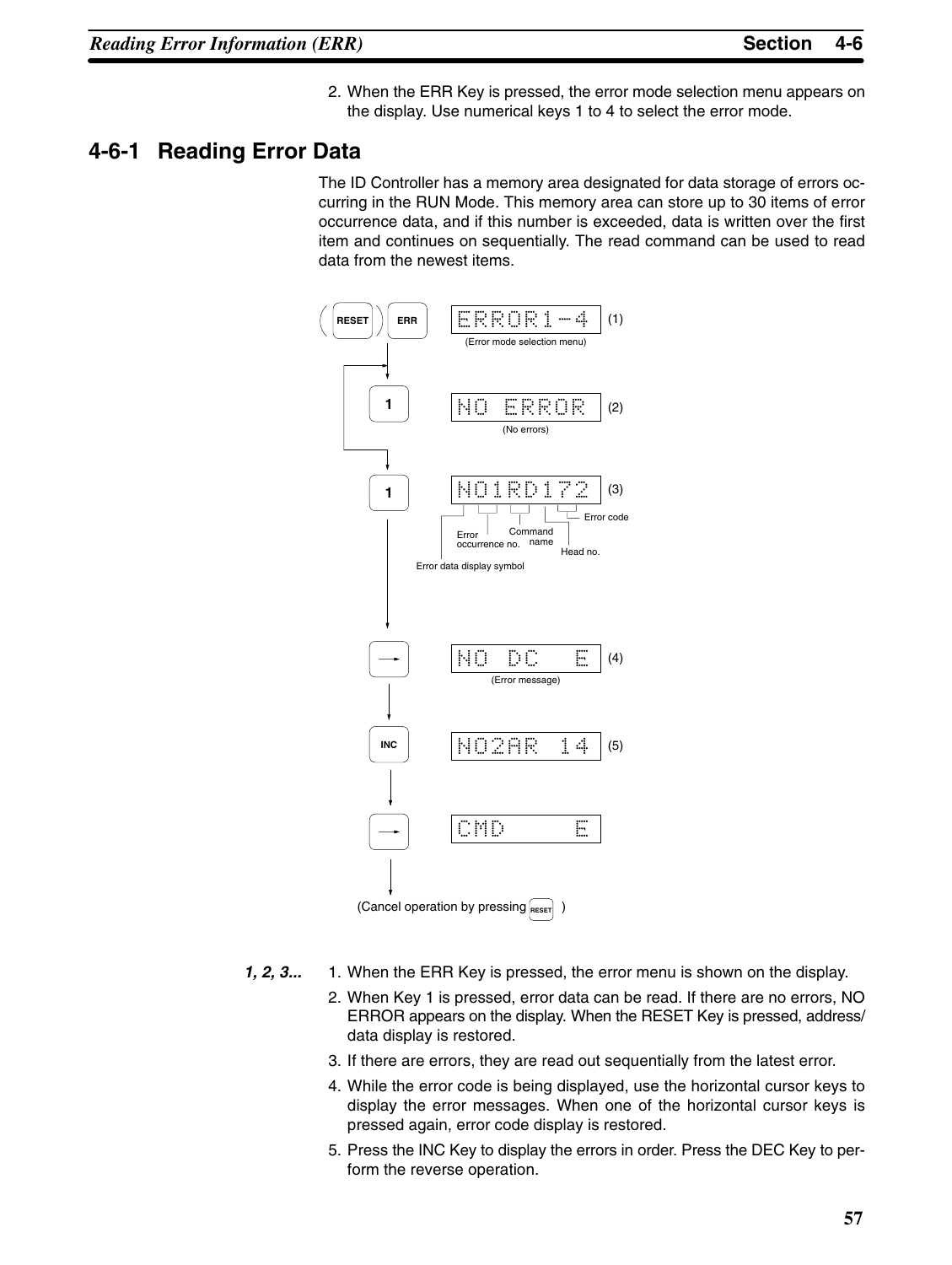**Note** Error data (up to 30 items) and error statistics are stored in the ID Controller RAM. Data storage is supported by a maintenance-free back-up capacitor, and data is preserved for approximately 20 days (at 25°C) after power to the ID Controller is turned off.

### **4-6-2 Reading Error Statistics**

Each time an error occurs, the ID Controller increments the subtotal for the given type of error. MCBF figures are also calculated simultaneously, and up to 999 data items are stored in the designated memory area. The error statistics read command enables supervision of error occurrence conditions, and therefore makes it possible to perform system operation condition diagnosis on a regular basis.

#### **Operation Procedure**



- *1, 2, 3...* 1. When the ERR Key is pressed, the error menu is shown on the display.
	- 2. When Key 2 is pressed, the error statistics can be read. The first time this selection is made, the display is used to specify the data (year, month, day) when statistics collection is about to start.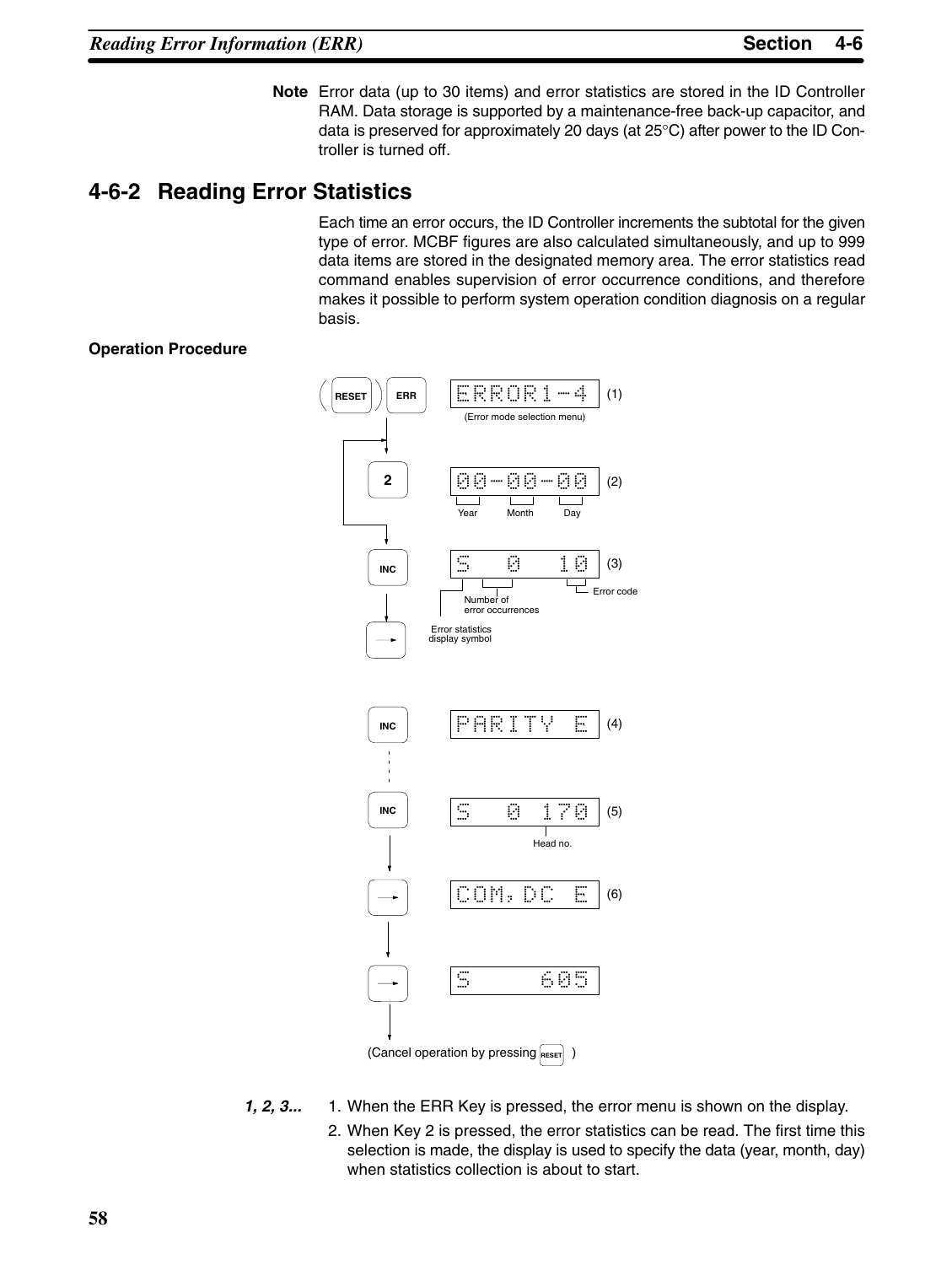- 3. When the INC Key is pressed, the number of error occurrences for the first error code 10 is displayed. The maximum number of occurrences that can be counted for each error code is 999.
- 4. While the error code is being displayed, use the horizontal cursor keys to display the error messages. When a horizontal cursor key is pressed again, the error code display is restored.
- 5. Press the INC Key to read the error occurrence conditions sequentially. Press the DEC Key to perform the reverse operation.
- 6. After displaying occurrence conditions for all errors, press the INC Key to display the MCBF. MCBF is obtained by dividing the total number of host commands by the total number of occurrences of communications errors (see note below).
	- **Note** This includes all communications errors with the host computer, R/W Head, DC, and other devices.

#### **4-6-3 Clear Error Data**

Error data is cleared from memory.



- *1, 2, 3...* 1. When the ERR Key is pressed, the error menu is shown on the display. 2. Press the 3 Key.
	- 3. When the SET Key is pressed, the error data is cleared, and address/data display is restored.
		- **Note** To cancel the error data clear command, press the SET Key before pressing the RESET Key.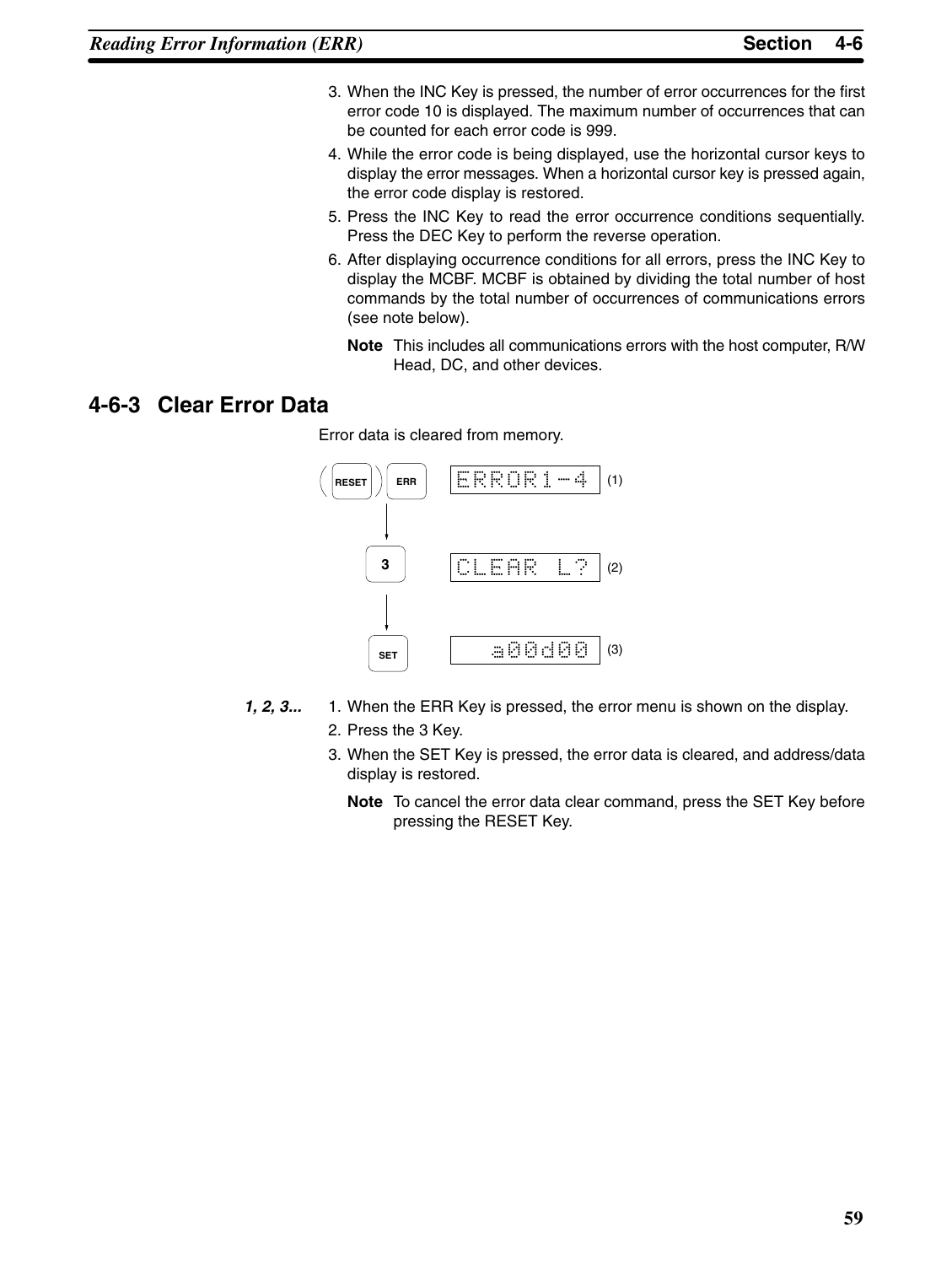#### **4-6-4 Clear Error Statistics**

This procedure is used to clear error statistics from memory, and to specify the new date (year, month, day) to start collecting statistics. Here we take August 10, 1988, as an example.

#### **Operation Procedure**



*1, 2, 3...* 1. When the ERR Key is pressed, the error menu is shown on the display. 2. Press the 4 Key.

> **Note** To cancel the error data clear command, press the SET Key before pressing the RESET Key.

3. When the SET Key is pressed, error statistics data is cleared, and the format for specifying the new data (year, month, day) when statistics collection is to begin is shown on the display.

**Note** If this data does not need to be changed, press the RESET Key.

- 4. When the DATA Key is pressed, the cursor appears at the left end of the display, and the date can now be specified.
- 5. Use numerical keys 0 to 9 to specify the date. Keys A to F are effective, but if these are used, the setting value cannot be guaranteed.
- 6. When the SET Key is pressed, the date is set, and address/date display is restored.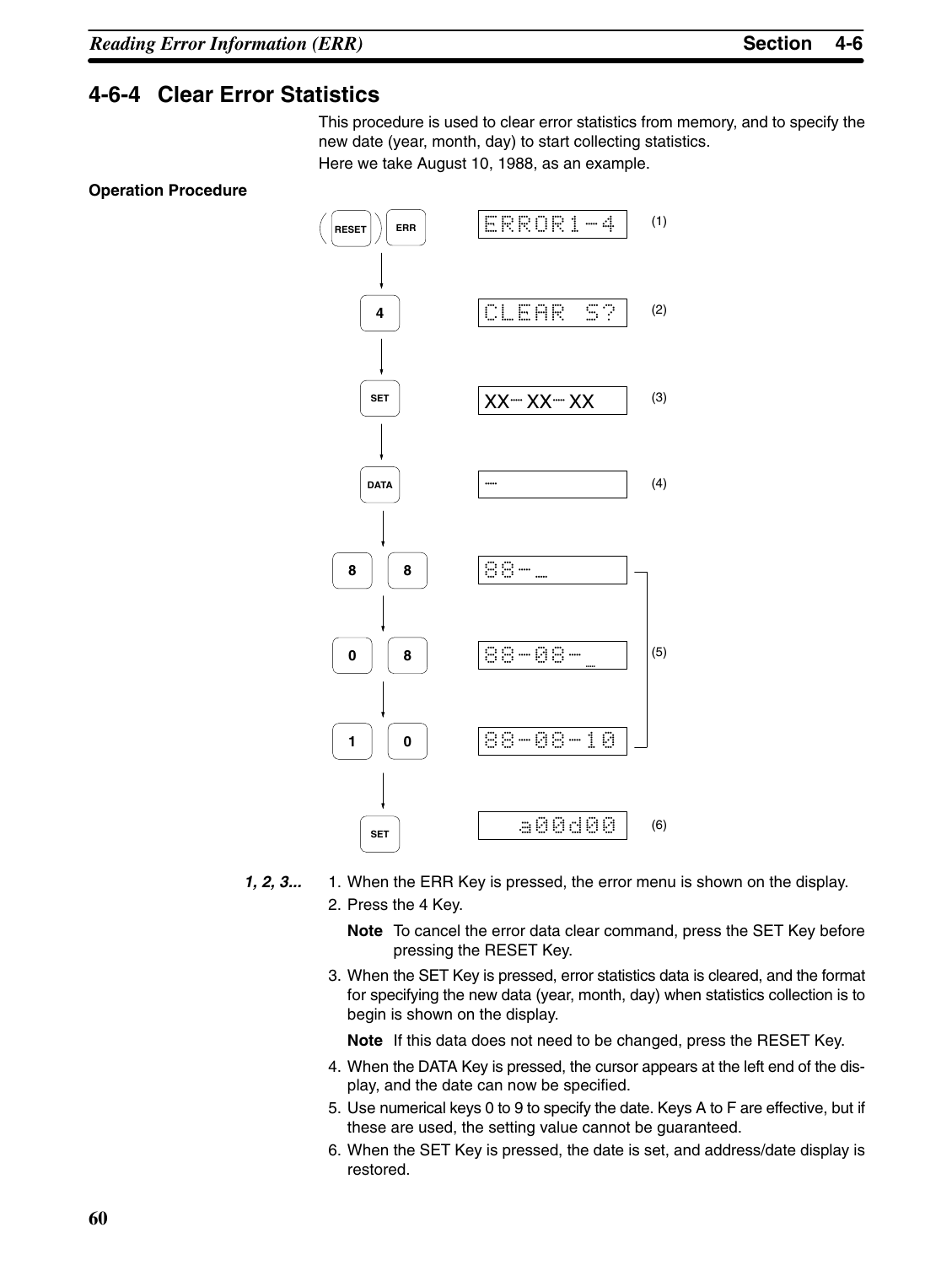# **SECTION 5 Installation and Wiring**

This section provides installation and pre-operation setting procedures.

|             | 62                                              |
|-------------|-------------------------------------------------|
| $5 - 1 - 1$ | 62                                              |
| $5 - 1 - 2$ | 62                                              |
|             | 62                                              |
| $5 - 2 - 1$ | 62                                              |
| $5 - 2 - 2$ | 63                                              |
|             | 64                                              |
| $5 - 3 - 1$ | 64                                              |
| $5 - 3 - 2$ | 64                                              |
|             | 65                                              |
| $5-4-1$     | 65                                              |
| $5-4-2$     | 66                                              |
| $5-4-3$     | 66                                              |
| $5-4-4$     | 67                                              |
|             | 68                                              |
|             | 69                                              |
| $5-6-1$     | 69                                              |
| $5 - 6 - 2$ | 72                                              |
| $5-6-3$     | 72                                              |
|             | Connecting and Disconnecting R/W Head Connector |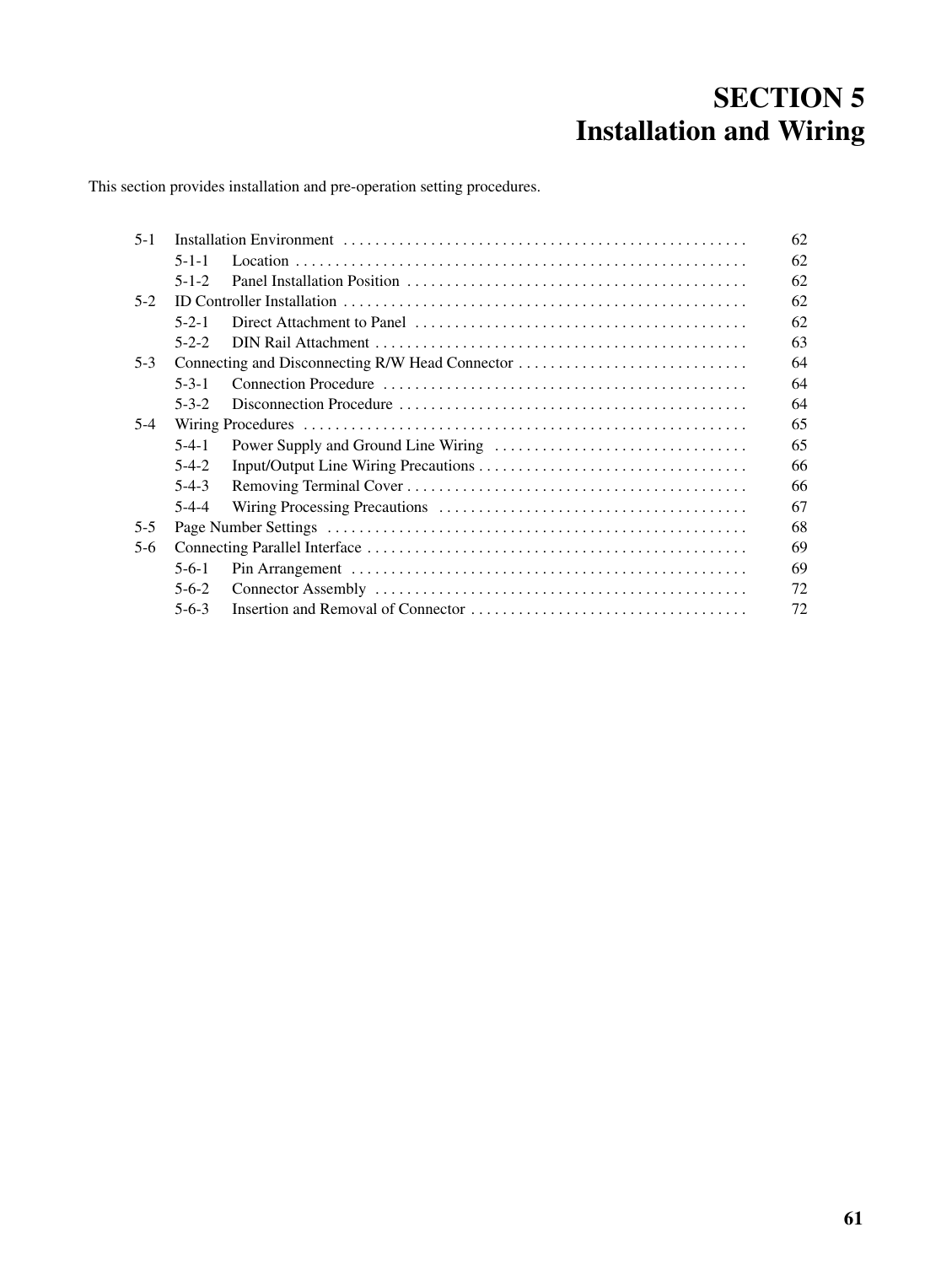## **5-1 Installation Environment**

The V600-CA8A-V $\Box$ /9A-V $\Box$  ID Controller is a high-reliability control system that is resistant to variations in environmental conditions. Nevertheless, it is important to observe the following precautions during installation to increase reliability and ensure that all system functions can be used to the utmost.

## **5-1-1 Location**

Do not install the ID Controller in locations subject to the the following conditions.

- Ambient temperature varies outside the range –10°C to 55°C, or temperature varies rapidly thus causing condensation.
- Relative humidity varies outside the range 35% to 85%.
- Presence of corrosive gases, combustible gases, dust, saline atmosphere, or steel particles.
- Possibility of vibration or direct impacts to ID Controller.
- Exposure to direct sunlight.
- Exposure to water, oil, or chemical sprays.

## **5-1-2 Panel Installation Position**

The ID Controller operates under ambient temperatures in the range  $-10^{\circ}$ C to 55°C. It also requires the following conditions.

- Sufficient space for ventilation.
- Avoid installation in the vicinity of equipment such as heaters, transformers, or high-capacity resistors that generate large amounts of heat.
- Install a control fan or cooler in case the ambient temperature rises above 55°C.
- Note that when the Monitor Unit is mounted, the acceptable range for the ambient temperature is only 0°C to 40°C.
- Memory is backed up by built-in capacitors, which will maintain memory for 20 days at a temperature of 25°C, but note that if the ambient temperature increases above this level, the number of days memory is maintained decreases. At 65°C, memory is maintained for only about two days.

# **5-2 ID Controller Installation**

# **5-2-1 Direct Attachment to Panel**

When installing the ID Controller so that it is directly mounted to the panel, it is extremely important to use flat washers and to secure the ID Controller with M4 screws.

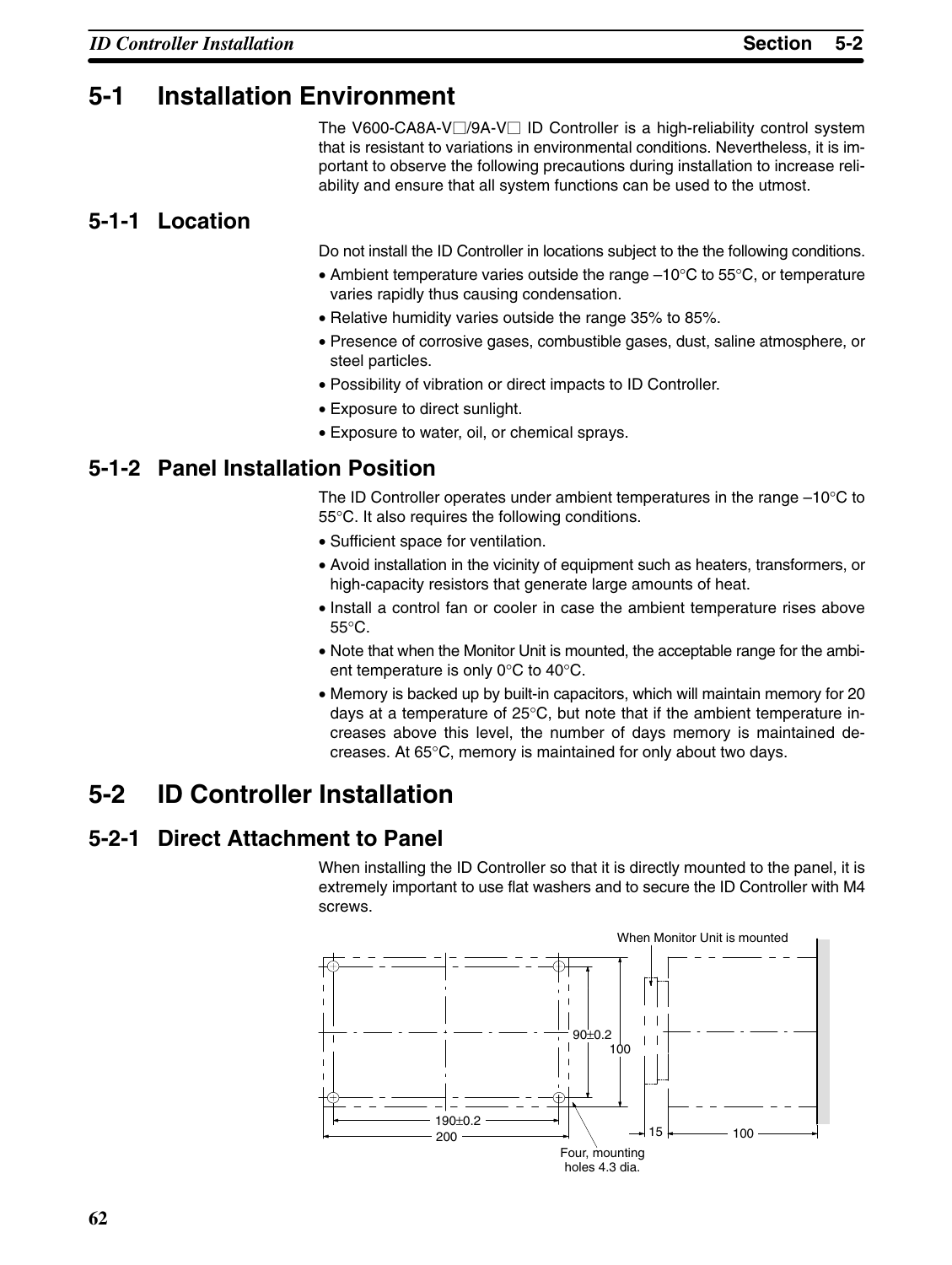## **5-2-2 DIN Rail Attachment**



- *1, 2, 3...* 1. When attaching the ID Controller to a DIN rail, first attach at A, then push in direction B to mount the ID Controller.
	- 2. To remove the ID Controller from the DIN rail, pull the attachment hooks forward.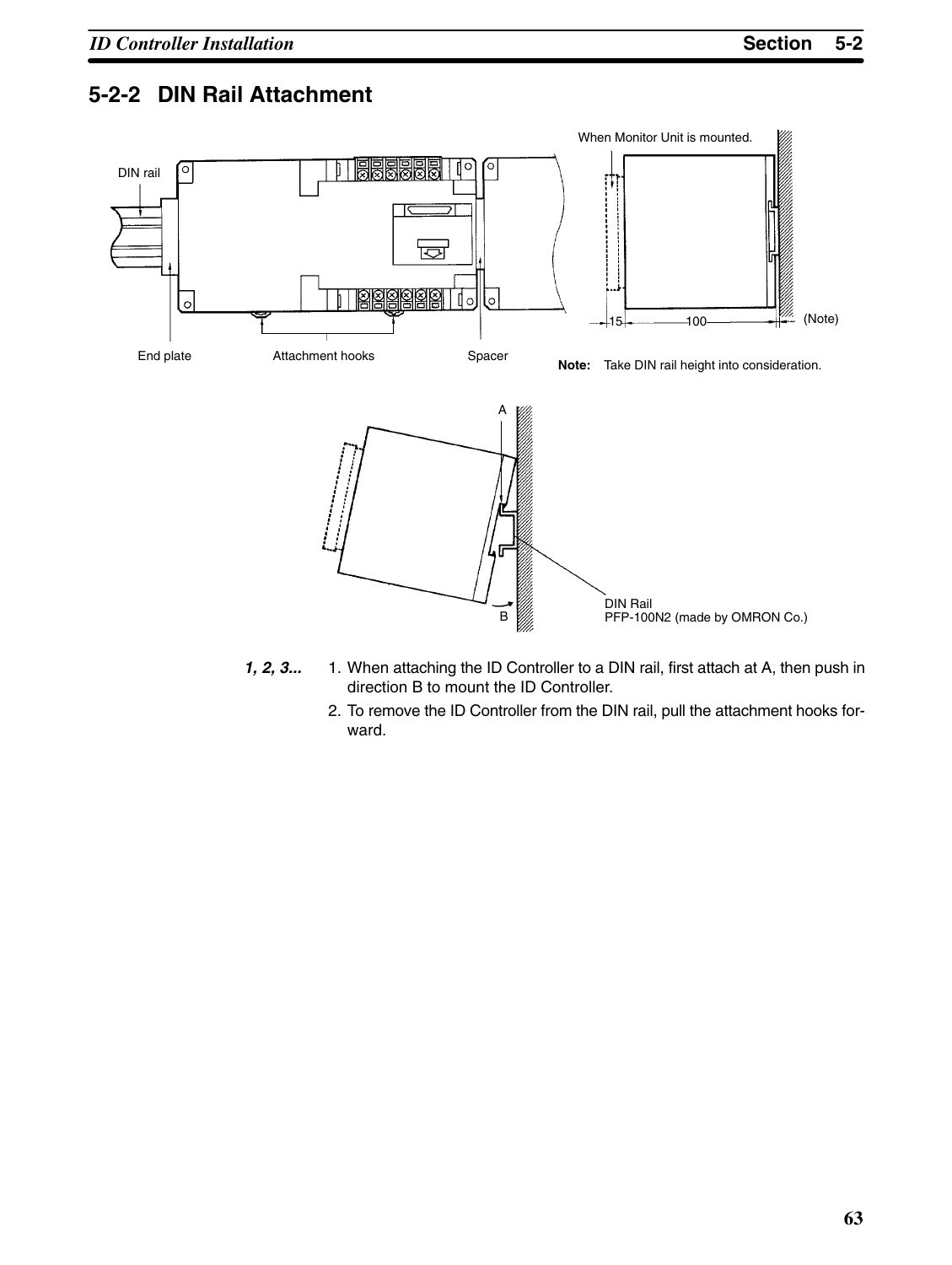# **5-3 Connecting and Disconnecting R/W Head Connector**

## **5-3-1 Connection Procedure**

- **1, 2, 3...** 1. Hold the rubber molded section of the connector and insert the cable connector by fitting it into the key groove.
	- 2. Now push in the connector until it locks.
	- **Note** If the connector ring is pushed in, it will not lock, and therefore it is extremely important to hold the connector by the rubber molded section.



## **5-3-2 Disconnection Procedure**

Hold the connector ring and pull it out.

**Note** The connector cannot be disconnected by pulling on the rubber molded section.

## **! CAUTION**

It is extremely important not to pull the cable with too much force, as this could break wiring connections or damage the connector in other ways.

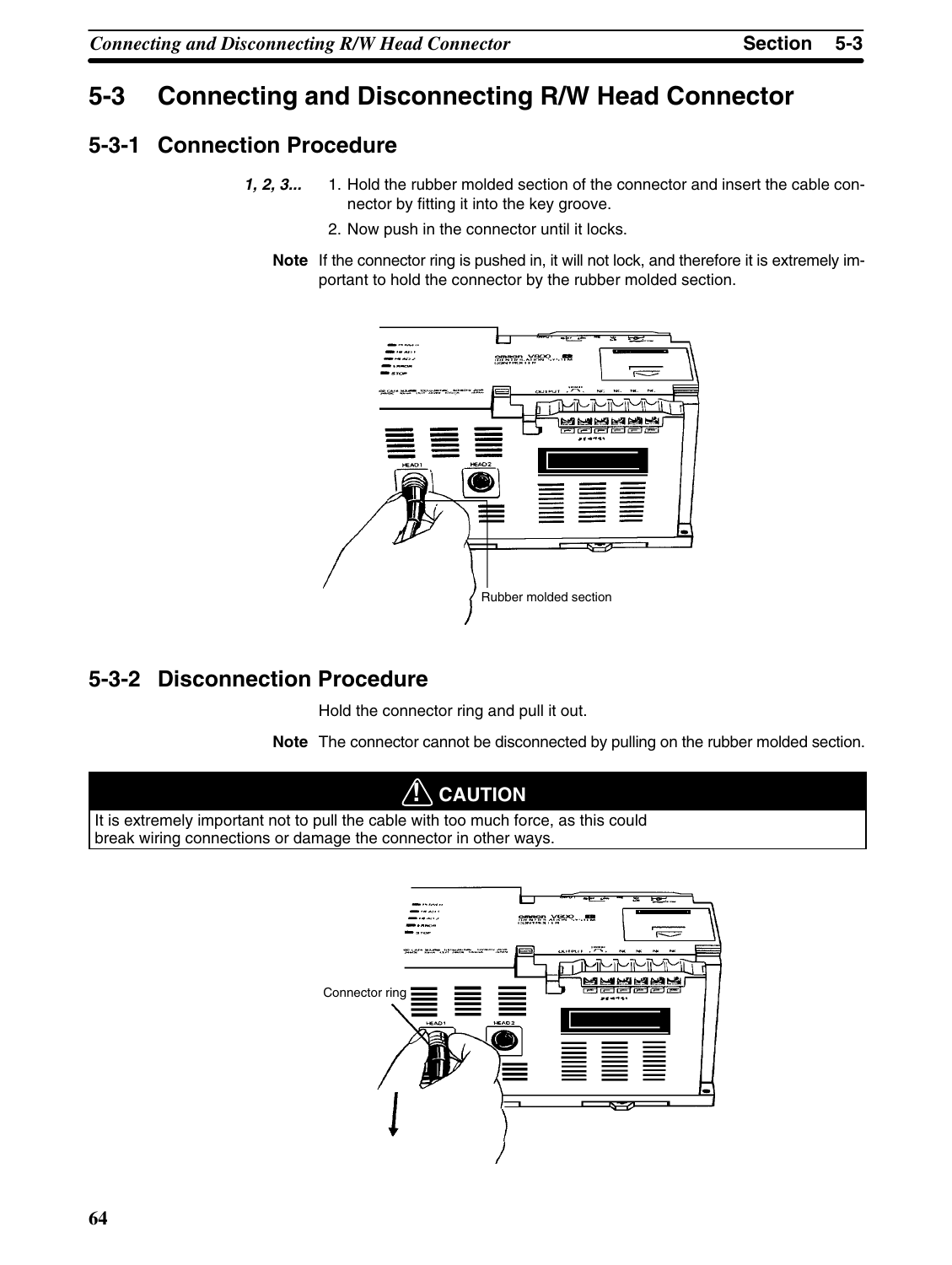## **5-4 Wiring Procedures**

#### **5-4-1 Power Supply and Ground Line Wiring**

The ID Controller conforms to IEC1010-1, EN61010-1, UL3101 and CSA1010-1. Therefore, field wiring is readily available.



- **Note** Use a Tokin GT-20601 filter or equivalent approved by TÜV or VDE. Then ground its ground terminal.
	- The screws used on the power supply and the protective conductor terminal are M3.5 self-tapping screws. If a crimp-on terminal is to be used, select one from those shown below. Ensure that the binding torque is about 8 kg • cm.



- Ensure that the line voltage is in the range of 100 to 240 VAC. It is also extremely important to ensure that the permissible voltage variation range of 85 to 264 VAC is not exceeded.
- The ID Controller has internal components to deal with noise from the power line, and supplying power via a 1:1 insulated transformer drastically attenuates ground noise.
- The ID Controller power consumption is less than 35 VA using the maximum configuration, but when setting up the power supply, note that there is a surge current of approximately 15 A (at 100 VAC) when power is applied to the system.
- Use a power cable with at least a 2-mm<sup>2</sup> cross-section with no voltage drop. It is recommended that the power wires be twisted for use.
- To prevent electric shocks and improve noise resistance, independently ground the ID Controller at a resistance of less than 100  $\Omega$ .
- Do not use the open terminal (NC terminal).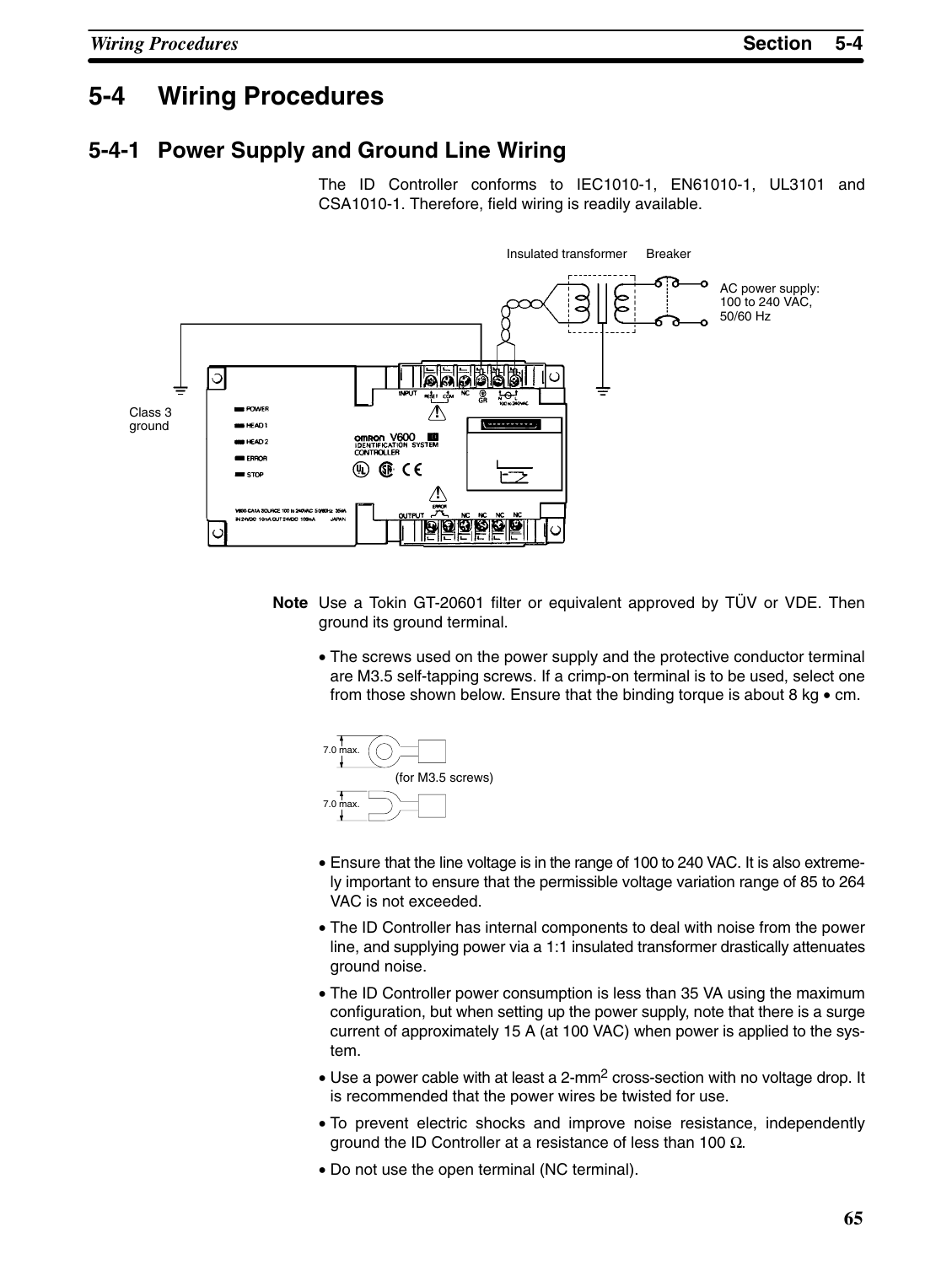#### **5-4-2 Input/Output Line Wiring Precautions**

#### **Reset Signal Input**

- Take sufficient care to ensure that the input voltage does not exceed the maximum applied voltage (26.4 V). Exceeding the permissible voltage level will damage the equipment.
- Lay the input line away from high-voltage equipment or power lines to improve noise resistance of the lines.



#### **Error Signal Output Wiring**

- The output section maximum switching capacity is 100 mA at 24 VDC (+10%, –15%). Applying voltages or loads that exceed the switching capacity will damage the equipment.
- It is recommended that auxiliary relays (100 mA max. at 24 VDC) be used in the output circuit.
- **Note** The reset signal input terminal and error signal output terminal will be supplied from an SELV source in accordance with IEC1010-1 Annex I-I.

#### **5-4-3 Removing Terminal Cover**

The terminal cover must be removed with a slotted-head screwdriver in the direction (A).

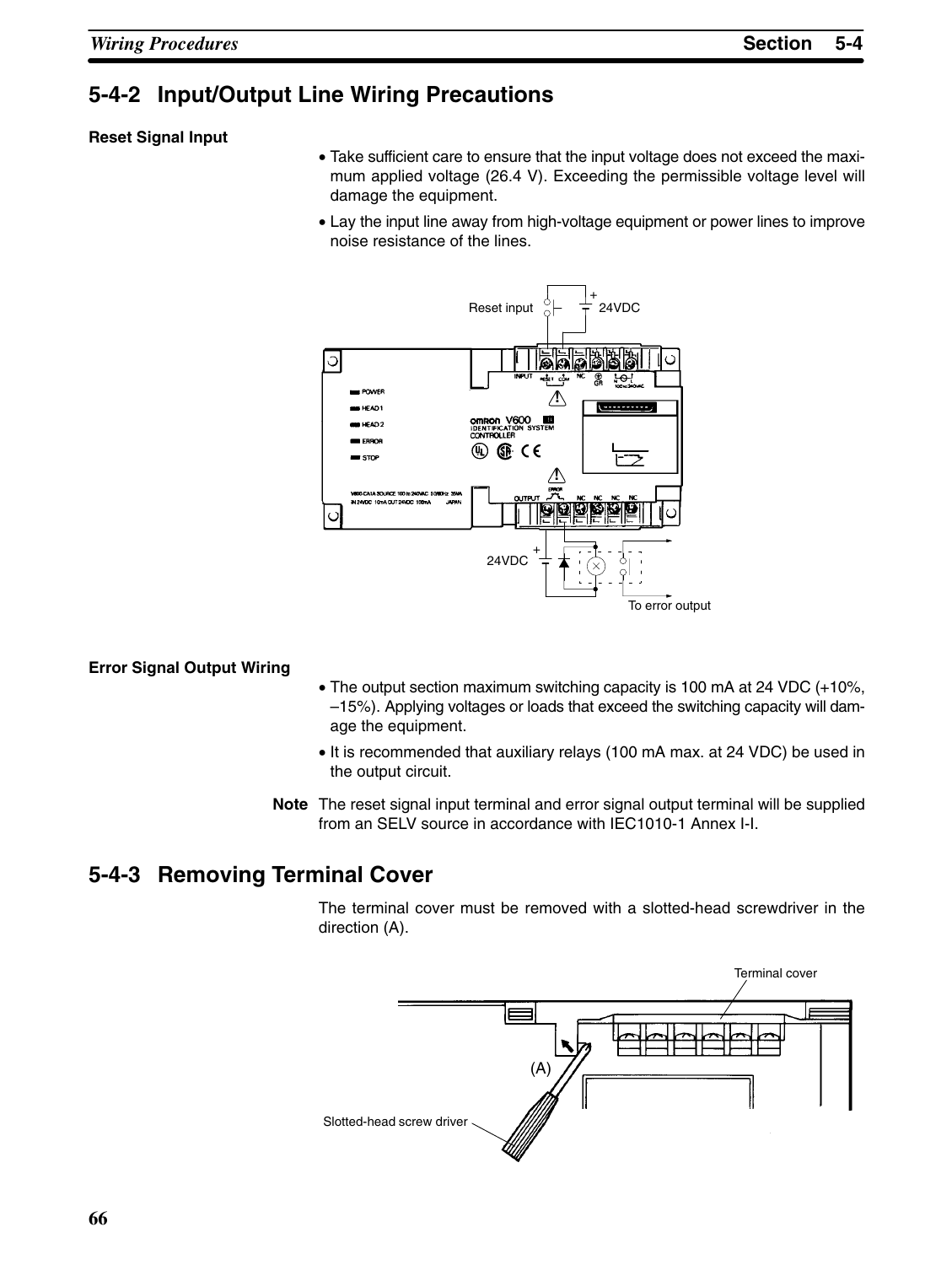### **5-4-4 Wiring Processing Precautions**

Applying excessive external forces to connectors while they are connected to the system can cause damage to the connectors and internal PCBs, or cause cable wiring disconnections. Thus, it is important to provide at least 10 cm of space under the ID Controller to protect the connectors from external forces originating from the right or left. Also, the cables should be secured using a saddle or similar fixture to ensure that forces applied to the cables are not transmitted to the connectors.



Lay the R/W Head cables away from other power lines.

Up to two R/W Heads can be connected, but if only one R/W Head is connected, it is extremely important to cover the unused connector on the ID Controller with the rubber cap provided.

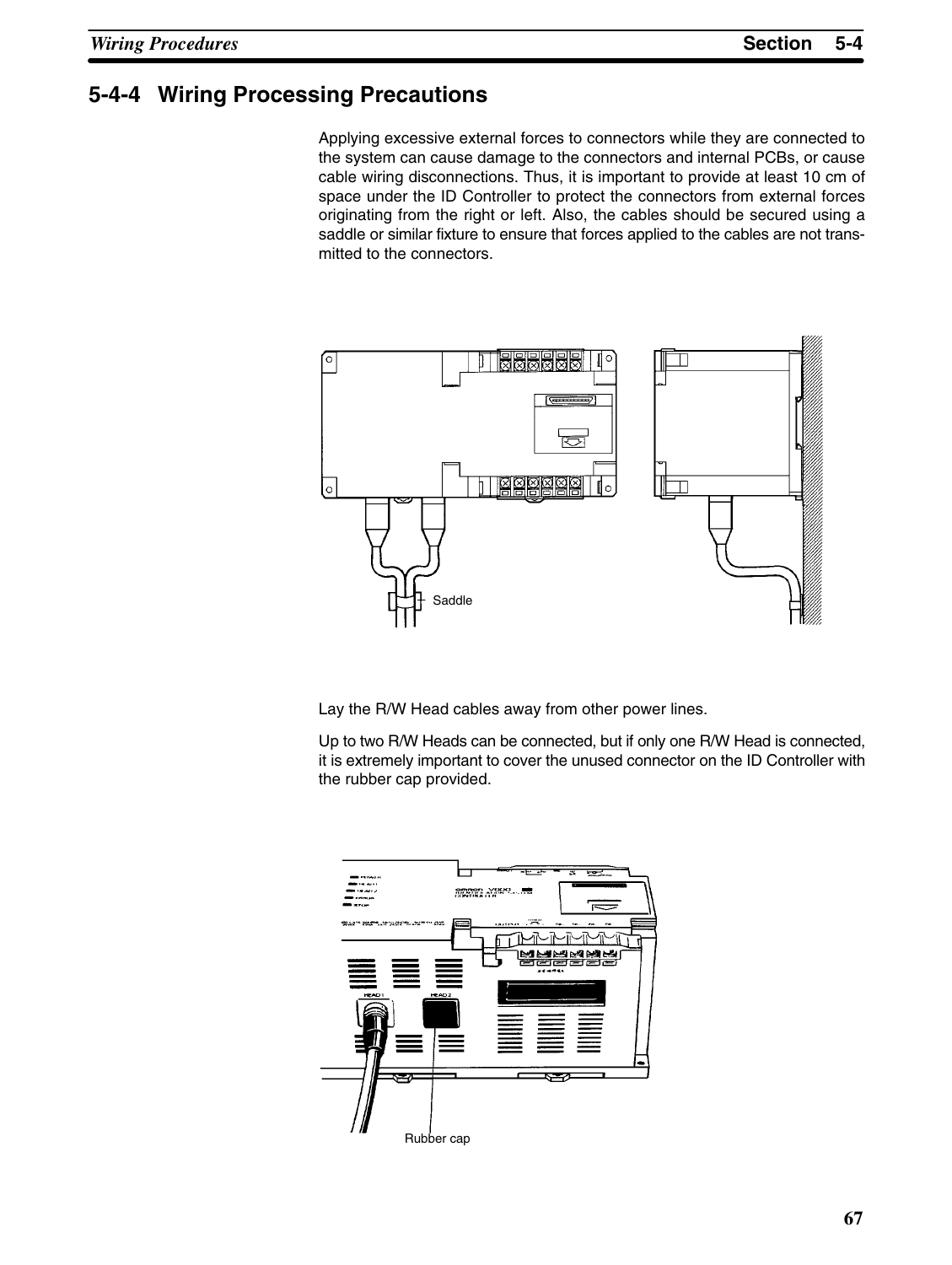# **5-5 Page Number Settings**

This section describes the procedure for setting the page number in the DC memory area from which data is to be read or to which data is to be written. The host will have access to only the specified page area.

Remove the connector cover and set the DIP switches as shown below. Pages 00 to 3F can be set (accessible to a DC that has a memory capacity of 16k bytes).

#### **Connector Cover Removal**



To remove the connector cover, slide the connector cover upwards, and insert a flat-blade screwdriver into the notch at the right end of the cover.

#### **DIP Switch Settings**



| Pin 1          | Pin <sub>2</sub> | Pin <sub>3</sub> | Pin 4    | Pin <sub>5</sub> | Pin <sub>6</sub> | DC page<br>no. | <b>DC</b> address<br>range |
|----------------|------------------|------------------|----------|------------------|------------------|----------------|----------------------------|
| $\overline{0}$ | $\mathbf 0$      | 0                | $\Omega$ | $\mathbf 0$      | 0                | 00             | 0000 to 00FF               |
|                | $\mathbf 0$      | 0                | 0        | $\mathbf 0$      | 0                | 01             | 0100 to 01FF               |
| $\overline{0}$ |                  | 0                | $\Omega$ | $\mathbf 0$      | 0                | 02             | 0200 to 02FF               |
|                |                  | 0                | 0        | $\mathbf 0$      | 0                | 03             | 0300 to 03FF               |
| $\pmb{0}$      | 0                |                  | $\Omega$ | $\mathbf 0$      | 0                | 04             | 0400 to 04FF               |
|                |                  |                  |          |                  |                  |                |                            |
|                |                  |                  |          |                  |                  |                |                            |
|                | ٠                |                  | ٠        | ٠                | ٠                |                |                            |
|                | $\Omega$         |                  |          |                  |                  | 3D             | 3D00 to 3DFF               |
| $\mathbf 0$    |                  |                  |          |                  |                  | 3E             | 3E00 to 3EFF               |
|                |                  |                  |          |                  |                  | 3F             | 3F00 to 3FFF               |

- DIP switch 2 must be set to OFF. These DIP switches are set to OFF before shipping.
- If a page number exceeding the memory capacity of the DC is set, Address Too High Error "7A" will be returned.
- **Note** Communications between the ID Controller in RUN mode and the DC is directed to the address range for the DC page specified by its DIP switches.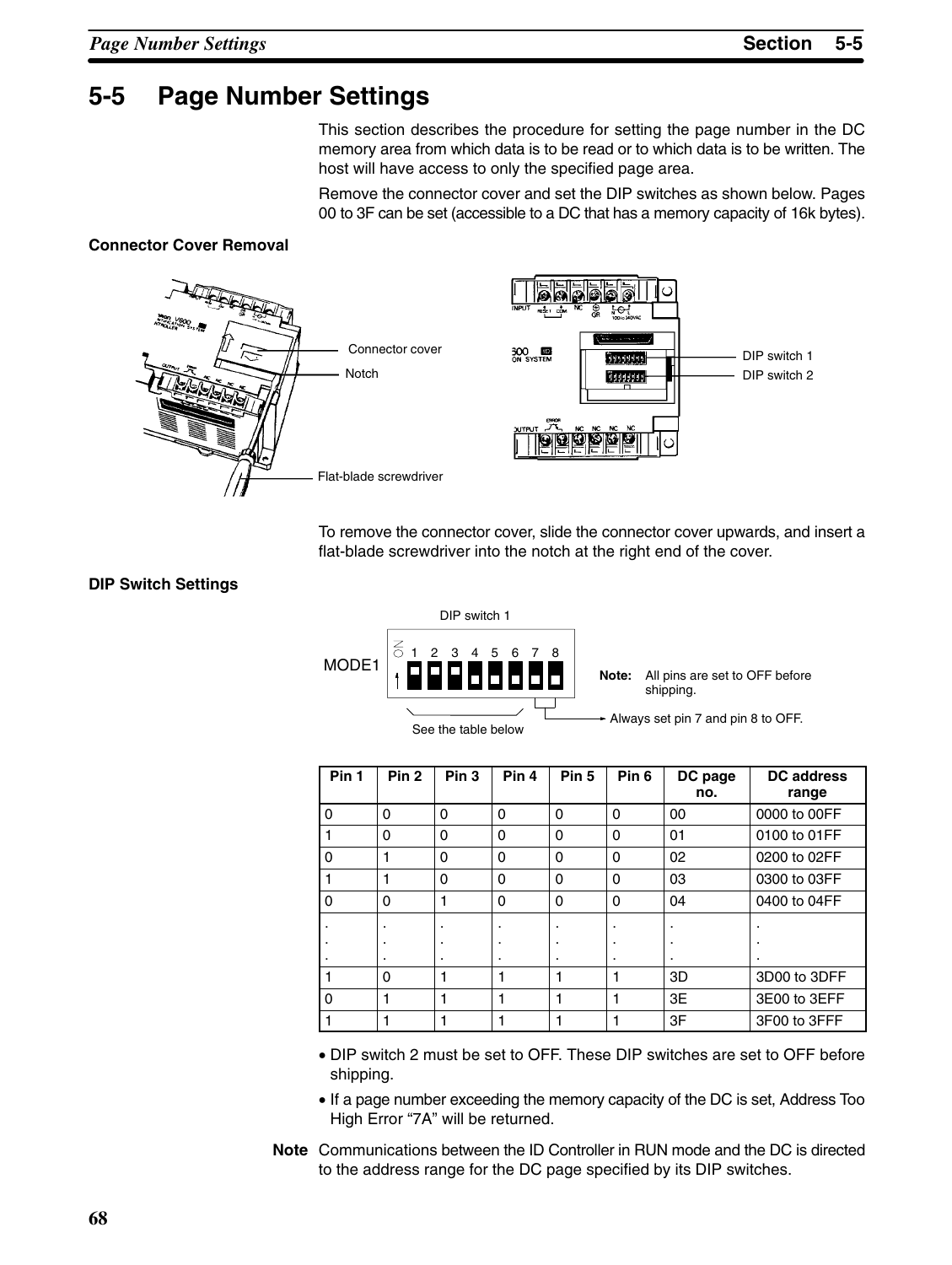# **5-6 Connecting Parallel Interface**

Use the connector provided as an accessory as the communications connector. The user must provide the connecting cable.



## **5-6-1 Pin Arrangement**

As viewed from the ID Controller side:

# $\begin{array}{r} \text{50} \\ \begin{array}{c} \text{33} \\ \text{1} \\ \text{0} \\ \text{0} \\ \text{0} \\ \text{0} \\ \text{0} \\ \text{0} \\ \text{0} \\ \text{0} \\ \text{0} \\ \text{0} \\ \text{0} \\ \text{0} \\ \text{0} \\ \text{0} \\ \text{0} \\ \text{0} \\ \text{0} \\ \text{0} \\ \text{0} \\ \text{0} \\ \text{0} \\ \text{0} \\ \text{0} \\ \text{0} \\ \text{0} \\ \text{0} \\ \text{0} \\ \text{0} \\ \text{0} \\ \text{0} \\ \text{0} \\$ 32 19  $\sqrt{\frac{00000000000000000}{1}}$

#### **V600-CA8A-V (PNP Output)**

| Pin no.        | Signal<br>name              | Pin no. | Signal<br>name  | Pin no. | Signal<br>name  |
|----------------|-----------------------------|---------|-----------------|---------|-----------------|
| $\mathbf{1}$   | ---                         | ---     | ---             | 33      | ---             |
| $\overline{c}$ |                             | 19      | ---             | 34      |                 |
| 3              | CO                          | 20      | C <sub>1</sub>  | 35      | C <sub>2</sub>  |
| 4              | ICOM1                       | 21      | HS              | 36      | <b>CEXE</b>     |
| 5              | A <sub>5</sub>              | 22      | A <sub>6</sub>  | 37      | A7              |
| 6              | A2                          | 23      | A <sub>3</sub>  | 38      | A4              |
| $\overline{7}$ | ICOM <sub>2</sub>           | 24      | A <sub>0</sub>  | 39      | A1              |
| 8              | WD <sub>5</sub>             | 25      | WD6             | 40      | WD7             |
| 9              | WD <sub>2</sub>             | 26      | WD3             | 41      | WD4             |
| 10             | ICOM3                       | 27      | WD <sub>0</sub> | 42      | WD <sub>1</sub> |
| 11             | ---                         | 28      | ---             | 43      | ---             |
| 12             | RD <sub>5</sub>             | 29      | RD <sub>6</sub> | 44      | RD7             |
| 13             | R <sub>D</sub> <sub>2</sub> | 30      | RD <sub>3</sub> | 45      | RD4             |
| 14             | OCOM1                       | 31      | R <sub>D</sub>  | 46      | RD <sub>1</sub> |
| 15             | OCOM2                       | 32      | <b>ERR</b>      | 47      | RS <sub>1</sub> |
| 16             |                             |         |                 | 48      | RS <sub>2</sub> |
| 17             |                             |         |                 | 49      | 0V              |
| 18             |                             |         | ---             | 50      | 0V              |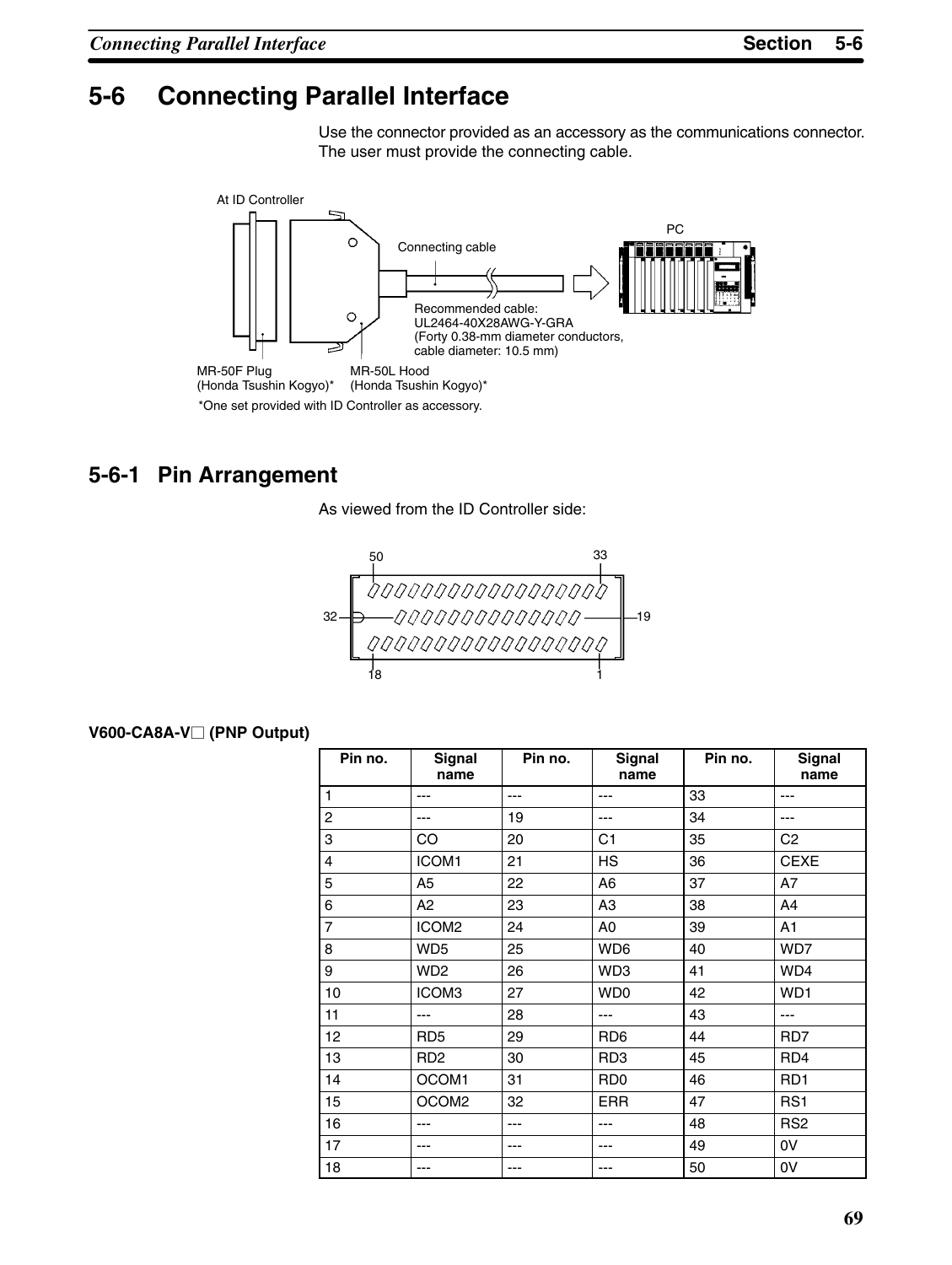#### **V600-CA9A-V (NPN Output)**

| Pin no.        | <b>Signal</b><br>name | Pin no. | <b>Signal</b><br>name | Pin no. | <b>Signal</b><br>name |
|----------------|-----------------------|---------|-----------------------|---------|-----------------------|
| $\mathbf{1}$   | ---                   | ---     | ---                   | 33      | ---                   |
| 2              | ---                   | 19      | ---                   | 34      | ---                   |
| 3              | CO                    | 20      | C <sub>1</sub>        | 35      | C <sub>2</sub>        |
| 4              | ICOM1                 | 21      | <b>HS</b>             | 36      | <b>CEXE</b>           |
| 5              | A <sub>5</sub>        | 22      | A <sub>6</sub>        | 37      | A7                    |
| 6              | A <sub>2</sub>        | 23      | A <sub>3</sub>        | 38      | A4                    |
| $\overline{7}$ | ICOM <sub>2</sub>     | 24      | A <sub>0</sub>        | 39      | A1                    |
| 8              | WD <sub>5</sub>       | 25      | WD6                   | 40      | WD7                   |
| 9              | WD <sub>2</sub>       | 26      | WD3                   | 41      | WD4                   |
| 10             | ICOM3                 | 27      | WD <sub>0</sub>       | 42      | WD <sub>1</sub>       |
| 11             | ---                   | 28      | ---                   | 43      | ---                   |
| 12             | RD <sub>5</sub>       | 29      | RD <sub>6</sub>       | 44      | RD7                   |
| 13             | RD <sub>2</sub>       | 30      | RD <sub>3</sub>       | 45      | RD4                   |
| 14             | OCOM1                 | 31      | RD <sub>0</sub>       | 46      | RD <sub>1</sub>       |
| 15             | OCOM <sub>2</sub>     | 32      | <b>ERR</b>            | 47      | RS <sub>1</sub>       |
| 16             |                       | ---     |                       | 48      | RS <sub>2</sub>       |
| 17             | ---                   | ---     | ---                   | 49      | 24V                   |
| 18             | ---                   | ---     | ---                   | 50      | 24V                   |

### **Output Section Signal Names and Descriptions**

#### **V600-CA8A-V (PNP Output)**

| Signal name      | <b>Abbreviation</b>         | Pin no. | <b>Description</b>                 |  |  |
|------------------|-----------------------------|---------|------------------------------------|--|--|
| <b>COMMON</b>    | OCOM <sub>1</sub>           | 14      | RD0 to RD7 common pins             |  |  |
| <b>READ DATA</b> | R <sub>D</sub> <sub>0</sub> | 31      | $16^{0}$<br>Response data output   |  |  |
|                  | R <sub>D</sub> 1            | 46      | - Read: Read data                  |  |  |
|                  | R <sub>D</sub> <sub>2</sub> | 13      | - Write: End code                  |  |  |
|                  | RD <sub>3</sub>             | 30      | - Error: Error code                |  |  |
|                  | RD4                         | 45      | $16^{1}$                           |  |  |
|                  | RD <sub>5</sub>             | 12      |                                    |  |  |
|                  | RD <sub>6</sub>             | 29      |                                    |  |  |
|                  | RD <sub>7</sub>             | 44      |                                    |  |  |
| <b>COMMON</b>    | OCOM <sub>2</sub>           | 15      | RS1. RS2, and ERR common pins      |  |  |
| <b>RESPONSE</b>  | RS <sub>1</sub>             | 47      | Response data output               |  |  |
| <b>STROBE</b>    | RS <sub>2</sub>             | 48      |                                    |  |  |
| <b>ERROR</b>     | <b>ERR</b>                  | 32      | Communication error output         |  |  |
| Power supply     | 0V                          | 49      | Output power supply pin (0-V side) |  |  |
| common           | 0V                          | 50      |                                    |  |  |

**Note** 1. OCOM1 (pin 14) and OCOM2 (pin 15) are connected internally.

2. Input common pins (ICOM1 to ICOM3) and output common pins (OCOM1 and OCOM2) are not connected.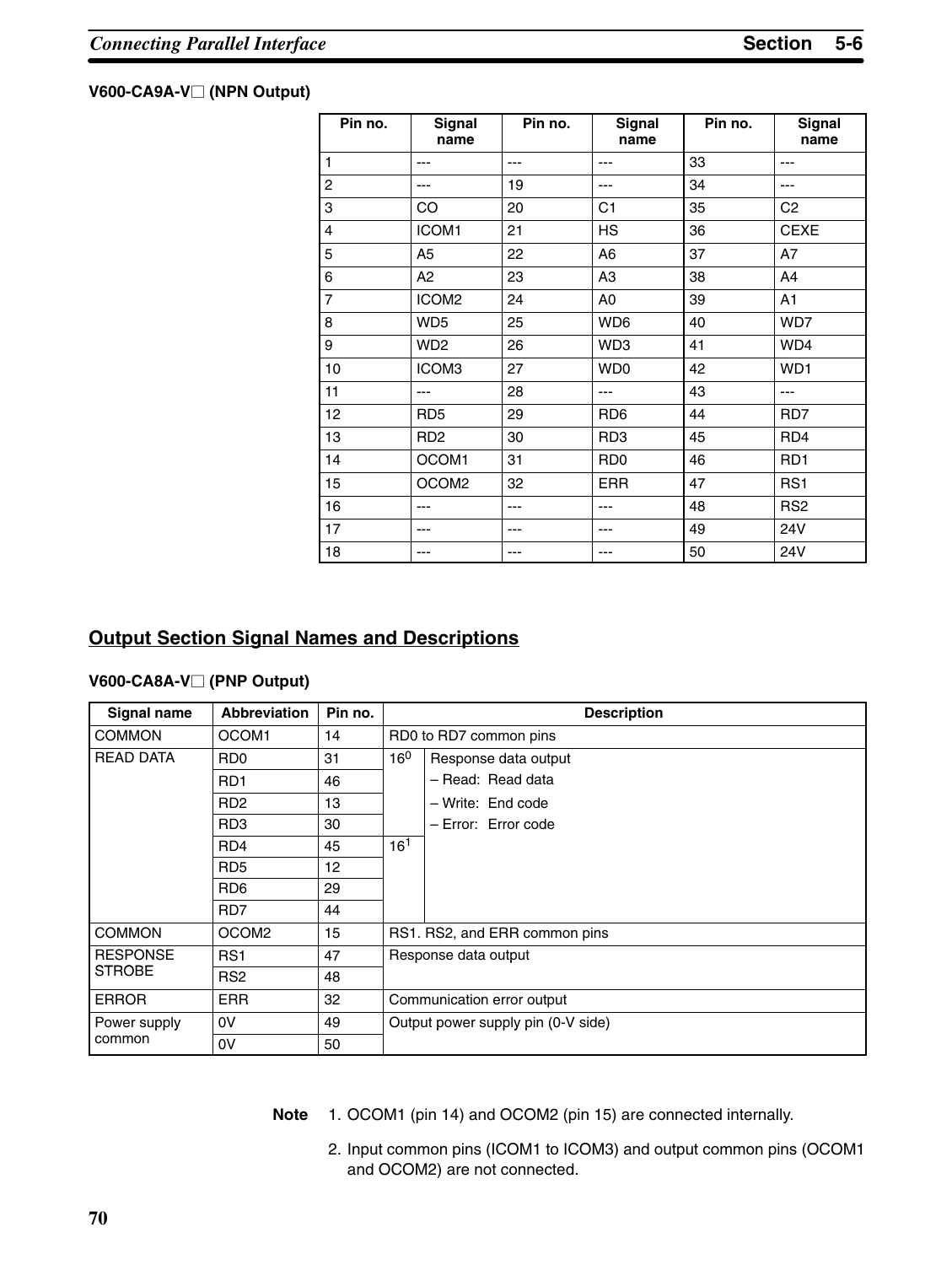#### **V600-CA9A-V (NPN Output)**

| Signal name      | <b>Abbreviation</b>         | Pin no. | <b>Description</b>         |                                       |  |  |
|------------------|-----------------------------|---------|----------------------------|---------------------------------------|--|--|
| <b>COMMON</b>    | OCOM1                       | 14      |                            | RD0 to RD7 common pins                |  |  |
| <b>READ DATA</b> | R <sub>D</sub> <sub>0</sub> | 31      | $16^{0}$                   | Response data output                  |  |  |
|                  | RD <sub>1</sub>             | 46      |                            | - Read: Read data                     |  |  |
|                  | R <sub>D</sub> <sub>2</sub> | 13      |                            | - Write: End code                     |  |  |
|                  | RD <sub>3</sub>             | 30      |                            | - Error: Error code                   |  |  |
|                  | RD4                         | 45      | 16 <sup>1</sup>            |                                       |  |  |
|                  | RD <sub>5</sub>             | 12      |                            |                                       |  |  |
|                  | RD <sub>6</sub>             | 29      |                            |                                       |  |  |
|                  | RD7                         | 44      |                            |                                       |  |  |
| <b>COMMON</b>    | OCOM <sub>2</sub>           | 15      |                            | RS1. RS2, and ERR common pins         |  |  |
| <b>RESPONSE</b>  | RS <sub>1</sub>             | 47      |                            | Response data output                  |  |  |
| <b>STROBE</b>    | RS <sub>2</sub>             | 48      |                            |                                       |  |  |
| <b>ERROR</b>     | <b>ERR</b>                  | 32      | Communication error output |                                       |  |  |
| Power supply     | 0V                          | 49      |                            | Output power supply pin (24 VDC side) |  |  |
| common           | 0V                          | 50      |                            |                                       |  |  |

**Note** 1. OCOM1 (pin 14) and OCOM2 (pin 15) are connected internally.

2. Input common pins (ICOM1 to ICOM3) and output common pins (OCOM1 and OCOM2) are not connected.

#### **Input Section Signal Names and Descriptions**

#### **V600-CA8A-V/CA9A-V**

| Signal name            | <b>Abbreviation</b> | Pin no. | <b>Description</b>    |                                                                 |  |  |
|------------------------|---------------------|---------|-----------------------|-----------------------------------------------------------------|--|--|
| <b>COMMON</b>          | <b>ICOM1</b>        | 4       |                       | CO, HS, CEXE common pins                                        |  |  |
| CONTROL                | C <sub>0</sub>      | 3       | Command receive input |                                                                 |  |  |
|                        | C <sub>1</sub>      | 20      |                       |                                                                 |  |  |
|                        | C <sub>2</sub>      | 35      |                       | R/W Head number specification input ( $0 =$ Head 1, 1 = Head 2) |  |  |
| <b>HOST STROBE</b>     | <b>HS</b>           | 21      |                       | Pulse signal input                                              |  |  |
| <b>COMMAND EXECUTE</b> | <b>CEXE</b>         | 36      |                       | <b>EXECUTE COMMAND INPUT</b>                                    |  |  |
| <b>COMMON</b>          | ICOM <sub>2</sub>   | 7       |                       | A0 To A7 common pins                                            |  |  |
| <b>ADDRESS</b>         | A <sub>0</sub>      | 24      | 16 <sup>0</sup>       | Auto read and auto write destination address inputs             |  |  |
|                        | A1                  | 39      |                       |                                                                 |  |  |
|                        | A <sub>2</sub>      | 6       |                       |                                                                 |  |  |
|                        | A <sub>3</sub>      | 23      |                       |                                                                 |  |  |
|                        | A <sub>3</sub>      | 38      | 16 <sup>1</sup>       |                                                                 |  |  |
|                        | A <sub>5</sub>      | 5       |                       |                                                                 |  |  |
|                        | A <sub>6</sub>      | 22      |                       |                                                                 |  |  |
|                        | A7                  | 37      |                       |                                                                 |  |  |
| <b>COMMON</b>          | ICOM3               | 10      |                       | WD0 to WD7 common pins                                          |  |  |
| <b>WRITE DATA</b>      | WD0                 | 27      | $16^{0}$              | Auto write data input                                           |  |  |
|                        | WD1                 | 42      |                       |                                                                 |  |  |
|                        | WD <sub>2</sub>     | 9       |                       |                                                                 |  |  |
|                        | WD3                 | 26      |                       |                                                                 |  |  |
|                        | WD4                 | 41      | 16 <sup>1</sup>       |                                                                 |  |  |
|                        | WD <sub>5</sub>     | 8       |                       |                                                                 |  |  |
|                        | WD6                 | 25      |                       |                                                                 |  |  |
|                        | WD7                 | 40      |                       |                                                                 |  |  |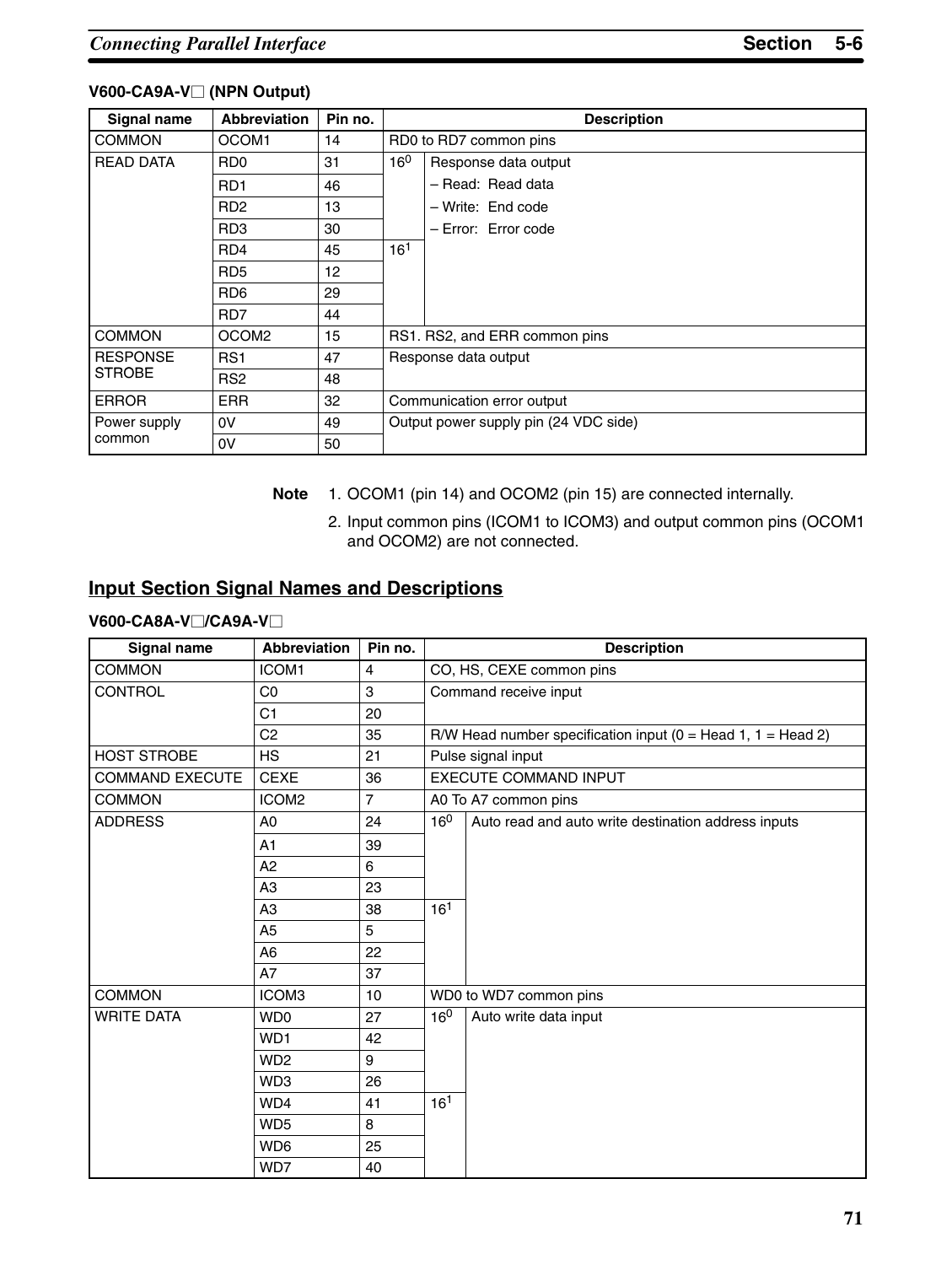- **Note** 1. ICOM1 (pin 4), ICOM2 (pin 7), and ICOM3 (pin 10) are connected internally.
	- 2. Do not use pins not listed in the output section and input section signal-pin tables above (pins 1, 2, 11, 16, to 19, 28, 33, 34, and 43).

### **5-6-2 Connector Assembly**



- *1, 2, 3...* 1. Remove 25 to 30 mm of cable sheath and solder each individual conductor to its corresponding pin while adjusting the length as needed.
	- 2. Attach the plug and cable clamp to the hood.
	- 3. Screw in the two connector holding screws and set the two connector lock levers, then attach one of the hoods and tighten it with the screw and nut.



### **5-6-3 Insertion and Removal of Connector**

It is extremely important to hand-hold the connector to attach and insert it properly. After inserting the connector, take a Phillips-head screwdriver and fully tighten the two lock screws.

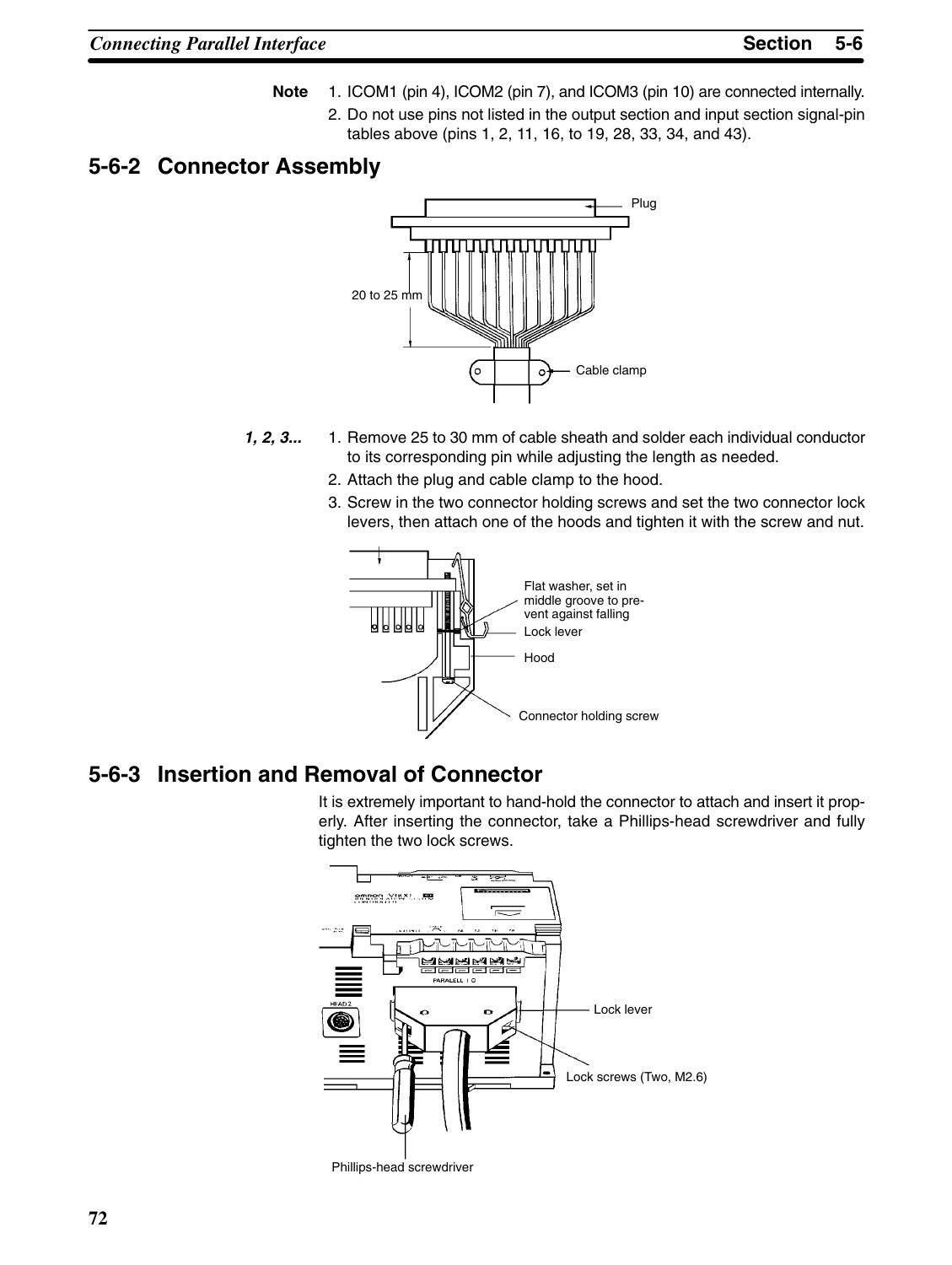To remove the connector, completely unscrew the two lock screws, and take out the protruding section of the connector hood by hand and pull it straight out. If it is difficult to remove, hold the ID Controller down with one hand and pull carefully on the connector with the other.

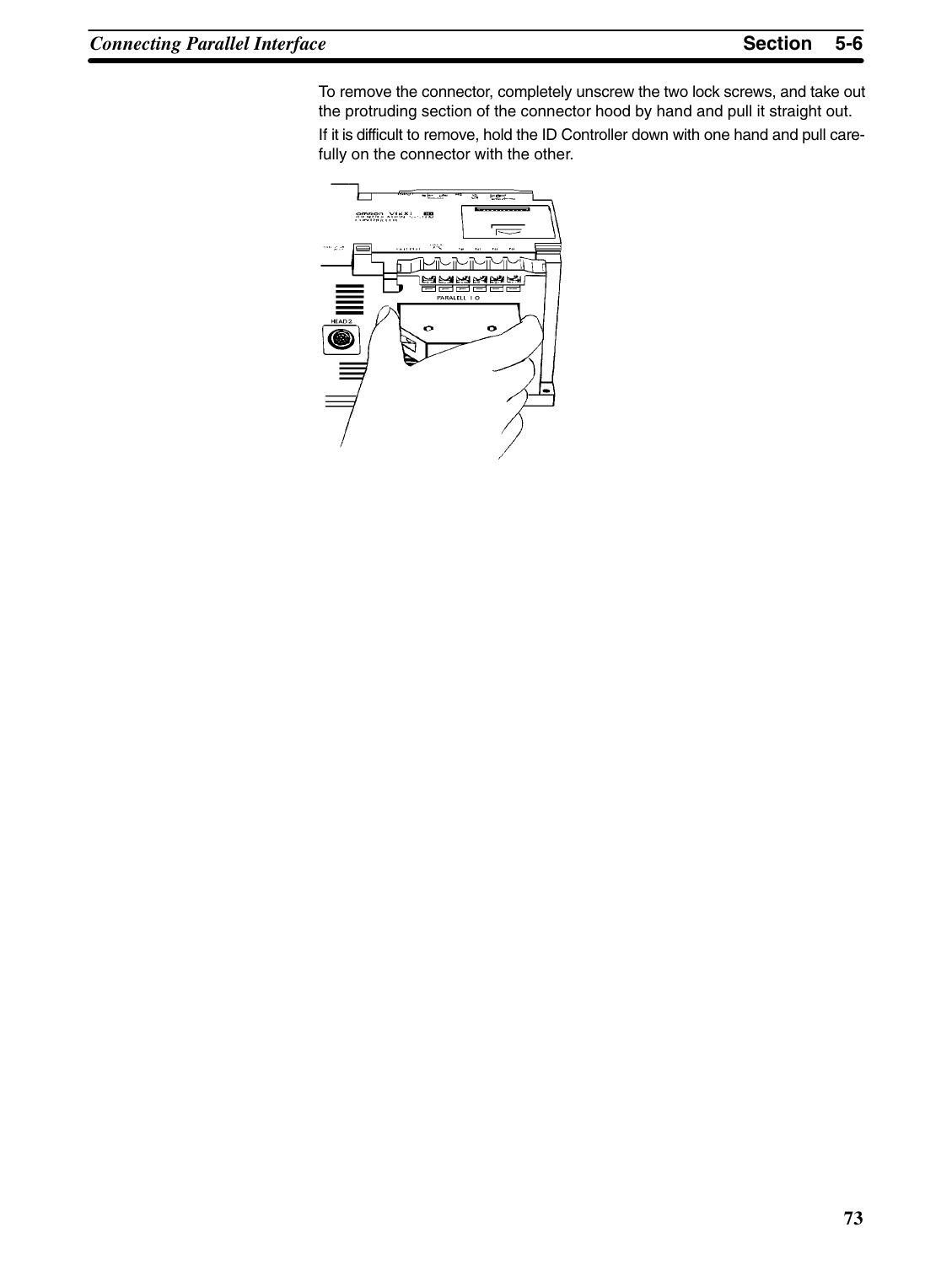# **SECTION 6 Diagnosis and Maintenance**

This section provides diagnosis and maintenance procedures as well as solutions to possible problems and abnormalities.

| $6-1$   |             |                                                    | 76 |  |  |  |  |
|---------|-------------|----------------------------------------------------|----|--|--|--|--|
|         | $6 - 1 - 1$ |                                                    | 76 |  |  |  |  |
|         | $6-1-2$     |                                                    | 76 |  |  |  |  |
|         | $6 - 1 - 3$ |                                                    | 77 |  |  |  |  |
| $6-2$   |             |                                                    |    |  |  |  |  |
|         | $6 - 2 - 1$ |                                                    | 77 |  |  |  |  |
|         | $6 - 2 - 2$ | Indications During Operation and Output Conditions | 78 |  |  |  |  |
| $6 - 3$ |             |                                                    | 78 |  |  |  |  |
|         | $6 - 3 - 1$ |                                                    |    |  |  |  |  |
|         | $6 - 3 - 2$ |                                                    | 79 |  |  |  |  |
|         | $6 - 3 - 3$ |                                                    | 79 |  |  |  |  |
| $6-4$   |             |                                                    | 79 |  |  |  |  |
|         | $6-4-1$     |                                                    | 79 |  |  |  |  |
| $6 - 5$ |             |                                                    |    |  |  |  |  |
|         | $6 - 5 - 1$ |                                                    | 81 |  |  |  |  |
| $6 - 6$ |             |                                                    | 82 |  |  |  |  |
|         | $6 - 6 - 1$ |                                                    | 82 |  |  |  |  |
|         | $6 - 6 - 2$ |                                                    | 83 |  |  |  |  |
|         | $6 - 6 - 3$ | Host Communications Troubleshooting Flowchart      | 84 |  |  |  |  |
|         | $6 - 6 - 4$ | Local Communications Troubleshooting Flowchart     | 85 |  |  |  |  |
|         | $6 - 6 - 5$ | External Environment Troubleshooting Flowchart     | 86 |  |  |  |  |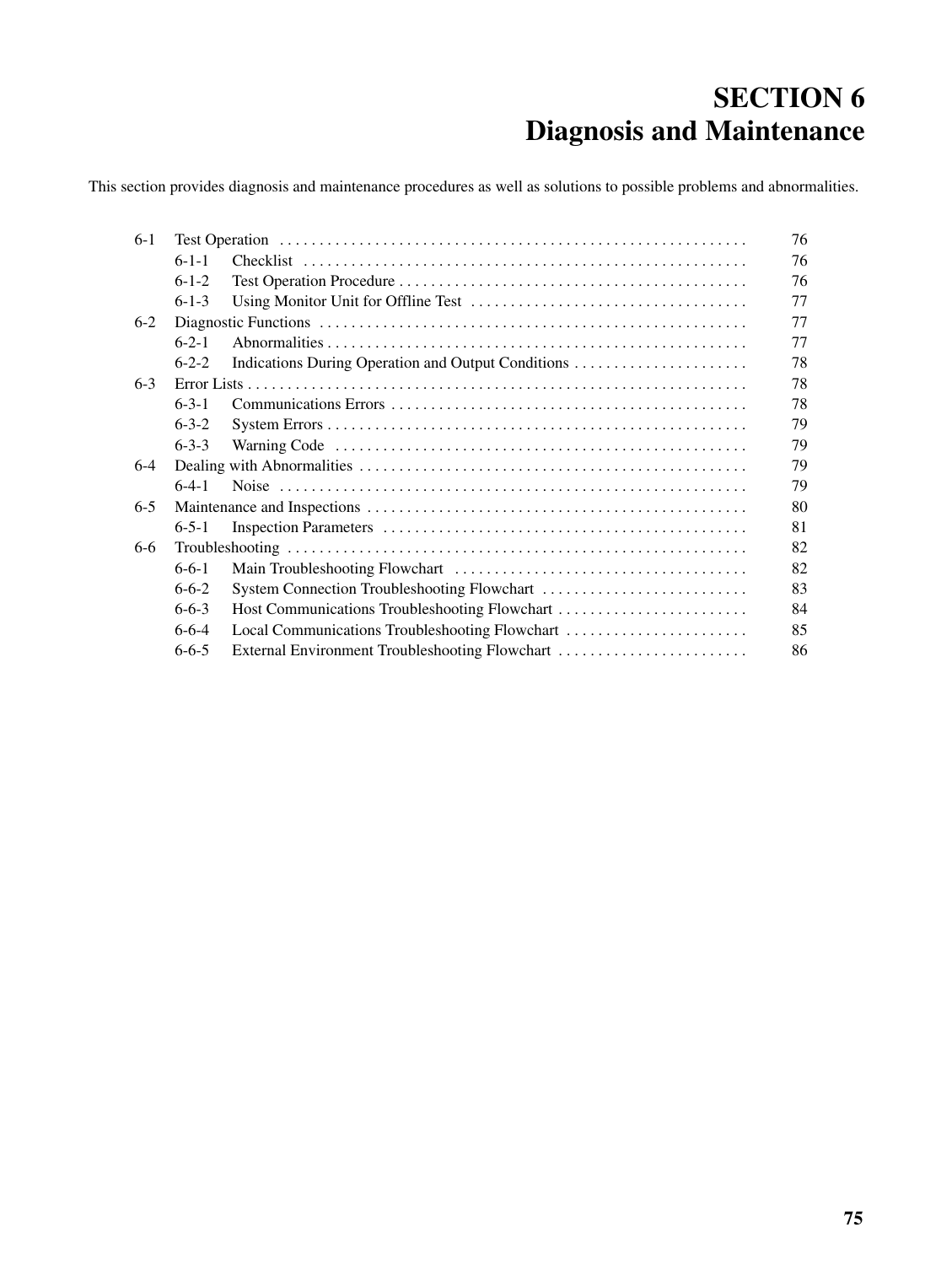## **6-1 Test Operation**

### **6-1-1 Checklist**

Check the following items before performing the test operation.

| No.            | <b>Check items</b>                                                   | <b>Checks</b>                                                                                                                                                                                         | Page |
|----------------|----------------------------------------------------------------------|-------------------------------------------------------------------------------------------------------------------------------------------------------------------------------------------------------|------|
|                | Power supply and I/O line                                            | Has wiring been done correctly?                                                                                                                                                                       | 65   |
|                | connections                                                          | Are the terminal screws loose?                                                                                                                                                                        |      |
| 2              | DIP switch settings<br>Have page settings been made correctly?<br>68 |                                                                                                                                                                                                       |      |
| 3              | R/W Head connection                                                  | Are R/W Heads connected correctly?                                                                                                                                                                    | 64   |
| $\overline{4}$ | DC positioning                                                       | Are DCs and R/W Heads correctly positioned?<br>Refer to the V600 FA ID System R/W Heads or<br>SRAM Data Carriers/V600 FA ID System R/W<br><b>Heads and EEPROM Data Carriers Operation</b><br>Manuals. |      |
| 5              | Connections to PC                                                    | Has PC IN/OUT unit wiring and connector<br>connection been done correctly?                                                                                                                            | 69   |

### **6-1-2 Test Operation Procedure**

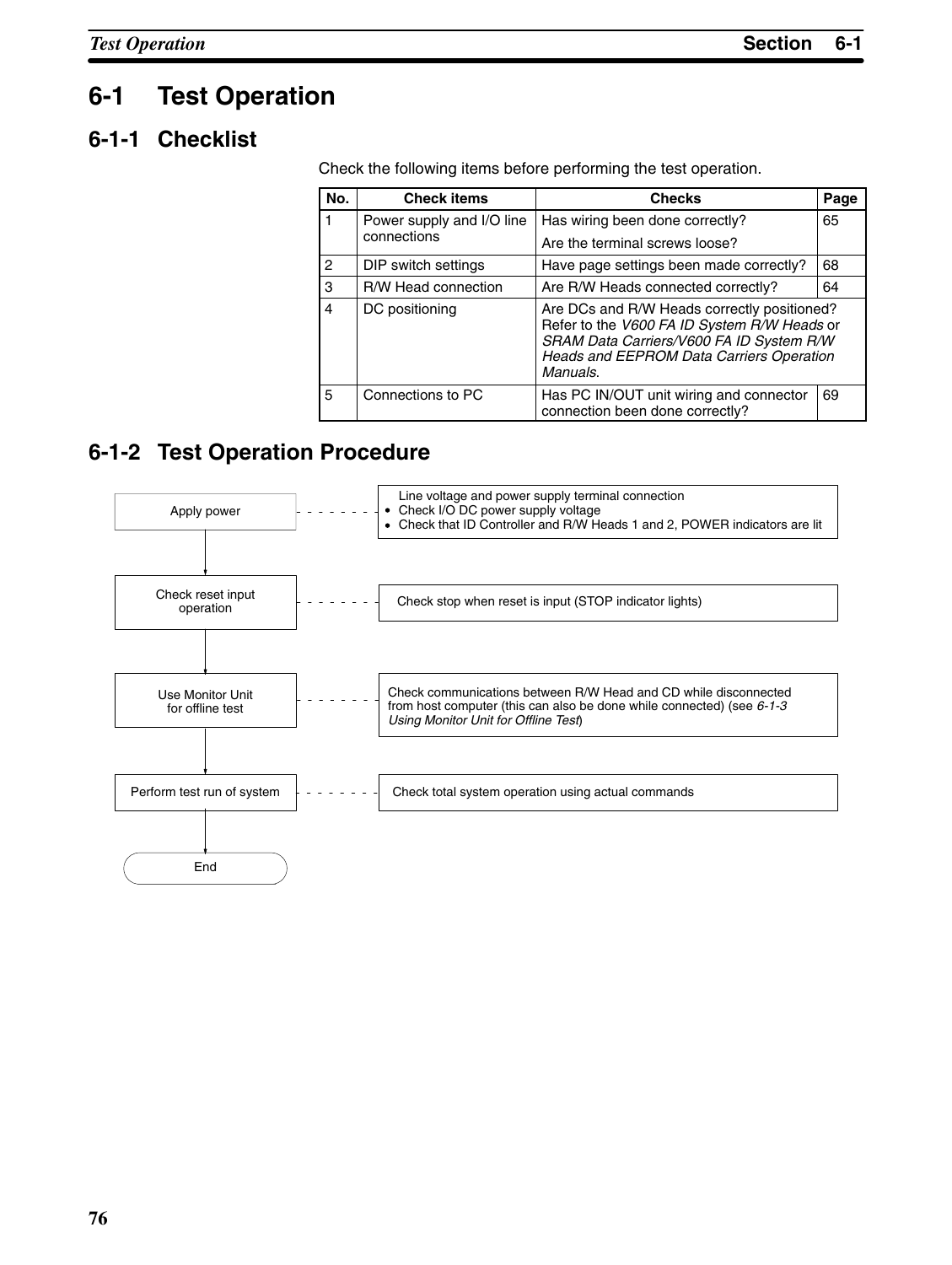### **6-1-3 Using Monitor Unit for Offline Test**

The Monitor Unit can be used to test communications between the R/W Heads and the DCs with the ID Controller disconnected from the host computer. Use this test to check the installation positions and speeds prior to performing test operations (see *Appendix C Offline Test and Auto Read/Auto Write*).



Read, write, auto read, and auto write operations can be performed in the Monitor Unit test mode. See *Section 4 Monitor Unit Operation* and *Appendix B Auto Read/Auto Write* for operation methods.

#### **Monitor Unit Offline Test Table**

The following describes the communications test that can be performed only using the Monitor Unit. Refer to *Section 4 Monitor Unit* for details on Monitor Unit operation.

| <b>Parameter</b>                                       | <b>Test method</b>                                                                                                                                                                                        | <b>Criteria</b>                                                                                                                       | Reference                                     |
|--------------------------------------------------------|-----------------------------------------------------------------------------------------------------------------------------------------------------------------------------------------------------------|---------------------------------------------------------------------------------------------------------------------------------------|-----------------------------------------------|
| Check read and<br>write when<br>stationary             | When the DC is in R/W Head<br>communications range, use the Monitor<br>Unit to execute test read and test write<br>operations.                                                                            | - Has an error occurred?<br>When an error occurs, a<br>—<br>beeper sounds, and the<br>error code is displayed<br>on the Monitor Unit. | 4-5-1 Test Read<br>4-5-2 Test Write           |
| Check auto<br>read and auto<br>write when in<br>motion | Use the Monitor Unit to perform prior test<br>auto read and test auto write operations<br>(See notes 1 and 2).<br>Next, set the DC in motion and pass it<br>through the R/W Head communications<br>range. | - Has an error occurred?<br>When an error occurs,<br>—<br>the ID Controller error<br>indicator lights for 1 s.                        | 4-5-3 Test Auto Read<br>4-5-4 Test Auto Write |

- **Note** 1. It is important during the job specification procedure to specify the DC page number and the R/W Head number. Also, specify start and end addresses for each system.
	- 2. The limit for the test read and write operations on the Monitor Unit is 256 bytes.

## **6-2 Diagnostic Functions**

The ID Controller has various diagnostic functions to deal with abnormal situations and to reduce system down time. If an abnormality occurs, the details can be read by mounting the Monitor Unit.

### **6-2-1 Abnormalities**

Abnormalities detectable by the ID Controller are generally classified into operation termination abnormalities and operation continuation abnormalities.

When abnormalities occur in the ID Controller hardware, CPU operation stops, and the ERROR and STOP indicators light. When this happens, the error output goes on. Also, if the external stop input reset is turned on, the CPU stops, and the STOP indicator lights. When this happens, the error output goes off. **Operation Termination Abnormalities**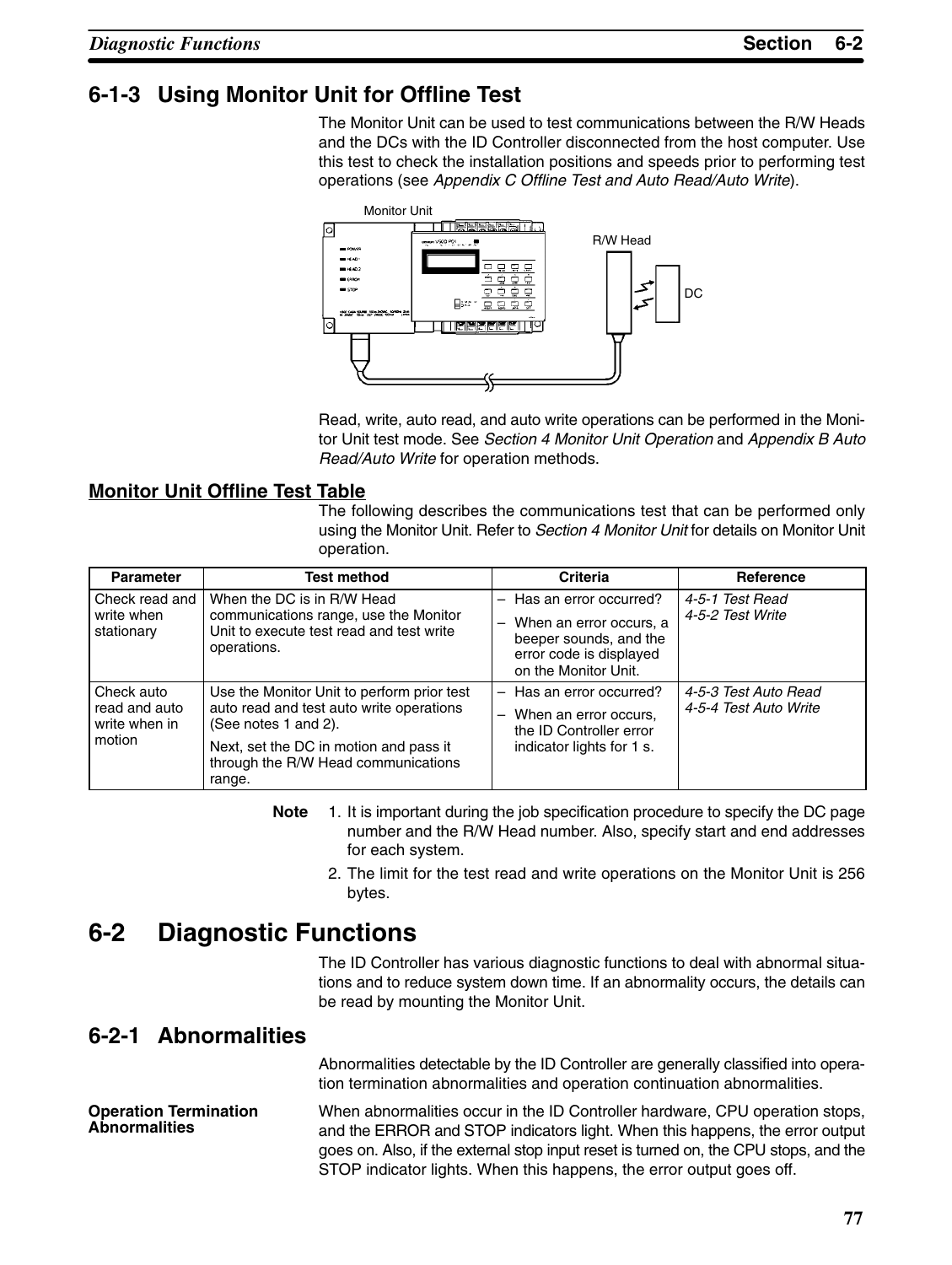#### **Operation Continuation Abnormality**

When an abnormality occurs in communications between the ID Controller and the host computer or a R/W Head, the ERROR indicator lights. Up to 30 files of abnormality data are stored, and if this number is exceeded, old abnormality data is erased from the beginning to make room for the new data. If the Monitor Unit is used, apart from reading the details of these errors, it is also possible to get the subtotals of the number of error occurrences by type.

## **6-2-2 Indications During Operation and Output Conditions**

| <b>Condition</b>                                                                                                             | <b>Parameter</b><br><b>Details</b>                      |                                                   | <b>Indicators</b> |              |                   |              |             |            |
|------------------------------------------------------------------------------------------------------------------------------|---------------------------------------------------------|---------------------------------------------------|-------------------|--------------|-------------------|--------------|-------------|------------|
|                                                                                                                              |                                                         |                                                   | <b>POWER</b>      | <b>HEAD1</b> | HEAD <sub>2</sub> | <b>ERROR</b> | <b>STOP</b> |            |
| Normal<br>Operation                                                                                                          | Waiting for data<br>---<br>transmission or<br>reception |                                                   | Lit               | Not lit      | Not lit           | Not lit      | Not lit     | OFF        |
|                                                                                                                              | Data<br>transmission or<br>reception in<br>progress     | In communication with<br>R/W Head 1               | Lit               | Lit          | Not lit           | Not lit      | Not lit     | OFF        |
|                                                                                                                              |                                                         | In communication with<br>R/W Head 2               | Lit               | Not lit      | Lit               | Not lit      | Not lit     | OFF        |
| Operation<br>termination                                                                                                     | <b>CPU</b><br>abnormality                               | System program<br>abnormality                     | Lit               | Not lit      | Not lit           | Lit          | Lit         | <b>ON</b>  |
| abnormality                                                                                                                  | Memory<br>abnormality                                   | System memory<br>abnormality                      | Lit               | Not lit      | Not lit           | Lit          | Lit         | ON         |
| Continuation<br>Communications<br>Abnormality in<br>communications with<br>abnormality<br>abnormality<br>host computer or PC |                                                         | Lit                                               | Not lit           | Not lit      | Lit               | Not lit      | <b>OFF</b>  |            |
|                                                                                                                              |                                                         | Abnormality in<br>communications with<br>R/W Head |                   |              |                   |              |             |            |
| Emergency<br>Stop                                                                                                            | Reset<br>processing                                     | Reset input is turned<br>on                       | Lit               | Not lit      | Not lit           | Not lit      | Lit         | <b>OFF</b> |

# **6-3 Error Lists**

### **6-3-1 Communications Errors**

| Error<br>code  | <b>Name</b>                | <b>Error message</b> |   | <b>Description</b>                                                                                                |  |  |
|----------------|----------------------------|----------------------|---|-------------------------------------------------------------------------------------------------------------------|--|--|
| 70             | DC communications<br>error | COM. DC              | Е | There exists an abnormality in communications between R/W<br>Heads and DCs.                                       |  |  |
|                |                            |                      |   | • Problem with positioning due to DC speed or distance.                                                           |  |  |
|                |                            |                      |   | • Obstacles causing mis-operation.                                                                                |  |  |
| 71             | Disagreement error         | <b>VERIFY</b>        | Е | Read or write processing could not be done correctly.                                                             |  |  |
| 72             | DC not present             | NO DC                | Е | DC was not present within communications range when execution<br>of write or Head commands was attempted.         |  |  |
| 7A             | Address too high           | <b>ADRS</b>          | Е | An address has been specified which falls outside the DC memory<br>area.                                          |  |  |
| 7 <sub>C</sub> | R/W Head not<br>connected  | R/WH                 | E | R/W Head is not connected.                                                                                        |  |  |
| 7D             | Write protect error        | <b>PROTECT</b>       | Е | The production date (year, month, day) area or the write protected<br>area has been specified by a write command. |  |  |

If a communications error occurs when sending a R/W Head command after receiving a command from the PC, an error code is sent to the PC.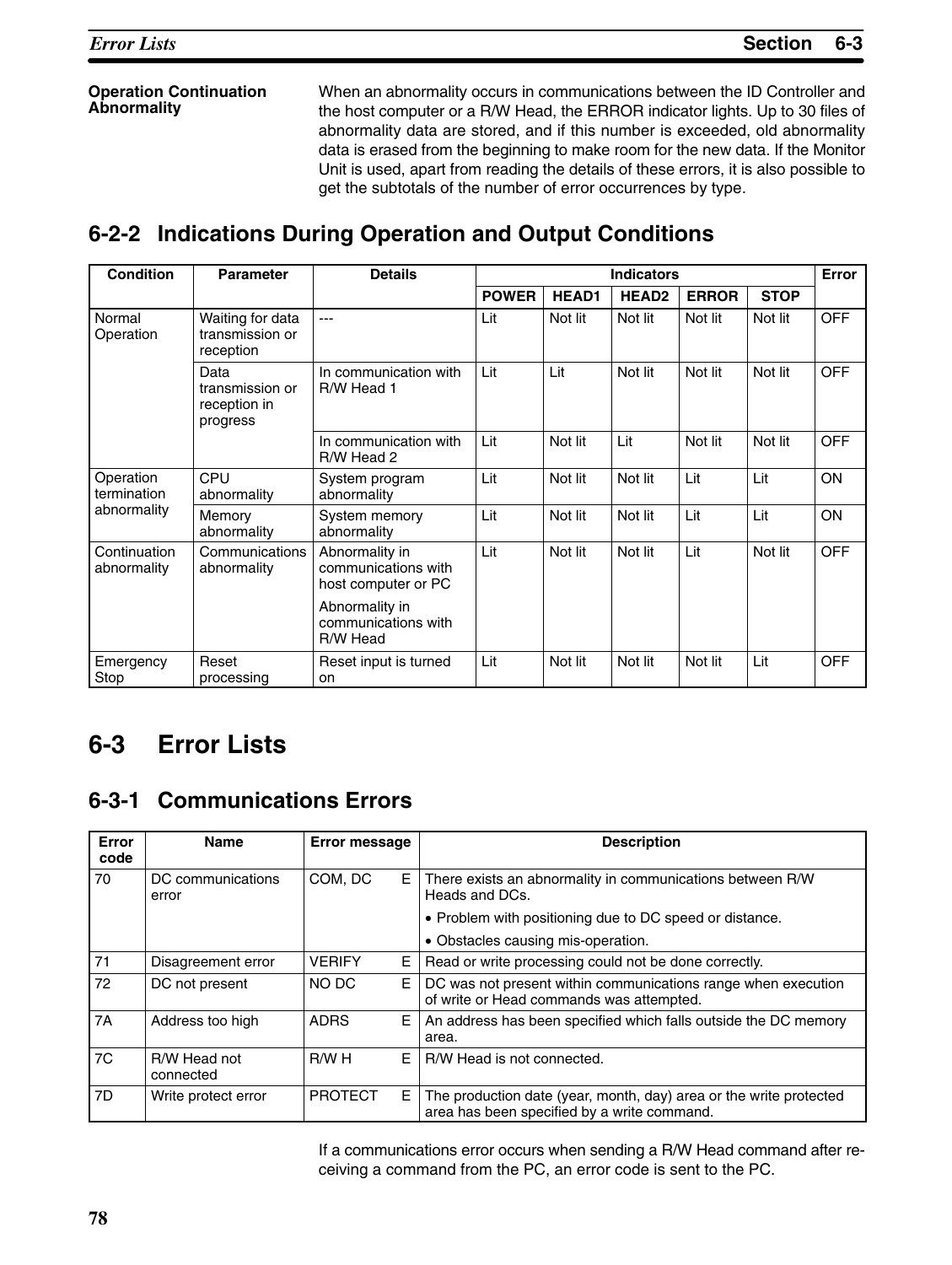## **6-3-2 System Errors**

| Error<br>code | <b>Name</b>                                            | Error<br>message | <b>Description and cause</b>                                                         |                                                                   |  |  |
|---------------|--------------------------------------------------------|------------------|--------------------------------------------------------------------------------------|-------------------------------------------------------------------|--|--|
| 90            | Power<br>disconnection<br>during command<br>processing | P OFF CMD        | Power is disconnected during command<br>execution.                                   | After applying power once<br>again, execute the command<br>again. |  |  |
| 91            | Power<br>disconnection<br>during write<br>processing   | P OFF WT         | Power was disconnected during<br>execution of a write or auto write<br>operation.    |                                                                   |  |  |
| 92            | CPU abnormality                                        | Е<br>CPU         | There may an influence of noise due to an abnormality in the ID Controller.          |                                                                   |  |  |
|               |                                                        |                  | Turn off the power and apply it once again.                                          |                                                                   |  |  |
| 93            | Memory<br>abnormality                                  | E<br>C.NEM       | Turn reset input on. (If normal operation cannot be restored, use a<br>replacement.) |                                                                   |  |  |

System error (operation termination error) data can be checked on the Monitor Unit, but cannot be checked on the PC.

## **6-3-3 Warning Code**

| Warning<br>code | Name           | <b>Description</b>                               |
|-----------------|----------------|--------------------------------------------------|
| 7B              | DC battery low | The voltage of the DC's built-in battery is low. |

#### **Note** 1. These warnings are not recorded by the ID Controller.

2. If a DC communications error (with an error code of 70) or disagreement error (with an error code of 71) occurs while writing data, all or part of the data object address data may have been replaced. The data that may have been replaced will not always be the data for the write instruction. If a DC communications error or disagreement error occurs, execute retry processing from the host side until no error occurs. The data in other addresses will not be influenced at all.

## **6-4 Dealing with Abnormalities**

The following three problems are usual causes of problems in the ID Controller.

- Noise. Take countermeasures to deal with noise.
- Breakdowns in external equipment, in which case repairs are required.
- ID Controller breakdown, in which case repairs are required.

### **6-4-1 Noise**

When system mis-operation occurs due to noise, refer to the following table to take appropriate countermeasures to eliminate the influence of noise.

| No.           | <b>Problem conditions</b>                                                                     | Probable cause                                                                                         | <b>Action</b>                                                                                                                       |
|---------------|-----------------------------------------------------------------------------------------------|--------------------------------------------------------------------------------------------------------|-------------------------------------------------------------------------------------------------------------------------------------|
|               | Occurs with large capacity<br>motor, transformers, or<br>capacitors when power is<br>applied. | Instantaneous<br>voltage drop in<br>power supply<br>system due to<br>large-scale load<br>surge current | There exists an abnormality in communications between<br>R/W Heads and DCs. Check communications speed,<br>distance, and obstacles. |
|               |                                                                                               | Common mode<br>noise due to above<br>cause                                                             | Supply power via a 1:1 non-grounded insulated transformer.                                                                          |
|               |                                                                                               |                                                                                                        | Avoid common grounds with other large-scale loads, and<br>ground the ID Controller independently.                                   |
| $\mathcal{P}$ | Occurs irregularly                                                                            | Noise on power<br>lines                                                                                | Supply power via a 1:1 non-grounded insulated transformer<br>or a noise filter.                                                     |
| 3             | Mis-operation such as                                                                         | Induced noise in                                                                                       | Lay input signal grounds away from other power lines.                                                                               |
|               | turning input signal on<br>input wiring<br>when it is off                                     | If noise effects are large, insert inside metal line pipes or<br>use shielded cables.                  |                                                                                                                                     |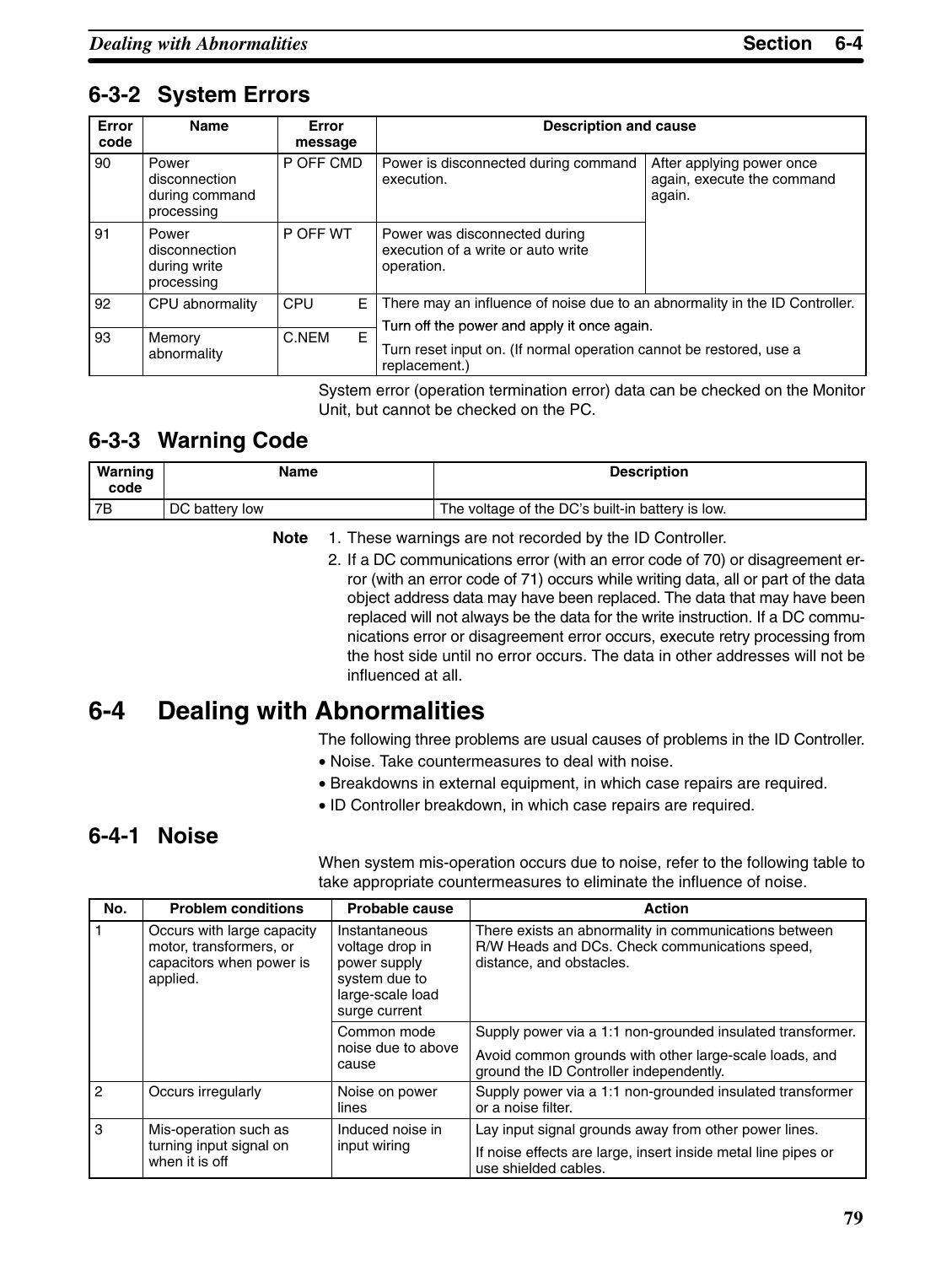#### **Improving Ground**



#### **Dealing with Power Supply Noise**



**Note** Use a Tokin GT-20601 filter or equivalent approved by TÜV or VDE. Then ground its ground terminal.

## **6-5 Maintenance and Inspections**

Daily and other regular inspections are required to keep the ID Controller functions operating at optimal levels. The ID Controller main sections are configured from IC components, and consequently there are almost no consumable items, but the following problems may occur due to environmental or operating conditions.

- Excessive voltage or excessive current causing element deterioration.
- Use in high ambient temperature locations can cause long term stress leading to the deterioration of elements.
- Deterioration of insulation due to humidity, dust, or deterioration in connector connections.
- Corrosive gas causing bad connector connections or corroding elements.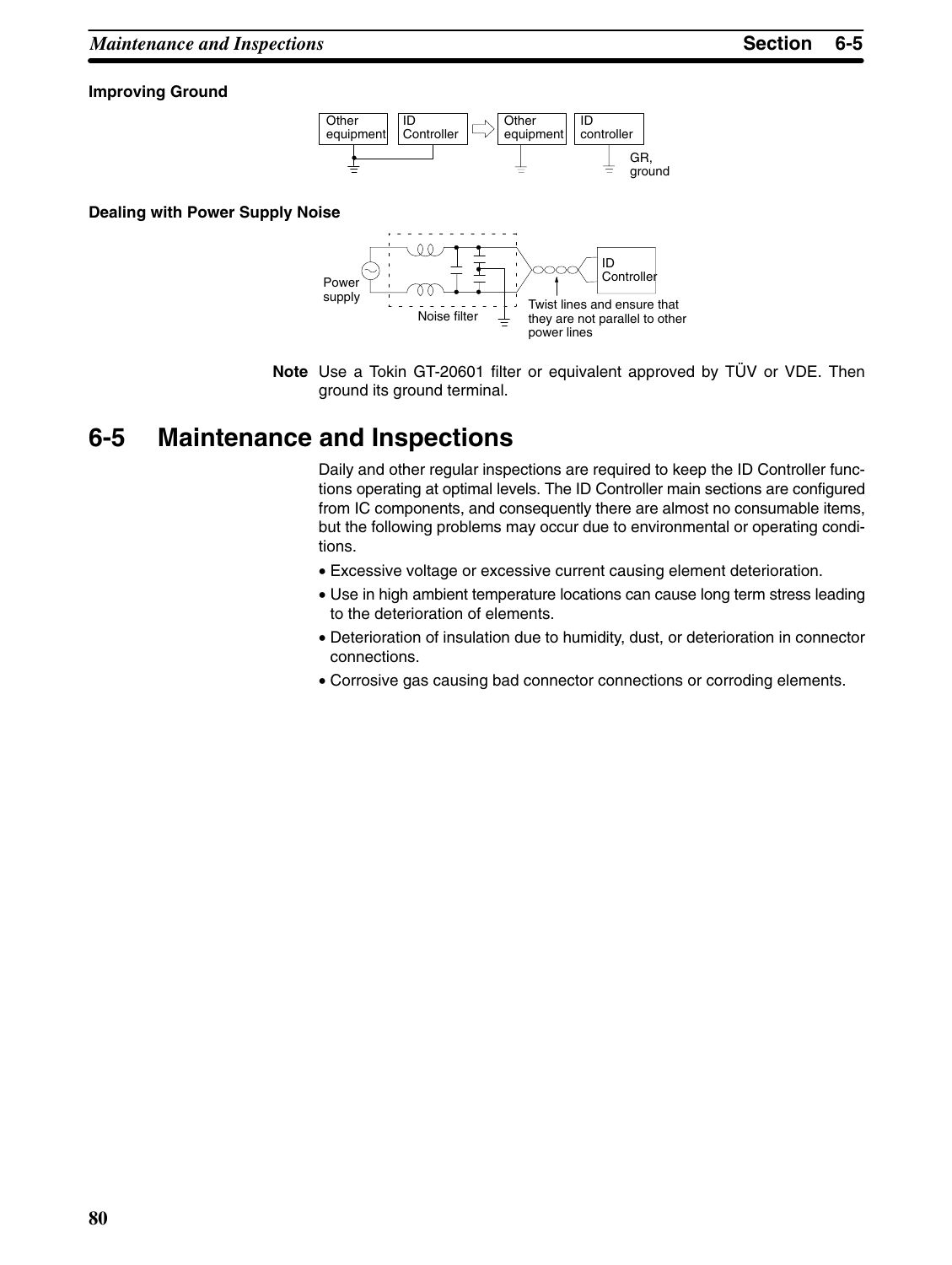## **6-5-1 Inspection Parameters**

| No.            | Inspection<br>parameters                                                    | <b>Inspection description</b>                                                                 | <b>Criteria</b>                                                                                                                     | <b>Remarks</b>              |
|----------------|-----------------------------------------------------------------------------|-----------------------------------------------------------------------------------------------|-------------------------------------------------------------------------------------------------------------------------------------|-----------------------------|
| $\mathbf{1}$   | Line voltage variation                                                      | Determine whether it's within standards<br>(i)<br>by checking power supply terminal<br>strip. | Line voltage should be<br>within specified range.                                                                                   | <b>Tester</b>               |
|                |                                                                             | (ii) Is there frequent instantaneous power<br>drops or sudden voltage fluctuations?           | Voltage variation should<br>be within specified<br>range.                                                                           | Power<br>supply<br>analyzer |
| $\overline{c}$ | Ambient environment:                                                        |                                                                                               |                                                                                                                                     |                             |
|                | Temperature.<br>(i)<br>(ii) Humidity.                                       | (i) and (ii): Within specifications?                                                          | (i) $-10^{\circ}$ C to 55 $^{\circ}$ C.<br>(ii) 35% to 85%.                                                                         | Maximum<br>and<br>minimum   |
|                | (iii) Vibration and<br>impacts.                                             | (iii) Is there vibration or impact transmitted<br>from machinery?                             | (iii) Within specified<br>range.                                                                                                    | thermometer,<br>humidity    |
|                | (iv) Dust.                                                                  | (iv) Is dust or foreign matter is adhered to<br>controller, and has it accumulated?           | (iv) There should be<br>none.                                                                                                       | measuring<br>equipment      |
|                | (v) Corrosive gas                                                           | (v) Is the metal casing discolored or<br>corroded?                                            | (v) There should be<br>none.                                                                                                        |                             |
| 3              | Panel condition:                                                            |                                                                                               |                                                                                                                                     | ---                         |
|                | Is there adequate<br>(i)<br>air flow?                                       | Is the natural air flow/forced air<br>(i)<br>flow/cooling operating well?                     | There should be good<br>air flow and the<br>temperature within the<br>panel should be within<br>$-10^{\circ}$ C to 55 $^{\circ}$ C. |                             |
|                | (ii) Is packing<br>damaged on<br>hermetically<br>shielded<br>configuration? | (ii) Is the packing attached to the panel<br>coming off or damaged?                           | ---                                                                                                                                 |                             |
| 4              | I/O power supply:                                                           |                                                                                               |                                                                                                                                     |                             |
|                | Voltage variation.<br>(i)<br>(ii) Ripple.                                   | Are measurements of the terminal strips in<br>each I/O section within specifications?         | It should be within the<br>specified range.                                                                                         | Tester,<br>oscilloscope     |
| 5              | Installation conditions                                                     | (i) Are all devices secured properly?                                                         | There should be no<br>looseness.                                                                                                    | $---$                       |
|                |                                                                             | (ii) Are all connectors completely inserted?                                                  | Locks and screws<br>should be tight.                                                                                                |                             |
|                |                                                                             | (iii) Are the screws on the terminal strips<br>loose?                                         |                                                                                                                                     |                             |
|                |                                                                             | (iv) Is the wiring about to break?                                                            | $---$                                                                                                                               |                             |
|                |                                                                             | (v) Is distance between DC and R/W<br>Heads within specified range?                           | $---$                                                                                                                               |                             |
| 6              | DC battery life check                                                       | Check DC production date                                                                      | It should be within the<br>specified range.                                                                                         | $---$                       |
| $\overline{7}$ | Error logging check                                                         | Check error data                                                                              | ---                                                                                                                                 | ---                         |

# **! WARNING**

A lithium battery is provided with the Data Carrier in order to backup the memory. When the battery life ends, do not throw the battery into fire as it may explode.

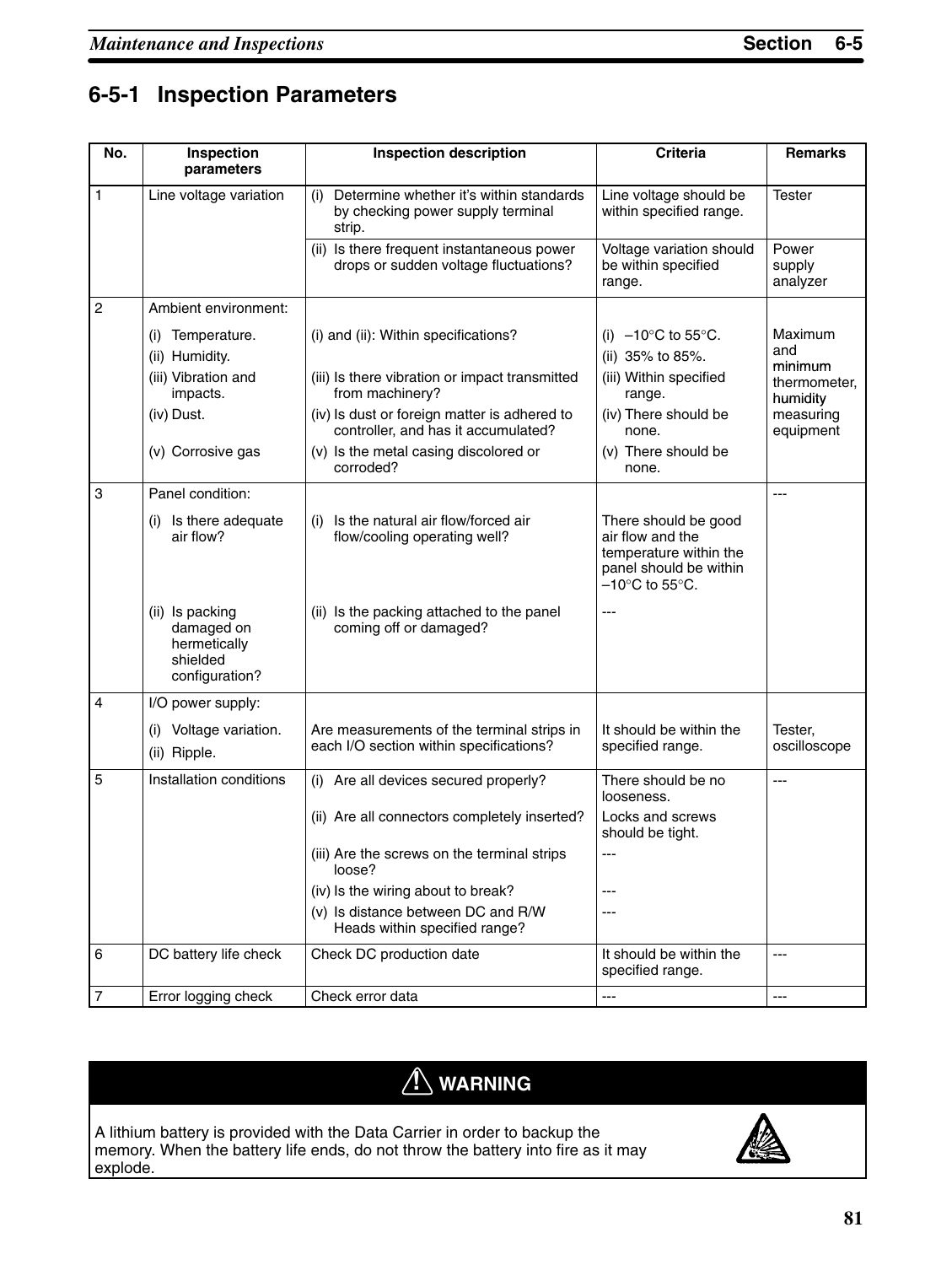## **6-6 Troubleshooting**

When abnormalities occur, it is important to make the following checks to determine completely the nature of the problem, determine whether there is any possibility of reoccurrence, and to find out if there is any relation to other devices.

### **6-6-1 Main Troubleshooting Flowchart**

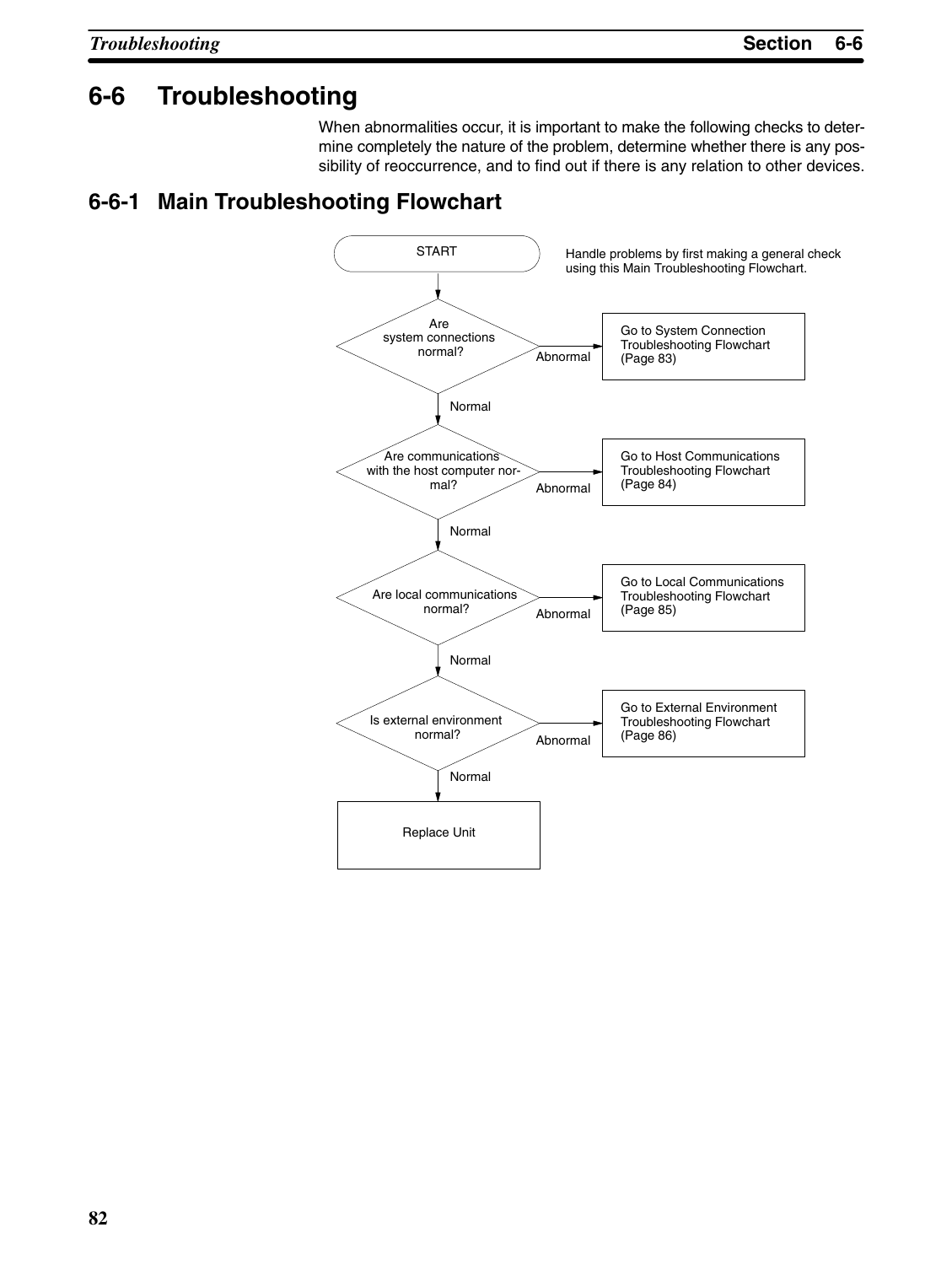## **6-6-2 System Connection Troubleshooting Flowchart**

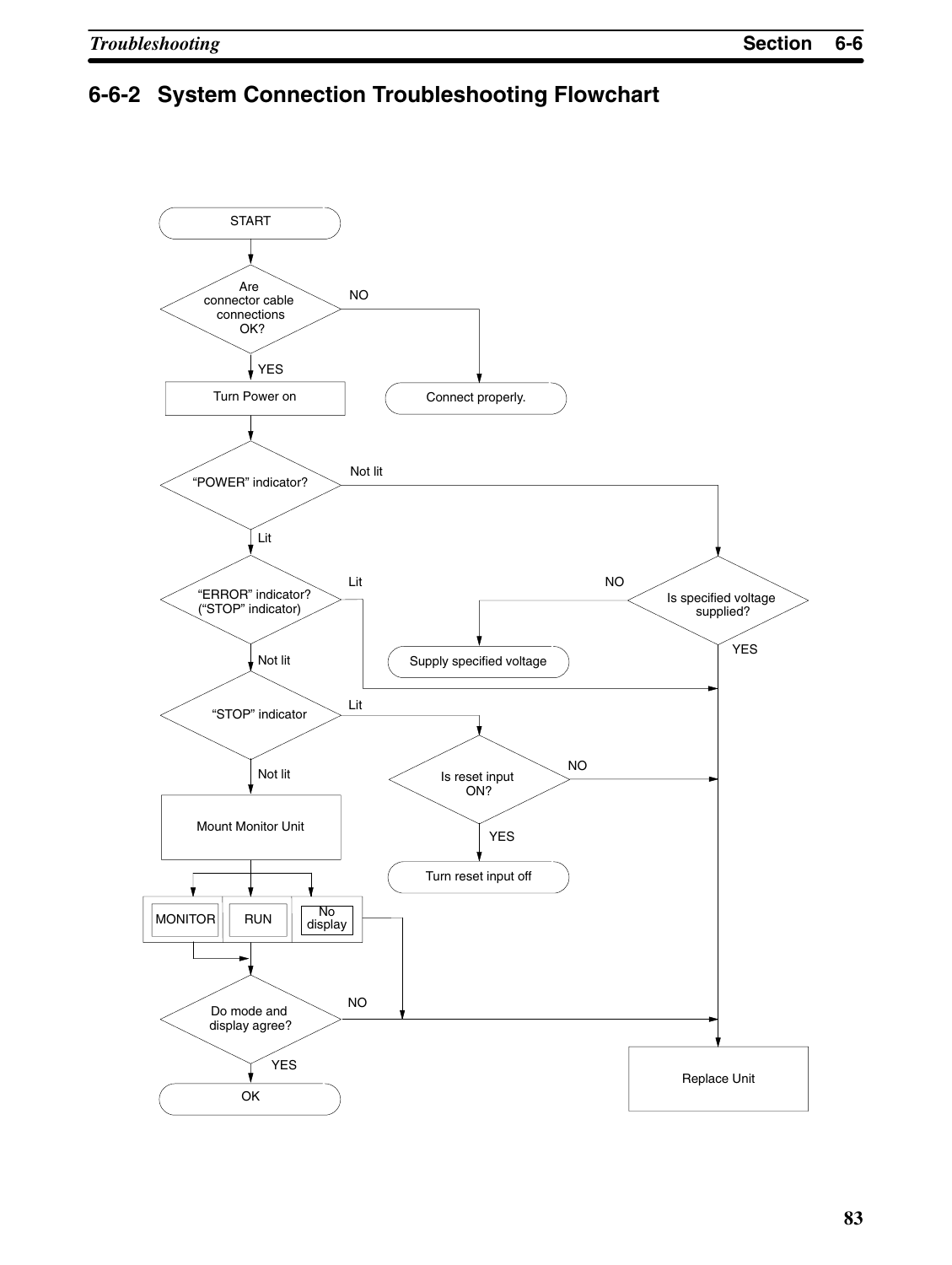# **6-6-3 Host Communications Troubleshooting Flowchart**

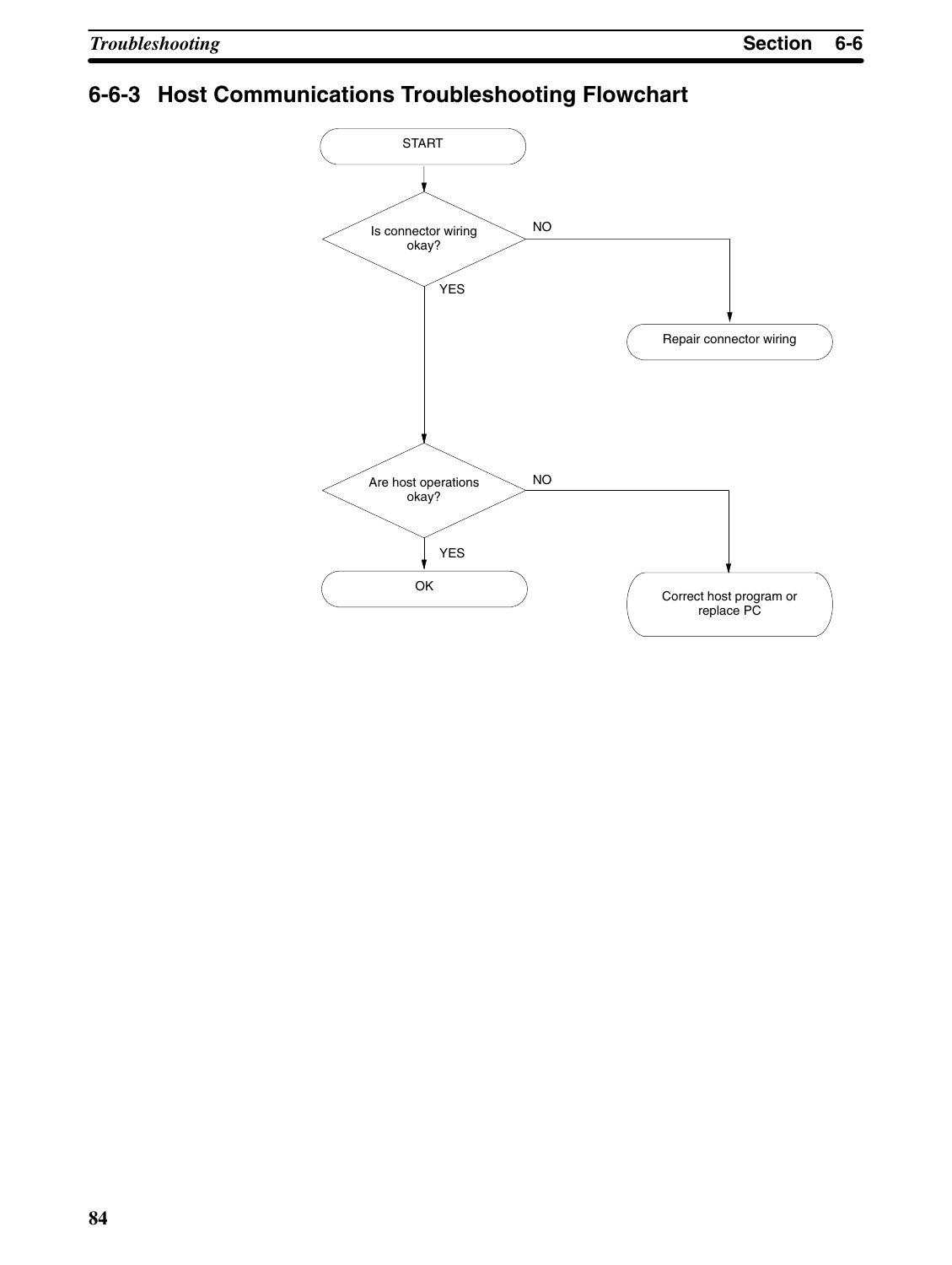## **6-6-4 Local Communications Troubleshooting Flowchart**

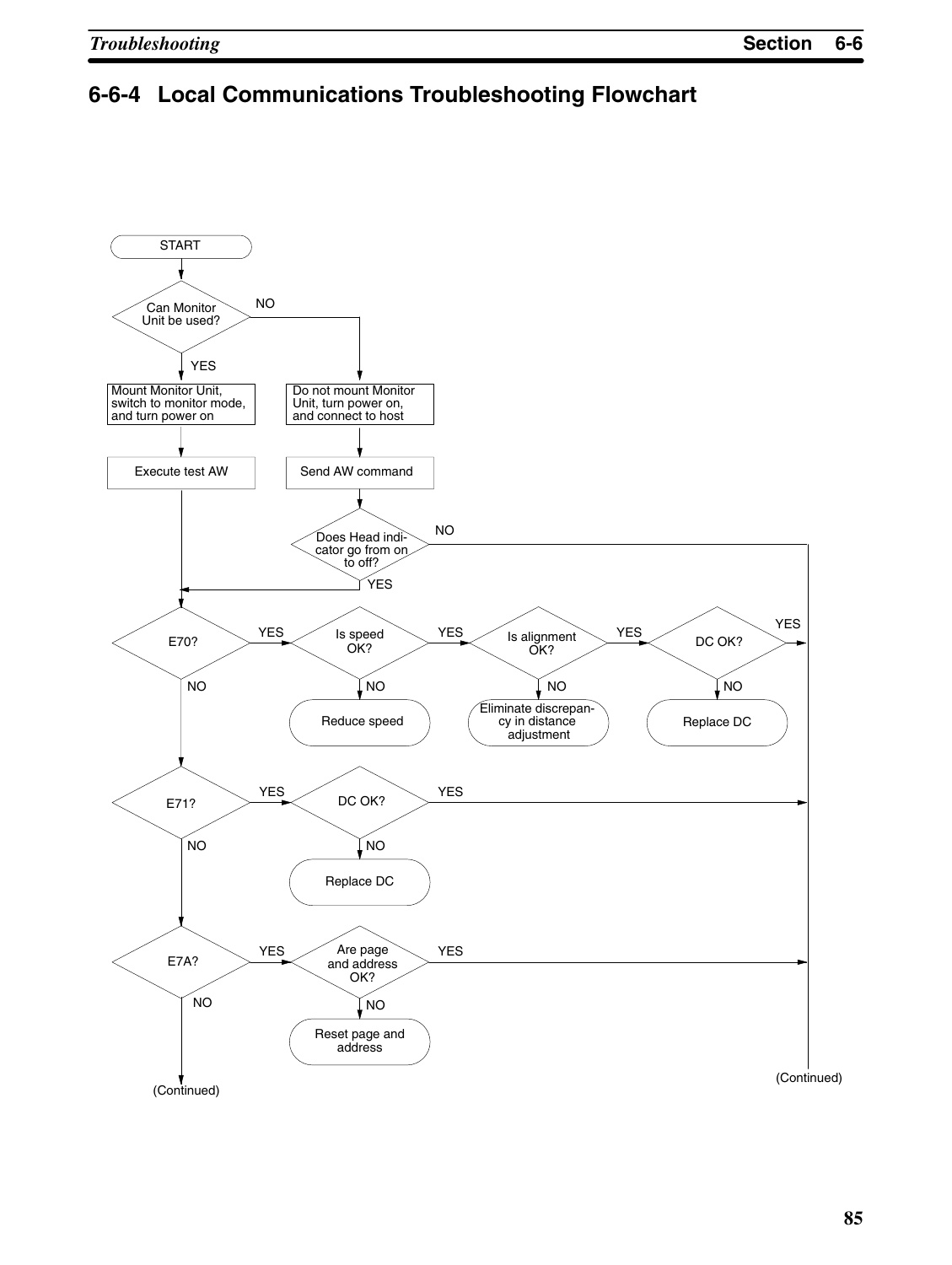

## **6-6-5 External Environment Troubleshooting Flowchart**

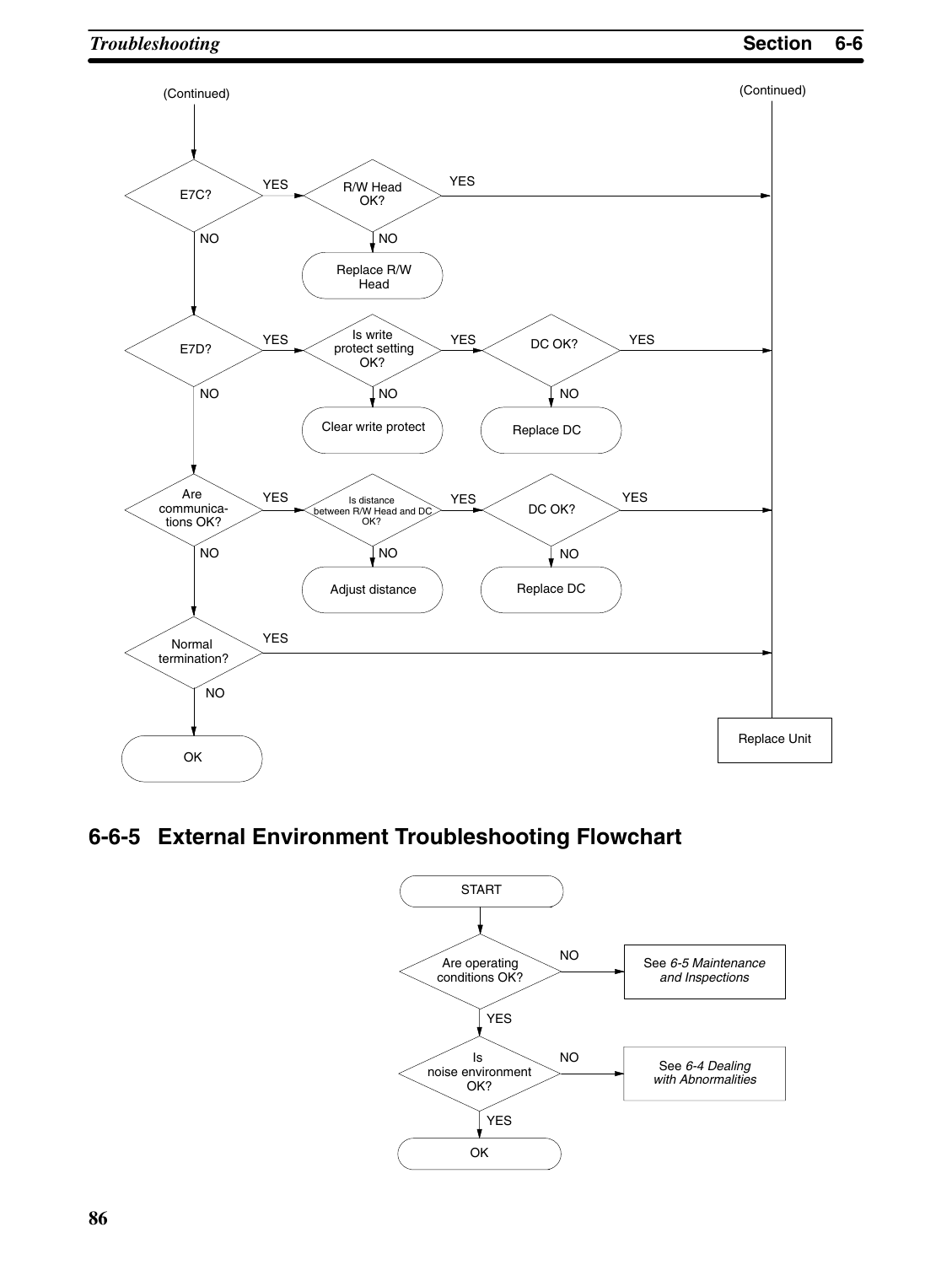# **Appendix A Standard Models**

# **ID Controller and System Components**

| <b>Product</b>           | <b>Specification</b>                             | <b>Model number</b>                   | <b>Remarks</b>                             |
|--------------------------|--------------------------------------------------|---------------------------------------|--------------------------------------------|
| <b>ID Controller</b>     | Serial interface, 100 to 240<br>VAC power supply | V600-CA8A-V□ (PNP<br>output)          |                                            |
|                          |                                                  | $V600$ -CA9A-V $\Box$ (NPN<br>output) |                                            |
| <b>Monitor Unit</b>      |                                                  | V600-P01                              |                                            |
|                          |                                                  |                                       |                                            |
| Communications connector | Connector plug                                   | <b>MR-50F</b>                         | A connector plug and                       |
|                          |                                                  | Honda Tsushin Kogyo                   | connector hood are<br>provided with the ID |
|                          | Connector hood                                   | <b>MR-50L</b><br>Honda Tsushin Kogyo  | Controller.                                |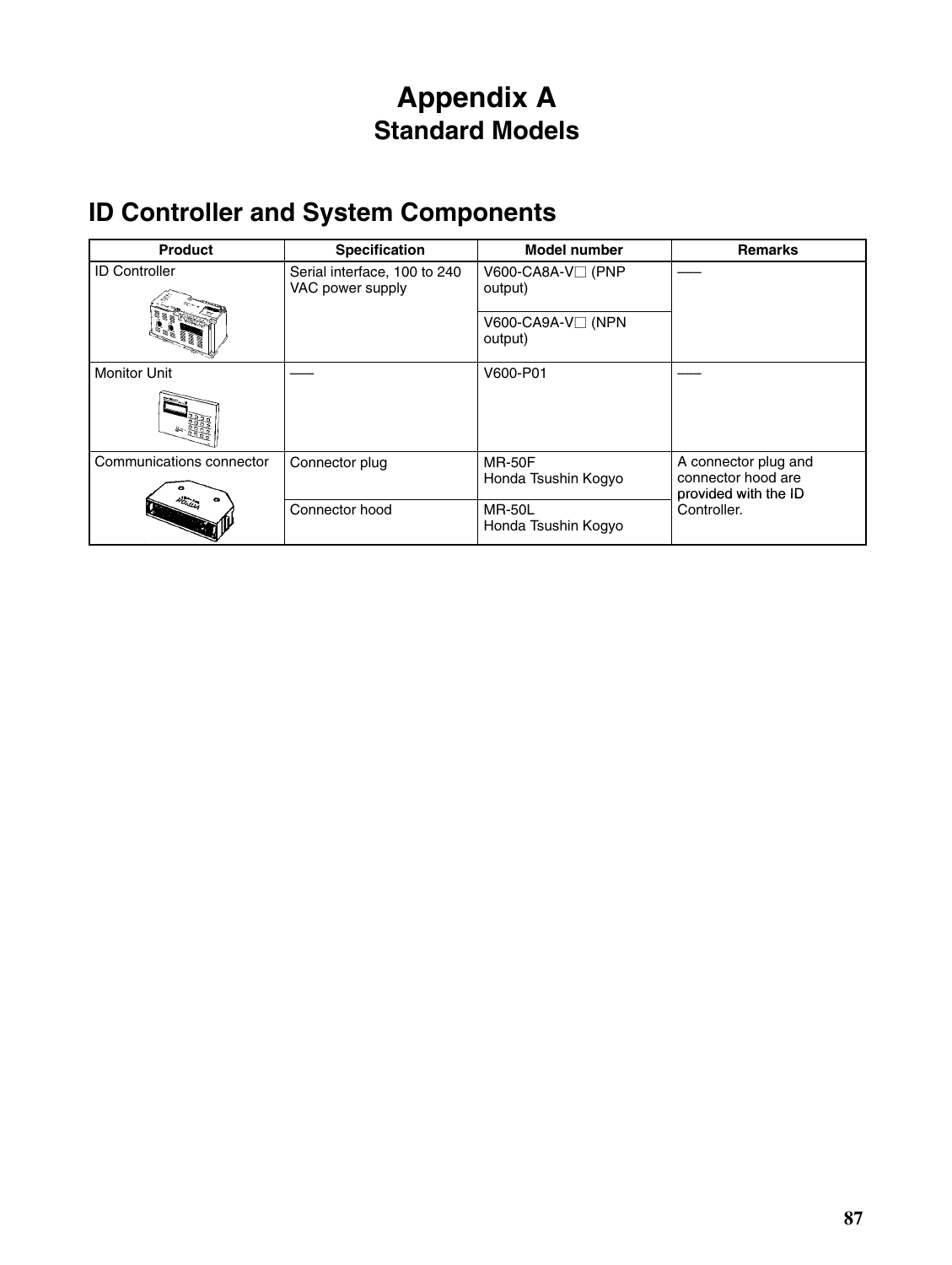# **Appendix B Auto Read/Auto Write**

## **Use of Auto Read and Auto Write Commands**

In general, read and write commands are used while DCs are stationary. Auto commands are used while DCs are in motion.

### **Read and Write Commands**

• Communications distance can be greater than when DC is in motion, and so accurate communications can be performed.



### **Auto Read and Auto Write Commands**

- When the auto commands are used, DC proximity is detected automatically.
- If DC motion is slow and positioning is accurate, communications can be done with few limitations on distance.
- When an auto command is sent while the DC is stationary, the DC Not Present indication is not issued.

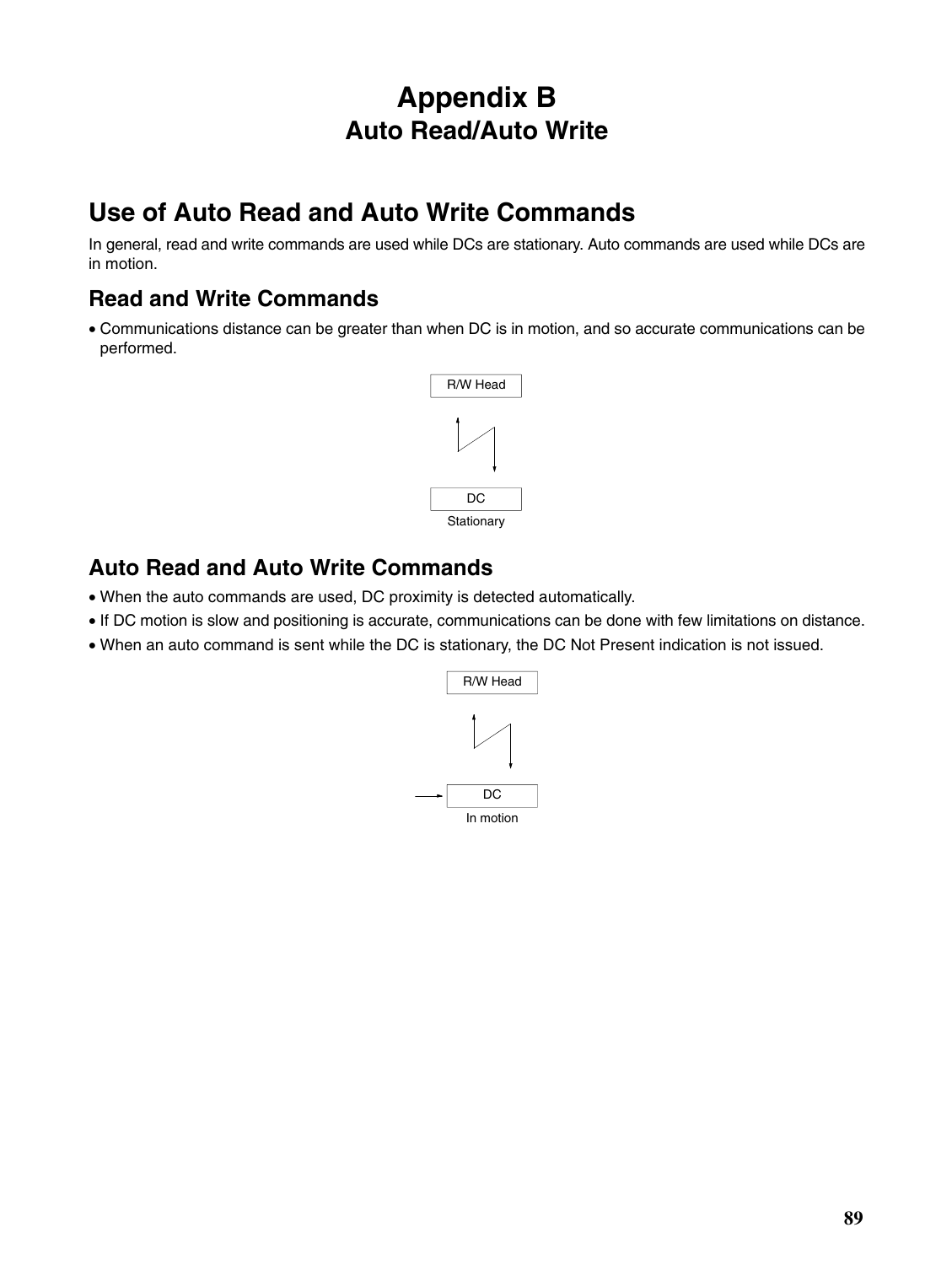# **Application Example of Command**

| Item                                | <b>Application</b>                                                                         | <b>Description</b>                                                                                                                                                                                                                                  | <b>Note</b>                                                                                                                            |
|-------------------------------------|--------------------------------------------------------------------------------------------|-----------------------------------------------------------------------------------------------------------------------------------------------------------------------------------------------------------------------------------------------------|----------------------------------------------------------------------------------------------------------------------------------------|
| Command<br>transmission by<br>timer | Transmits next auto command after<br>response is returned.<br>44<br>R/W Head               | When DC passes<br>through the<br>communications area of<br>R/W Head at fixed<br>intervals.<br>If a long time elapses<br>before next DC arrives.<br>Overlapping of the<br>—<br>same communication<br>with the same DC can<br>be avoided if wait time | Keep transportation<br>speed constant.<br>Valid only for systems<br>where communication is<br>not made more than<br>once with same DC. |
|                                     |                                                                                            | during which DC leaves<br>the communication area<br>elapses after the end of<br>communication.                                                                                                                                                      |                                                                                                                                        |
| Trigger                             | Transmits next auto command when a<br>trigger is received after a response is<br>returned. | For example, auto<br>$\qquad \qquad -$<br>command is transmitted<br>after end of processing<br>for preceding process is<br>confirmed.                                                                                                               | Trigger processing is<br>necessary.<br>Make sure that the<br>trigger is accurately                                                     |
|                                     | łi,<br>R/W Head                                                                            | Trigger must be input<br>$\overline{\phantom{0}}$<br>before the next DC<br>approaches.                                                                                                                                                              | input.                                                                                                                                 |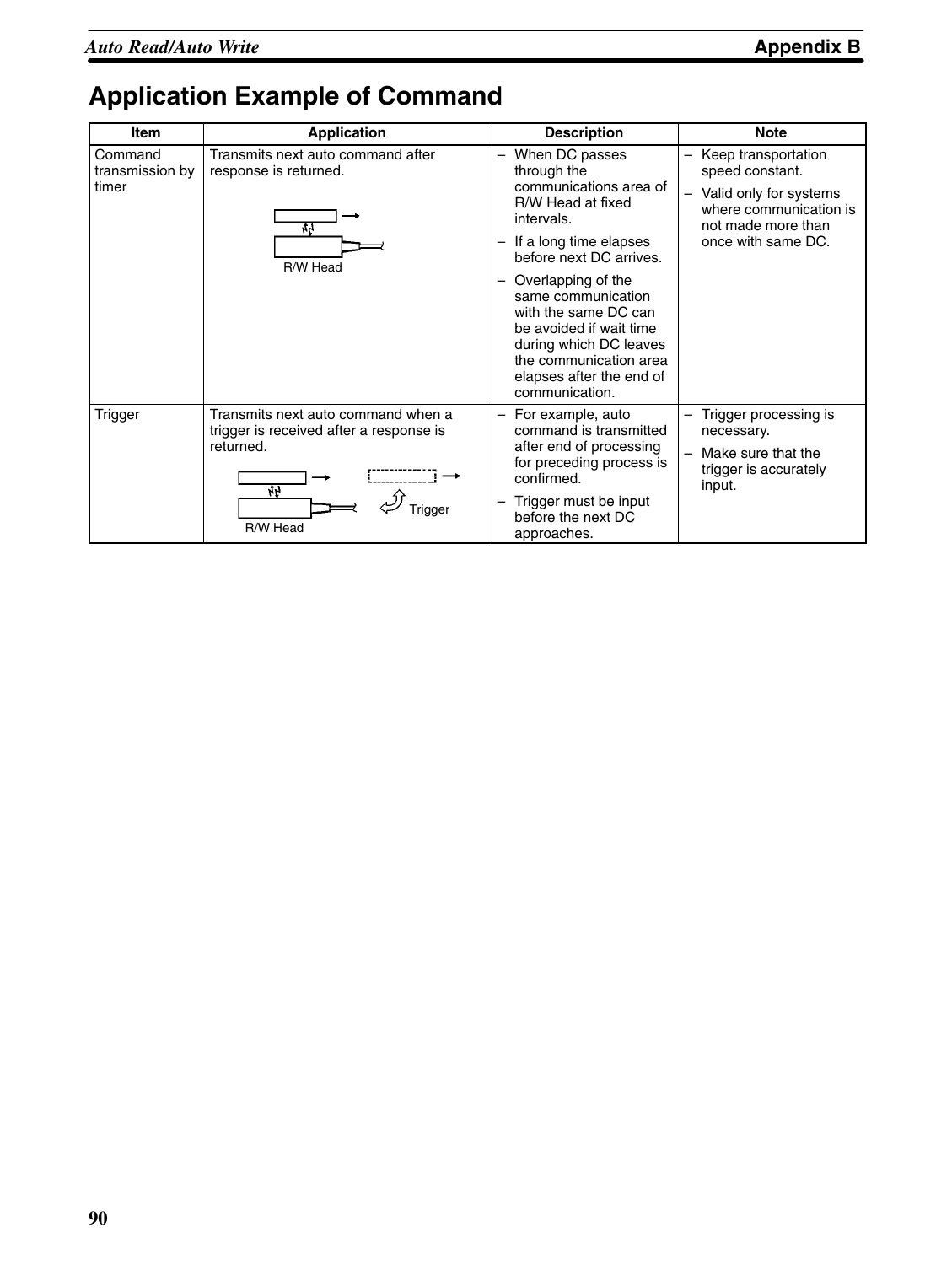# **Appendix C Conformity to Standards**

# **UL (Underwriters' Laboratories Inc.)**



Listing Mark File No. E41515

# **CSA (Canadian Standard Association)**



CSA1010.1

Listing Mark File No. LR46463

## **EC Directives**

We hereby declare that the following products are in conformity with the requirements of the EC Directives listed below:

Identification System V600-CA8A/9A-V2 ID Controllers V600-H<sub>□</sub> Read/Write Heads V600-D<sub>□</sub> Data Carriers

No. of Directive: 89/336/EEC<br>Title of Directive: Electromagne **Electromagnetic Compatibility** No. of Directive: 73/23/EEC Title of Directive: Low Voltage Safety The above referenced products conform to the following standards:

#### Electromagnetic Compatibility

| EMI (Electromagnetic Interference)          |                                                                    |
|---------------------------------------------|--------------------------------------------------------------------|
| Radiated                                    | EN50081-2: 1994 / EN55011: 1991                                    |
| <b>EMS (Electromagnetic Susceptibility)</b> |                                                                    |
| Electrostatic Discharge                     | EN50082-2: 1995 / EN61000-4-2: 1995                                |
| RF Electromagnetic Field                    | EN50082-2: 1995 / ENV50140: 1994                                   |
| <b>RF Common Mode</b>                       | EN50082-2: 1995 / ENV50141: 1994                                   |
| <b>Electrical Fast Transient Burst</b>      | EN50082-2: 1995 / EN61000-4-4: 1995                                |
|                                             | Power-Frequency Magnetic Field EN50082-2: 1995 / EN61000-4-8: 1993 |
|                                             |                                                                    |

Electrical Safety

EN61010-1: 1993 IEC1010-1: 1990 / A1: 1992 / A2: 1995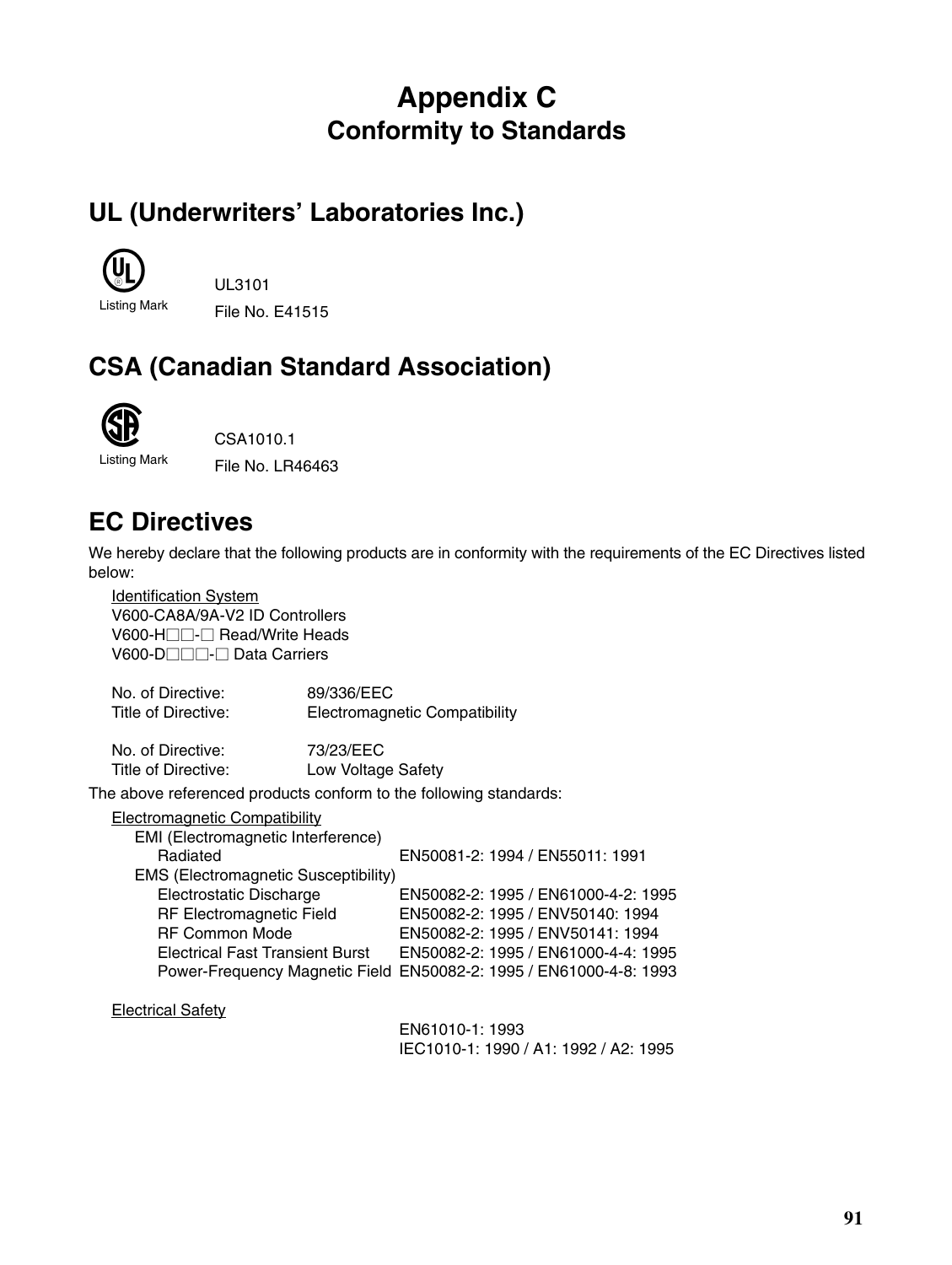## **Technical Data**

Intended Environment: Industrial

| 1.  |                   | Type designation:                                  | V600-CA8A/9A-V2                                                                 |                                                                                                                       |
|-----|-------------------|----------------------------------------------------|---------------------------------------------------------------------------------|-----------------------------------------------------------------------------------------------------------------------|
| 2.  |                   | Host interface:                                    | Parallel interface<br>CA8A-V2: PNP, CA9A-V2: NPN                                |                                                                                                                       |
| 3.  |                   | Number of Read/Write Heads connectable: 2 channels |                                                                                 |                                                                                                                       |
| 4.  |                   | Rated power supply voltage:                        |                                                                                 | 100 to 240 VAC, 50/60 Hz                                                                                              |
| 5.  |                   | Acceptable power supply voltage:                   | 85 to 264 VAC                                                                   |                                                                                                                       |
| 6.  |                   | Power consumption:                                 | 35 VA max.                                                                      |                                                                                                                       |
| 7.  |                   | Dielectric strength:                               |                                                                                 | 1,500 VAC, between live parts and protective grounding conductor<br>3,700 VAC, between primary and secondary circuits |
| 8.  |                   | Ambient air temperature:                           | Operating $-10^\circ$ to 55 $\degree$ C<br>Storage $-25^\circ$ to 65 $^\circ$ C |                                                                                                                       |
| 9.  |                   | IP degree (IEC60529):                              |                                                                                 | IP30 (for inner-panel installation)                                                                                   |
| 10. | Pollution degree: |                                                    |                                                                                 | 2 (controlled environment)                                                                                            |
| 11. |                   | Electromagnetic Compatibility (EMC)                |                                                                                 |                                                                                                                       |
|     | a)                | Field Withstandability:                            |                                                                                 | 10 V/m                                                                                                                |
|     | b)                | <b>RF Common Mode:</b>                             |                                                                                 | 10 <sub>V</sub>                                                                                                       |
|     | C)                | Electrostatic Discharge Withstandability:          |                                                                                 | 4 kV (Contact)<br>8 kV (Air)                                                                                          |
|     | d)                | Fast Transient Withstandability:                   |                                                                                 | 2 kV (DC power)<br>1 kV (Signal line)                                                                                 |
|     | e)                | Radiated Emission:                                 |                                                                                 | Class A, Group 1                                                                                                      |
|     |                   |                                                    |                                                                                 |                                                                                                                       |

**Note** This Controller is not intended for direct connection to AC power line. In order to reduce conducted emission from the Controller, provide a suitable noise suppressor (Tokin GT-20601 or equivalent) between the AC power line and the Controller.

V600-CA8A/9A-V2 conforms to EN50081-2/EN55011 Class A, Group 1 when used with Tokin GT-20601.

## **Model Legend**

• ID Controllers

| <u>V600-CA8A/9A-V2-□</u> |   |        |
|--------------------------|---|--------|
|                          | Н | III IV |

| $I - V600:$      | Inductive Identification System                                                                             |
|------------------|-------------------------------------------------------------------------------------------------------------|
| $II - CABA/9A$ : | Two read/write heads connectable<br>Parallel interface<br>(CA8A: PNP, CA9A: NPN)<br>- AC power supply model |
| $III - V2$ :     | Version 2                                                                                                   |
| $IV - \Box$      | Blank - Standard model<br>Suffix(es) – For marketing purposes                                               |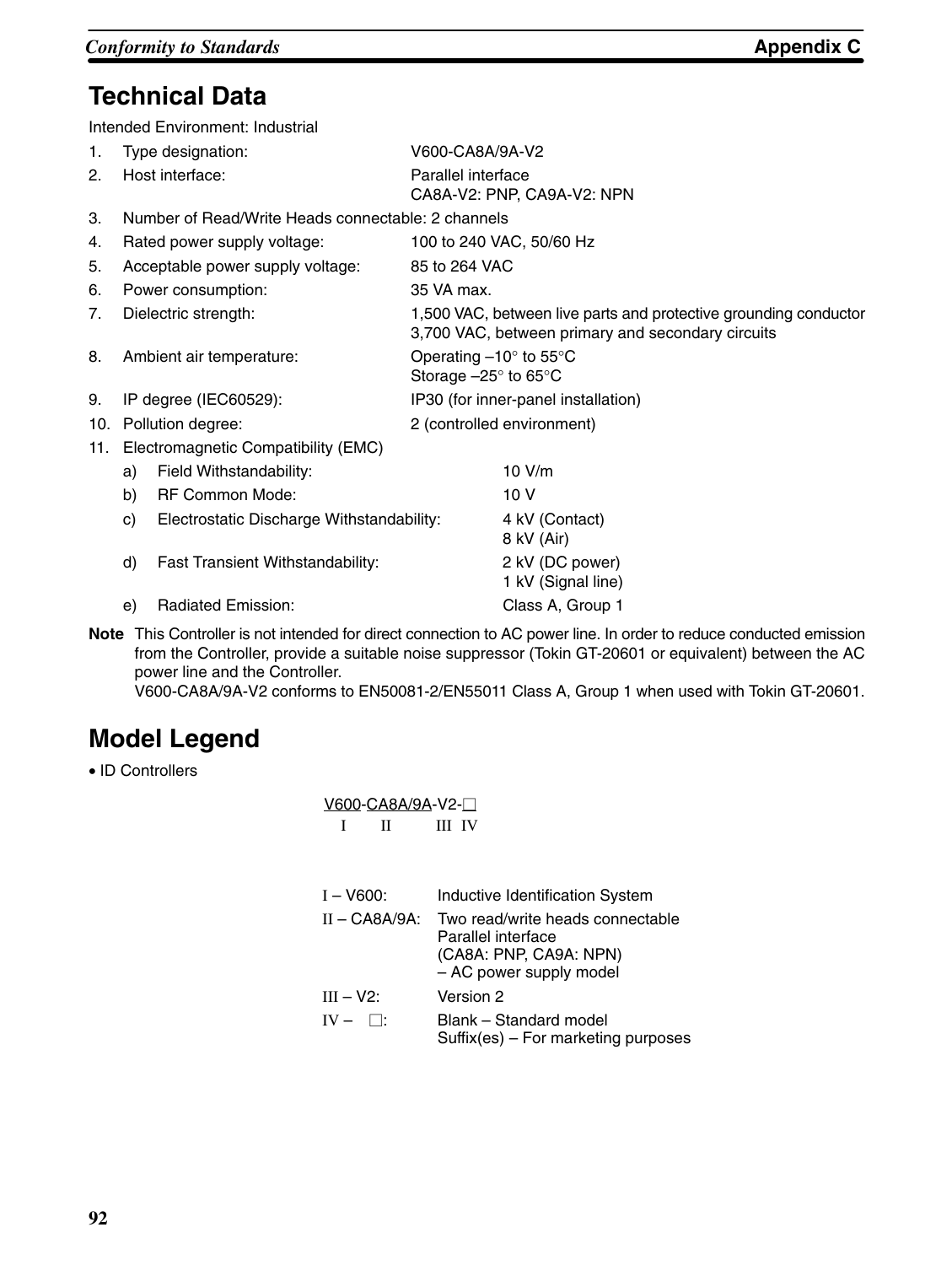• Read/Write Heads

 $V600-H \Box \Box - \Box$ I II III IV V

| $I - V600$ :   |                                                                 |                        | Inductive Identification System        |
|----------------|-----------------------------------------------------------------|------------------------|----------------------------------------|
| $H - H$ :      |                                                                 | Read/write head        |                                        |
| $III - \Box$ : |                                                                 | Shape $-0$ or 1<br>- 5 | Square type<br><b>Cylindrical type</b> |
| $IV - \Box$    | Serial number                                                   |                        |                                        |
| $V - \Box$     | Blank - Standard model<br>$Suffix(es) - For marketing purposes$ |                        |                                        |

• Data Carriers

 $V600 - D \square \square \square -$ I II III IV V VI

| $I - V600:$    | Inductive Identification System                                 |     |                                  |  |
|----------------|-----------------------------------------------------------------|-----|----------------------------------|--|
| $II - D$ :     | Data Carrier                                                    |     |                                  |  |
| $III - \Box$ : | Memory Capacity $-2$ 2K bytes                                   |     | $-8$ 8K bytes<br>$-23$ 256 bytes |  |
| $IV - \Box$ :  | Memory type                                                     | – K | SRAM<br>- P EEPROM               |  |
| $V - \Box$     | Serial number                                                   |     |                                  |  |
| $VI - \Box$    | Blank - Standard model<br>$Suffix(es) - For marketing purposes$ |     |                                  |  |

# **FCC (Federal Communications Commission)**

## **FCC (Federal Communications Commission)**

## **FCC Part 15 Subpart B**

For a Class A digital device or peripheral, the instructions furnished the user shall include the following or similar statement placed in a prominent location in the text of the manual:

**Note** This equipment has been tested and found to comply with the limits for a Class A digital device, pursuant to Part 15 of the FCC Rules. These limits are designed to provide reasonable protection against harmful interference when the equipment is operated in a commercial environment. This equipment generates, uses, and can radiate radio frequency energy and, if not installed and used in accordance with the instruction manual, may cause harmful interference to radio communications. Operation of this equipment in a residential area is likely to cause harmful interference in which case the user will be required to correct the interference at his own expense.